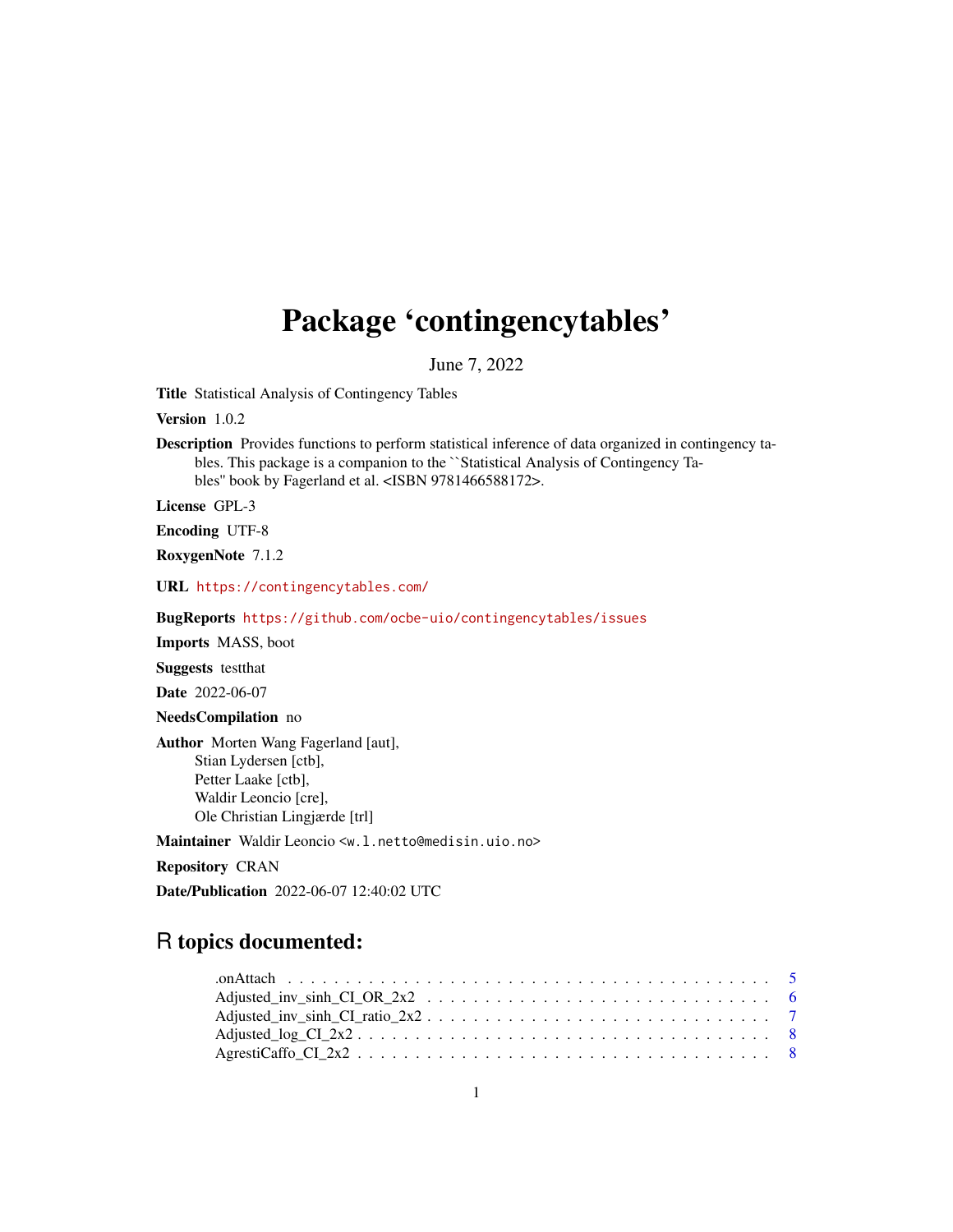|                                                                                                         | 9  |
|---------------------------------------------------------------------------------------------------------|----|
|                                                                                                         | 10 |
|                                                                                                         | 11 |
|                                                                                                         | 12 |
|                                                                                                         | 12 |
|                                                                                                         | 13 |
|                                                                                                         | 14 |
|                                                                                                         | 15 |
|                                                                                                         | 16 |
| BonettPrice_hybrid_Wilson_score_CI_CC_paired_2x2                                                        | 17 |
|                                                                                                         | 18 |
|                                                                                                         | 19 |
|                                                                                                         | 19 |
|                                                                                                         | 20 |
| BreslowDay_homogeneity_test_stratified_2x2                                                              | 21 |
|                                                                                                         | 22 |
|                                                                                                         | 22 |
|                                                                                                         |    |
|                                                                                                         | 23 |
|                                                                                                         | 24 |
|                                                                                                         | 25 |
|                                                                                                         | 26 |
|                                                                                                         | 27 |
|                                                                                                         | 28 |
|                                                                                                         | 28 |
| chap8                                                                                                   | 29 |
| chap9                                                                                                   | 30 |
|                                                                                                         | 31 |
|                                                                                                         | 32 |
|                                                                                                         | 33 |
|                                                                                                         | 34 |
|                                                                                                         | 35 |
|                                                                                                         | 36 |
|                                                                                                         | 36 |
| $Cochran_Q_test_stratified_2x2$                                                                         | 37 |
|                                                                                                         |    |
|                                                                                                         |    |
| $Cornfield\_midP_CI_2x2 \dots \dots \dots \dots \dots \dots \dots \dots \dots \dots \dots \dots \dots$  | 39 |
|                                                                                                         | 40 |
|                                                                                                         | 41 |
|                                                                                                         | 42 |
|                                                                                                         | 43 |
|                                                                                                         | 44 |
|                                                                                                         | 45 |
| $Exact\_multinomial\_test\_1xc \dots \dots \dots \dots \dots \dots \dots \dots \dots \dots \dots \dots$ | 46 |
|                                                                                                         | 46 |
|                                                                                                         | 47 |
|                                                                                                         |    |
|                                                                                                         | 48 |
|                                                                                                         | 49 |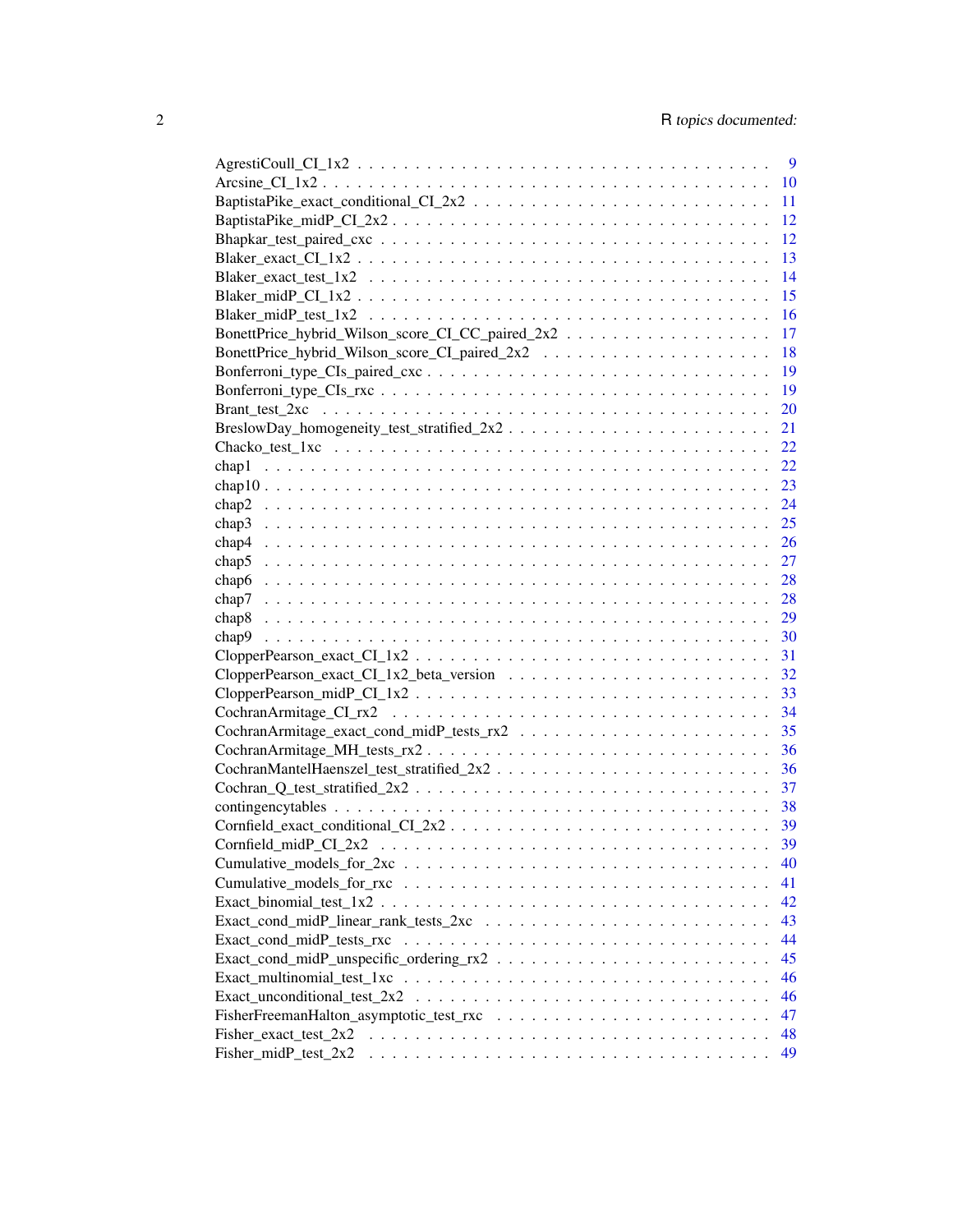|                                                                                                          | 50 |
|----------------------------------------------------------------------------------------------------------|----|
|                                                                                                          | 50 |
|                                                                                                          | 51 |
|                                                                                                          | 52 |
|                                                                                                          | 53 |
|                                                                                                          | 54 |
|                                                                                                          | 54 |
|                                                                                                          | 55 |
|                                                                                                          | 56 |
|                                                                                                          | 57 |
|                                                                                                          | 57 |
| $Inv\_sinh_CCI_OR_2x2$                                                                                   | 58 |
|                                                                                                          | 59 |
| $Jeffreys_CI_1x2$                                                                                        | 60 |
|                                                                                                          | 61 |
|                                                                                                          | 62 |
|                                                                                                          | 62 |
|                                                                                                          | 63 |
|                                                                                                          | 64 |
|                                                                                                          | 65 |
|                                                                                                          | 66 |
|                                                                                                          | 67 |
|                                                                                                          | 68 |
| $LR_test_1x_2$                                                                                           | 68 |
| $LR_test_1xc \ldots \ldots \ldots \ldots \ldots \ldots \ldots \ldots \ldots \ldots \ldots \ldots \ldots$ | 69 |
| $LR_test_2x_2$                                                                                           | 70 |
|                                                                                                          | 71 |
|                                                                                                          | 72 |
|                                                                                                          | 72 |
|                                                                                                          | 73 |
| $McNemar_asymp totic_test\_paired_2x2 \ldots \ldots \ldots \ldots \ldots \ldots \ldots$                  | 74 |
|                                                                                                          | 75 |
|                                                                                                          | 76 |
| $McNemar_midP_test\_paired_2x2 \ldots \ldots \ldots \ldots \ldots \ldots \ldots \ldots \ldots$           | 77 |
|                                                                                                          | 78 |
|                                                                                                          | 78 |
|                                                                                                          | 79 |
| MiettinenNurminen_asymptotic_score_CI_difference_2x2                                                     | 80 |
|                                                                                                          | 81 |
|                                                                                                          | 82 |
| $ML\_estimates\_and\_CIs\_stratified\_2x2$                                                               | 83 |
|                                                                                                          | 84 |
|                                                                                                          | 84 |
|                                                                                                          | 85 |
|                                                                                                          | 86 |
|                                                                                                          | 87 |
|                                                                                                          | 87 |
|                                                                                                          | 88 |
|                                                                                                          |    |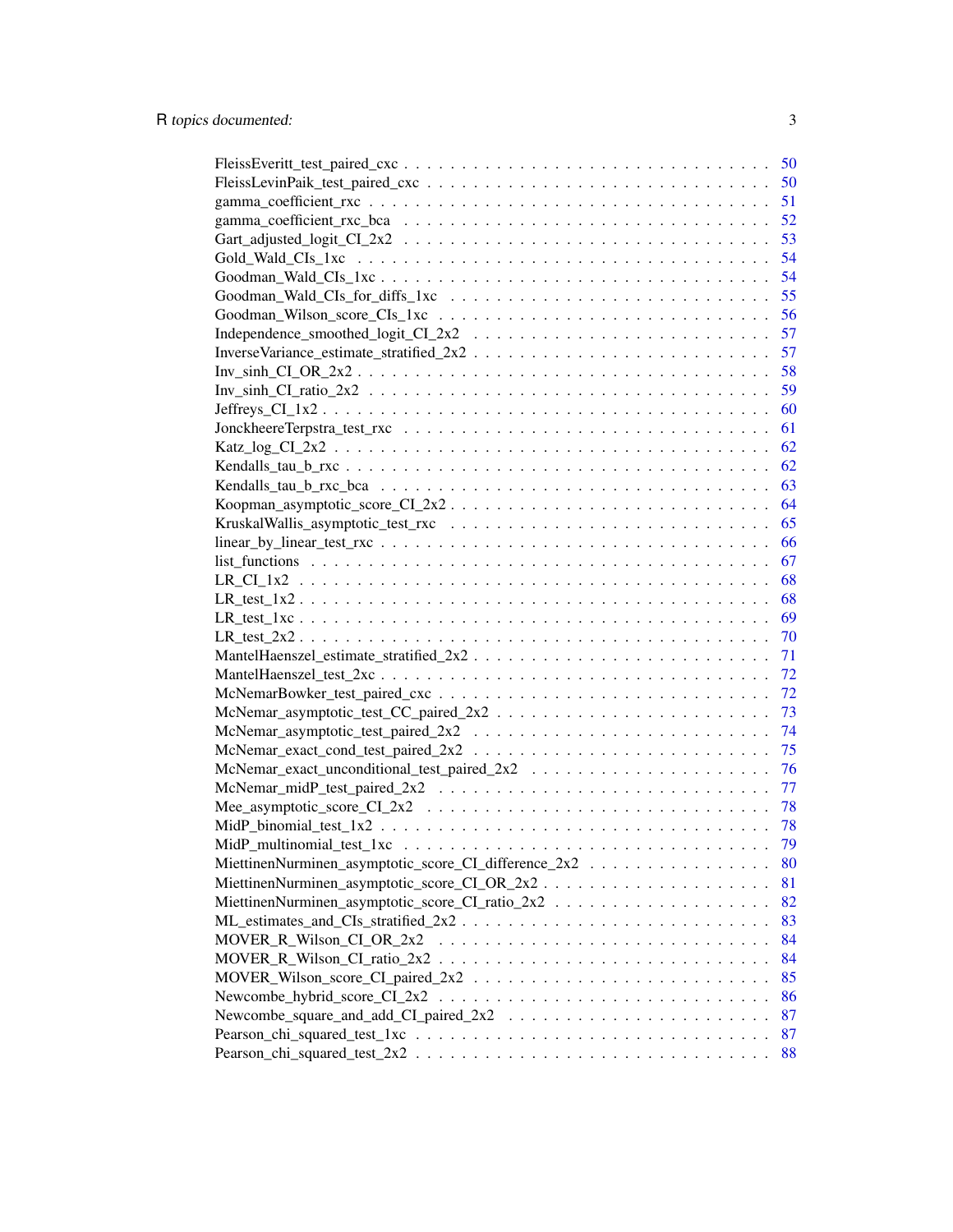| Pearson_LR_test_common_effect_stratified_2x2 \cdot \cdot \cdot \cdot \cdot \cdot \cdot \cdot \cdot \cdot \cdot \cdot \cdot \cdot \cdot \cdot \cdot \cdot \cdot \cdot \cdot \cdot \cdot \cdot \cdot \cdot \cdot \cdot \cdot \cd |  |
|--------------------------------------------------------------------------------------------------------------------------------------------------------------------------------------------------------------------------------|--|
|                                                                                                                                                                                                                                |  |
|                                                                                                                                                                                                                                |  |
|                                                                                                                                                                                                                                |  |
|                                                                                                                                                                                                                                |  |
|                                                                                                                                                                                                                                |  |
|                                                                                                                                                                                                                                |  |
|                                                                                                                                                                                                                                |  |
|                                                                                                                                                                                                                                |  |
|                                                                                                                                                                                                                                |  |
|                                                                                                                                                                                                                                |  |
|                                                                                                                                                                                                                                |  |
|                                                                                                                                                                                                                                |  |
|                                                                                                                                                                                                                                |  |
|                                                                                                                                                                                                                                |  |
|                                                                                                                                                                                                                                |  |
|                                                                                                                                                                                                                                |  |
|                                                                                                                                                                                                                                |  |
|                                                                                                                                                                                                                                |  |
|                                                                                                                                                                                                                                |  |
|                                                                                                                                                                                                                                |  |
|                                                                                                                                                                                                                                |  |
|                                                                                                                                                                                                                                |  |
|                                                                                                                                                                                                                                |  |
| the_2x2_table_CIs_difference $\ldots \ldots \ldots \ldots \ldots \ldots \ldots \ldots \ldots \ldots \ldots \ldots 116$                                                                                                         |  |
|                                                                                                                                                                                                                                |  |
|                                                                                                                                                                                                                                |  |
|                                                                                                                                                                                                                                |  |
|                                                                                                                                                                                                                                |  |
|                                                                                                                                                                                                                                |  |
|                                                                                                                                                                                                                                |  |
|                                                                                                                                                                                                                                |  |
|                                                                                                                                                                                                                                |  |
|                                                                                                                                                                                                                                |  |
|                                                                                                                                                                                                                                |  |
|                                                                                                                                                                                                                                |  |
|                                                                                                                                                                                                                                |  |
|                                                                                                                                                                                                                                |  |
| Transformed_Clopper_Pearson_exact_CI_paired_2x2                                                                                                                                                                                |  |
|                                                                                                                                                                                                                                |  |
|                                                                                                                                                                                                                                |  |
|                                                                                                                                                                                                                                |  |
|                                                                                                                                                                                                                                |  |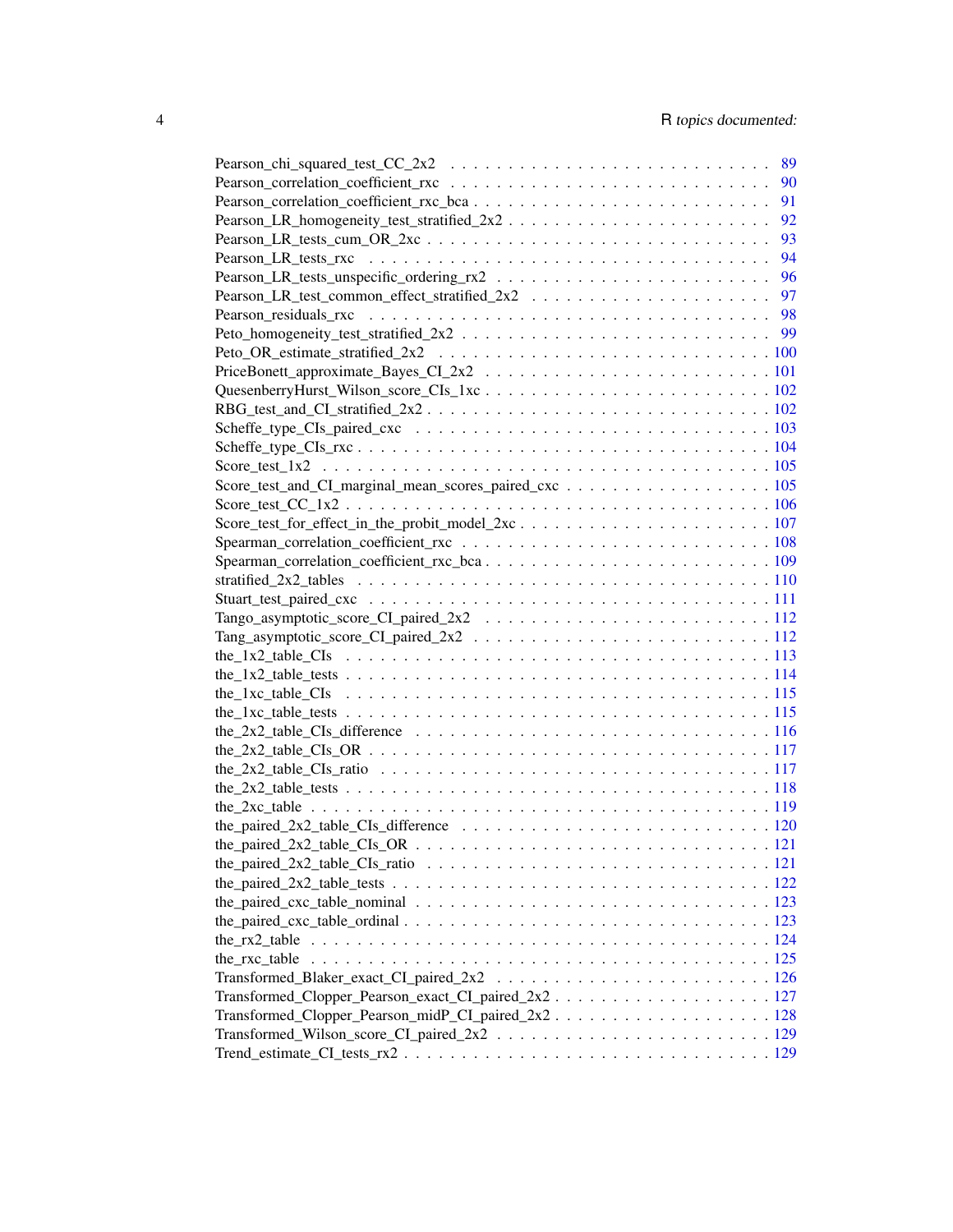<span id="page-4-0"></span>

|       | Wald_test_and_CI_common_ratio_stratified_2x2 \cdot \cdot \cdot \cdot \cdot \cdot \cdot \cdot \cdot \cdot \cdot \cdot \cdot \cdot \cdot \cdot \cdot \cdot \cdot \cdot \cdot \cdot \cdot \cdot \cdot \cdot \cdot \cdot \cdot \cd |     |
|-------|--------------------------------------------------------------------------------------------------------------------------------------------------------------------------------------------------------------------------------|-----|
|       |                                                                                                                                                                                                                                |     |
|       | Wald_test_and_CI_marginal_mean_scores_paired_cxc 144                                                                                                                                                                           |     |
|       |                                                                                                                                                                                                                                |     |
|       |                                                                                                                                                                                                                                |     |
|       |                                                                                                                                                                                                                                |     |
|       |                                                                                                                                                                                                                                |     |
|       |                                                                                                                                                                                                                                |     |
|       |                                                                                                                                                                                                                                |     |
| Index |                                                                                                                                                                                                                                | 151 |

.onAttach *Prints welcome message on package load*

# Description

Prints package version number and welcome message on package load

# Usage

```
.onAttach(libname, pkgname)
```
# Arguments

| libname | library location. See ?base::.onAttach for details |
|---------|----------------------------------------------------|
| pkgname | package name. See ?base::.onAttach for details     |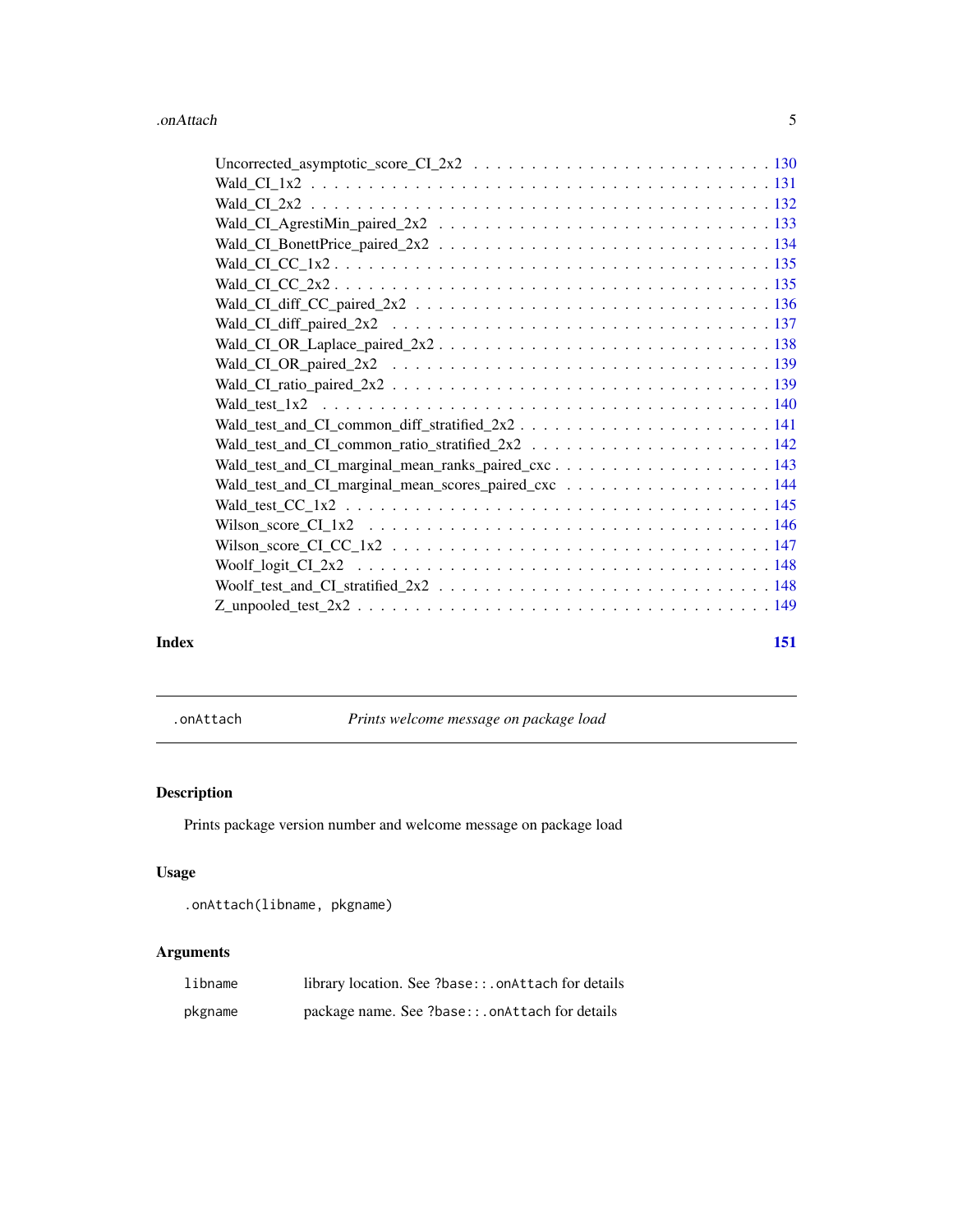<span id="page-5-0"></span>Adjusted\_inv\_sinh\_CI\_OR\_2x2

*The adjusted inverse hyperbolic sine confidence interval for the odds ratio*

### Description

The adjusted inverse hyperbolic sine confidence interval for the odds ratio.

Described in Chapter 4 "The 2x2 Table"

# Usage

```
Adjusted_inv_sinh_CI_OR_2x2(
  n,
 psi1 = 0.45,
 psi2 = 0.25,
  alpha = 0.05,
 printresults = TRUE
)
```
#### Arguments

| n            | the observed counts (a 2x2 matrix)         |
|--------------|--------------------------------------------|
| psi1         | pseudo-frequency (should be $> 0$ )        |
| psi2         | pseudo-frequency (should be $> 0$ )        |
| alpha        | the nominal level, e.g. $0.05$ for 95% CIs |
| printresults | display results $(F = no, T = yes)$        |

#### Value

A data frame containing lower, upper and point estimates of the statistic

```
# A case-control study of GADA exposure on IPEX syndrome (Lampasona et al., 2013)
n \le matrix(c(9, 4, 4, 10), nrow = 2, byrow = TRUE)
Adjusted_inv_sinh_CI_OR_2x2(n)
# The association between CHRNA4 genotype and XFS (Ritland et al., 2007)
n \le - matrix(c(0, 16, 15, 57), nrow = 2, byrow = TRUE)
Adjusted_inv_sinh_CI_OR_2x2(n)
```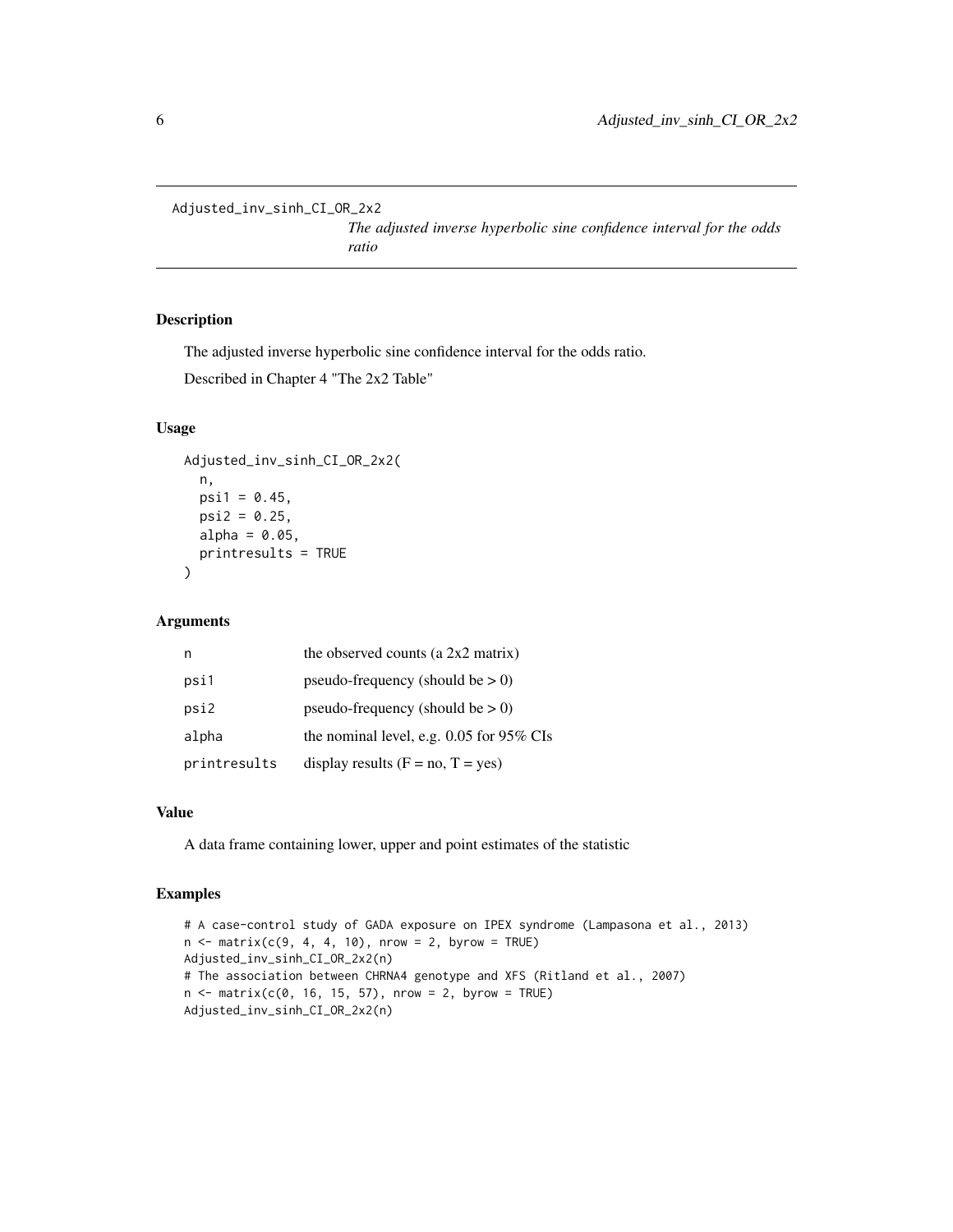<span id="page-6-0"></span>Adjusted\_inv\_sinh\_CI\_ratio\_2x2

*The adjusted inverse hyperbolic sine confidence interval for the ratio of probabilities*

# **Description**

The adjusted inverse hyperbolic sine confidence interval for the ratio of probabilities

Described in Chapter 4 "The 2x2 Table"

# Usage

```
Adjusted_inv_sinh_CI_ratio_2x2(
  n,
  psi1 = 0,
  psi2 = 0,
  psi3 = 0,
  psi = 1,
  alpha = 0.05,
  printresults = TRUE
\mathcal{L}
```
#### Arguments

| n            | the observed counts (a 2x2 matrix)       |
|--------------|------------------------------------------|
| psi1         | pseudo-frequency                         |
| psi2         | pseudo-frequency                         |
| psi3         | pseudo-frequency                         |
| psi4         | pseudo-frequency                         |
| alpha        | the nominal level, e.g. 0.05 for 95% CIs |
| printresults | display results                          |

#### Value

A data frame containing lower, upper and point estimates of the statistic

```
# An RCT of high vs standard dose of epinephrine (Perondi et al., 2004):
n \leq matrix(c(7, 27, 1, 33), nrow = 2, byrow = TRUE)
Adjusted_inv_sinh_CI_ratio_2x2(n)
# The association between CHRNA4 genotype and XFS (Ritland et al., 2007):
n \le - matrix(c(0, 16, 15, 57), nrow = 2, byrow = TRUE)
Adjusted_inv_sinh_CI_ratio_2x2(n)
```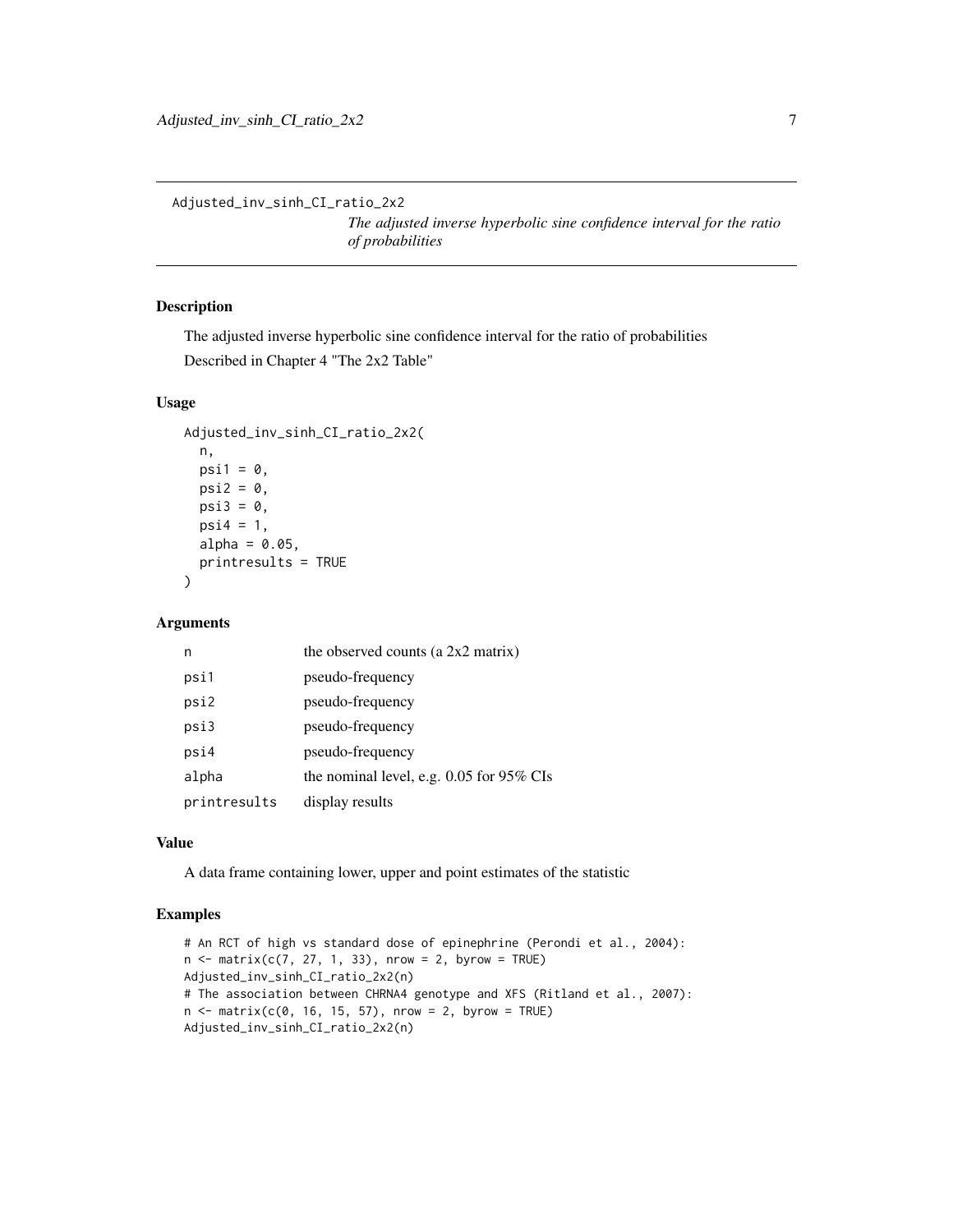<span id="page-7-0"></span>Adjusted\_log\_CI\_2x2 *The adjusted log confidence interval for the ratio of probabilities*

# Description

The adjusted log confidence interval for the ratio of probabilities Described in Chapter 4 "The 2x2 Table"

#### Usage

Adjusted\_log\_CI\_2x2(n, alpha = 0.05, printresults = TRUE)

#### Arguments

| n            | the observed counts (a $2x2$ matrix)       |
|--------------|--------------------------------------------|
| alpha        | the nominal level, e.g. $0.05$ for 95% CIs |
| printresults | display results $(F = no, T = yes)$        |

#### Value

A data frame containing lower, upper and point estimates of the statistic

#### Examples

```
# An RCT of high vs standard dose of epinephrine (Perondi et al., 2004)
n \le matrix(c(7, 27, 1, 33), nrow = 2, byrow = TRUE)
Adjusted_log_CI_2x2(n)
# The association between CHRNA4 genotype and XFS (Ritland et al., 2007)
n \le matrix(c(0, 16, 15, 57), nrow = 2, byrow = TRUE)
Adjusted_log_CI_2x2(n)
```
AgrestiCaffo\_CI\_2x2 *The Agresti-Caffo confidence interval for the difference between probabilities*

# Description

The Agresti-Caffo confidence interval for the difference between probabilities Described in Chapter 4 "The 2x2 Table"

# Usage

```
AgrestiCaffo_CI_2x2(n, alpha = 0.05, printresults = TRUE)
```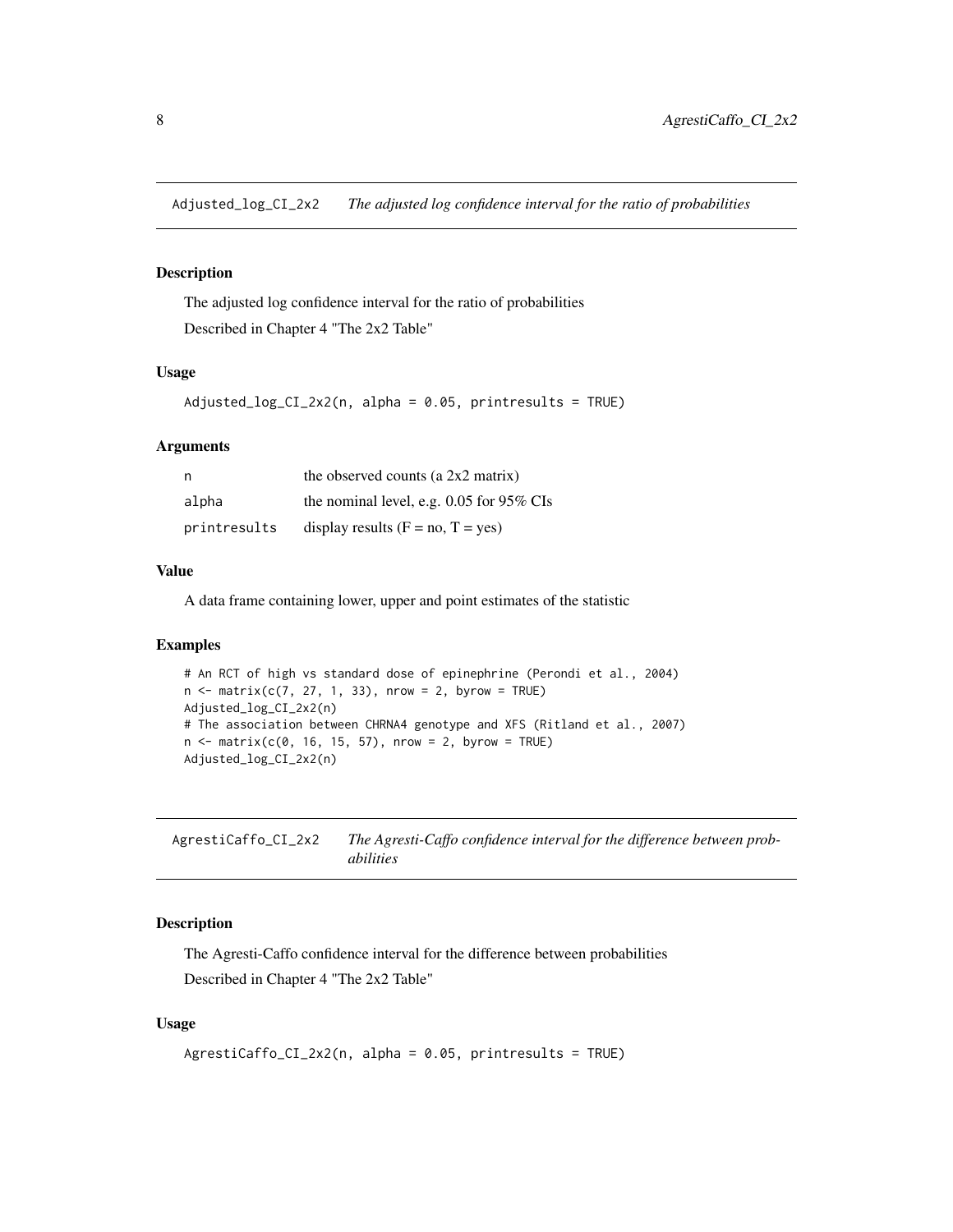#### <span id="page-8-0"></span>**Arguments**

| n            | the observed counts (a $2x2$ matrix)       |
|--------------|--------------------------------------------|
| alpha        | the nominal level, e.g. $0.05$ for 95% CIs |
| printresults | display results $(F = no, T = yes)$        |

# Value

A data frame containing lower, upper and point estimates of the statistic

#### Examples

```
# An RCT of high vs standard dose of epinephrine (Perondi et al., 2004):
AgrestiCaffo_CI_2x2(n = matrix(c(7, 27, 1, 33), nrow = 2, byrow = TRUE))
# The association between CHRNA4 genotype and XFS (Ritland et al., 2007):
Agresticaffo_CI_2x2(n = matrix(c(0, 16, 15, 57), nrow = 2, byrow = TRUE))
```
AgrestiCoull\_CI\_1x2 *The Agresti-Coull confidence interval for the binomial probability*

# Description

Described in Chapter 2 "The 1x2 Table and the Binomial Distribution"

#### Usage

```
AgrestiCoull_CI_1x2(X, n, alpha = 0.05, printresults = TRUE)
```
#### Arguments

| X            | the number of successes                    |
|--------------|--------------------------------------------|
|              | the total number of observations           |
| alpha        | the nominal level, e.g. $0.05$ for 95% CIs |
| printresults | display results $(0 = no, 1 = yes)$        |

# Value

A vector containing lower, upper and point estimates of the statistic

# References

Agresti A, Coull BA (1998) Approximate is better than "exact" for interval estimation of binomial proportions. The American Statistician; 52:119-126

# See Also

Wald\_CI\_1x2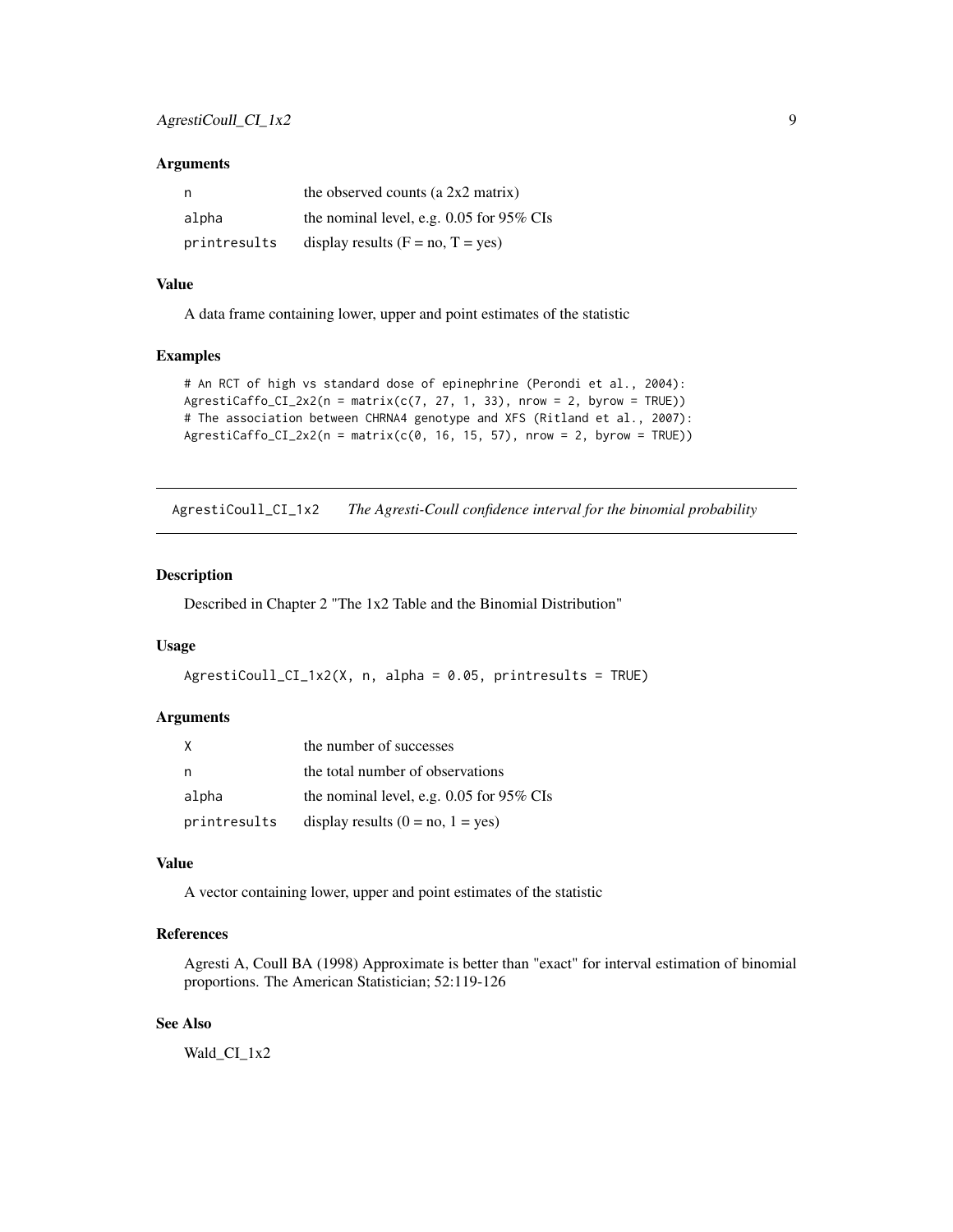```
# The number of 1st order male births (Singh et al. 2010)
AgrestiCoull_CI_1x2(X = 250, n = 533)# The number of 2nd order male births (Singh et al. 2010)
AgrestiCoull_CI_1x2(X = 204, n = 412)
# The number of 3rd order male births (Singh et al. 2010)
AgrestiCoull_CI_1x2(X = 103, n = 167)
# Example: The number of 4th order male births (Singh et al. 2010)
AgrestiCoul1_CI_1x2(X = 33, n = 45)# Example: Ligarden et al. (2010)
AgrestiCoull_CI_1x2(X = 13, n = 16)
```
Arcsine\_CI\_1x2 *Arcsine confidence interval*

# Description

The Arcsine confidence interval for the binomial probability (with Anscombe variance stabilizing transformation) Described in Chapter 2 "The 1x2 Table and the Binomial Distribution"

# Usage

 $Arcsine_CI_1x2(X, n, alpha = 0.05, printresults = TRUE)$ 

# Arguments

|              | the number of successes                  |
|--------------|------------------------------------------|
| n,           | the total number of observations         |
| alpha        | the nominal level, e.g. 0.05 for 95% CIs |
| printresults | display results $(0 = no, 1 = yes)$      |

# Value

A vector containing lower, upper and point estimates of the statistic

#### References

Anscombe FJ (1948) The transformation of Poisson, binomial and negative binomial data. Biometrika; 35:246-254

<span id="page-9-0"></span>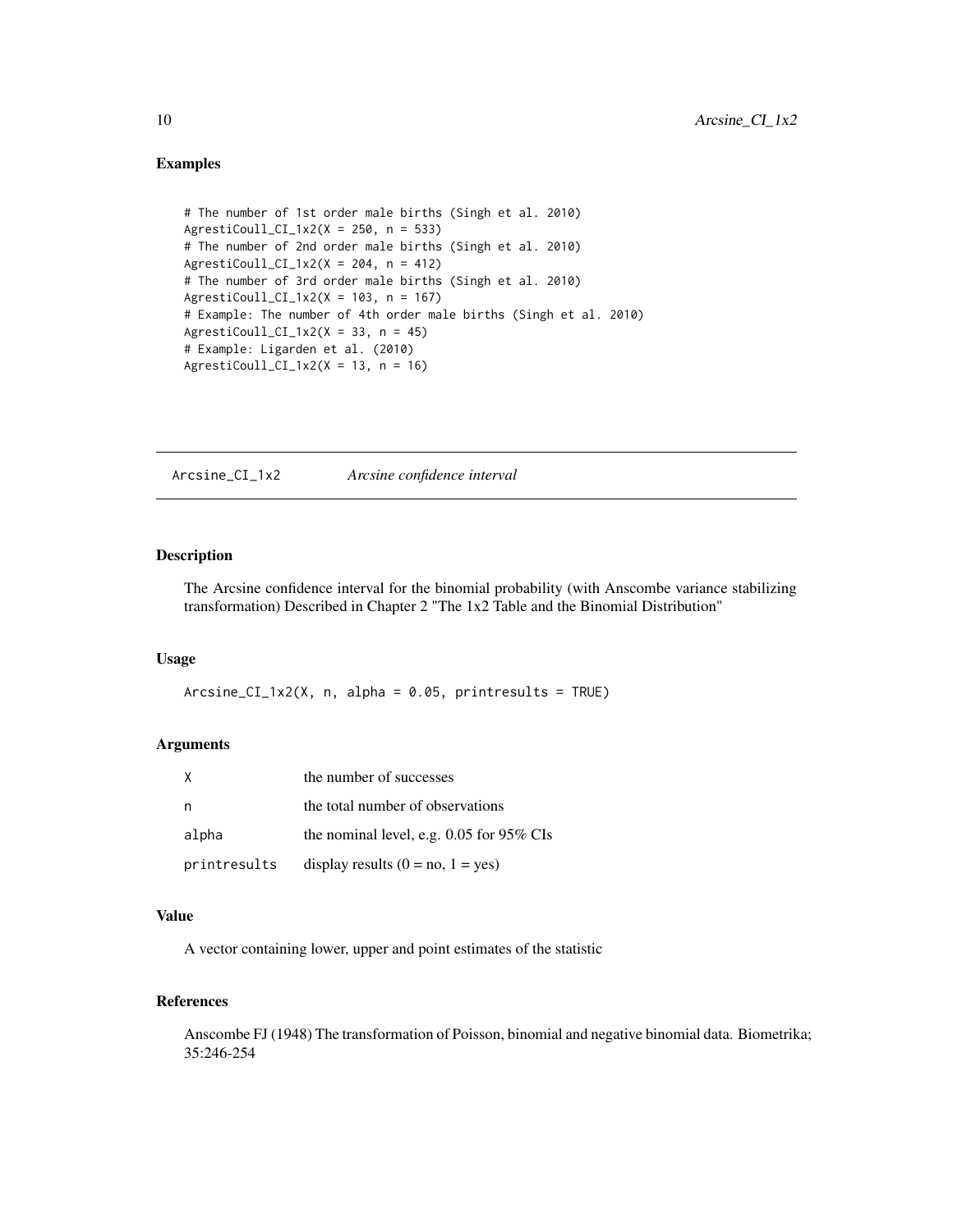```
# The number of 1st order male births (Singh et al. 2010)
Arcsine_CI_1x2(X = 250, n = 533)
# The number of 2nd order male births (Singh et al. 2010)
Arcsine_CI_1x2(X = 204, n = 412)
# The number of 3rd order male births (Singh et al. 2010)
Arcsine_CI_1x2(X = 103, n = 167)
# The number of 4th order male births (Singh et al. 2010)
Arcsine_CI_1x2(X = 33, n = 45)
# Ligarden et al. (2010)
Arcsine_CI_1x2(X = 13, n = 16)
```

```
BaptistaPike_exact_conditional_CI_2x2
                         The Baptista-Pike exact conditional confidence interval for the odds
                         ratio
```
#### Description

The Baptista-Pike exact conditional confidence interval for the odds ratio Described in Chapter 4 "The 2x2 Table"

### Usage

```
BaptistaPike_exact_conditional_CI_2x2(n, alpha = 0.05, printresults = TRUE)
```
#### Arguments

| n            | the observed table (a $2x2$ matrix)          |
|--------------|----------------------------------------------|
| alpha        | the nominal level, e.g. $0.05$ for $95#$ CIs |
| printresults | display results $(F = no, T = yes)$          |

#### Value

A data frame containing lower, upper and point estimates of the statistic

```
n1 <- rbind(c(3, 1), c(1, 3)) # Example: A lady tasting a cup of tea
n2 <- rbind(c(7, 27), c(1, 33)) # Example: Perondi et al. (2004)
n3 \le rbind(c(9, 4), c(4, 10)) # Example: Lampasona et al. (2013)
n4 <- rbind(c(0, 16), c(15, 57)) # Example: Ritland et al. (2007)
BaptistaPike_exact_conditional_CI_2x2(n1)
BaptistaPike_exact_conditional_CI_2x2(n2)
BaptistaPike_exact_conditional_CI_2x2(n3)
BaptistaPike_exact_conditional_CI_2x2(n4)
```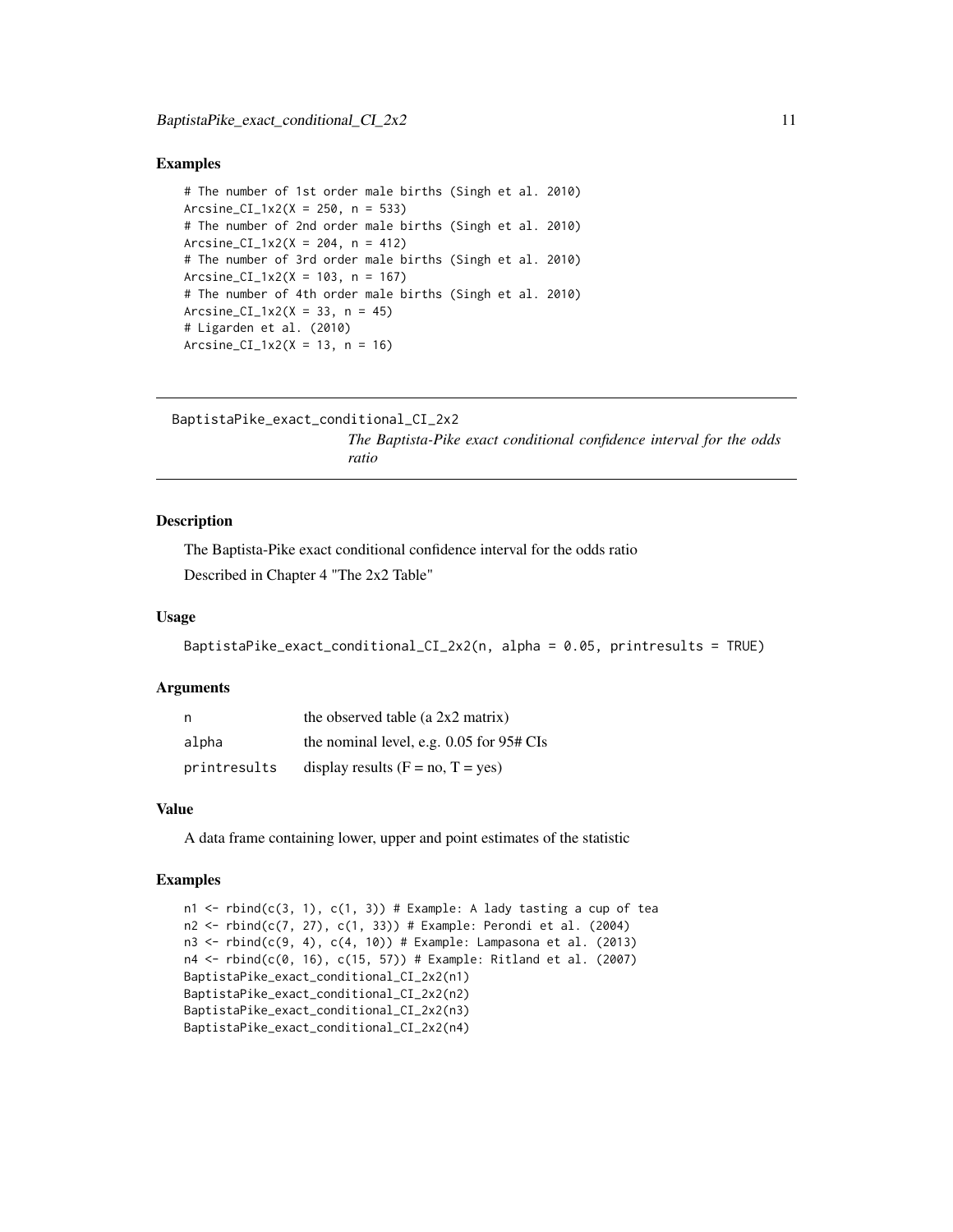<span id="page-11-0"></span>BaptistaPike\_midP\_CI\_2x2

*The Baptista-Pike mid-P confidence interval for the odds ratio*

# Description

The Baptista-Pike mid-P confidence interval for the odds ratio Described in Chapter 4 "The 2x2 Table"

# Usage

```
BaptistaPike_midP_CI_2x2(n, alpha = 0.05, printresults = TRUE)
```
#### Arguments

| n            | the observed table (a $2x2$ matrix)        |
|--------------|--------------------------------------------|
| alpha        | the nominal level, e.g. $0.05$ for 95% CIs |
| printresults | display results $(F = no, T = yes)$        |

# Value

A data frame containing lower, upper and point estimates of the statistic

# Examples

```
n1 <- rbind(c(3, 1), c(1, 3)) # Example: A lady tasting a cup of tea
n2 <- rbind(c(7, 27), c(1, 33)) # Example: Perondi et al. (2004)
n3 \le rbind(c(9, 4), c(4, 10)) # Example: Lampasona et al. (2013)
n4 < - rbind(c(0, 16), c(15, 57)) # Example: Ritland et al. (2007)
BaptistaPike_midP_CI_2x2(n1)
BaptistaPike_midP_CI_2x2(n2)
BaptistaPike_midP_CI_2x2(n3)
BaptistaPike_midP_CI_2x2(n4)
```
Bhapkar\_test\_paired\_cxc

*The Bhapkar test for marginal homogeneity*

# Description

The Bhapkar test for marginal homogeneity Described in Chapter 9 "The Paired cxc Table"

# Usage

```
Bhapkar_test_paired_cxc(n, printresults = TRUE)
```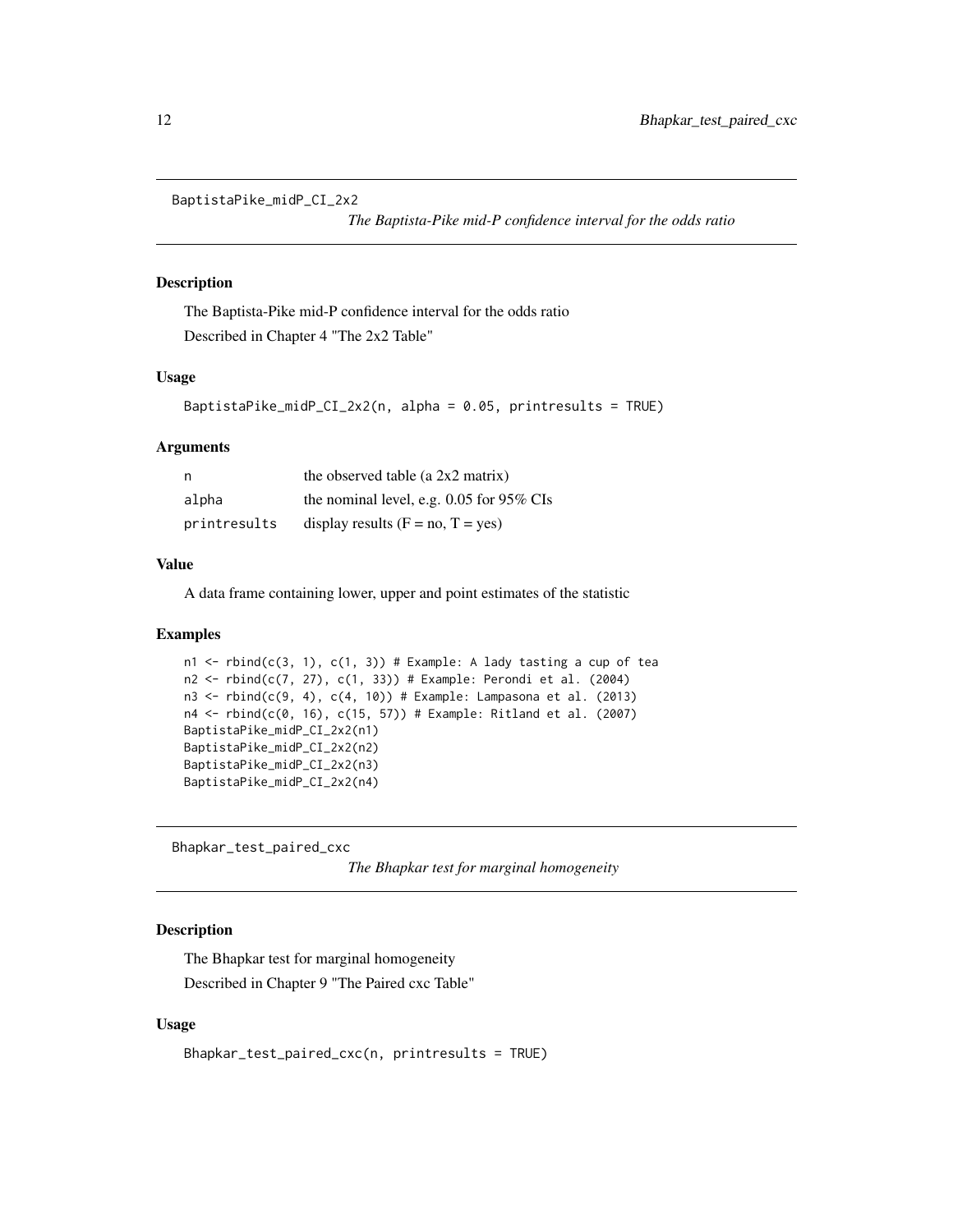#### <span id="page-12-0"></span>Arguments

| n            | the observed table (a cxc matrix)               |
|--------------|-------------------------------------------------|
| printresults | display results ( $FALSE = no$ , $TRUE = yes$ ) |

#### Value

A list containing the probability, the statistic and the degrees of freedom

# Examples

```
# Pretherapy susceptability of pathogens (Peterson et al., 2007)
n \leq -r \text{bind}(c(596, 18, 6, 5), c(0, 2, 0, 0), c(0, 0, 42, 0), c(11, 0, 0, 0))Bhapkar_test_paired_cxc(n)
```
Blaker\_exact\_CI\_1x2 *The Blaker exact confidence interval*

#### Description

The Blaker exact confidence interval for the binomial probability Described in Chapter 2 "The 1x2 Table and the Binomial Distribution"

#### Usage

Blaker\_exact\_CI\_1x2(X, n, alpha = 0.05, printresults = TRUE)

# Arguments

|              | the number of successes                    |
|--------------|--------------------------------------------|
|              | the total number of observations           |
| alpha        | the nominal level, e.g. $0.05$ for 95% CIs |
| printresults | display results $(0 = no, 1 = yes)$        |

#### Value

A vector containing lower, upper and point estimates of the statistic

### References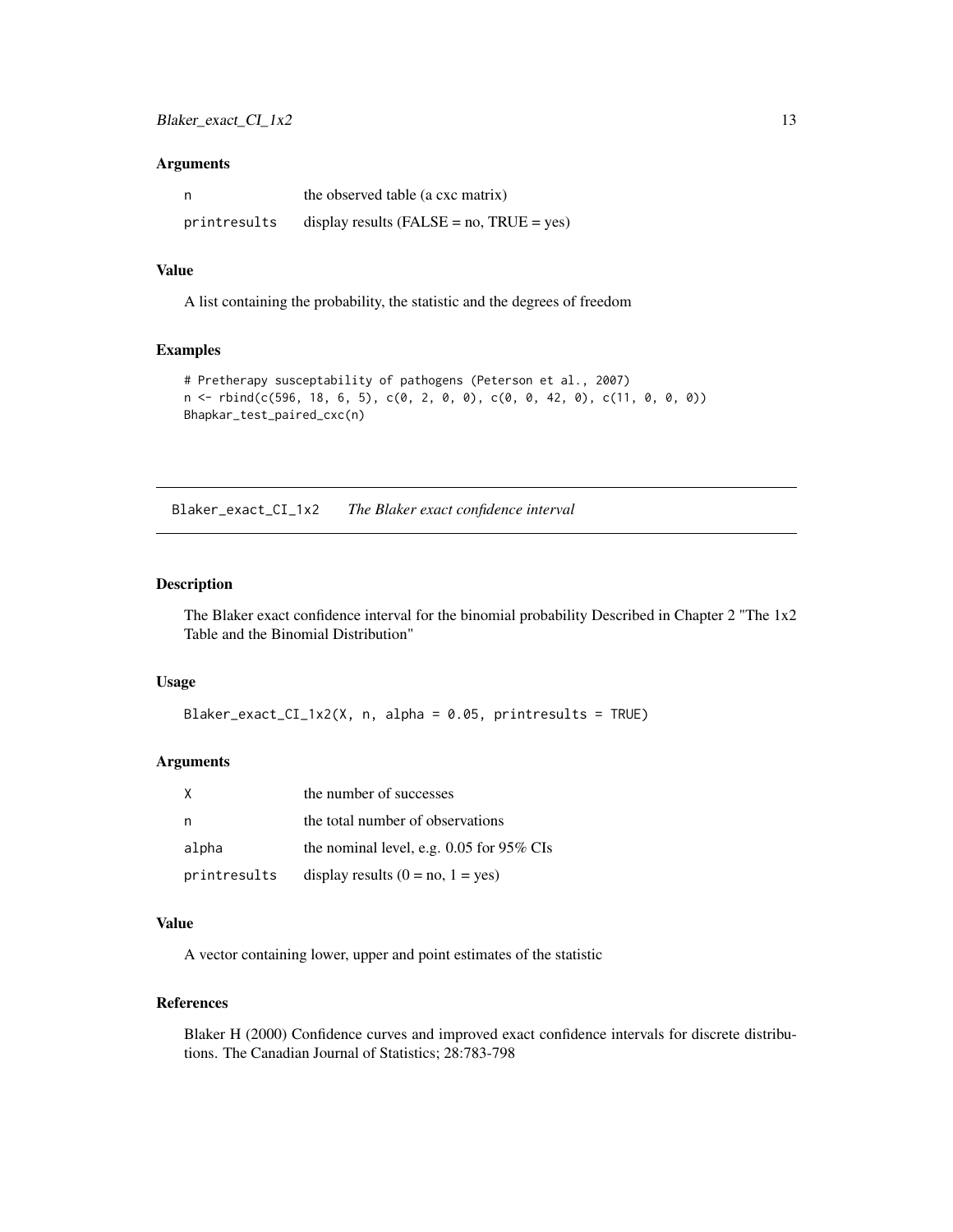```
# The number of 1st order male births (Singh et al. 2010)
Blaker_exact_CI_1x2(X = 250, n = 533)
# The number of 2nd order male births (Singh et al. 2010)
Blaker_exact_CI_1x2(X = 204, n = 412)
# The number of 3rd order male births (Singh et al. 2010)
Blaker_exact_CI_1x2(X = 103, n = 167)
# The number of 4th order male births (Singh et al. 2010)
Blaker_exact_CI_1x2(X = 33, n = 45)
# Ligarden et al. (2010)
Blaker_exact_CI_1x2(X = 13, n = 16)
```
Blaker\_exact\_test\_1x2 *The Blaker exact test*

#### Description

The Blaker exact test for the binomial probability (pi)  $H_0$ :  $pi = pi0$  vs  $H_A$ :  $pi \sim pi0$  (two-sided) Described in Chapter 2 "The 1x2 Table and the Binomial Distribution"

# Usage

```
Blaker_exact_test_1x2(X, n, pi0, printresults = TRUE)
```
# Arguments

| X            | the number of successes             |
|--------------|-------------------------------------|
| n            | the total number of observations    |
| pi0          | a given probability                 |
| printresults | display results $(0 = no, 1 = yes)$ |

# Value

The two-sided p-value

#### References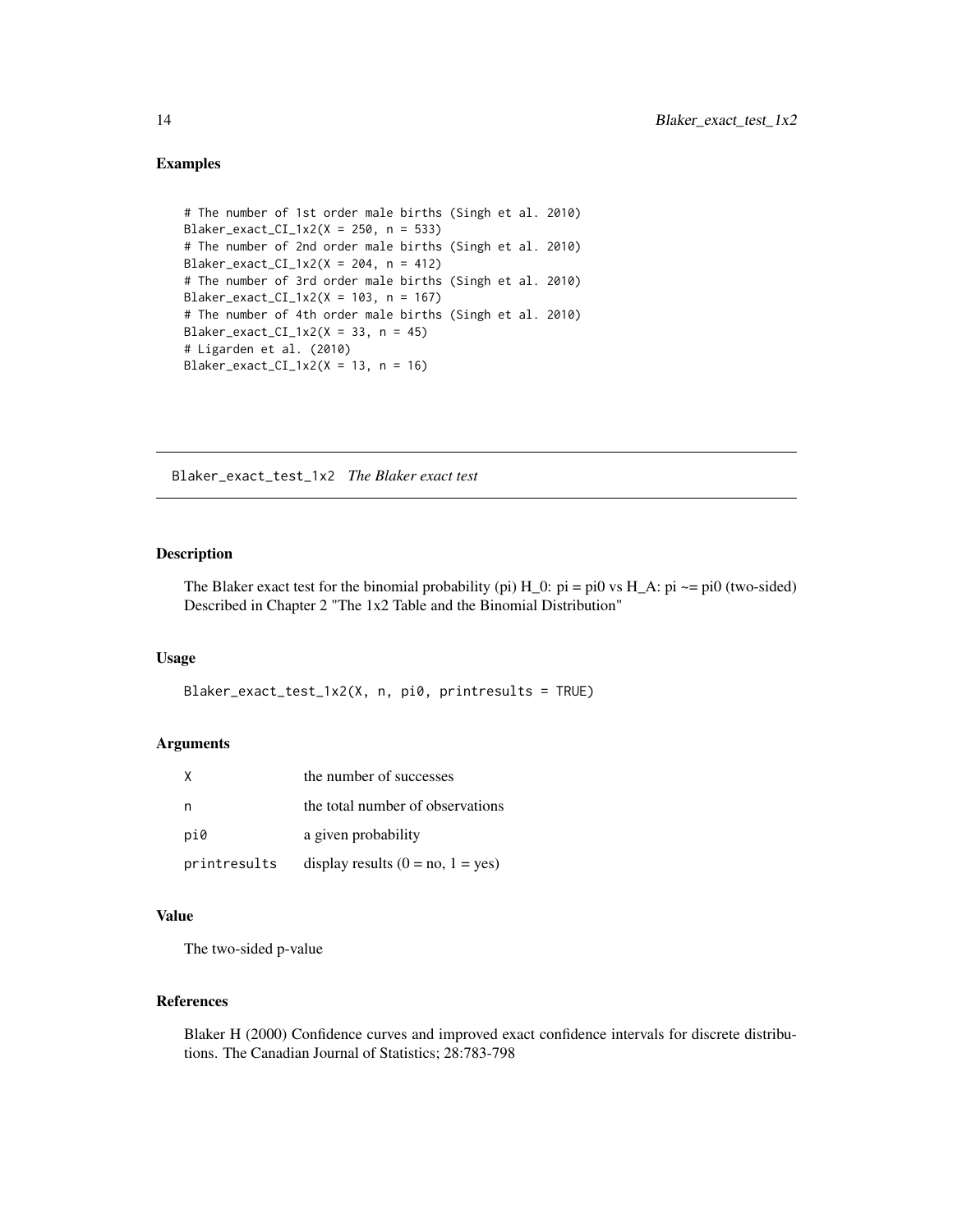```
# The number of 1st order male births (Singh et al. 2010)
Blaker_exact_test_1x2(X = 250, n = 533, pi0 = 0.513)
# The number of 2nd order male births (Singh et al. 2010)
Blaker_exact_test_1x2(X = 204, n = 412, pi0 = 0.513)
# The number of 3rd order male births (Singh et al. 2010)
Blaker_exact_test_1x2(X = 103, n = 167, pi0 = 0.513)
# The number of 4th order male births (Singh et al. 2010)
Blaker_exact_test_1x2(X = 33, n = 45, pi0 = 0.513)
# Ligarden et al. (2010)
Blaker_exact_test_1x2(X = 13, n = 16, pi0 = 0.5)
```
Blaker\_midP\_CI\_1x2 *The Blaker mid-P confidence interval for the binomial probability*

# Description

The Blaker mid-P confidence interval for the binomial probability Described in Chapter 2 "The 1x2 Table and the Binomial Distribution"

# Usage

```
Blaker_midP_CI_1x2(X, n, alpha = 0.05, printresults = TRUE)
```
# Arguments

|              | the number of successes                    |
|--------------|--------------------------------------------|
| n,           | the total number of observations           |
| alpha        | the nominal level, e.g. $0.05$ for 95% CIs |
| printresults | display results $(F = no, T = yes)$        |

# Value

A vector containing lower, upper and point estimates of the statistic

#### References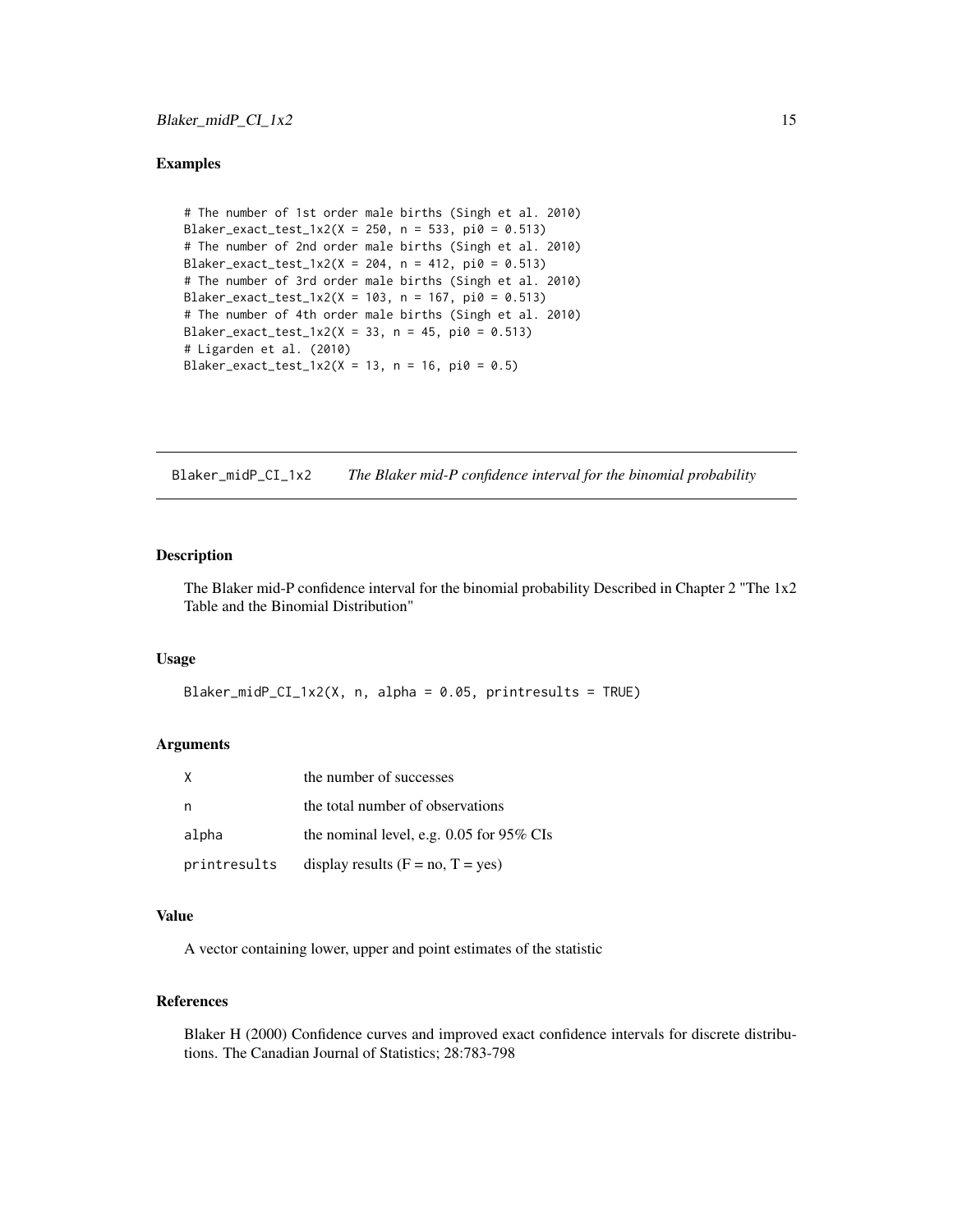```
# The number of 1st order male births (Singh et al. 2010)
Blaker_midP_CI_1x2(X = 250, n = 533)
# The number of 2nd order male births (Singh et al. 2010)
Blaker_midP_CI_1x2(X = 204, n = 412)
# The number of 3rd order male births (Singh et al. 2010)
Blaker_midP_CI_1x2(X = 103, n = 167)
# The number of 4th order male births (Singh et al. 2010)
Blaker_midP_CI_1x2(X = 33, n = 45)
# Ligarden et al. (2010)
Blaker_midP_CI_1x2(X = 13, n = 16)
```
Blaker\_midP\_test\_1x2 *The Blaker mid-P test*

#### Description

The Blaker mid-P test for the binomial probability (pi)  $H_0$ :  $pi = pi0$  vs  $H_A$ :  $pi \rightarrow pi0$  (two-sided) Described in Chapter 2 "The 1x2 Table and the Binomial Distribution"

# Usage

```
Blaker_midP_test_1x2(X, n, pi0, printresults = TRUE)
```
# Arguments

| X            | the number of successes             |
|--------------|-------------------------------------|
|              | the total number of observations    |
| pi0          | a given probability                 |
| printresults | display results $(F = no, T = yes)$ |

#### Value

The two-sided mid-P value

#### References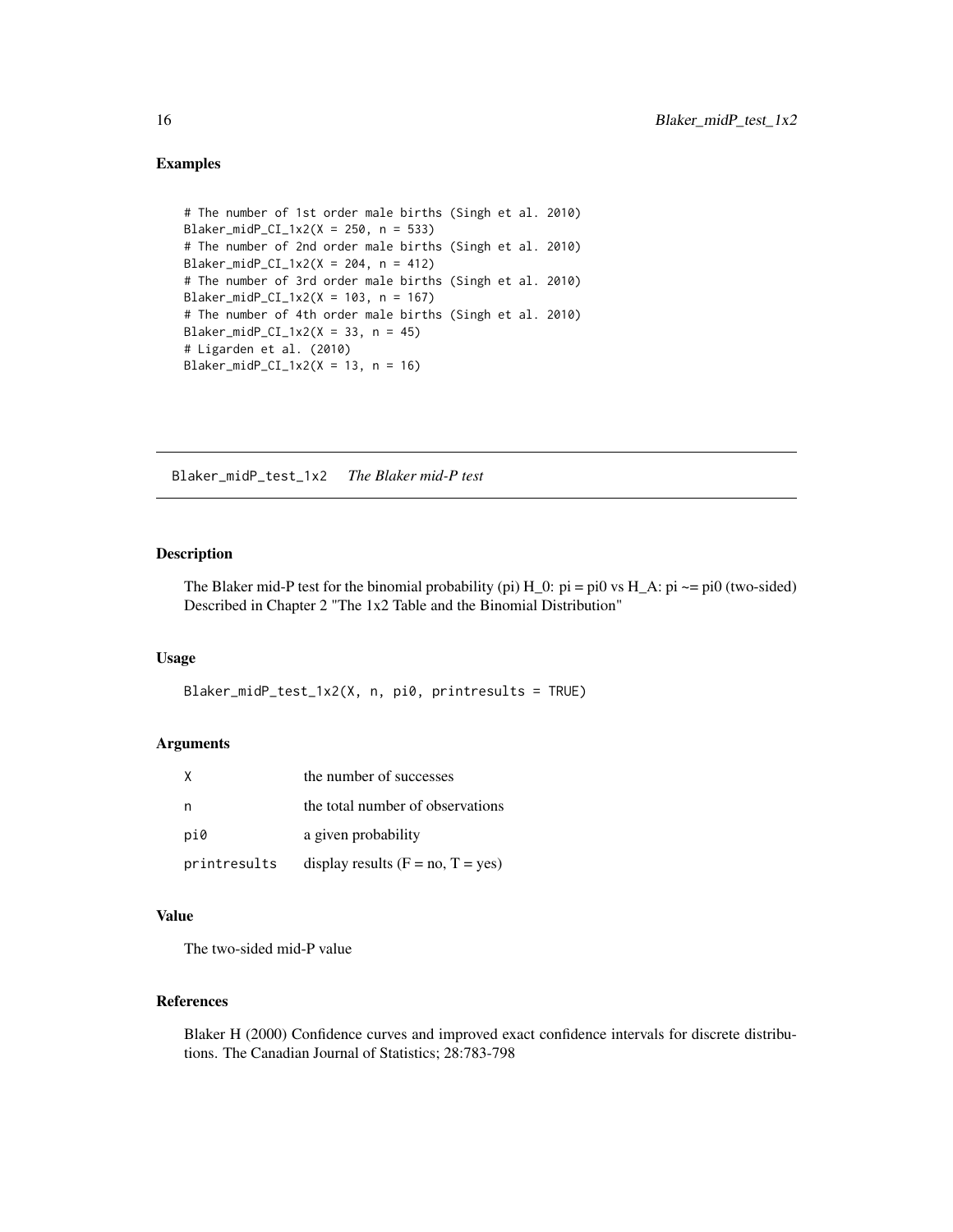```
# Example: The number of 1st order male births (Singh et al. 2010)
Blaker_midP_test_1x2(X = 250, n = 533, pi0 = 0.513)
# Example: The number of 2nd order male births (Singh et al. 2010)
Blaker_midP_test_1x2(X = 204, n = 412, pi0 = 0.513)
# Example: The number of 3rd order male births (Singh et al. 2010)
Blaker_midP_test_1x2(X = 103, n = 167, pi0 = 0.513)
# Example: The number of 4th order male births (Singh et al. 2010)
Blaker_midP_test_1x2(X = 33, n = 45, pi0 = 0.513)
# Example: Ligarden et al. (2010)
Blaker_midP_test_1x2(X = 13, n = 16, pi0 = 0.5)
```

```
BonettPrice_hybrid_Wilson_score_CI_CC_paired_2x2
                          The Bonett-Price hybrid Wilson score confidence interval for the ratio
                          of paired probabilities
```
# Description

The Bonett-Price hybrid Wilson score confidence interval for the ratio of paired probabilities

with continuity correction

Described in Chapter 8 "The Paired 2x2 Table"

#### Usage

```
BonettPrice_hybrid_Wilson_score_CI_CC_paired_2x2(
  n,
  alpha = 0.05,
  printresults = TRUE
)
```
#### Arguments

| n            | the observed counts (a $2x2$ matrix)            |
|--------------|-------------------------------------------------|
| alpha        | the nominal level, e.g. $0.05$ for $95#$ CIs    |
| printresults | display results ( $FALSE = no$ , $TRUE = yes$ ) |

# Value

A list containing lower, upper and point estimates of the statistic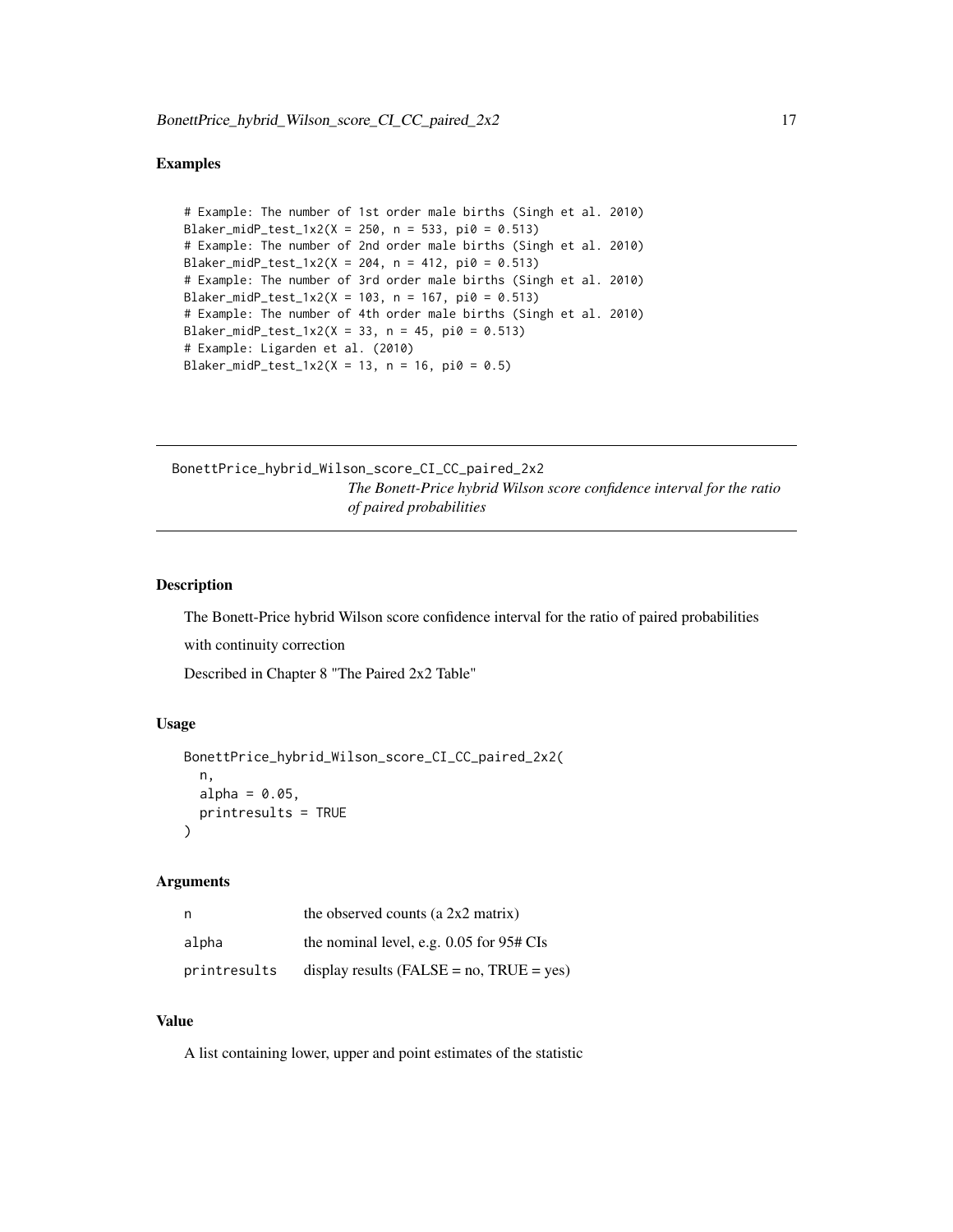```
# Airway hyper-responsiveness before and after stem cell transplantation
# (Bentur et al., 2009)
n \leq -r rbind(c(1, 1), c(7, 12))
BonettPrice_hybrid_Wilson_score_CI_CC_paired_2x2(n)
# Complete response before and after consolidation therapy (Cavo et al., 2012)
n <- rbind(c(59, 6), c(16, 80))
```
BonettPrice\_hybrid\_Wilson\_score\_CI\_CC\_paired\_2x2(n)

```
BonettPrice_hybrid_Wilson_score_CI_paired_2x2
```
*The Bonett-Price hybrid Wilson score confidence interval for the ratio of paired probabilities*

# Description

The Bonett-Price hybrid Wilson score confidence interval for the ratio of paired probabilities Described in Chapter 8 "The Paired 2x2 Table"

#### Usage

```
BonettPrice_hybrid_Wilson_score_CI_paired_2x2(
  n,
 alpha = 0.05,
 printresults = TRUE
)
```
#### Arguments

| n            | the observed counts (a $2x2$ matrix)         |
|--------------|----------------------------------------------|
| alpha        | the nominal level, e.g. $0.05$ for $95#$ CIs |
| printresults | display results $(0 = no, 1 = yes)$          |

# Value

A list containing lower, upper and point estimates of the statistic

```
n <- rbind(c(1, 1), c(7, 12))
BonettPrice_hybrid_Wilson_score_CI_paired_2x2(n)
# Complete response before and after consolidation therapy (Cavo et al., 2012)
n <- rbind(c(59, 6), c(16, 80))
BonettPrice_hybrid_Wilson_score_CI_paired_2x2(n)
```
<span id="page-17-0"></span>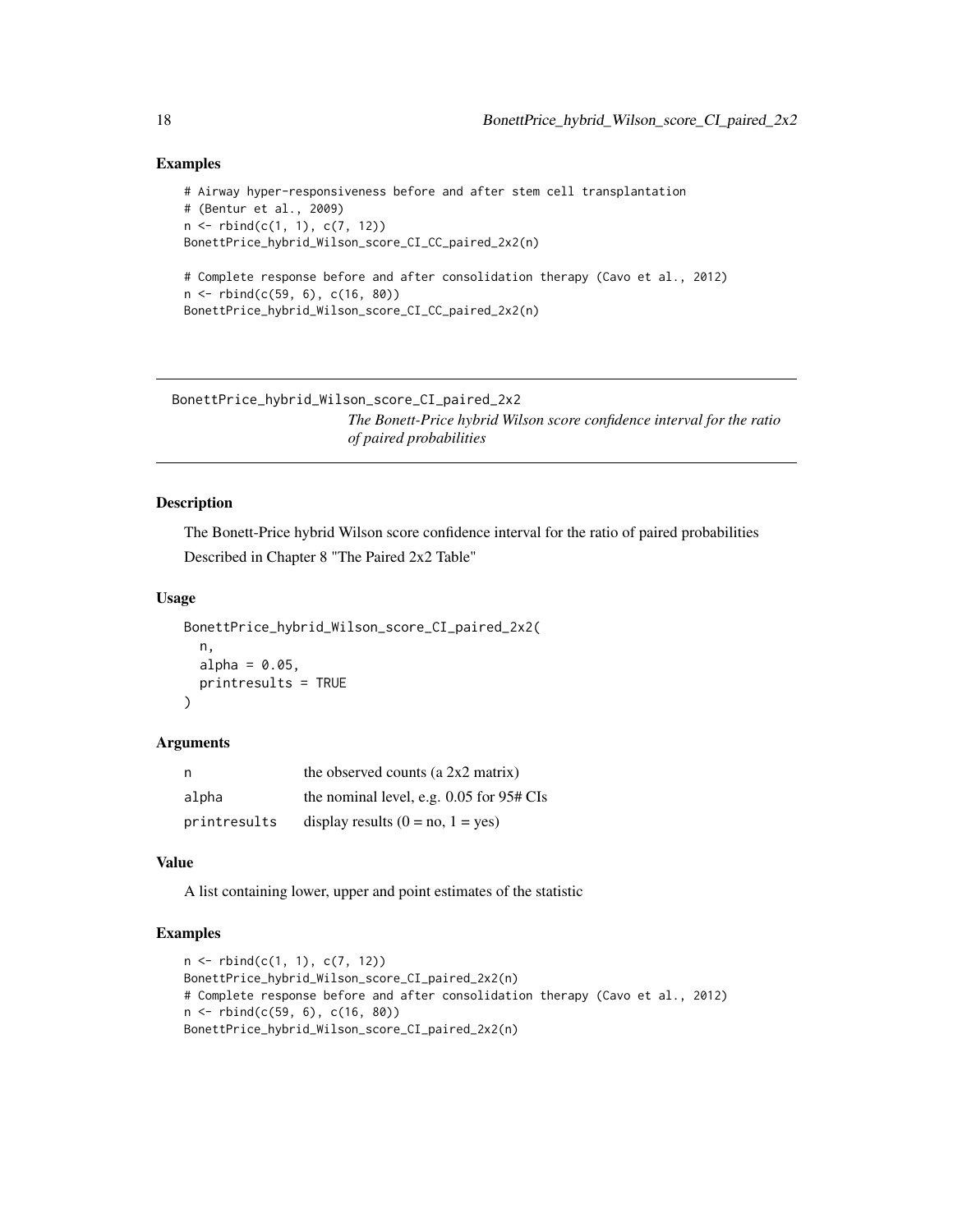<span id="page-18-0"></span>Bonferroni\_type\_CIs\_paired\_cxc

*Bonferroni-type confidence intervals for differences of marginal probabilities*

# Description

Bonferroni-type confidence intervals for differences of marginal probabilities Described in Chapter 9 "The Paired kxk Table"

## Usage

```
Bonferroni_type_CIs_paired_cxc(n, alpha = 0.05, printresults = TRUE)
```
# Arguments

| n            | the observed table (a cxc matrix)               |
|--------------|-------------------------------------------------|
| alpha        | the nominal level, e.g. $0.05$ for 95% CIs      |
| printresults | display results ( $FALSE = no$ , $TRUE = yes$ ) |

# Value

A list containing lower, upper and point estimates of the statistic

# Examples

```
# Pretherapy susceptability of pathogens (Peterson et al., 2007)
n <- rbind(c(596, 18, 6, 5), c(0, 2, 0, 0), c(0, 0, 42, 0), c(11, 0, 0, 0))
Bonferroni_type_CIs_paired_cxc(n)
```
Bonferroni\_type\_CIs\_rxc

*The Bonferroni-type simultaneous confidence intervals for the differences pi\_1|i - pi\_1|j*

# Description

The Bonferroni-type simultaneous confidence intervals for the differences pi\_1|i - pi\_1|j Described in Chapter 7 "The rxc Table"

# Usage

```
Bonferroni_type_CIs_rxc(n, alpha = 0.05, printresults = TRUE)
```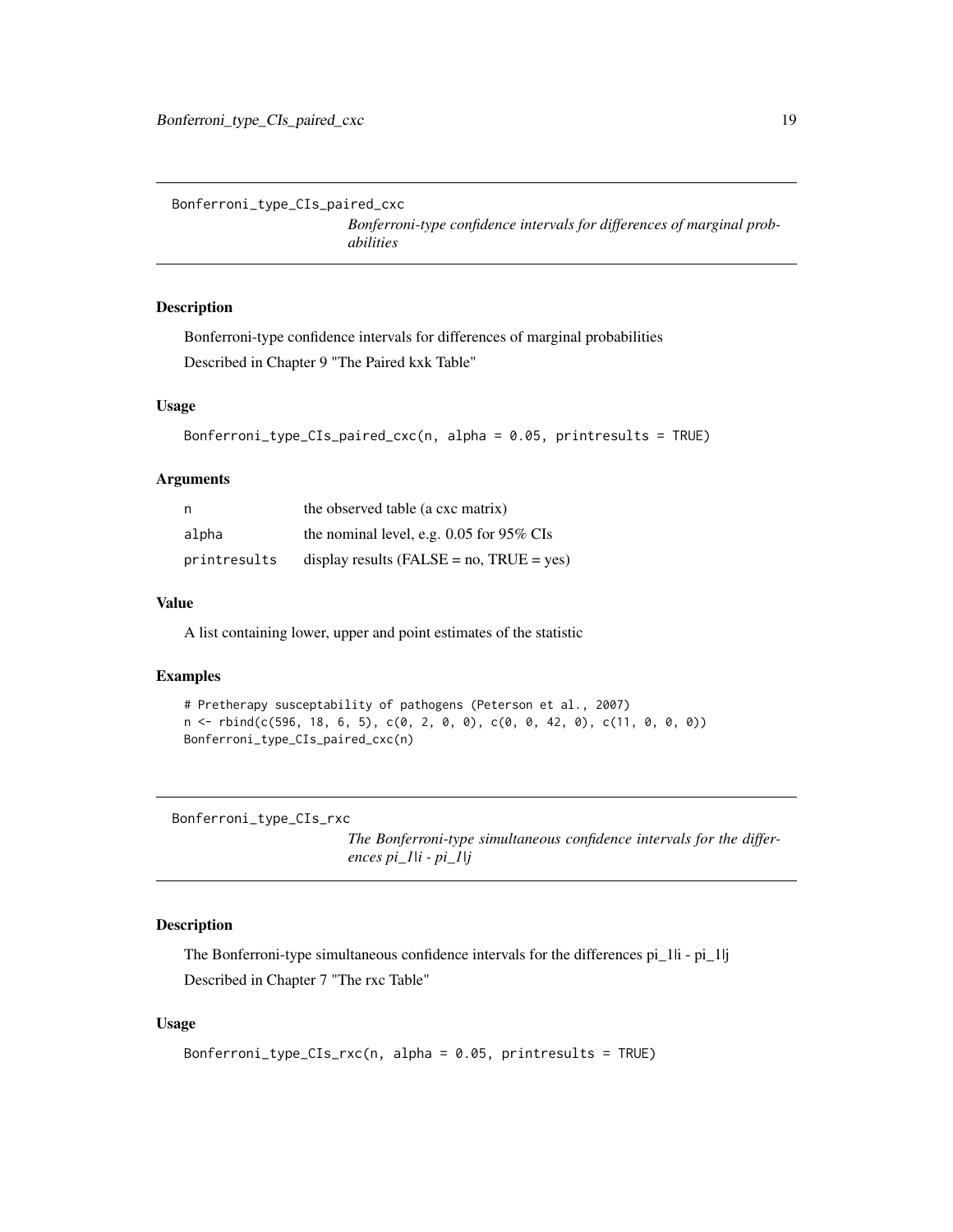#### Arguments

| n            | the observed counts (an rx2 vector)             |
|--------------|-------------------------------------------------|
| alpha        | the nominal level, e.g. $0.05$ for 95% CIs      |
| printresults | display results ( $FALSE = no$ , $TRUE = yes$ ) |

# Value

A list containing lower, upper and point estimates of the statistic

#### Examples

```
# Example: Treatment for ear infection
n <- rbind(c(40, 25), c(54, 7), c(63, 10))
Bonferroni_type_CIs_rxc(n)
```
Brant\_test\_2xc *The Brant test for the proportional odds assumption*

#### Description

The Brant test for the proportional odds assumption Described in Chapter 6 "The Ordered 2xc Table"

#### Usage

```
Brant_test_2xc(n, printresults = TRUE)
```
# Arguments

|              | the observed table (a 2xc matrix)              |
|--------------|------------------------------------------------|
| printresults | display results (FALSE = $no$ , TRUE = $yes$ ) |

# Value

A data frame containing the probability, the statistic and the degrees of freedom

```
# The Adolescent Placement Study (Fontanella et al., 2008)
n <- rbind(c(8, 28, 72, 126), c(46, 73, 69, 86))
Brant_test_2xc(n)
# Postoperative nausea (Lydersen et al., 2012a)
n <- rbind(c(14, 10, 3, 2), c(11, 7, 8, 4))
Brant_test_2xc(n)
```
<span id="page-19-0"></span>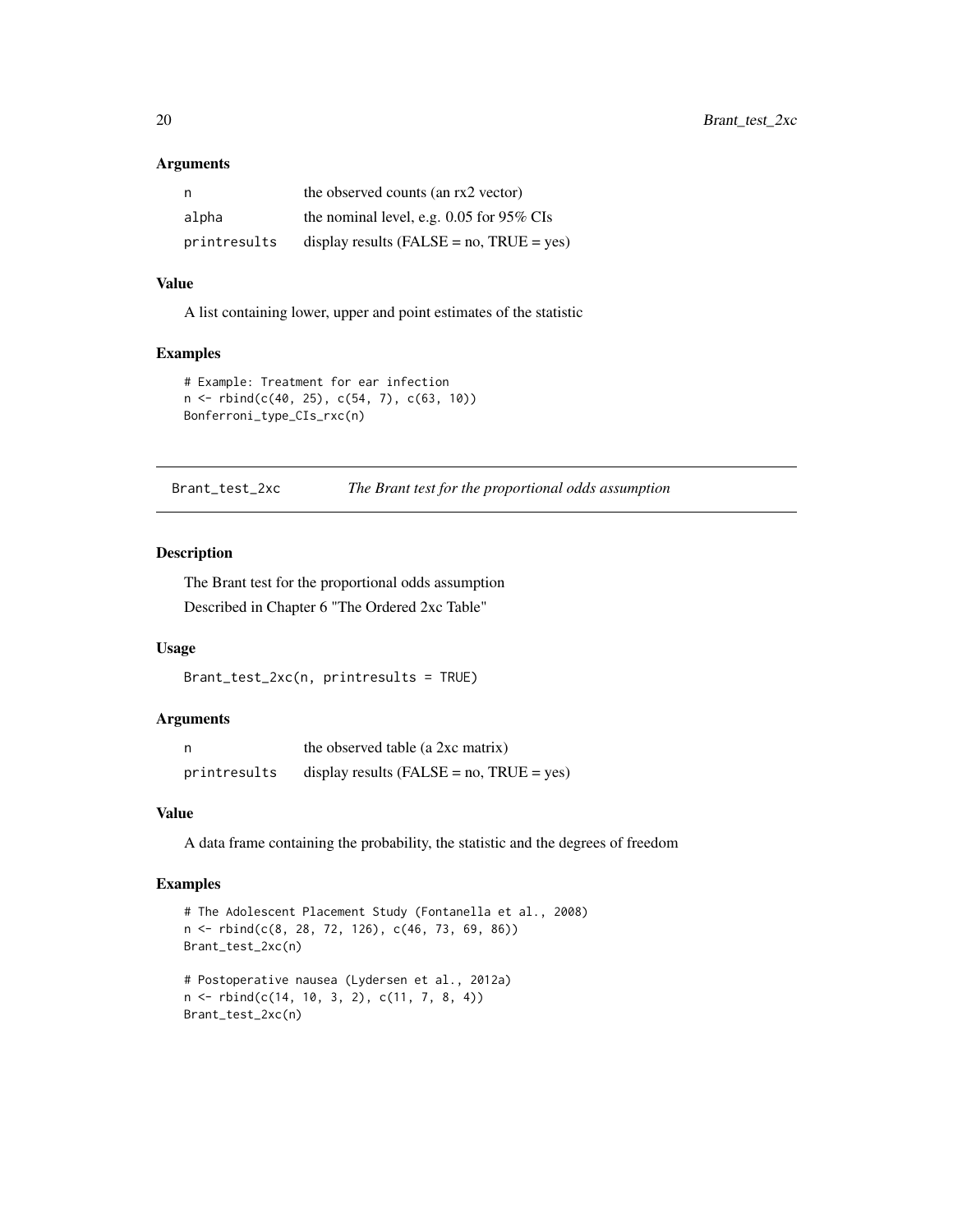<span id="page-20-0"></span>BreslowDay\_homogeneity\_test\_stratified\_2x2

*The Breslow-Day test of homogeneity of odds ratios over strata*

# Description

The Breslow-Day test of homogeneity of odds ratios over strata with

Tarone correction

Described in Chapter 10 "Stratified 2x2 Tables and Meta-Analysis"

# Usage

```
BreslowDay_homogeneity_test_stratified_2x2(n, printresults = TRUE)
```
#### Arguments

| n.           | the observed table (a $2x2xk$ matrix, where k is the number of strata) |
|--------------|------------------------------------------------------------------------|
| printresults | display results ( $FALSE = no$ , $TRUE = yes$ )                        |

#### Value

A list containing lower bound, upper bound and differences of the statistic

```
# Smoking and lung cancer (Doll and Hill, 1950)
n \leq -\arctan(\dim = c(2, 2, 2))n[, , 1] <- matrix(c(647, 622, 2, 27), 2, byrow = TRUE)
n[, , 2] <- matrix(c(41, 28, 19, 32), 2, byrow = TRUE)
BreslowDay_homogeneity_test_stratified_2x2(n)
# Prophylactice use of Lidocaine in myocardial infarction (Hine et al., 1989)
n \leq -\arctan(0, \, \dim = c(2, 2, 6))n[,, 1] <- rbind(c(2, 37), c(1, 42))n[,, 2] <- rbind(c(4, 40), c(4, 40))n[,, 3] <- rbind(c(6, 101), c(4, 106))
n[, , 4] <- rbind(c(7, 96), c(5, 95))
n[, , 5] <- rbind(c(7, 103), c(3, 103))
n[, , 6] <- rbind(c(11, 143), c(4, 142))
BreslowDay_homogeneity_test_stratified_2x2(n)
```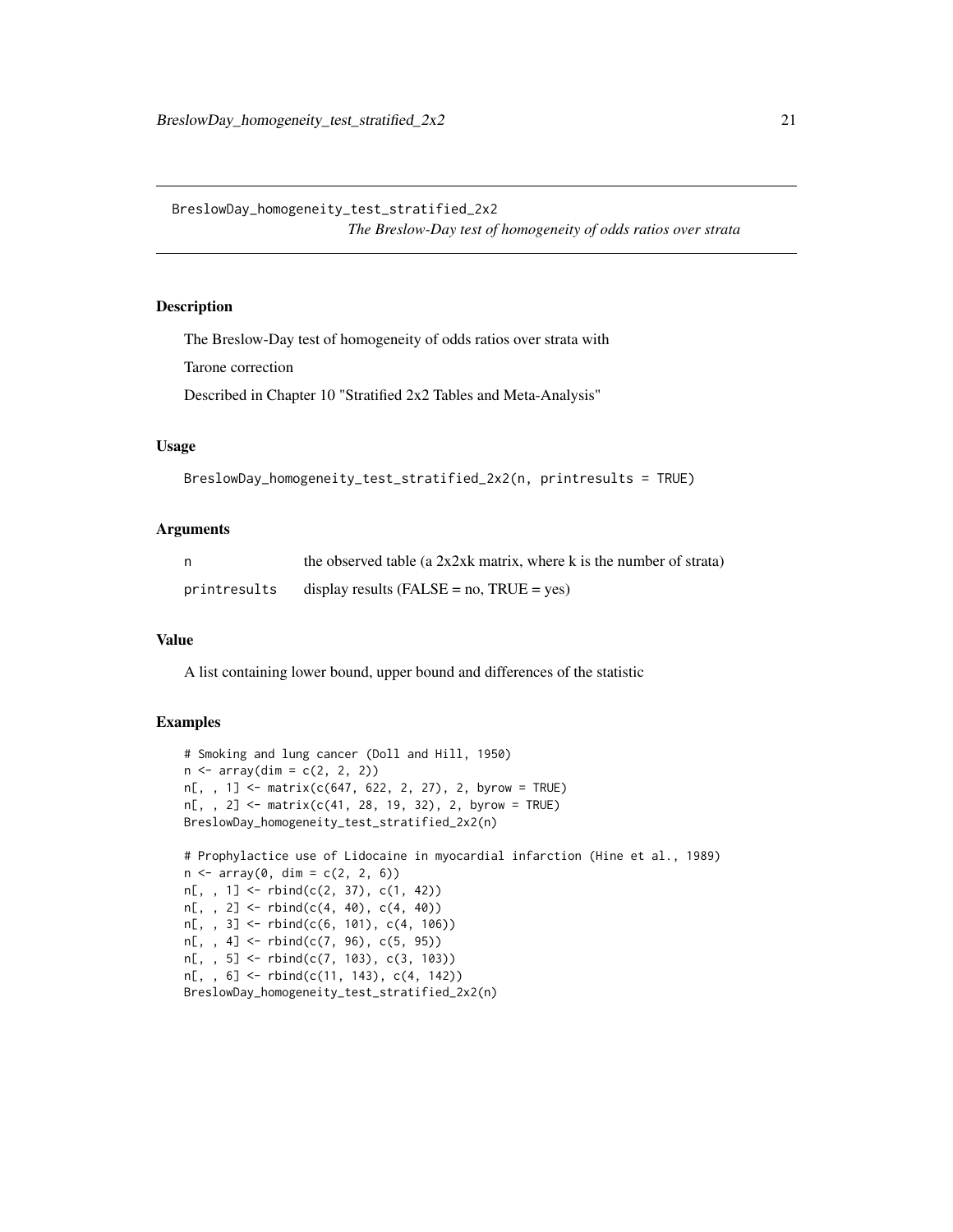<span id="page-21-0"></span>

The Chacko test for order-restriction

Described in Chapter 3 "The 1xc Table and the Multinomial Distribution"

# Usage

Chacko\_test\_1xc(n, printresults = TRUE)

# Arguments

|              | the observed counts (a 1xc vector, where c is the number of categories) |
|--------------|-------------------------------------------------------------------------|
| printresults | display results $(F = no, T = yes)$                                     |

#### Value

A data frame containing the two-sided p-value, the statistic and the degrees of freedom

# Examples

# Hypothetical experiment Chacko\_test\_1xc(n = c(1, 4, 3, 11, 9))

chap1 *Chapter 1: Introduction*

# Description

There are no functions for Chapter 1 (Introduction), only from Chapters 2 to 10.

- Fagerland MW, Lydersen S, Laake P (2017) Statistical Analysis of Contingency Tables. Chapman & Hall/CRC, Boca Raton, FL
- https://contingencytables.com/
- https://www.routledge.com/Statistical-Analysis-of-Contingency-Tables/Fagerland-Lydersen-Laake/p/book/9781466588172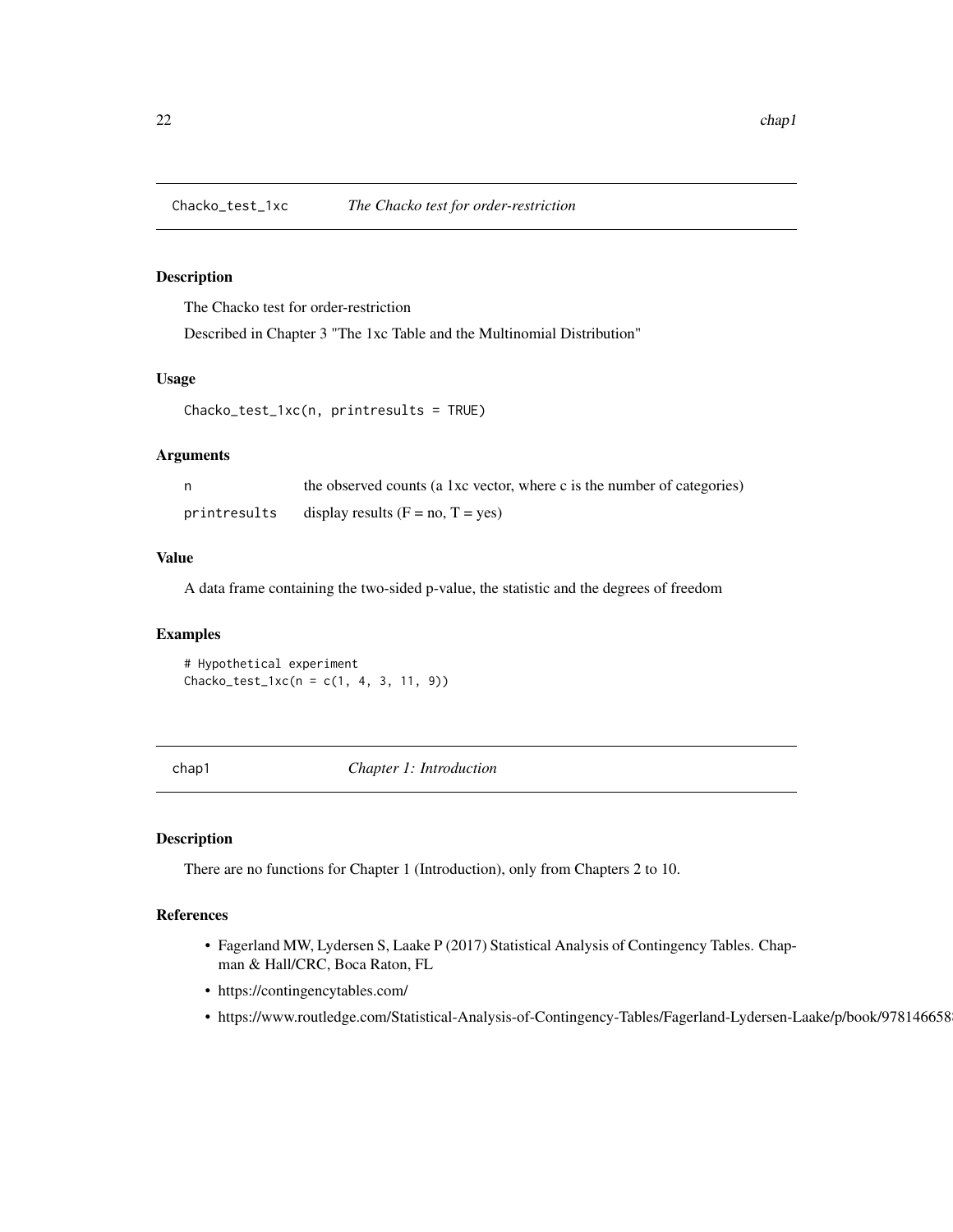<span id="page-22-0"></span>

These are the functions related to chapter 10:

- 1. BreslowDay\_homogeneity\_test\_stratified\_2x2
- 2. CochranMantelHaenszel\_test\_stratified\_2x2
- 3. Cochran\_Q\_test\_stratified\_2x2
- 4. InverseVariance\_estimate\_stratified\_2x2
- 5. ML\_estimates\_and\_CIs\_stratified\_2x2
- 6. MantelHaenszel\_estimate\_stratified\_2x2
- 7. Pearson\_LR\_homogeneity\_test\_stratified\_2x2
- 8. Pearson\_LR\_test\_common\_effect\_stratified\_2x2
- 9. Peto\_homogeneity\_test\_stratified\_2x2
- 10. Peto\_OR\_estimate\_stratified\_2x2
- 11. RBG\_test\_and\_CI\_stratified\_2x2
- 12. Wald\_test\_and\_CI\_common\_diff\_stratified\_2x2
- 13. Wald\_test\_and\_CI\_common\_ratio\_stratified\_2x2
- 14. Woolf\_test\_and\_CI\_stratified\_2x2
- 15. stratified\_2x2\_tables

### Note

You can also print the list above with list\_functions(10).

- Fagerland MW, Lydersen S, Laake P (2017) Statistical Analysis of Contingency Tables. Chapman & Hall/CRC, Boca Raton, FL
- https://contingencytables.com/
- https://www.routledge.com/Statistical-Analysis-of-Contingency-Tables/Fagerland-Lydersen-Laake/p/book/9781466588172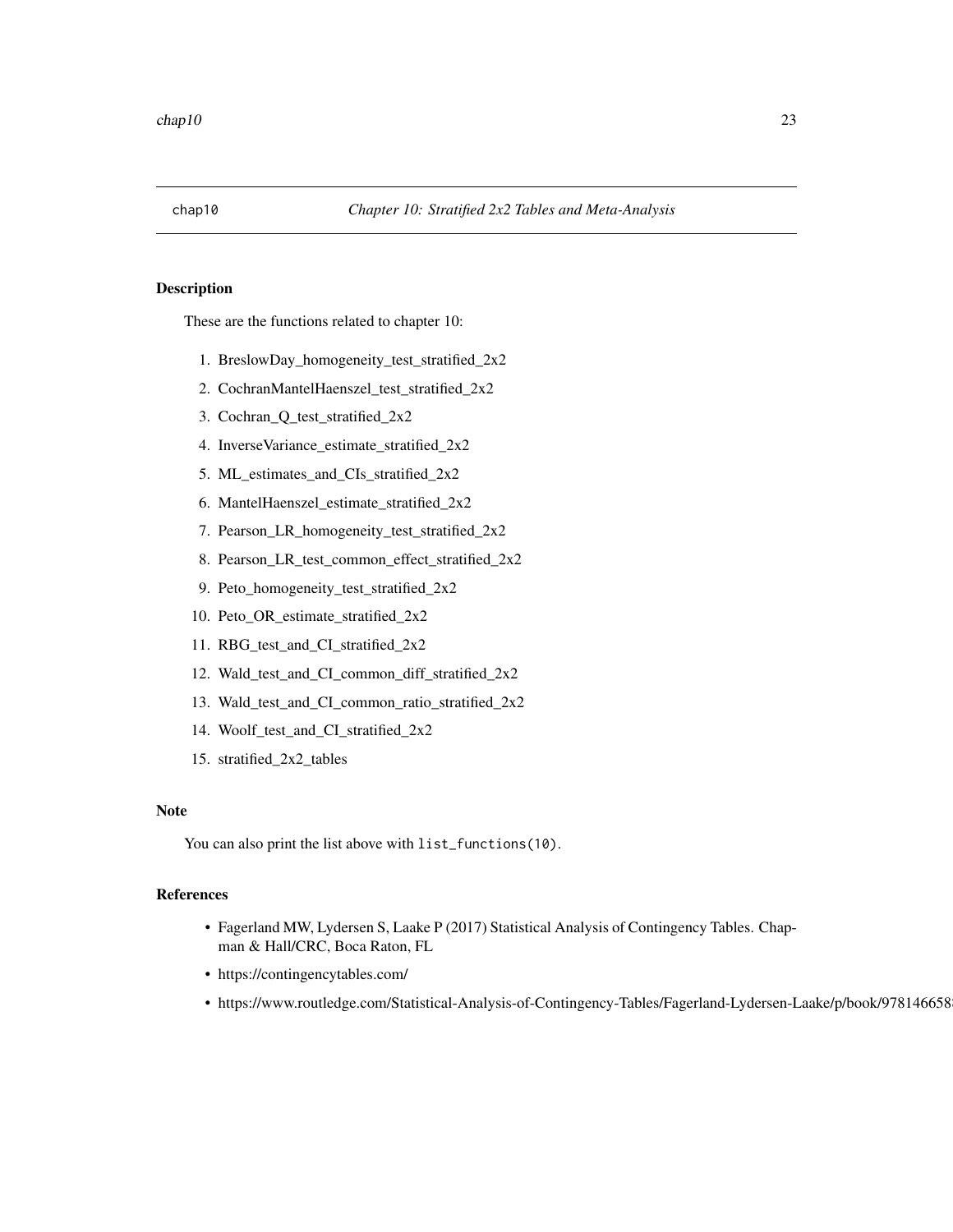<span id="page-23-0"></span>These are the functions related to chapter 2:

- 1. AgrestiCoull\_CI\_1x2
- 2. Arcsine\_CI\_1x2
- 3. Wald\_CI\_1x2
- 4. Blaker\_exact\_CI\_1x2
- 5. Blaker\_exact\_test\_1x2
- 6. Blaker\_midP\_CI\_1x2
- 7. Blaker\_midP\_test\_1x2
- 8. ClopperPearson\_exact\_CI\_1x2
- 9. ClopperPearson\_midP\_CI\_1x2
- 10. Exact\_binomial\_test\_1x2
- 11. Jeffreys\_CI\_1x2
- 12. LR\_CI\_1x2
- 13. LR\_test\_1x2
- 14. MidP\_binomial\_test\_1x2
- 15. Score\_test\_1x2
- 16. Score\_test\_CC\_1x2
- 17. Wald\_CI\_CC\_1x2
- 18. Wilson\_score\_CI\_1x2
- 19. Wilson\_score\_CI\_CC\_1x2
- 20. the\_1x2\_table\_CIs
- 21. Wald\_test\_1x2
- 22. Wald\_test\_CC\_1x2
- 23. the\_1x2\_table\_tests

#### Note

You can also print the list above with list\_functions(2).

- Fagerland MW, Lydersen S, Laake P (2017) Statistical Analysis of Contingency Tables. Chapman & Hall/CRC, Boca Raton, FL
- https://contingencytables.com/
- https://www.routledge.com/Statistical-Analysis-of-Contingency-Tables/Fagerland-Lydersen-Laake/p/book/9781466588172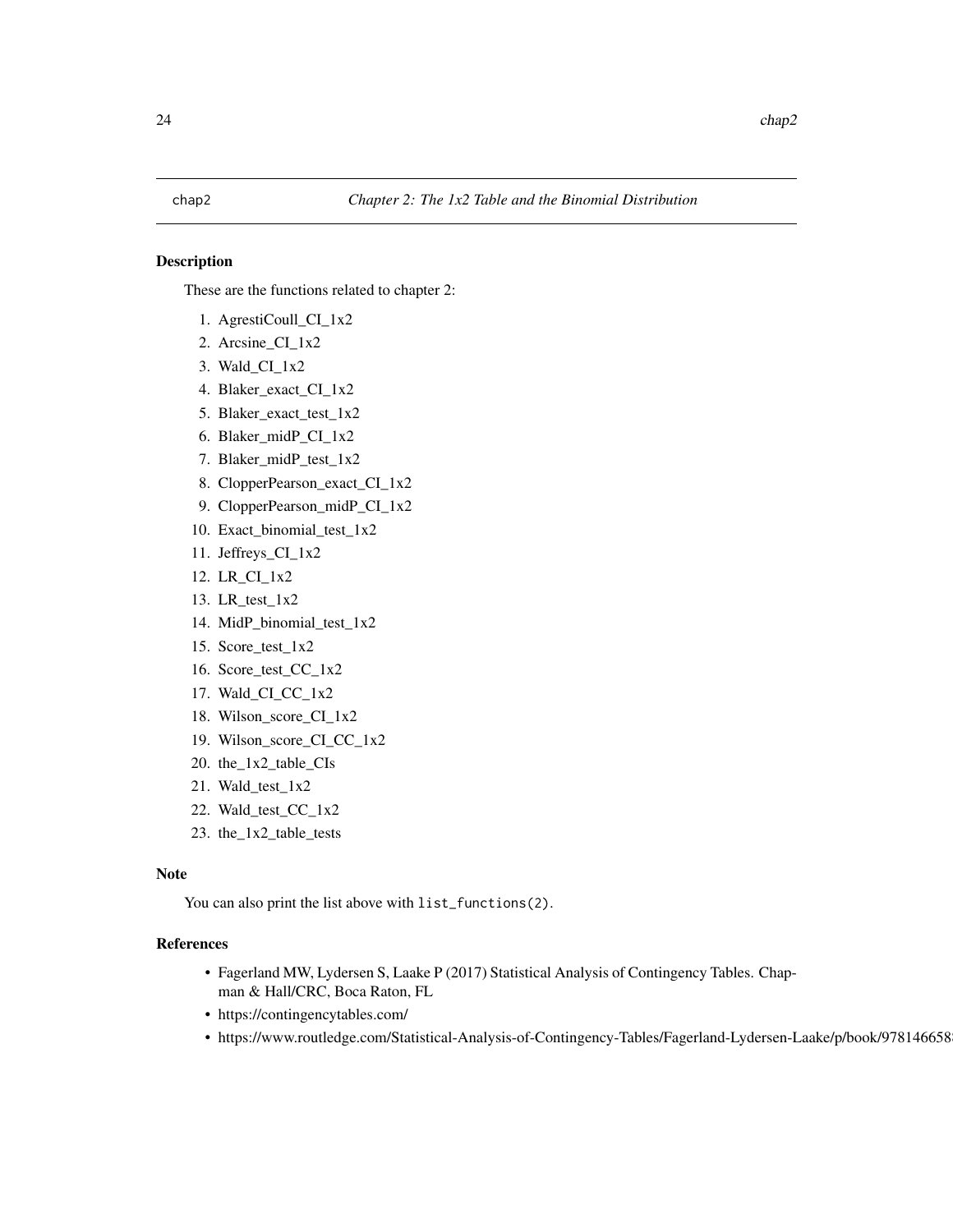<span id="page-24-0"></span>

These are the functions related to chapter 3:

- 1. Chacko\_test\_1xc
- 2. Exact\_multinomial\_test\_1xc
- 3. Gold\_Wald\_CIs\_1xc
- 4. Goodman\_Wald\_CIs\_1xc
- 5. Goodman\_Wald\_CIs\_for\_diffs\_1xc
- 6. Goodman\_Wilson\_score\_CIs\_1xc
- 7. LR\_test\_1xc
- 8. MidP\_multinomial\_test\_1xc
- 9. Pearson\_chi\_squared\_test\_1xc
- 10. QuesenberryHurst\_Wilson\_score\_CIs\_1xc
- 11. the\_1xc\_table\_CIs
- 12. the\_1xc\_table\_tests

# Note

You can also print the list above with list\_functions(3).

- Fagerland MW, Lydersen S, Laake P (2017) Statistical Analysis of Contingency Tables. Chapman & Hall/CRC, Boca Raton, FL
- https://contingencytables.com/
- https://www.routledge.com/Statistical-Analysis-of-Contingency-Tables/Fagerland-Lydersen-Laake/p/book/9781466588172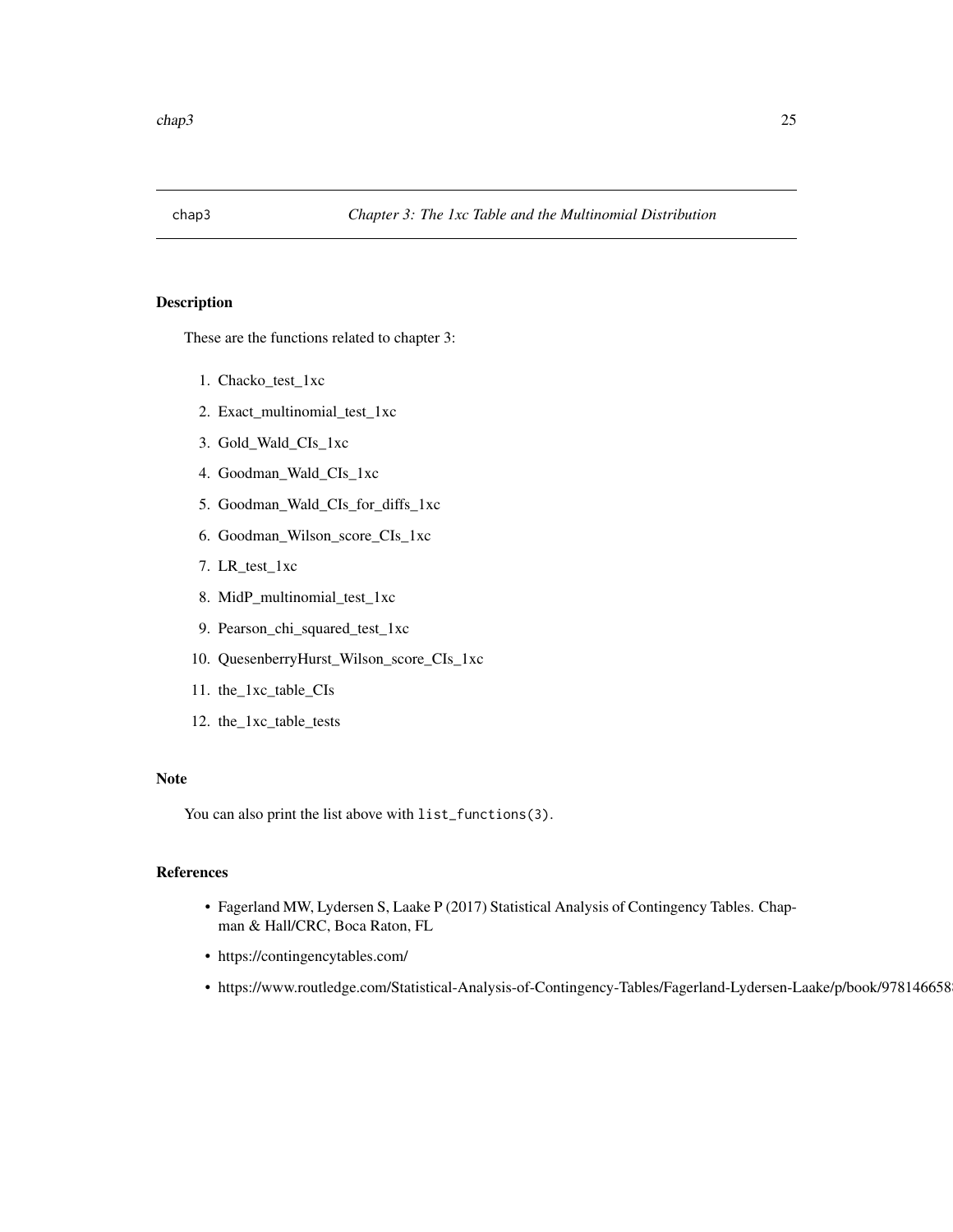<span id="page-25-0"></span>These are the functions related to chapter 4:

- 1. Adjusted\_inv\_sinh\_CI\_OR\_2x2
- 2. Adjusted\_inv\_sinh\_CI\_ratio\_2x2
- 3. Adjusted\_log\_CI\_2x2
- 4. AgrestiCaffo\_CI\_2x2
- 5. Wald\_CI\_2x2
- 6. BaptistaPike\_exact\_conditional\_CI\_2x2
- 7. BaptistaPike\_midP\_CI\_2x2
- 8. Cornfield\_exact\_conditional\_CI\_2x2
- 9. Cornfield\_midP\_CI\_2x2
- 10. Fisher\_exact\_test\_2x2
- 11. Exact\_unconditional\_test\_2x2
- 12. Fisher\_midP\_test\_2x2
- 13. Gart\_adjusted\_logit\_CI\_2x2
- 14. Independence\_smoothed\_logit\_CI\_2x2
- 15. Inv\_sinh\_CI\_OR\_2x2
- 16. Inv\_sinh\_CI\_ratio\_2x2
- 17. Katz\_log\_CI\_2x2
- 18. Koopman\_asymptotic\_score\_CI\_2x2
- 19. LR\_test\_2x2
- 20. Mee\_asymptotic\_score\_CI\_2x2
- 21. MiettinenNurminen\_asymptotic\_score\_CI\_difference\_2x2
- 22. MiettinenNurminen\_asymptotic\_score\_CI\_OR\_2x2
- 23. MiettinenNurminen\_asymptotic\_score\_CI\_ratio\_2x2
- 24. MOVER\_R\_Wilson\_CI\_OR\_2x2
- 25. MOVER\_R\_Wilson\_CI\_ratio\_2x2
- 26. Newcombe\_hybrid\_score\_CI\_2x2
- 27. Pearson\_chi\_squared\_test\_2x2
- 28. Pearson\_chi\_squared\_test\_CC\_2x2
- 29. PriceBonett\_approximate\_Bayes\_CI\_2x2
- 30. Wald\_CI\_CC\_2x2
- 31. Woolf\_logit\_CI\_2x2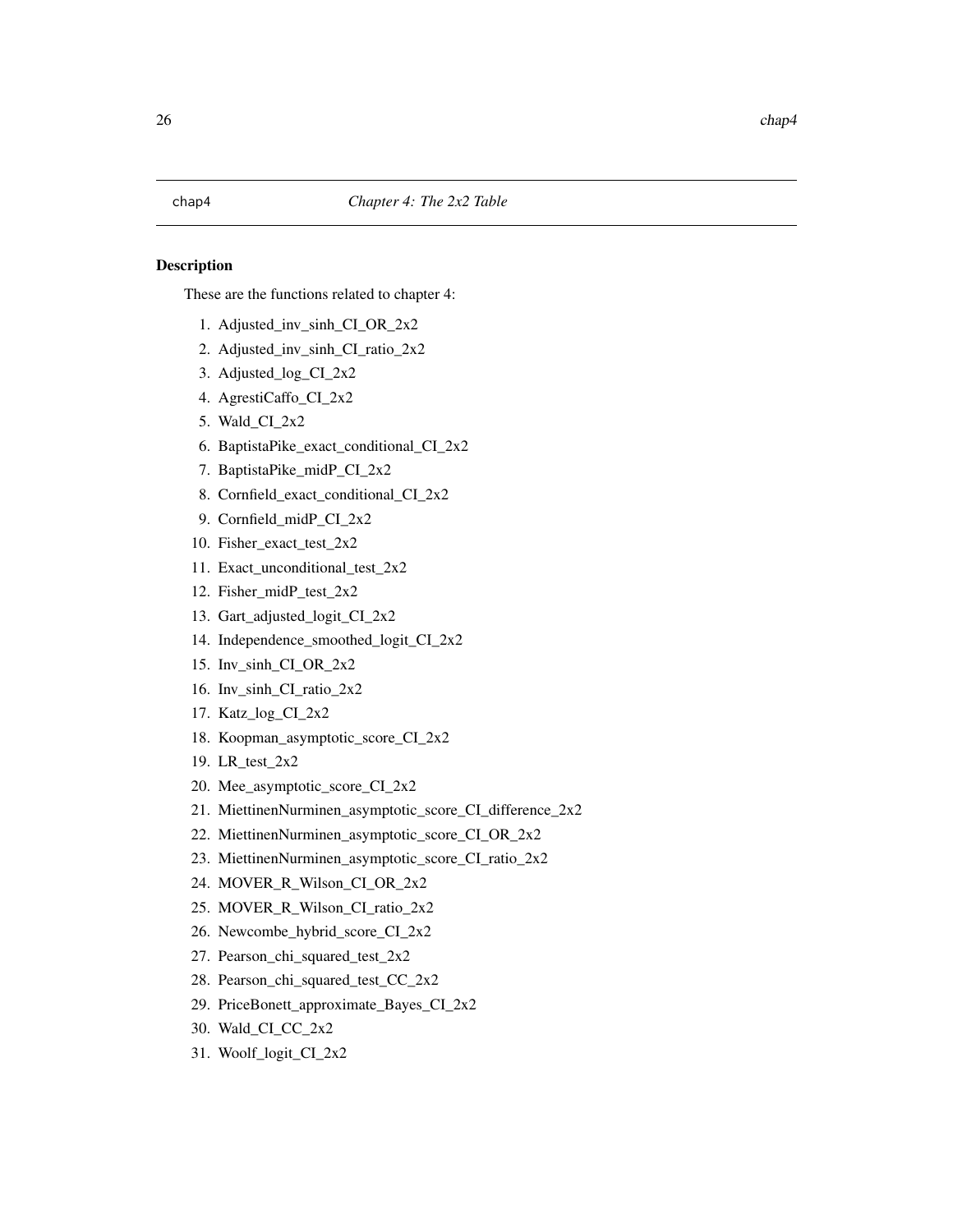#### <span id="page-26-0"></span> $chap5$  27

- 32. Uncorrected\_asymptotic\_score\_CI\_2x2
- 33. Z\_unpooled\_test\_2x2
- 34. the\_2x2\_table\_CIs\_difference
- 35. the\_2x2\_table\_CIs\_OR
- 36. the\_2x2\_table\_CIs\_ratio
- 37. the\_2x2\_table\_tests

# Note

You can also print the list above with list\_functions(4).

# References

- Fagerland MW, Lydersen S, Laake P (2017) Statistical Analysis of Contingency Tables. Chapman & Hall/CRC, Boca Raton, FL
- https://contingencytables.com/
- https://www.routledge.com/Statistical-Analysis-of-Contingency-Tables/Fagerland-Lydersen-Laake/p/book/9781466588172

chap5 *Chapter 5: The Ordered rx2 Table*

#### Description

These are the functions related to chapter 5:

- 1. CochranArmitage\_CI\_rx2
- 2. CochranArmitage\_exact\_cond\_midP\_tests\_rx2
- 3. CochranArmitage\_MH\_tests\_rx2
- 4. Exact\_cond\_midP\_unspecific\_ordering\_rx2
- 5. Pearson\_LR\_tests\_unspecific\_ordering\_rx2
- 6. the\_rx2\_table
- 7. Trend\_estimate\_CI\_tests\_rx2

#### Note

You can also print the list above with list\_functions(5).

- Fagerland MW, Lydersen S, Laake P (2017) Statistical Analysis of Contingency Tables. Chapman & Hall/CRC, Boca Raton, FL
- https://contingencytables.com/
- https://www.routledge.com/Statistical-Analysis-of-Contingency-Tables/Fagerland-Lydersen-Laake/p/book/9781466588172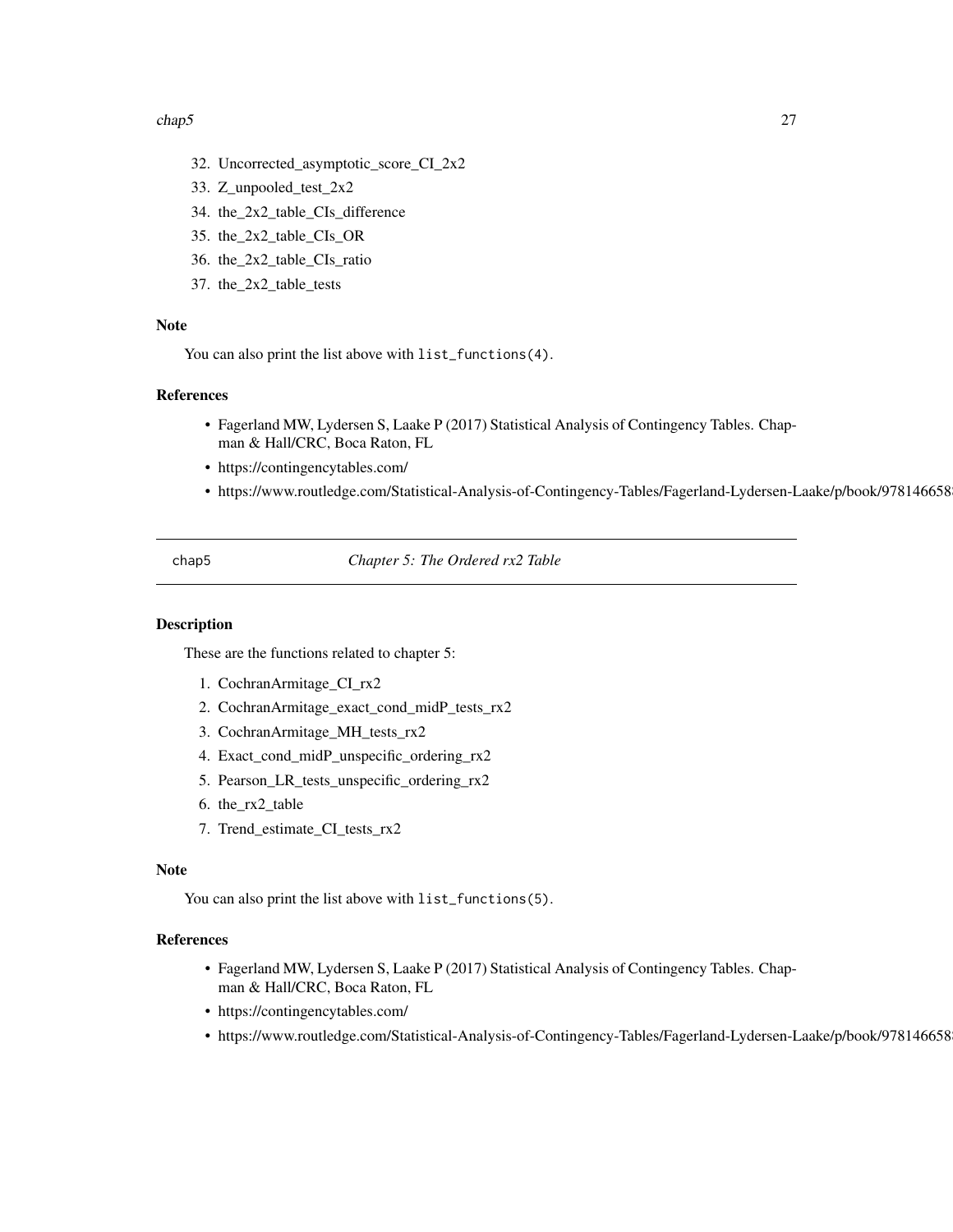<span id="page-27-0"></span>These are the functions related to chapter 6:

- 1. Brant\_test\_2xc
- 2. Cumulative\_models\_for\_2xc
- 3. Exact\_cond\_midP\_linear\_rank\_tests\_2xc
- 4. ClopperPearson\_exact\_CI\_1x2\_beta\_version
- 5. Exact\_cond\_midP\_unspecific\_ordering\_rx2
- 6. MantelHaenszel\_test\_2xc
- 7. Pearson\_LR\_tests\_cum\_OR\_2xc
- 8. Score\_test\_for\_effect\_in\_the\_probit\_model\_2xc
- 9. the\_2xc\_table

# Note

You can also print the list above with list\_functions(6).

# References

- Fagerland MW, Lydersen S, Laake P (2017) Statistical Analysis of Contingency Tables. Chapman & Hall/CRC, Boca Raton, FL
- https://contingencytables.com/
- https://www.routledge.com/Statistical-Analysis-of-Contingency-Tables/Fagerland-Lydersen-Laake/p/book/9781466588172

chap7 *Chapter 7: The rxc Table*

# Description

These are the functions related to chapter 7:

- 1. Bonferroni\_type\_CIs\_rxc
- 2. Cumulative\_models\_for\_rxc
- 3. Exact\_cond\_midP\_tests\_rxc
- 4. FisherFreemanHalton\_asymptotic\_test\_rxc
- 5. gamma\_coefficient\_rxc\_bca
- 6. gamma\_coefficient\_rxc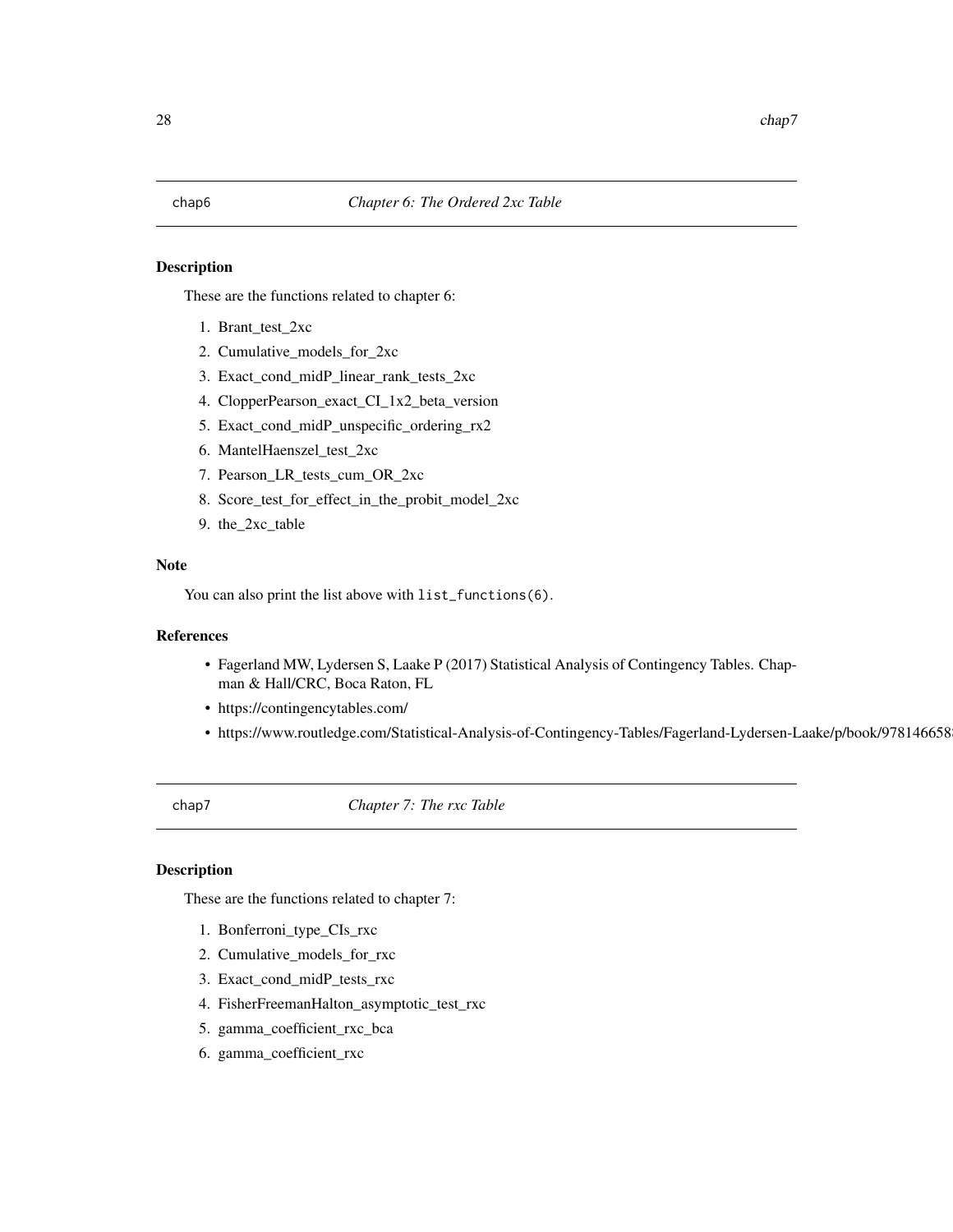#### <span id="page-28-0"></span> $chap8$  29

- 7. JonckheereTerpstra\_test\_rxc
- 8. Kendalls\_tau\_b\_rxc
- 9. Kendalls\_tau\_b\_rxc\_bca
- 10. KruskalWallis\_asymptotic\_test\_rxc
- 11. linear\_by\_linear\_test\_rxc
- 12. Pearson\_correlation\_coefficient\_rxc
- 13. Pearson\_correlation\_coefficient\_rxc\_bca
- 14. Pearson\_LR\_tests\_rxc
- 15. Pearson\_residuals\_rxc
- 16. Scheffe\_type\_CIs\_rxc
- 17. Spearman\_correlation\_coefficient\_rxc
- 18. Spearman\_correlation\_coefficient\_rxc\_bca
- 19. the\_rxc\_table

# Note

You can also print the list above with list\_functions(7).

# References

- Fagerland MW, Lydersen S, Laake P (2017) Statistical Analysis of Contingency Tables. Chapman & Hall/CRC, Boca Raton, FL
- https://contingencytables.com/
- https://www.routledge.com/Statistical-Analysis-of-Contingency-Tables/Fagerland-Lydersen-Laake/p/book/9781466588172

chap8 *Chapter 8: The Paired 2x2 Table*

# Description

These are the functions related to chapter 8:

- 1. BonettPrice\_hybrid\_Wilson\_score\_CI\_CC\_paired\_2x2
- 2. BonettPrice\_hybrid\_Wilson\_score\_CI\_paired\_2x2
- 3. ClopperPearson\_exact\_CI\_1x2\_beta\_version
- 4. McNemar\_asymptotic\_test\_CC\_paired\_2x2
- 5. McNemar\_asymptotic\_test\_paired\_2x2
- 6. McNemar\_exact\_cond\_test\_paired\_2x2
- 7. McNemar\_exact\_unconditional\_test\_paired\_2x2
- 8. McNemar\_midP\_test\_paired\_2x2
- 9. Tang\_asymptotic\_score\_CI\_paired\_2x2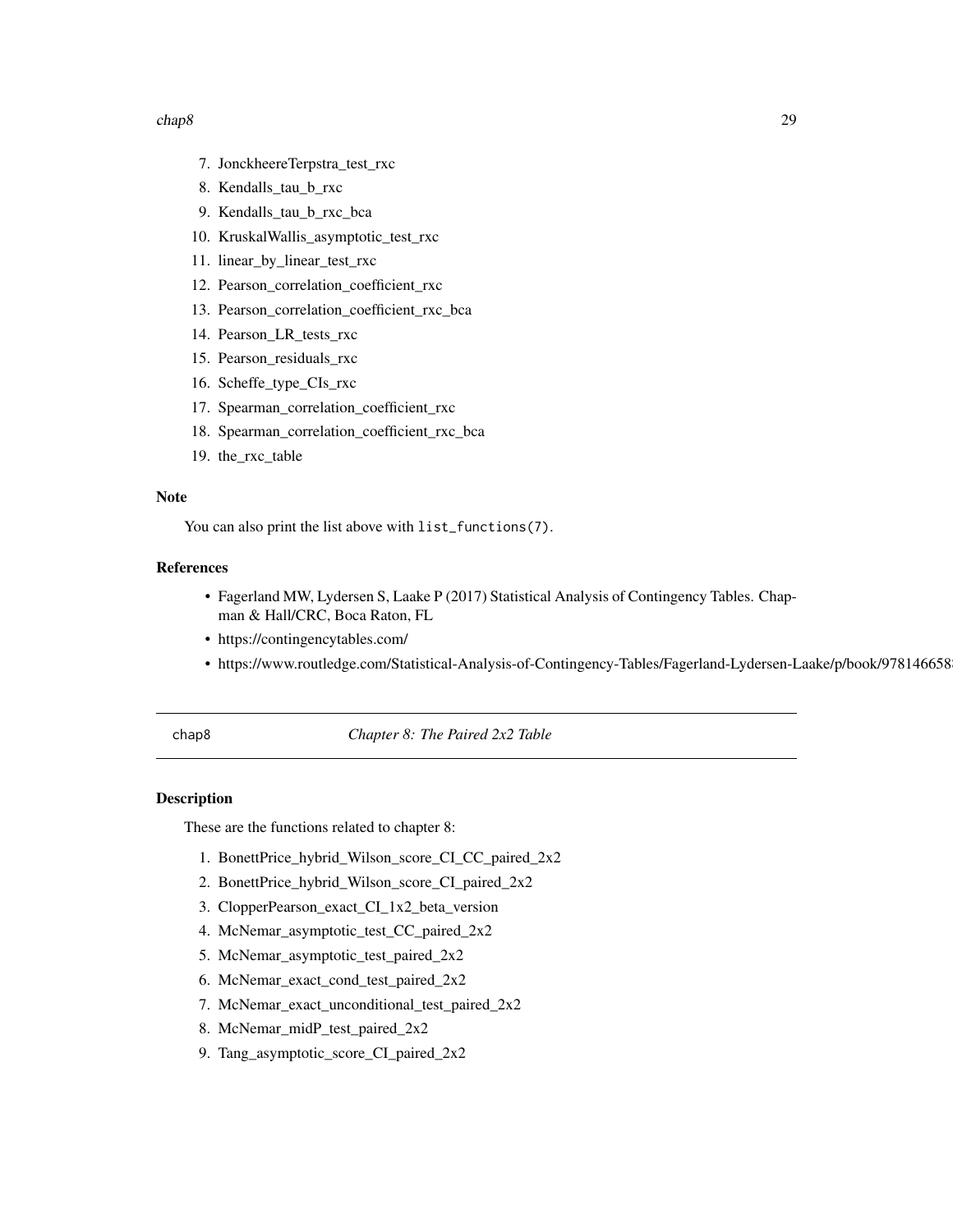- <span id="page-29-0"></span>10. Tango\_asymptotic\_score\_CI\_paired\_2x2
- 11. MOVER\_Wilson\_score\_CI\_paired\_2x2
- 12. Newcombe\_square\_and\_add\_CI\_paired\_2x2
- 13. Transformed\_Blaker\_exact\_CI\_paired\_2x2
- 14. Transformed\_Clopper\_Pearson\_exact\_CI\_paired\_2x2
- 15. Transformed\_Clopper\_Pearson\_midP\_CI\_paired\_2x2
- 16. Transformed\_Wilson\_score\_CI\_paired\_2x2
- 17. Wald\_CI\_diff\_paired\_2x2
- 18. Wald\_CI\_diff\_CC\_paired\_2x2
- 19. Wald\_CI\_AgrestiMin\_paired\_2x2
- 20. Wald\_CI\_BonettPrice\_paired\_2x2
- 21. Wald\_CI\_OR\_Laplace\_paired\_2x2
- 22. Wald\_CI\_OR\_paired\_2x2
- 23. Wald\_CI\_ratio\_paired\_2x2
- 24. the\_paired\_2x2\_table\_CIs\_difference
- 25. the\_paired\_2x2\_table\_CIs\_OR
- 26. the\_paired\_2x2\_table\_CIs\_ratio
- 27. the\_paired\_2x2\_table\_tests

#### Note

You can also print the list above with list\_functions(8).

#### References

- Fagerland MW, Lydersen S, Laake P (2017) Statistical Analysis of Contingency Tables. Chapman & Hall/CRC, Boca Raton, FL
- https://contingencytables.com/
- https://www.routledge.com/Statistical-Analysis-of-Contingency-Tables/Fagerland-Lydersen-Laake/p/book/9781466588172

chap9 *Chapter 9: The Paired cxc Table*

#### Description

These are the functions related to chapter 9:

- 1. Bhapkar\_test\_paired\_cxc
- 2. Bonferroni\_type\_CIs\_paired\_cxc
- 3. FleissEveritt\_test\_paired\_cxc
- 4. FleissLevinPaik\_test\_paired\_cxc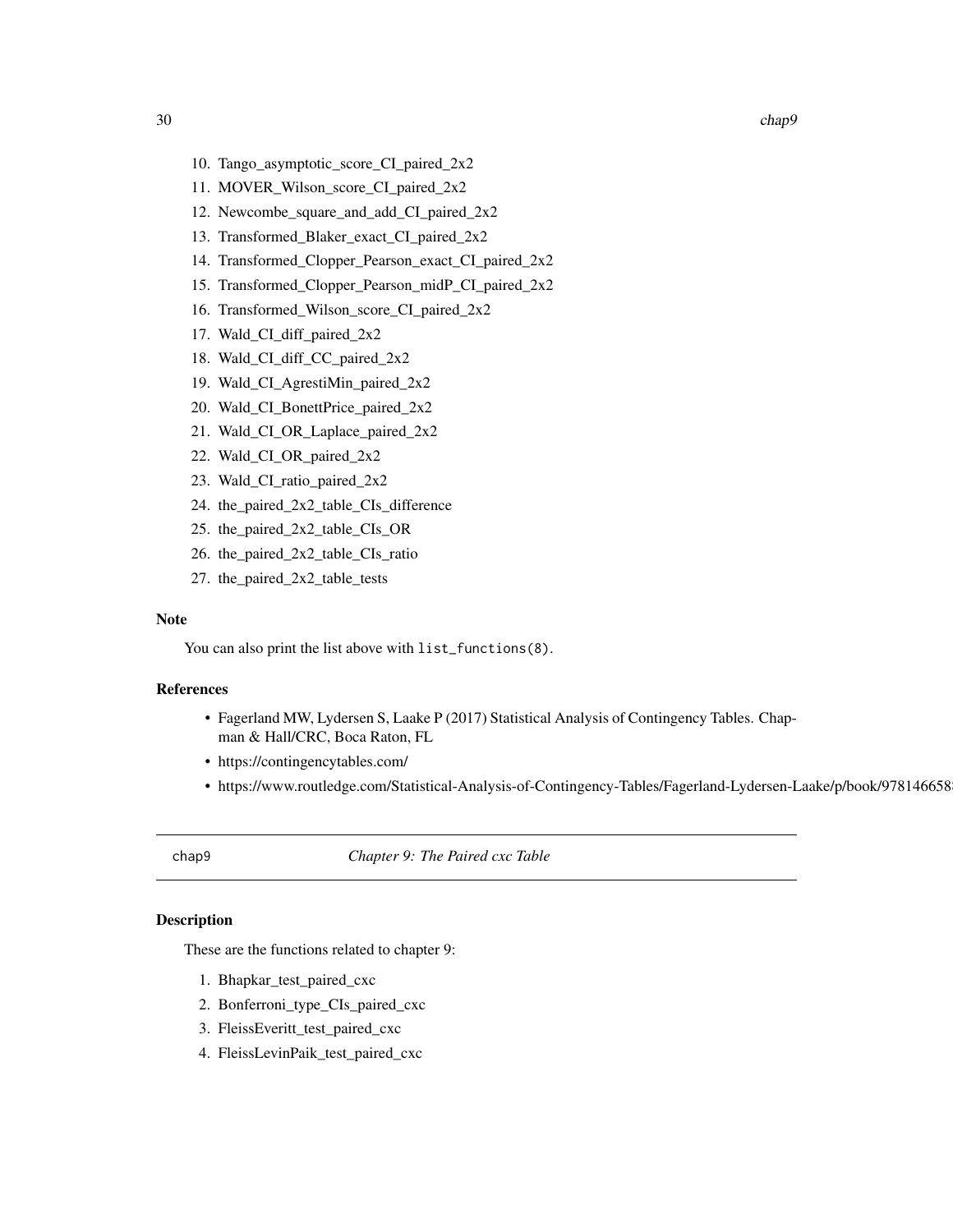- <span id="page-30-0"></span>5. McNemarBowker\_test\_paired\_cxc
- 6. Scheffe\_type\_CIs\_paired\_cxc
- 7. Score\_test\_and\_CI\_marginal\_mean\_scores\_paired\_cxc
- 8. Stuart\_test\_paired\_cxc
- 9. Wald\_test\_and\_CI\_marginal\_mean\_ranks\_paired\_cxc
- 10. Wald\_test\_and\_CI\_marginal\_mean\_scores\_paired\_cxc
- 11. the\_paired\_cxc\_table\_nominal
- 12. the\_paired\_cxc\_table\_ordinal

#### Note

You can also print the list above with list\_functions(9).

# References

- Fagerland MW, Lydersen S, Laake P (2017) Statistical Analysis of Contingency Tables. Chapman & Hall/CRC, Boca Raton, FL
- https://contingencytables.com/
- https://www.routledge.com/Statistical-Analysis-of-Contingency-Tables/Fagerland-Lydersen-Laake/p/book/9781466588172

```
ClopperPearson_exact_CI_1x2
```

```
The Clopper-Pearson exact confidence interval
```
## Description

The Clopper-Pearson exact confidence interval for the binomial probability Described in Chapter 2 "The 1x2 Table and the Binomial Distribution"

#### Usage

```
ClopperPearson\_exact_CI_1x2(X, n, alpha = 0.05, printresults = TRUE)
```
#### Arguments

| X            | the number of successes                        |
|--------------|------------------------------------------------|
| n            | the total number of observations               |
| alpha        | the nominal level, e.g. $0.05$ for $95#$ . CIs |
| printresults | display results $(F = no, T = yes)$            |

# Value

A vector containing lower, upper and point estimates of the statistic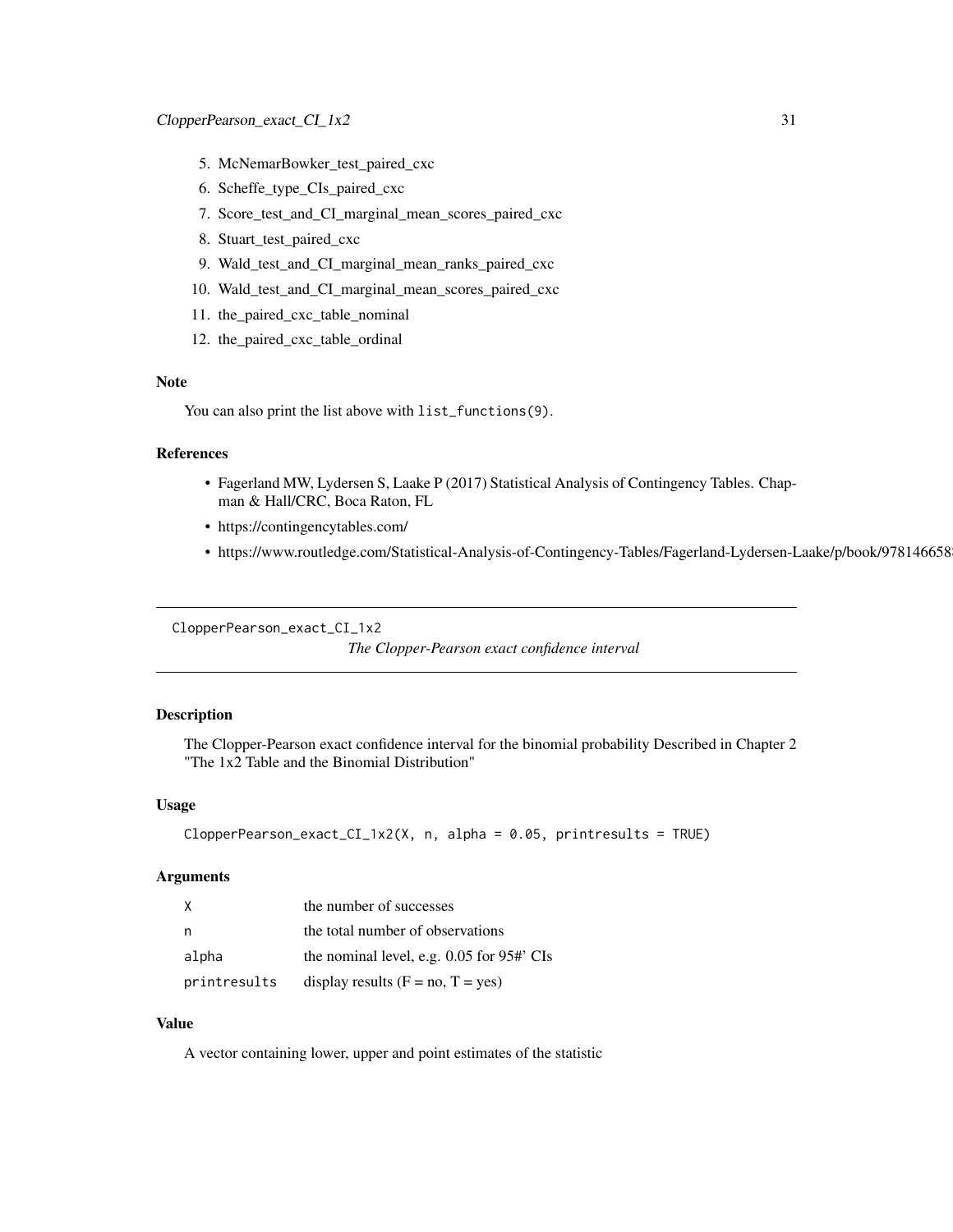```
# The number of 1st order male births (Singh et al. 2010)
ClopperPearson\_exact_CI_1x2(X = 250, n = 533)# The number of 2nd order male births (Singh et al. 2010)
ClopperPearson\_exact_CI_1x2(X = 204, n = 412)# The number of 3rd order male births (Singh et al. 2010)
ClopperPearson\_exact_CI_1x2(X = 103, n = 167)# The number of 4th order male births (Singh et al. 2010)
ClopperPearson\_exact\_CI_1x2(X = 33, n = 45)# Ligarden et al. (2010)
ClopperPearson\_exact_CI_1x2(X = 13, n = 16)
```

```
ClopperPearson_exact_CI_1x2_beta_version
                          The Clopper-Pearson exact confidence interval for the binomial prob-
                          ability (beta version)
```
# Description

The Clopper-Pearson exact confidence interval for the binomial probability

(defined via the beta distribution)

Described in Chapter 2 "The 1x2 Table and the Binomial Distribution"

# Usage

```
ClopperPearson_exact_CI_1x2_beta_version(
 X,
 n,
 alpha = 0.05,
 printresults = TRUE
)
```
#### Arguments

| x.           | the number of successes                         |
|--------------|-------------------------------------------------|
| n            | the total number of observations                |
| alpha        | the nominal level, e.g. $0.05$ for $95#$ CIs    |
| printresults | display results ( $FALSE = no$ , $TRUE = yes$ ) |

#### Value

A list containing lower, upper and point estimates of the statistic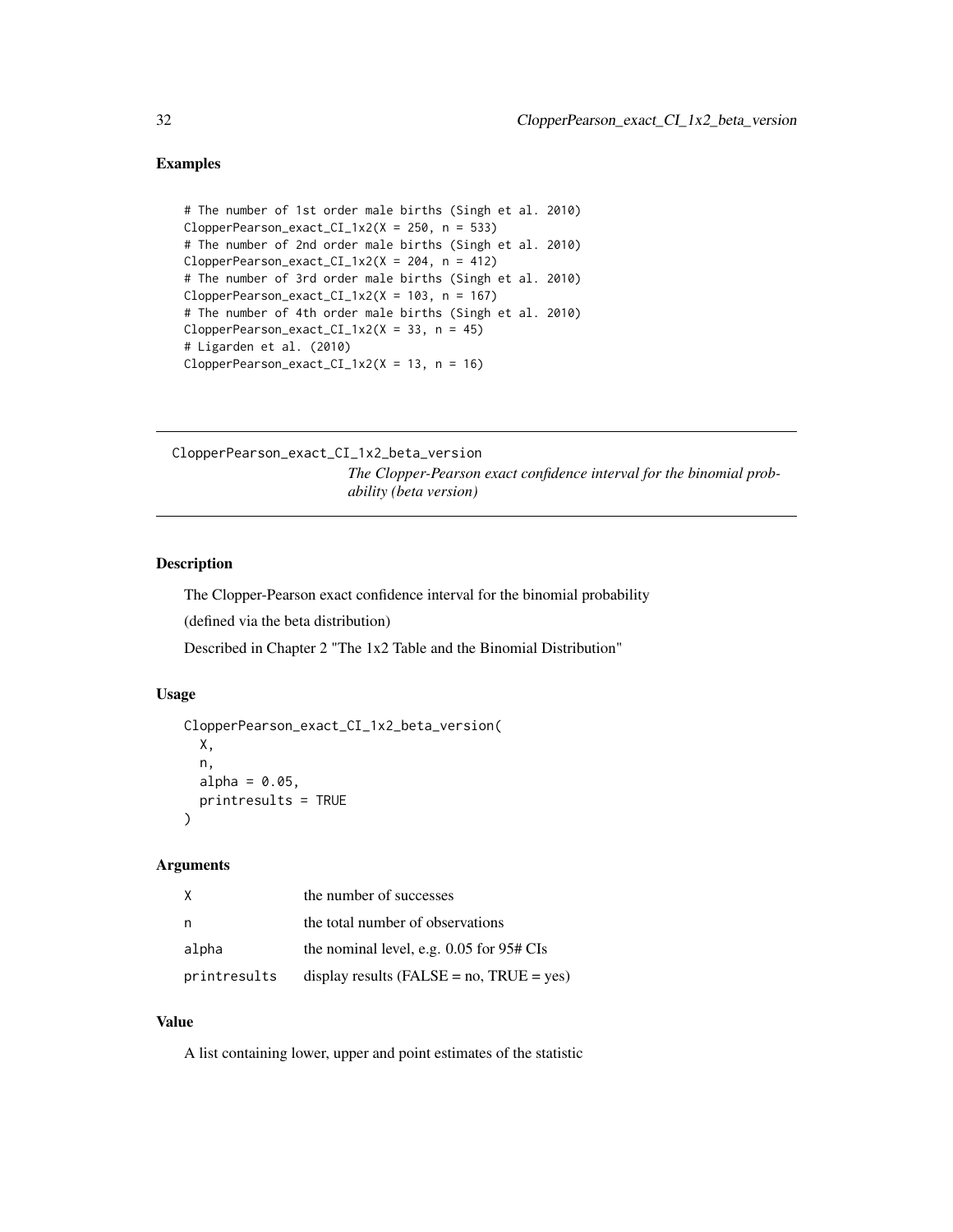# <span id="page-32-0"></span>References

Brown LD, Cai T, DasGupta A (2001) Interval estimation for a binomial proportion. Statistical Science; 16:101-133

# See Also

ClopperPearson\_exact\_CI\_1x2

#### Examples

```
# The number of 1st order male births (Singh et al. 2010)
ClopperPearson_exact_CI_1x2_beta_version(X = 250, n = 533)
# The number of 2nd order male births (Singh et al. 2010)
ClopperPearson_exact_CI_1x2_beta_version(X = 204, n = 412)
# The number of 3rd order male births (Singh et al. 2010)
ClopperPearson_exact_CI_1x2_beta_version(X = 103, n = 167)
# The number of 4th order male births (Singh et al. 2010)
ClopperPearson_exact_CI_1x2_beta_version(X = 33, n = 45)
# Ligarden et al. (2010)
ClopperPearson\_exact_CI_1x2_beta\_version(X = 13, n = 16)
```
ClopperPearson\_midP\_CI\_1x2

*The Clopper-Pearson mid-P confidence interval*

#### Description

The Clopper-Pearson mid-P confidence interval for the binomial probability Described in Chapter 2 "The 1x2 Table and the Binomial Distribution"

## Usage

```
ClopperPearson_midP_CI_1x2(X, n, alpha = 0.05, printresults = TRUE)
```
#### Arguments

| X            | the number of successes                    |
|--------------|--------------------------------------------|
| n            | the total number of observations           |
| alpha        | the nominal level, e.g. $0.05$ for 95% CIs |
| printresults | display results $(F = no, T = yes)$        |

#### Value

A vector containing lower, upper and point estimates of the statistic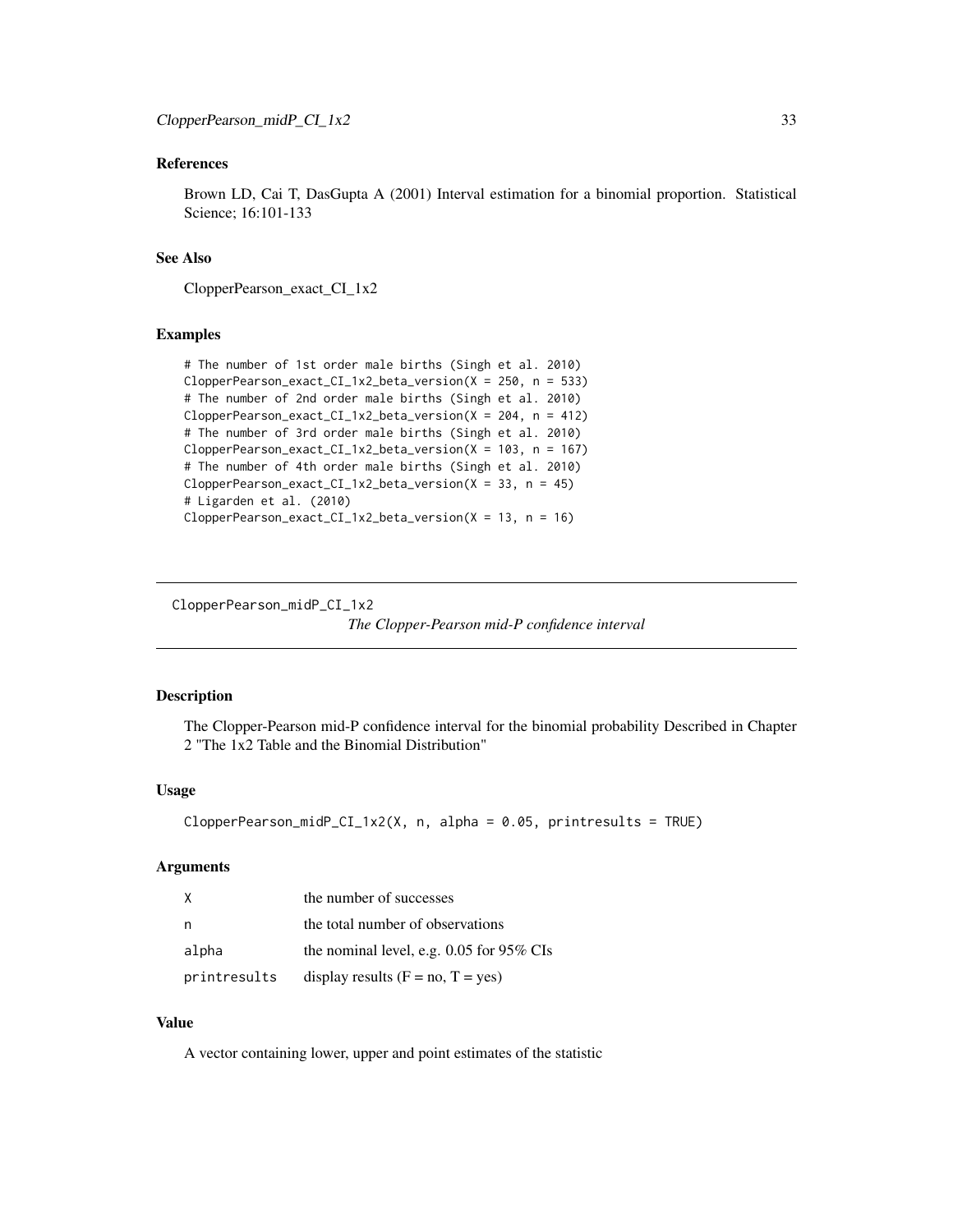```
# The number of 1st order male births (Singh et al. 2010)
ClopperPearson_midP_CI_1x2(X = 250, n = 533)# The number of 2nd order male births (Singh et al. 2010)
ClopperPearson_midP_CI_1x2(X = 204, n = 412)# The number of 3rd order male births (Singh et al. 2010)
ClopperPearson_midP_CI_1x2(X = 103, n = 167)# The number of 4th order male births (Singh et al. 2010)
ClopperPearson_midP_CI_1x2(X = 33, n = 45)# Ligarden et al. (2010)
ClopperPearson_midP_CI_1x2(X = 13, n = 16)
```

```
CochranArmitage_CI_rx2
```
*The Cochran-Armitage confidence interval for trend in the linear model*

# Description

The Cochran-Armitage confidence interval for trend in the linear model Described in Chapter 5 "The Ordered rx2 Table"

#### Usage

```
CochranArmitage_CI_rx2(n, a, alpha = 0.05, printresults = TRUE)
```
#### **Arguments**

| n            | the observed counts (an rx2 matrix)        |
|--------------|--------------------------------------------|
| a            | scores assigned to the rows                |
| alpha        | the nominal level, e.g. $0.05$ for 95% CIs |
| printresults | display results                            |

#### Value

A vector containing lower, upper and point estimates of the statistic

```
# Alcohol consumption and malformations (Mills and Graubard, 1987)
n <- rbind(c(48, 17066), c(38, 14464), c(5, 788), c(1, 126), c(1, 37))
a \leftarrow c(1, 2, 3, 4, 5)CochranArmitage_CI_rx2(n, a)
```

```
# Elevated troponin T levels in stroke patients (Indredavik et al., 2008)
n \le rbind(c(8, 53), c(10, 48), c(11, 100), c(22, 102), c(6, 129))
```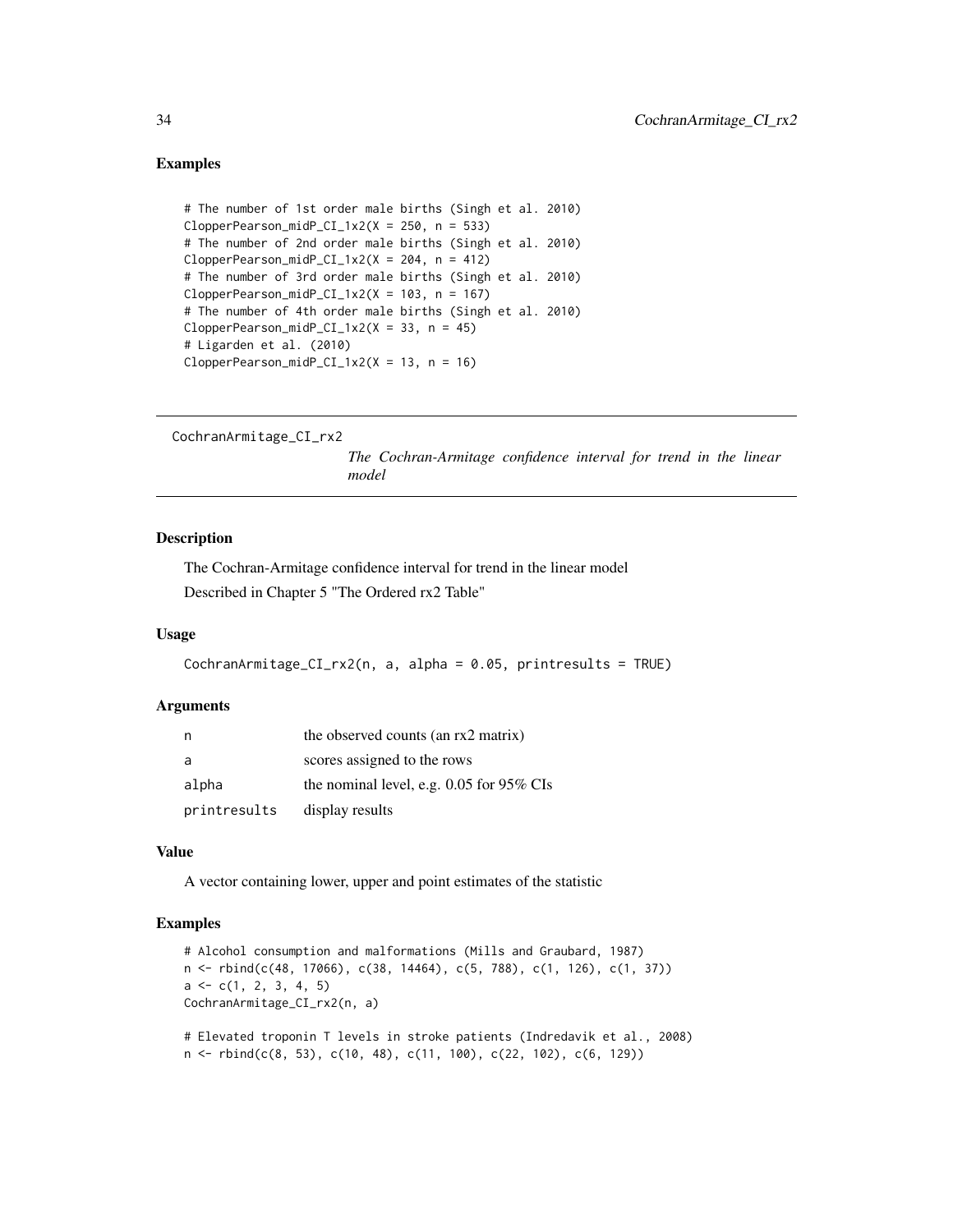<span id="page-34-0"></span> $a \leftarrow c(1, 2, 3, 4, 5)$ CochranArmitage\_CI\_rx2(n, a)

CochranArmitage\_exact\_cond\_midP\_tests\_rx2 *The Cochran-Armitage exact conditional and mid-P tests*

# Description

The Cochran-Armitage exact conditional and mid-P tests

Described in Chapter 5 "The Ordered rx2 Table"

### Usage

```
CochranArmitage_exact_cond_midP_tests_rx2(n, a, printresults = TRUE)
```
#### Arguments

|              | the observed counts (an rx2 matrix) |
|--------------|-------------------------------------|
| - a          | scores assigned to the rows         |
| printresults | display results                     |

# Value

A data frame containing the two-sided, twice-the-smallest tail P-value and the mid-P value

# Examples

```
## Not run:
# Alcohol consumption and malformations (Mills and Graubard, 1987)
n <- rbind(c(48, 17066), c(38, 14464), c(5, 788), c(1, 126), c(1, 37))
a \leftarrow c(1, 2, 3, 4, 5)CochranArmitage_exact_cond_midP_tests_rx2(n, a)
## End(Not run)
# Elevated troponin T levels in stroke patients (Indredavik et al., 2008)
```
n <- rbind(c(8, 53), c(10, 48), c(11, 100), c(22, 102), c(6, 129))  $a \leftarrow c(1, 2, 3, 4, 5)$ CochranArmitage\_exact\_cond\_midP\_tests\_rx2(n, a)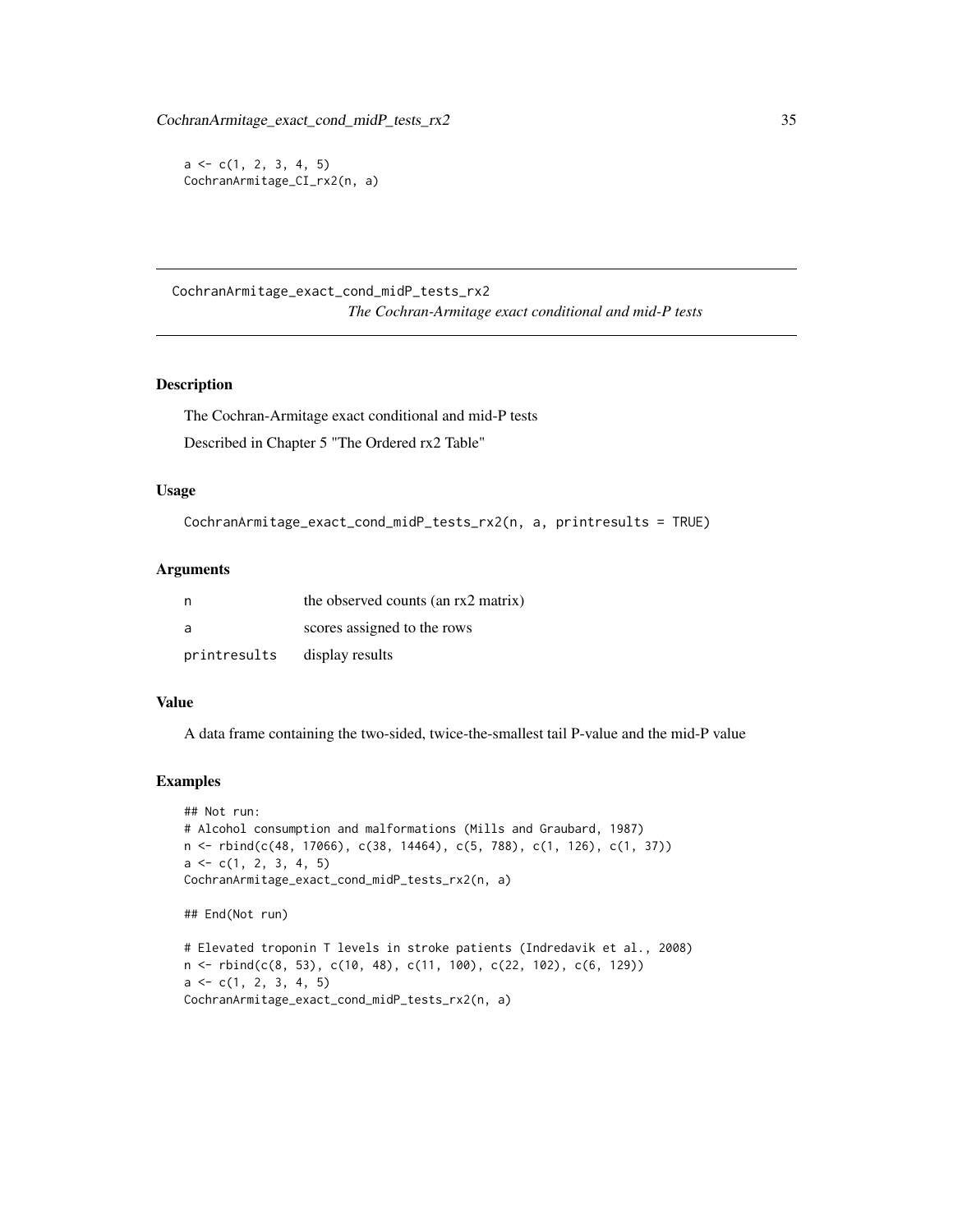<span id="page-35-0"></span>CochranArmitage\_MH\_tests\_rx2

*The Cochran-Armitage, modified Cochran-Armitage, and Mantel-Haenszel tests for trend*

# Description

Described in Chapter 5 "The Ordered rx2 Table"

#### Usage

```
CochranArmitage_MH_tests_rx2(n, a, printresults = TRUE)
```
#### Arguments

| n            | the observed counts (an rx2 matrix) |
|--------------|-------------------------------------|
| - a          | scores assigned to the rows         |
| printresults | display results                     |

#### Value

A list containing observed statistics and p-values

#### Examples

```
# Alcohol consumption and malformations (Mills and Graubard, 1987)
n <- rbind(c(48, 17066), c(38, 14464), c(5, 788), c(1, 126), c(1, 37))
a \leftarrow c(1, 2, 3, 4, 5)CochranArmitage_MH_tests_rx2(n, a)
# Elevated troponin T levels in stroke patients (Indredavik et al., 2008)
n <- rbind(c(8, 53), c(10, 48), c(11, 100), c(22, 102), c(6, 129))
a \leftarrow c(1, 2, 3, 4, 5)CochranArmitage_MH_tests_rx2(n, a)
```
CochranMantelHaenszel\_test\_stratified\_2x2 *The Cochran-Mantel-Haenszel test of a common odds ratio*

# Description

The Cochran-Mantel-Haenszel test of a common odds ratio Described in Chapter 10 "Stratified 2x2 Tables and Meta-Analysis"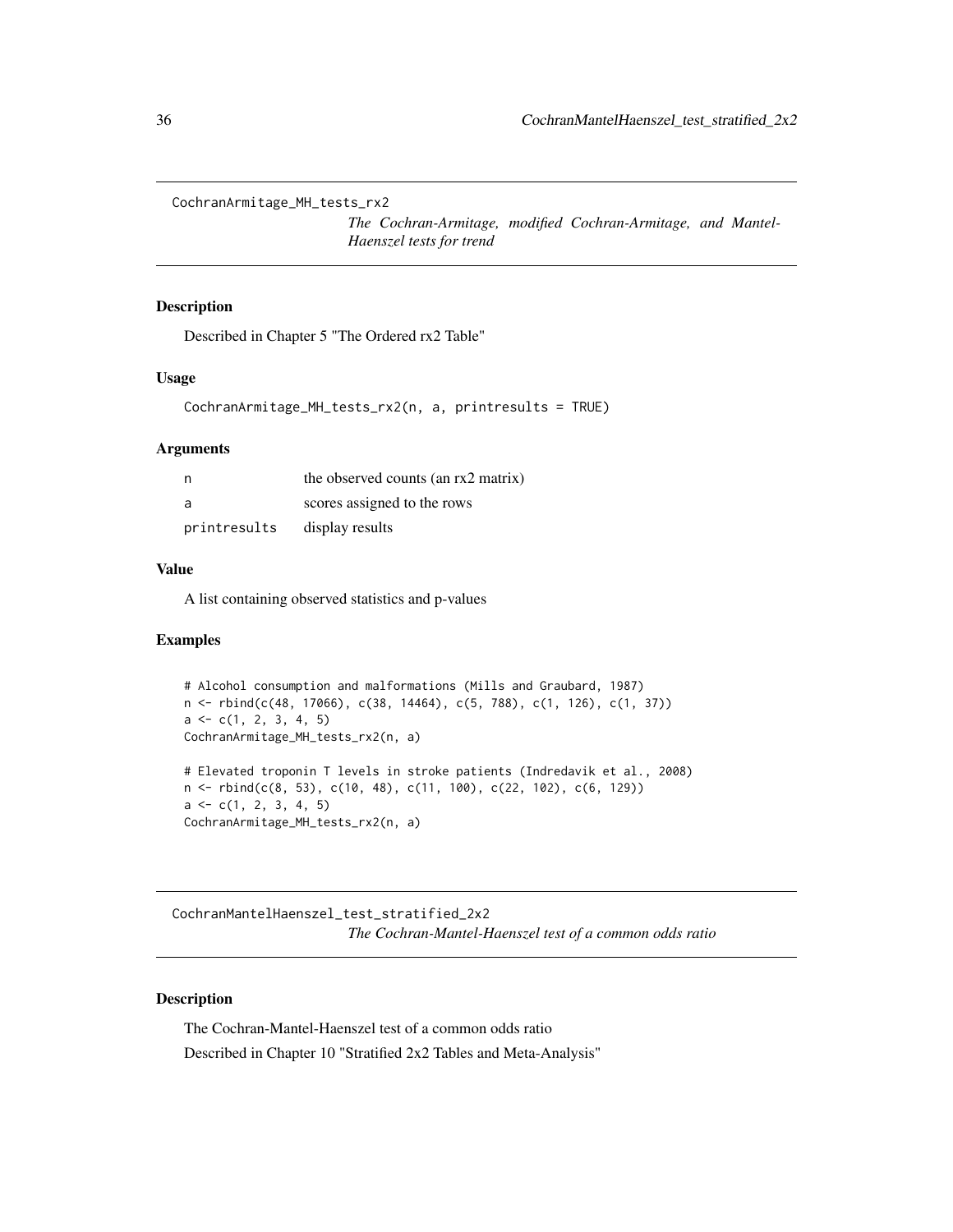### Usage

```
CochranMantelHaenszel_test_stratified_2x2(n, printresults = TRUE)
```
#### Arguments

|              | the observed table (a $2x2xk$ matrix, where k is the number of strata) |
|--------------|------------------------------------------------------------------------|
| printresults | display results ( $FALSE = no$ , $TRUE = yes$ )                        |

#### Value

A list containing the two-sided p-value, the statistic and the degrees of freedom

### Examples

```
# Smoking and lung cancer (Doll and Hill, 1950)
n \leq -\arctan(\dim = c(2, 2, 2))n[, , 1] <- matrix(c(647, 622, 2, 27), 2, byrow = TRUE)
n[, , 2] <- matrix(c(41, 28, 19, 32), 2, byrow = TRUE)
CochranMantelHaenszel_test_stratified_2x2(n)
# Prophylactice use of Lidocaine in myocardial infarction (Hine et al., 1989)
n \leq -\arctan(0, \, \dim = c(2, 2, 6))n[,, 1] <- rbind(c(2, 37), c(1, 42))n[,, 2] <- rbind(c(4, 40), c(4, 40))
n[, , 3] <- rbind(c(6, 101), c(4, 106))
n[, , 4] <- rbind(c(7, 96), c(5, 95))
n[, , 5] <- rbind(c(7, 103), c(3, 103))
n[,, 6] <- rbind(c(11, 143), c(4, 142))
CochranMantelHaenszel_test_stratified_2x2(n)
```
Cochran\_Q\_test\_stratified\_2x2 *The Cochran Q test of homogeneity of effects over strata*

### Description

The Cochran Q test of homogeneity of effects over strata Described in Chapter 10 "Stratified 2x2 Tables and Meta-Analysis"

## Usage

```
Cochran_Q_test_stratified_2x2(
 n,
  link = "linear",
  estimatetype = "MH",
  printresults = TRUE
)
```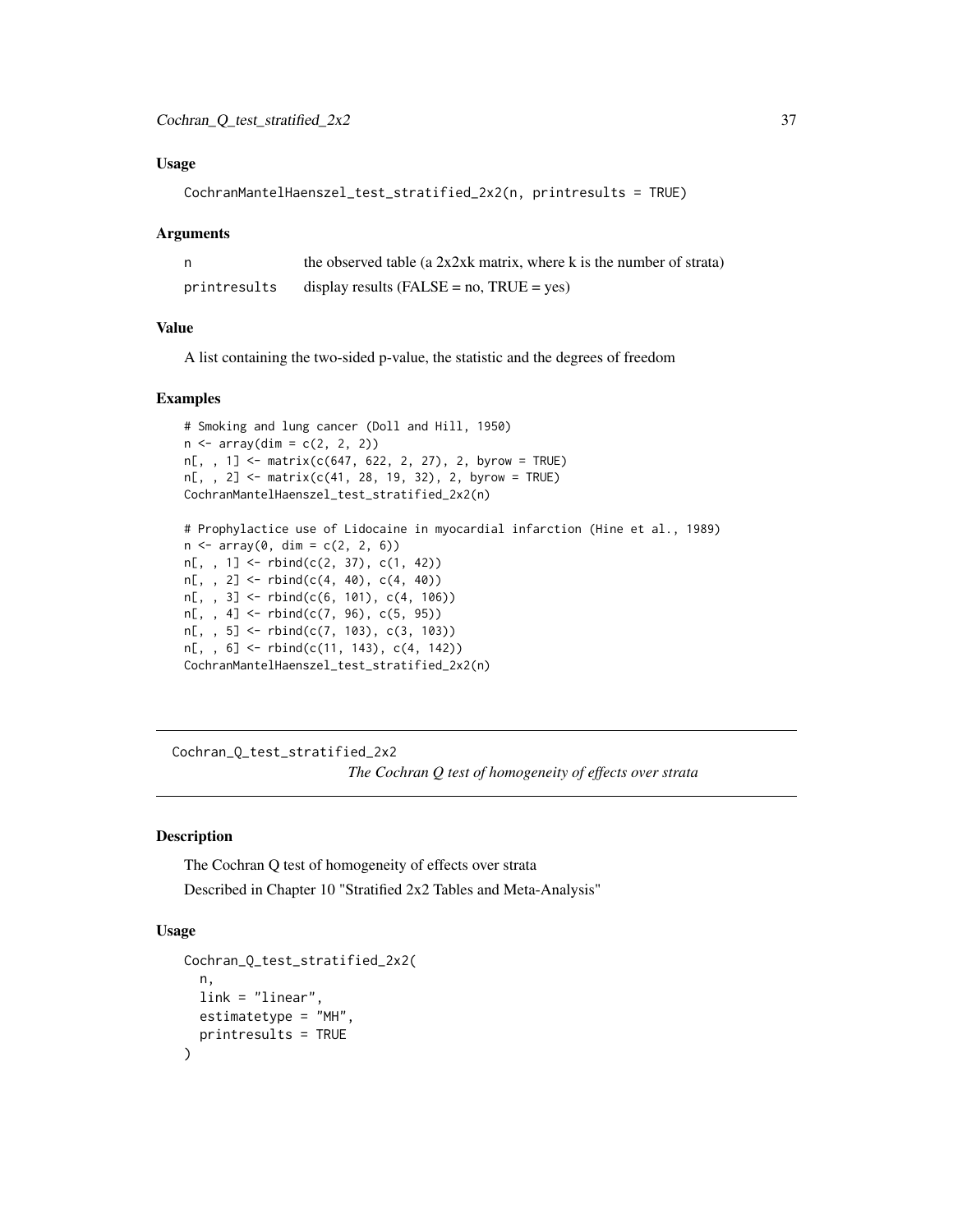### Arguments

| n.           | the observed table (a $2x2xk$ matrix, where k is the number of strata) |
|--------------|------------------------------------------------------------------------|
| link         | the link function ('linear', 'log', or 'logit')                        |
| estimatetype | Mantel-Haenszel or inverse variance estimate ('MH' or 'IV')            |
| printresults | display results (FALSE = $no$ , TRUE = $ves$ )                         |

### Value

A list containing the probability, the statistic and the degrees of freedom

#### Examples

```
# Smoking and lung cancer (Doll and Hill, 1950)
n \leq -\arctan(\dim = c(2, 2, 2))n[, , 1] <- matrix(c(647, 622, 2, 27), 2, byrow = TRUE)
n[,, 2] <- matrix(c(41, 28, 19, 32), 2, byrow = TRUE)
Cochran_Q_test_stratified_2x2(n)
# Prophylactice use of Lidocaine in myocardial infarction (Hine et al., 1989)
n \leq -\arctan(0, \, \dim = c(2, 2, 6))n[,, 1] <- rbind(c(2, 37), c(1, 42))n[,, 2] <- rbind(c(4, 40), c(4, 40))
n[, , 3] <- rbind(c(6, 101), c(4, 106))
n[,, 4] <- rbind(c(7, 96), c(5, 95))n[, , 5] <- rbind(c(7, 103), c(3, 103))
n[, , 6] <- rbind(c(11, 143), c(4, 142))
Cochran_Q_test_stratified_2x2(n)
```
contingencytables *Statistical Analysis of Contingency tables*

### Description

Statistical Analysis of Contingency Tables is an invaluable tool for statistical inference in contingency tables. It covers effect size estimation, confidence intervals, and hypothesis tests for the binomial and the multinomial distributions, unpaired and paired 2x2 tables, rxc tables, ordered rx2 and 2xc tables, paired cxc tables, and stratified tables. This package provides functions that accompany the "Statistical Analysis of Contingency Tables" book by Fagerland et. al. <ISBN 9781466588172>.

#### References

- Fagerland MW, Lydersen S, Laake P (2017) Statistical Analysis of Contingency Tables. Chapman & Hall/CRC, Boca Raton, FL
- https://contingencytables.com/
- https://www.routledge.com/Statistical-Analysis-of-Contingency-Tables/Fagerland-Lydersen-Laake/p/book/9781466588172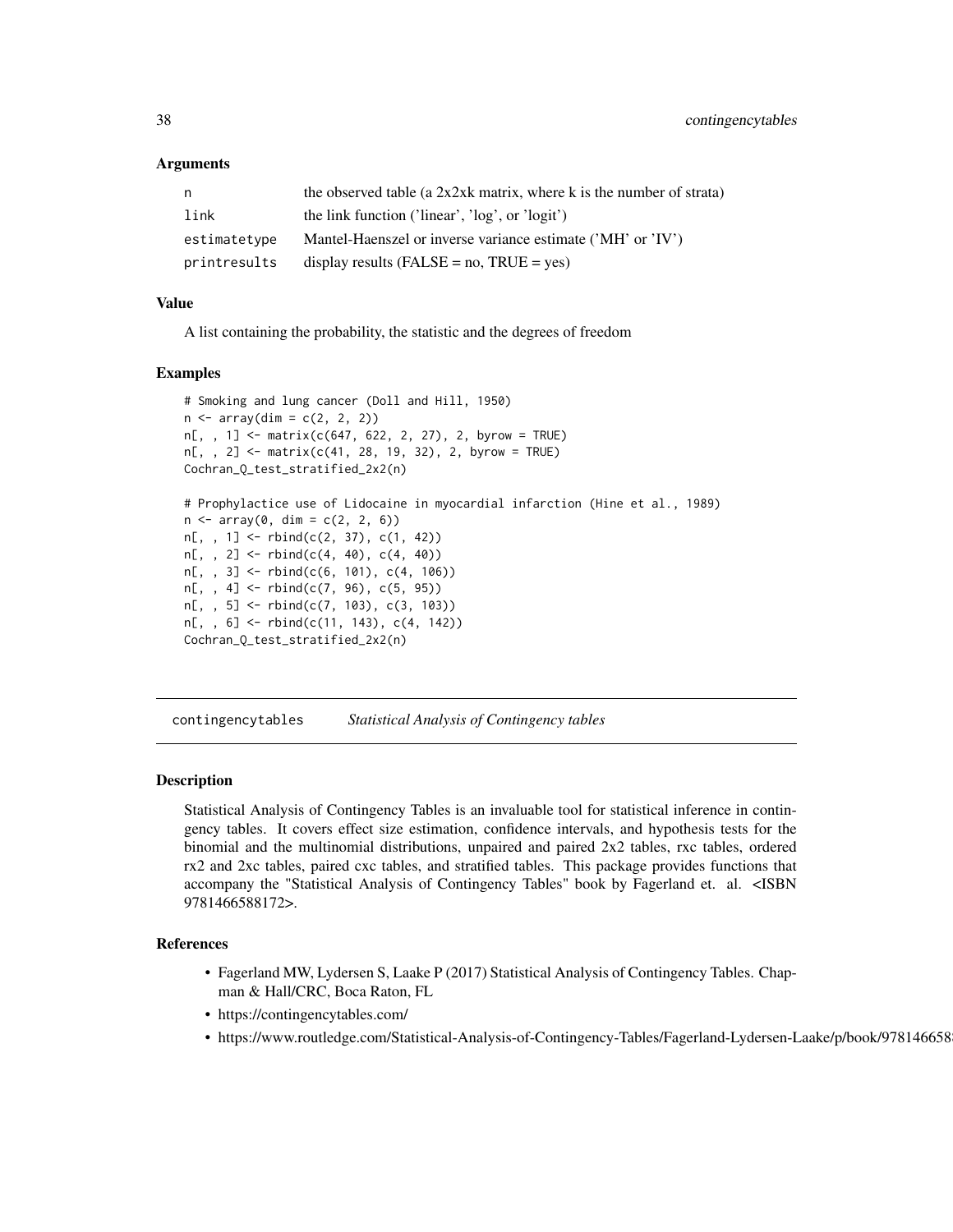Cornfield\_exact\_conditional\_CI\_2x2

*The Cornfield exact conditional confidence interval for the odds ratio*

### Description

The Cornfield exact conditional confidence interval for the odds ratio Described in Chapter 4 "The 2x2 Table"

# Usage

```
Cornfield_exact_conditional_CI_2x2(n, alpha = 0.05, printresults = TRUE)
```
### Arguments

| - n          | the observed table (a $2x2$ matrix)        |
|--------------|--------------------------------------------|
| alpha        | the nominal level, e.g. $0.05$ for 95% CIs |
| printresults | display results $(F = no, T = yes)$        |

## Value

A data frame containing lower, upper and point estimates of the statistic

#### Examples

```
n \le - rbind(c(3, 1), c(1, 3)) # Example: A lady tasting a cup of tea
Cornfield_exact_conditional_CI_2x2(n)
n < - rbind(c(7, 27), c(1, 33)) # Example: Perondi et al. (2004)
Cornfield_exact_conditional_CI_2x2(n)
n \le rbind(c(9, 4), c(4, 10)) # Example: Lampasona et al. (2013)
Cornfield_exact_conditional_CI_2x2(n)
n <- rbind(c(0, 16), c(15, 57)) # Example: Ritland et al. (2007)
Cornfield_exact_conditional_CI_2x2(n)
```
Cornfield\_midP\_CI\_2x2 *The Cornfield mid-P confidence interval for the odds ratio*

### Description

The Cornfield mid-P confidence interval for the odds ratio Described in Chapter 4 "The 2x2 Table"

## Usage

```
Cornfield_midP_CI_2x2(n, alpha = 0.05, printresults = TRUE)
```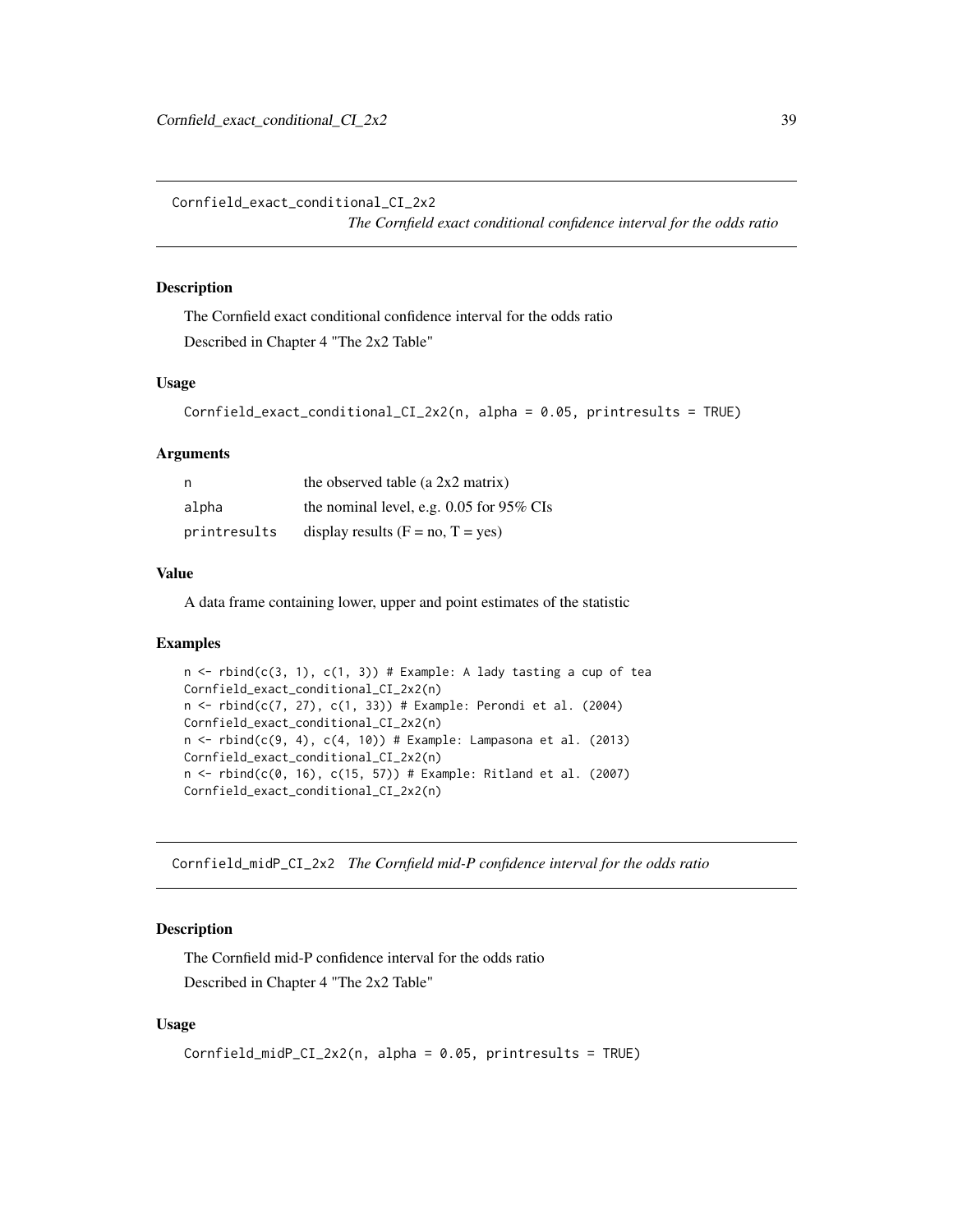#### Arguments

| n            | the observed table (a $2x2$ matrix)          |
|--------------|----------------------------------------------|
| alpha        | the nominal level, e.g. $0.05$ for $95#$ CIs |
| printresults | display results $(0 = no, 1 = yes)$          |

# Value

A data frame containing lower, upper and point estimates of the statistic

## Examples

```
n \le rbind(c(3, 1), c(1, 3)) # Example: A lady tasting a cup of tea
Cornfield_midP_CI_2x2(n)
n < - rbind(c(7, 27), c(1, 33)) # Example: Perondi et al. (2004)
Cornfield_midP_CI_2x2(n)
n \le rbind(c(9, 4), c(4, 10)) # Example: Lampasona et al. (2013)
Cornfield_midP_CI_2x2(n)
n < - rbind(c(0, 16), c(15, 57)) # Example: Ritland et al. (2007)
Cornfield_midP_CI_2x2(n)
```
Cumulative\_models\_for\_2xc

*Cumulative logit and probit models*

## Description

Cumulative logit and probit models

Described in Chapter 6 "The Ordered 2xc Table"

### Usage

```
Cumulative_models_for_2xc(
  n,
  linkfunction = "logit",
  alpha = 0.05,
  printresults = TRUE
)
```
#### Arguments

| n,           | the observed table (a 2xc matrix)          |
|--------------|--------------------------------------------|
| linkfunction | either "logit" or "probit"                 |
| alpha        | the nominal level, e.g. $0.05$ for 95% CIs |
| printresults | display results $(0 = no, 1 = yes)$        |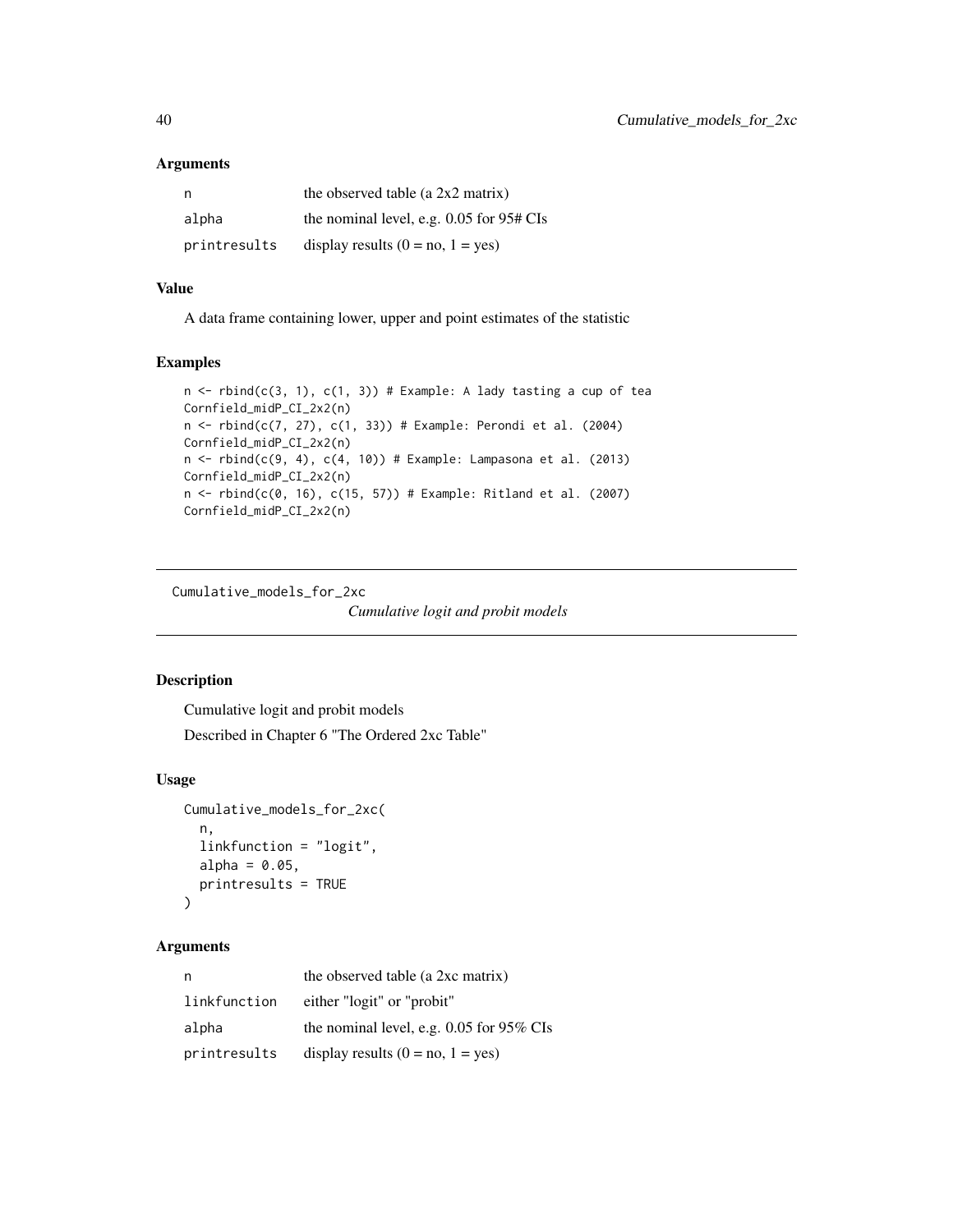## Value

A list containing the results of statistical tests for the goodness-of-fit of a proportional odds model, the effect in a proportional odds model and the effect parameter beta in the proportional odds model.

## Examples

```
# The Adolescent Placement Study (Fontanella et al., 2008)
n <- rbind(c(8, 28, 72, 126), c(46, 73, 69, 86))
Cumulative_models_for_2xc(n)
# Postoperative nausea (Lydersen et al., 2012a)
n <- rbind(c(14, 10, 3, 2), c(11, 7, 8, 4))
Cumulative_models_for_2xc(n)
```
Cumulative\_models\_for\_rxc

*Cumulative logit and probit models*

# Description

Cumulative logit and probit models

Described in Chapter 7 "The rxc Table"

#### Usage

```
Cumulative_models_for_rxc(
 n,
  linkfunction = "logit",
  alpha = 0.05,
  printresults = TRUE
)
```
#### Arguments

| n            | the observed table (an rxc matrix)              |
|--------------|-------------------------------------------------|
| linkfunction | either "logit" or "probit"                      |
| alpha        | the nominal level, e.g. $0.05$ for 95% CIs      |
| printresults | display results ( $FALSE = no$ , $TRUE = yes$ ) |

### Value

A list containing the results of statistical tests for the goodness-of-fit of a proportional odds model, the effect in a proportional odds model and row comparisons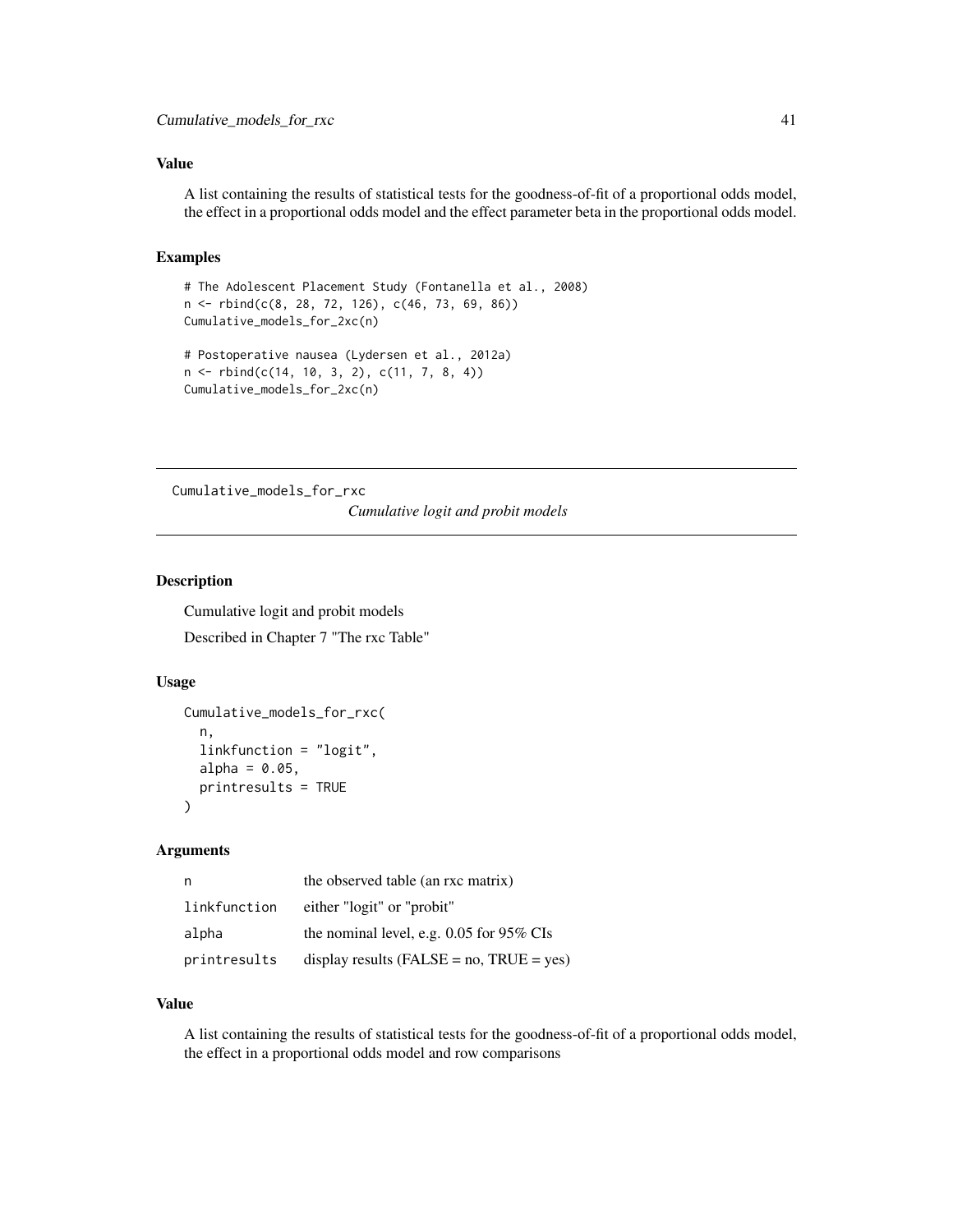### Examples

```
# Psychiatric diag. vs BMI with hyperkinetic disorders
# as reference category (Table 7.5)
n <- rbind(
 c(19, 130, 64), c(3, 55, 23), c(8, 102, 36), c(6, 14, 1), c(5, 21, 12), c(7, 26, 18)
\lambdaCumulative_models_for_rxc(n)
# LBW vs psych. morbidity with control as reference category (Table 7.6)
n \le rbind(c(51, 7, 6), c(22, 4, 12), c(24, 9, 10))
Cumulative_models_for_rxc(n)
```
Exact\_binomial\_test\_1x2

*The exact binomial test for the binomial probability (pi)*

## **Description**

 $H_0$  pi = pi0 vs  $H_A$ : pi  $\sim$  = pi0 (two-sided)

Described in Chapter 2 "The 1x2 Table and the Binomial Distribution"

### Usage

```
Exact_binomial_test_1x2(X, n, pi0, printresults = TRUE)
```
#### **Arguments**

|              | the number of successes             |
|--------------|-------------------------------------|
| n            | the total number of observations    |
| pi0          | a given probability                 |
| printresults | display results $(F = no, T = yes)$ |

#### Value

The two-sided, twice-the-smallest tail p-value

```
# The number of 1st order male births (Singh et al. 2010)
Exact_binomial_test_1x2(X = 250, n = 533, pi0 = 0.513)
# The number of 2nd order male births (Singh et al. 2010)
Exact_binomial_test_1x2(X = 204, n = 412, pi0 = 0.513)
# The number of 3rd order male births (Singh et al. 2010)
Exact_binomial_test_1x2(X = 103, n = 167, pi0 = 0.513)
# The number of 4th order male births (Singh et al. 2010)
Exact_binomial_test_1x2(X = 33, n = 45, pi0 = 0.513)
```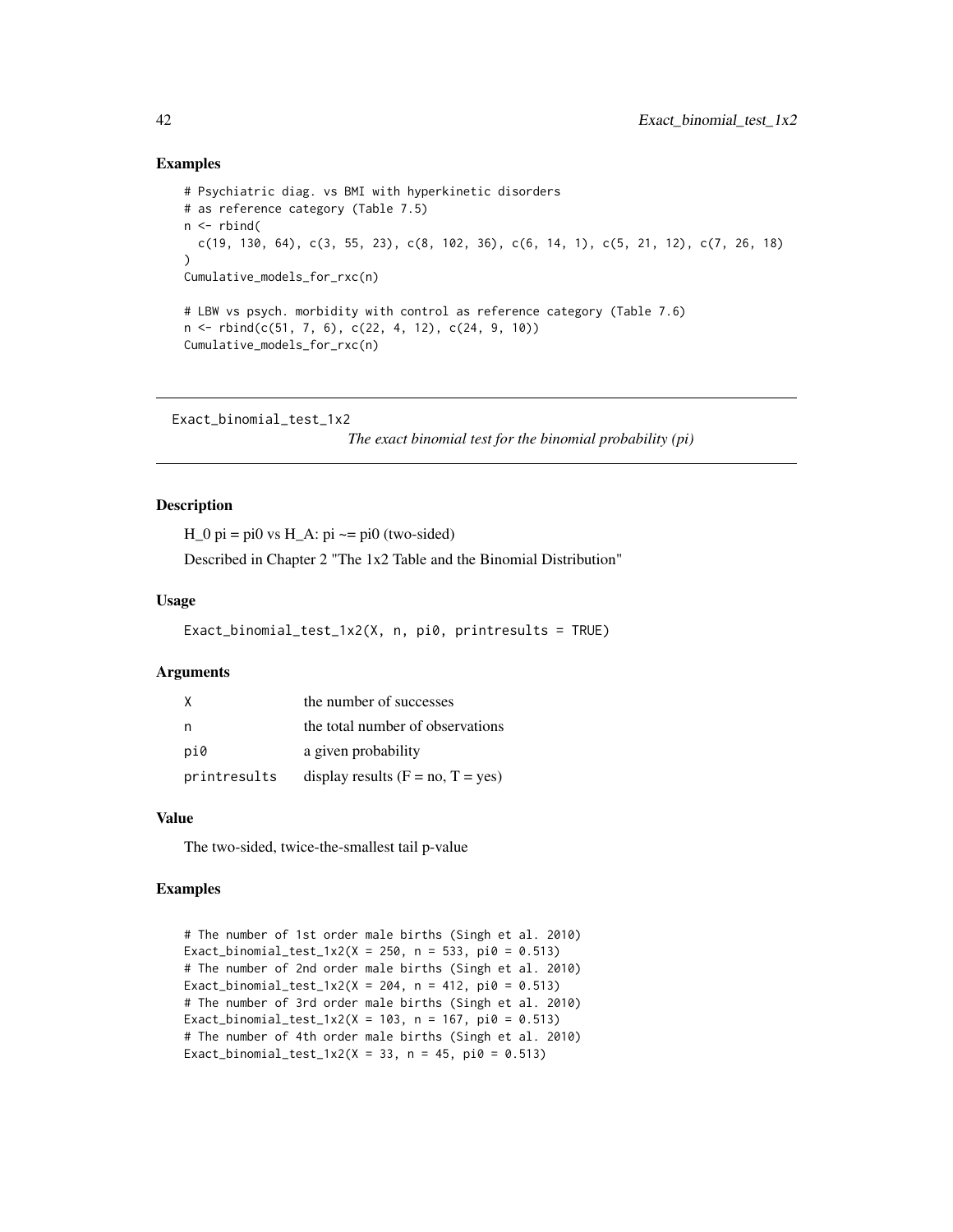```
# Ligarden et al. (2010)
Exact_binomial_test_1x2(X = 13, n = 16, pi0 = 0.5)
```
Exact\_cond\_midP\_linear\_rank\_tests\_2xc *Exact conditional and mid-P linear rank tests*

## Description

Exact conditional and mid-P linear rank tests

Described in Chapter 6 "The Ordered 2xc Table"

## Usage

```
Exact_cond_midP_linear_rank_tests_2xc(n, b = 0, printresults = TRUE)
```
#### Arguments

|              | the observed table (a 2xc matrix)                                        |
|--------------|--------------------------------------------------------------------------|
| b            | scores assigned to the columns (if b=0, midranks will be used as scores) |
| printresults | display results $(FALSE = no, TRUE = yes)$                               |

## Value

A data frame containing the two-sided, twice-the-smallest tail P-value and the mid-P value

```
## Not run:
# The Adolescent Placement Study (Fontanella et al., 2008)
n <- rbind(c(8, 28, 72, 126), c(46, 73, 69, 86))
Exact_cond_midP_linear_rank_tests_2xc(n)
## End(Not run)
# Postoperative nausea (Lydersen et al., 2012a)
n <- rbind(c(14, 10, 3, 2), c(11, 7, 8, 4))
```

```
Exact_cond_midP_linear_rank_tests_2xc(n)
```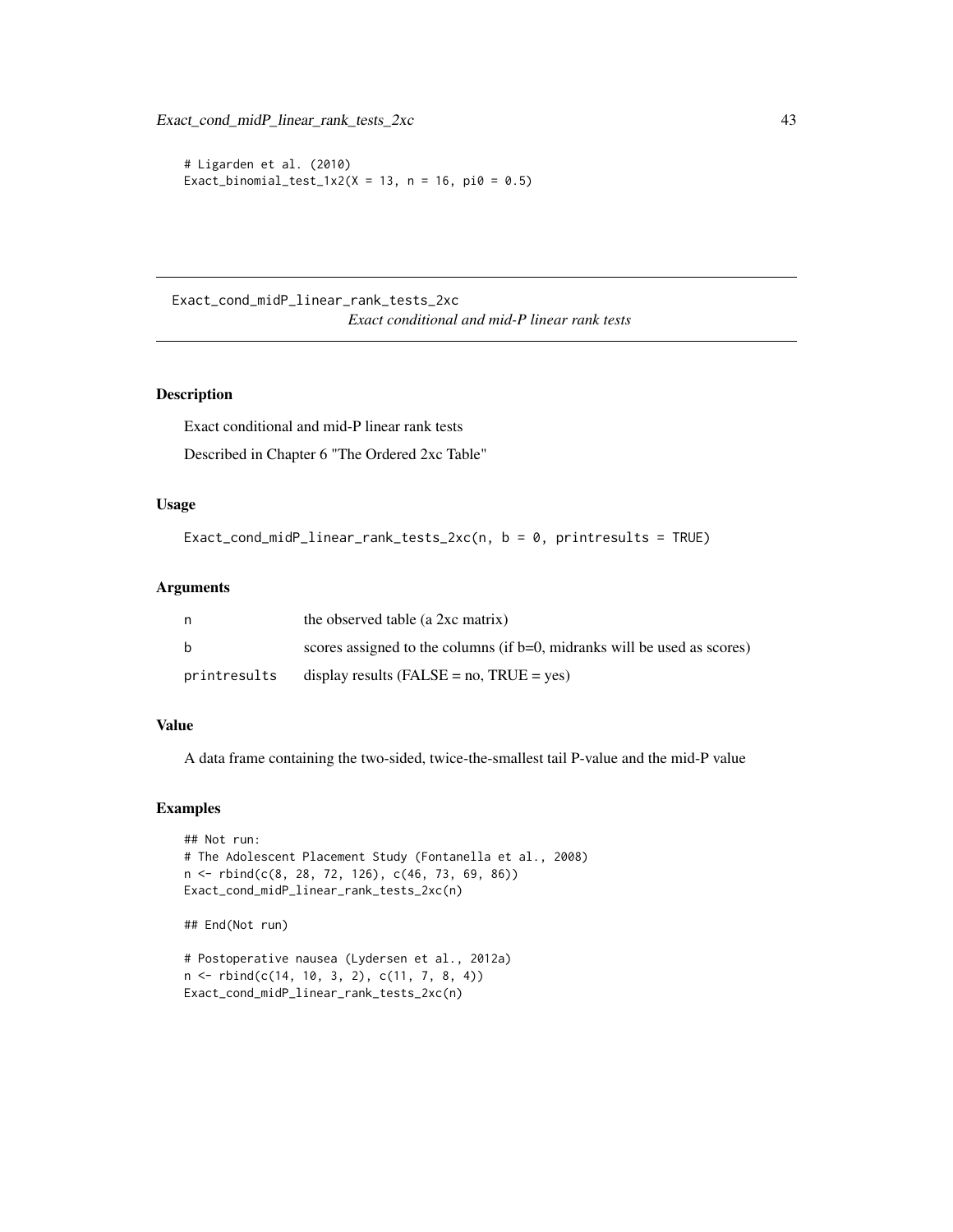```
Exact_cond_midP_tests_rxc
```
*Exact conditional and mid-P tests for the rxc table*

# Description

Exact conditional and mid-P tests for the rxc table: the Fisher-Freeman-Halton, Pearson, likelihood ratio, Kruskal-Wallis, linear-by-linear, and Jonckheere-Terpstra tests.

Described in Chapter 7 "The rxc Table"

### Usage

```
Exact_cond_midP_tests_rxc(n, printresults = TRUE)
```
# Arguments

| n            | the observed counts (an rxc matrix)             |
|--------------|-------------------------------------------------|
| printresults | display results ( $FALSE = no$ , $TRUE = yes$ ) |

## Value

A list containing exact p-values and mid-p values

#### Note

Works only for 3x2 and 3x3 tables

```
# Treatment for ear infection (Table 7.3)
n <- rbind(c(40, 25), c(54, 7), c(63, 10))
Exact_cond_midP_tests_rxc(n)
# Low birth weight vs psychiatric morbitidy (Table 7.6)
## Not run:
n \le matrix(c(22, 4, 12, 24, 9, 10, 51, 7, 6), ncol = 3, byrow = TRUE)
Exact_cond_midP_tests_rxc(n)
## End(Not run)
```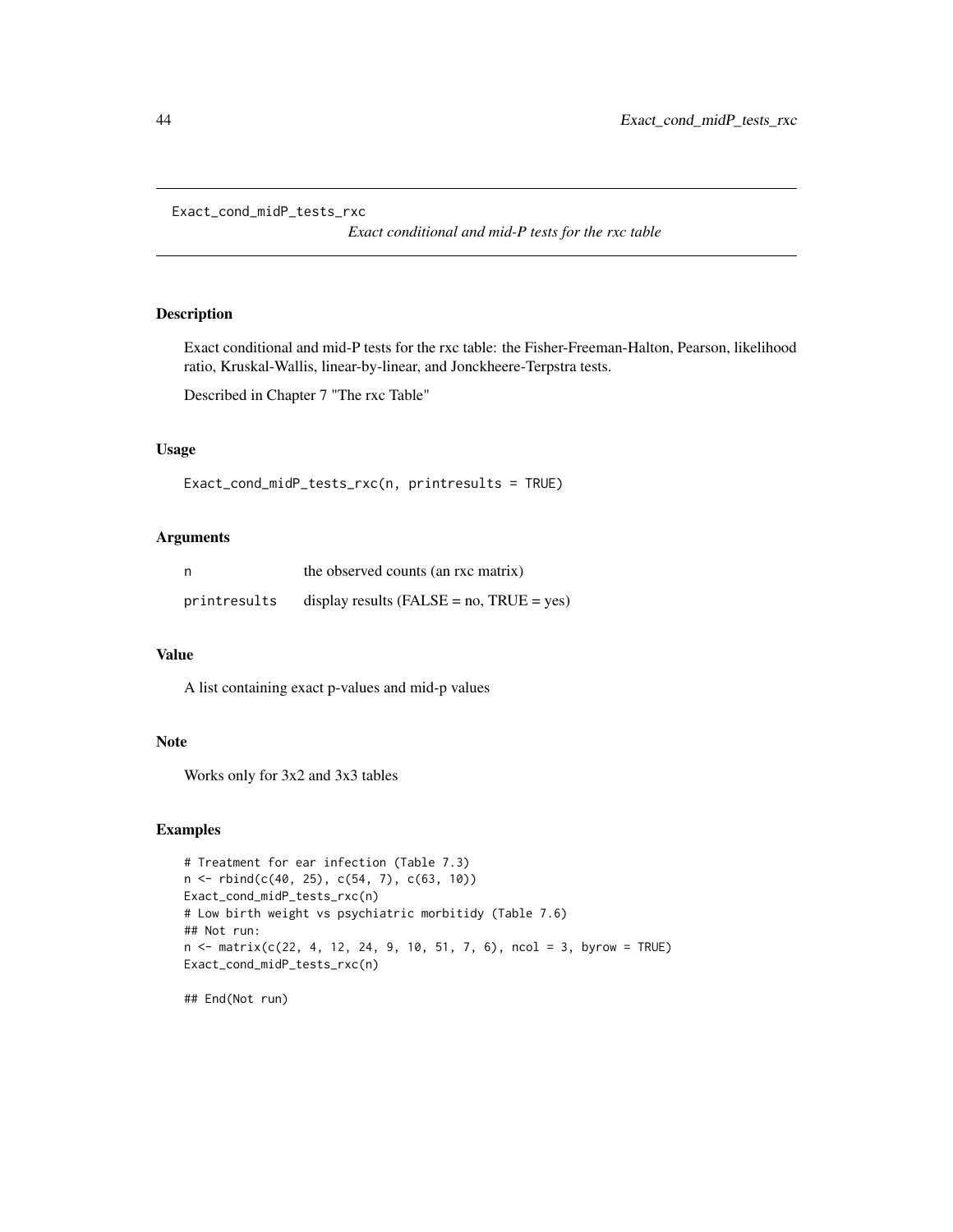Exact\_cond\_midP\_unspecific\_ordering\_rx2 *The exact conditional and mid-P tests for unspecific ordering*

# Description

The exact conditional and mid-P tests for unspecific ordering. May also be used for 2xc tables, after flipping rows and columns (i.e. if n is a 2xc table, call this function with n' (the transpose of n) as the first argument).

Described in Chapter 5 "The Ordered rx2 Table"

# Usage

```
Exact_cond_midP_unspecific_ordering_rx2(
  n,
  direction,
  statistic = "Pearson",
  printresults = TRUE
\mathcal{L}
```
#### Arguments

| n.           | the observed counts (an rx2 matrix)                                                                                                                                             |
|--------------|---------------------------------------------------------------------------------------------------------------------------------------------------------------------------------|
| direction    | the direction of the success probabilities ("increasing" or "decreasing")                                                                                                       |
| statistic    | the Pearson test statistic ("Pearson") or the likelihood ratio test statistic ("LR").<br>Can also be used for cumulative ORs in 2xc tables with "PearsonCumOR" or<br>"LRCumOR". |
| printresults | display results $(0 = no, 1 = yes)$                                                                                                                                             |

### Value

A data frame containing the two-sided exact P-value and the mid-P value

```
# Chapter 6: Postoperative nausea (Lydersen et al., 2012a)
n <- t(rbind(c(14, 10, 3, 2), c(11, 7, 8, 4)))
Exact_cond_midP_unspecific_ordering_rx2(n, "decreasing")
## Not run:
Exact_cond_midP_unspecific_ordering_rx2(n, "decreasing", "PearsonCumOR")
## End(Not run)
```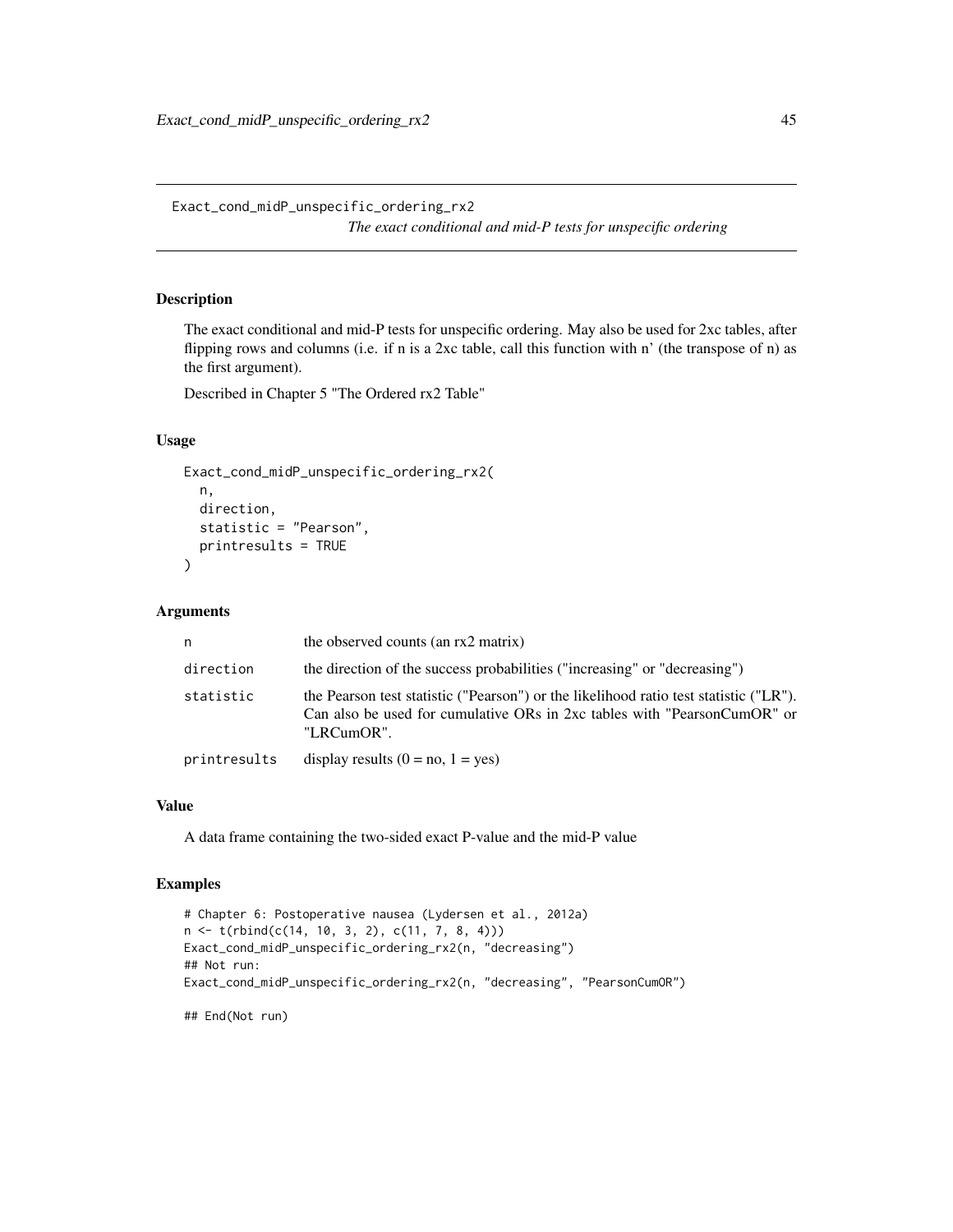```
Exact_multinomial_test_1xc
```
*The exact multinomial test for multinomial probabilities*

# Description

The exact multinomial test for multinomial probabilities

Described in Chapter 3 "The 1xc Table and the Multinomial Distribution"

# Usage

```
Exact_multinomial_test_1xc(n, pi0, printresults = TRUE)
```
# Arguments

| n            | the observed counts (a 1xc vector, where c is the number of categories) |
|--------------|-------------------------------------------------------------------------|
| pi0          | given probabilities (a 1xc vector)                                      |
| printresults | display results $(F = no, T = yes)$                                     |

# Value

probability value

# Examples

```
# Genotype counts for SNP rs 6498169 in RA patients
## Not run:
Exact_multinomial_test_1xc(n = c(276, 380, 118), pi0 = c(0.402, 0.479, 0.119))
## End(Not run)
# subset of 10 patients
Exact_multinomial_test_1xc(n = c(6, 1, 3), pi0 = c(0.402, 0.479, 0.119))
```
Exact\_unconditional\_test\_2x2

*Exact unconditional test for association in 2x2 tables*

### Description

Exact unconditional test for association in 2x2 tables Described in Chapter 4 "The 2x2 Table"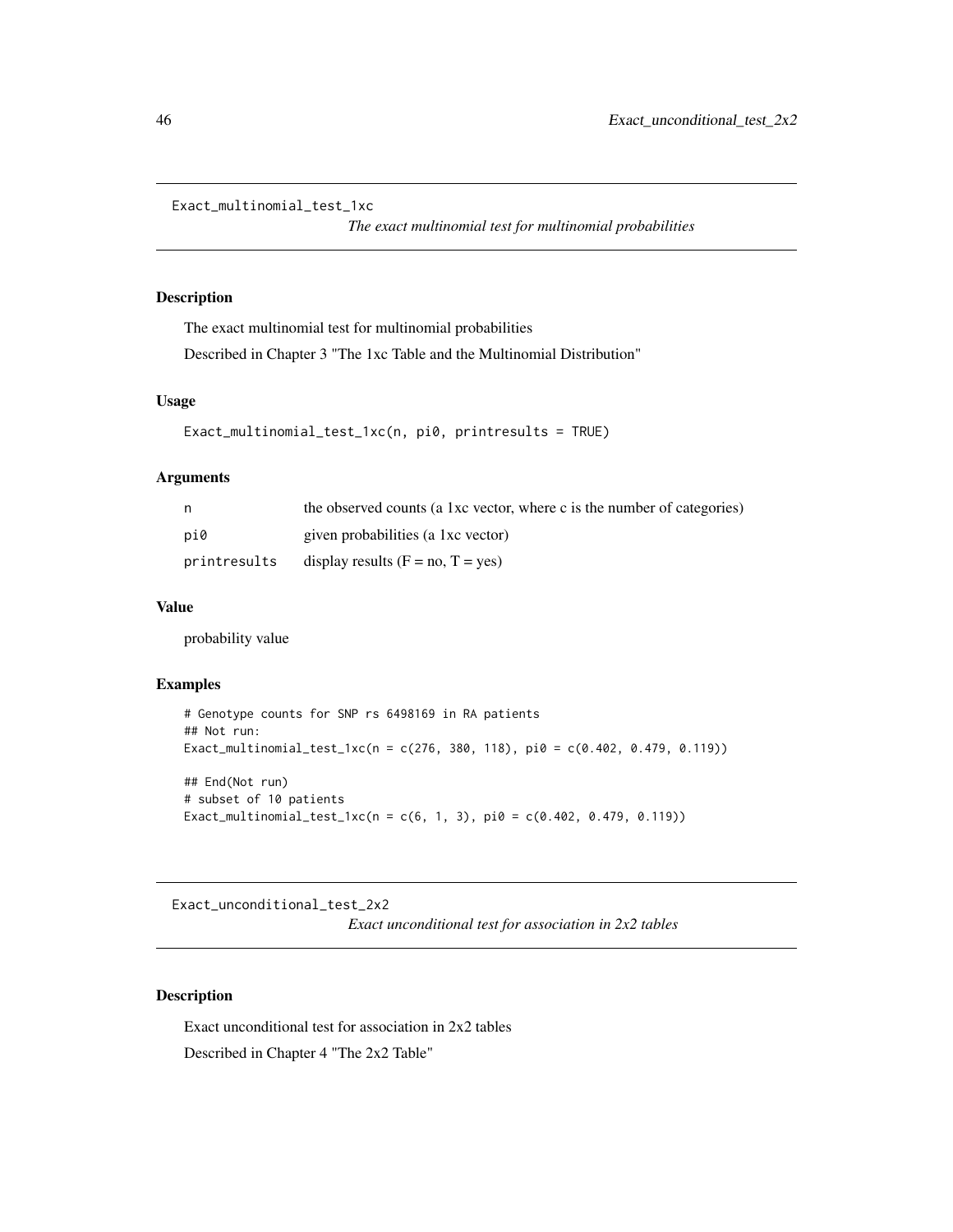FisherFreemanHalton\_asymptotic\_test\_rxc 47

#### Usage

```
Exact_unconditional_test_2x2(
  n,
  statistic = "Pearson",
  gamma = 1e-04,
  printresults = TRUE
\lambda
```
### Arguments

| n            | the observed counts (a $2x2$ matrix)                                                                                                |
|--------------|-------------------------------------------------------------------------------------------------------------------------------------|
| statistic    | 'Pearson' (Suissa-Shuster test default), 'LR' (likelihood ratio), ' unpooled' (un-<br>pooled Z), or 'Fisher' (Fisher-Boschloo test) |
| gamma        | parameter for the Berger and Boos procedure (default= $0.0001$ gamma= $0$ : no<br>adi)                                              |
| printresults | display results $(F = no, T = yes)$                                                                                                 |

#### Value

Fisher's exact test statistic

#### Note

Somewhat crude code with maximization over a simple partition of the nuisance parameter space into 'num\_pi\_values' equally spaced values (default: 1000). The number may be changed below. This method could be improved with a better algorithm for the maximization however, it works well for most purposes. Try 'showplot=TRUE' to get an indication of the precision. A refinement of the maximization can be done with a manual restriction of the parameter space.

### Examples

```
n \le rbind(c(3, 1), c(1, 3)) # Example: A lady tasting a cup of tea
Exact_unconditional_test_2x2(n)
n \le rbind(c(7, 27), c(1, 33)) # Example: Perondi et al. (2004)
Exact_unconditional_test_2x2(n)
n \le rbind(c(9, 4), c(4, 10)) # Example: Lampasona et al. (2013)
Exact_unconditional_test_2x2(n)
n <- rbind(c(0, 16), c(15, 57)) # Example: Ritland et al. (2007)
Exact_unconditional_test_2x2(n)
```
FisherFreemanHalton\_asymptotic\_test\_rxc *The Fisher-Freeman-Halton asymptotic test for unordered rxc tables*

### Description

The Fisher-Freeman-Halton asymptotic test for unordered rxc tables Described in Chapter 7 "The rxc Table"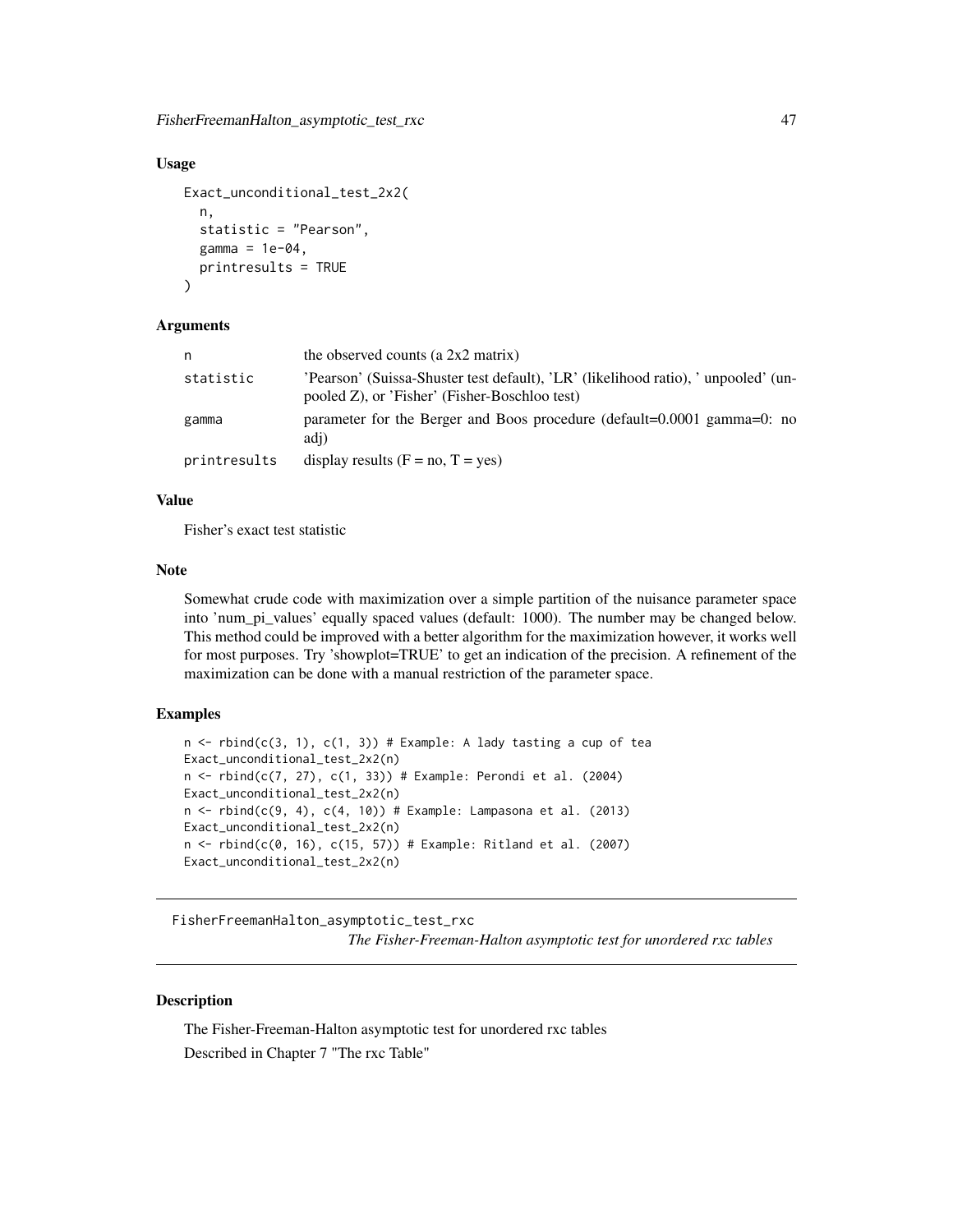## Usage

FisherFreemanHalton\_asymptotic\_test\_rxc(n, printresults = TRUE)

#### Arguments

|              | the observed counts (an rxc matrix)             |
|--------------|-------------------------------------------------|
| printresults | display results ( $FALSE = no$ , $TRUE = yes$ ) |

## Value

A list containing the probability, the statistic and the degrees of freedom

# Note

May not give results for all tables, due to overflow

## Examples

```
# Treatment for ear infection (van Balen et al., 2003)
n <- rbind(c(40, 25), c(54, 7), c(63, 10))
FisherFreemanHalton_asymptotic_test_rxc(n)
```
Fisher\_exact\_test\_2x2 *The Fisher exact test for association in 2x2 tables*

# Description

The Fisher exact test for association in 2x2 tables Described in Chapter 4 "The 2x2 Table"

# Usage

```
Fisher_exact_test_2x2(n, statistic = "Pearson", printresults = TRUE)
```
# Arguments

| n            | the observed counts (a $2x2$ matrix)                                                      |
|--------------|-------------------------------------------------------------------------------------------|
| statistic    | 'hypergeometric' (i.e. Fisher-Irwin; default), 'Pearson', or 'LR' (likelihood ra-<br>tio) |
| printresults | display results $(F = no, T = yes)$                                                       |

## Value

probability value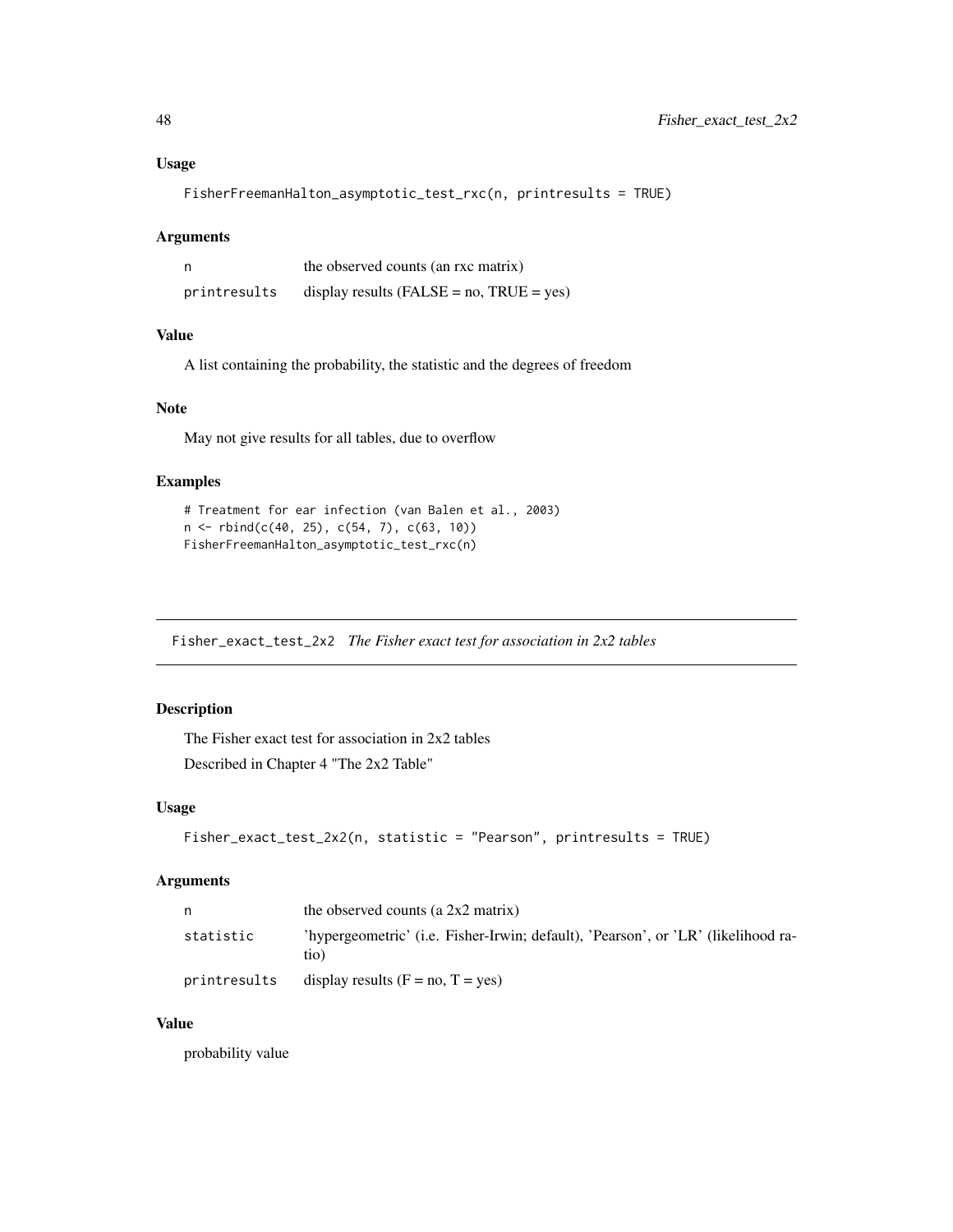# Fisher\_midP\_test\_2x2 49

### Examples

```
n \le rbind(c(3, 1), c(1, 3)) # Example: A lady tasting a cup of tea
Fisher_exact_test_2x2(n)
n <- rbind(c(7, 27), c(1, 33)) # Example: Perondi et al. (2004)
Fisher_exact_test_2x2(n)
n \le rbind(c(9, 4), c(4, 10)) # Example: Lampasona et al. (2013)
Fisher_exact_test_2x2(n)
n < - rbind(c(0, 16), c(15, 57)) # Example: Ritland et al. (2007)
Fisher_exact_test_2x2(n)
```
Fisher\_midP\_test\_2x2 *The Fisher mid-P test for association in 2x2 tables*

#### Description

The Fisher mid-P test for association in 2x2 tables Described in Chapter 4 "The 2x2 Table"

## Usage

```
Fisher_midP_test_2x2(n, statistic = "hypergeometric", printresults = TRUE)
```
### Arguments

| n            | the observed counts (a $2x2$ matrix)                                                     |
|--------------|------------------------------------------------------------------------------------------|
| statistic    | 'hypergeometric' (i.e. Fisher-Irwin default), 'Pearson', or 'LR' (likelihood ra-<br>tio) |
| printresults | display results $(F = no, T = yes)$                                                      |

## Value

probability value

```
n \le rbind(c(3, 1), c(1, 3)) # Example: A lady tasting a cup of tea
Fisher_midP_test_2x2(n)
n <- rbind(c(7, 27), c(1, 33)) # Example: Perondi et al. (2004)
Fisher_midP_test_2x2(n)
n \leftarrow \text{rbind}(c(9, 4), c(4, 10)) # Example: Lampasona et al. (2013)
Fisher_midP_test_2x2(n)
n <- rbind(c(0, 16), c(15, 57)) # Example: Ritland et al. (2007)
Fisher_midP_test_2x2(n)
```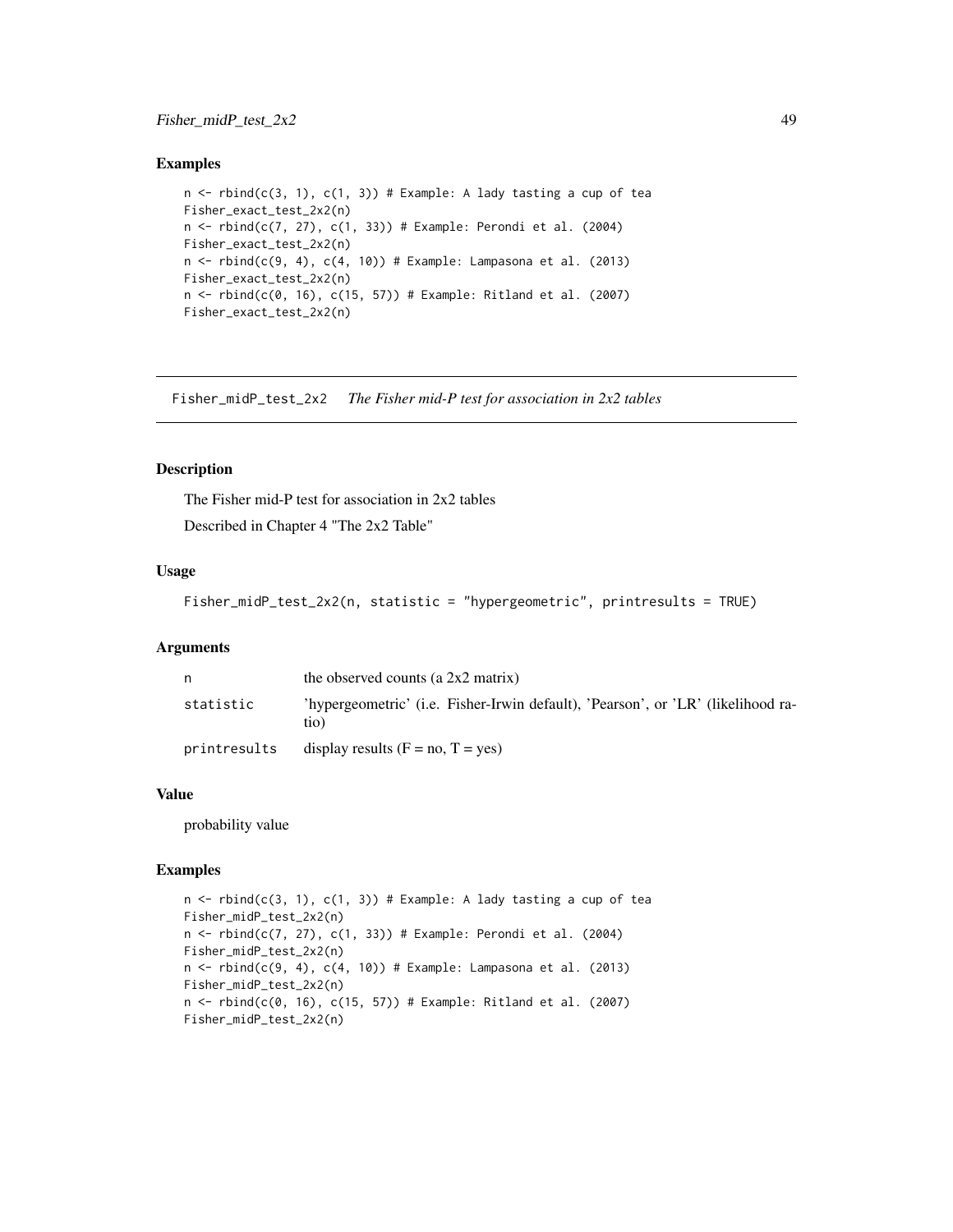```
FleissEveritt_test_paired_cxc
```
*The Fleiss-Everitt version of the Stuart test for marginal homogeneity*

#### Description

The Fleiss-Everitt version of the Stuart test for marginal homogeneity Described in Chapter 9 "The Paired cxc Table"

## Usage

```
FleissEveritt_test_paired_cxc(n, printresults = TRUE)
```
### **Arguments**

| n            | the observed table (a cxc matrix)          |
|--------------|--------------------------------------------|
| printresults | display results $(FALSE = no, TRUE = yes)$ |

## Value

A list containing the probability, the statistic and the degrees of freedom

## Examples

```
# From Table 13.6, page 382, of Fleiss et al. (2003)
n \le rbind(c(35, 5, 0), c(15, 20, 5), c(10, 5, 5))
FleissEveritt_test_paired_cxc(n)
```
FleissLevinPaik\_test\_paired\_cxc *The Fleiss-Levin-Paik test for three-level ordinal outcomes*

# Description

The Fleiss-Levin-Paik test for three-level ordinal outcomes Described in Chapter 9 "The Paired cxc Table"

# Usage

FleissLevinPaik\_test\_paired\_cxc(n, printresults = TRUE)

# Arguments

| n            | the observed table (a cxc matrix)               |
|--------------|-------------------------------------------------|
| printresults | display results ( $FALSE = no$ , $TRUE = yes$ ) |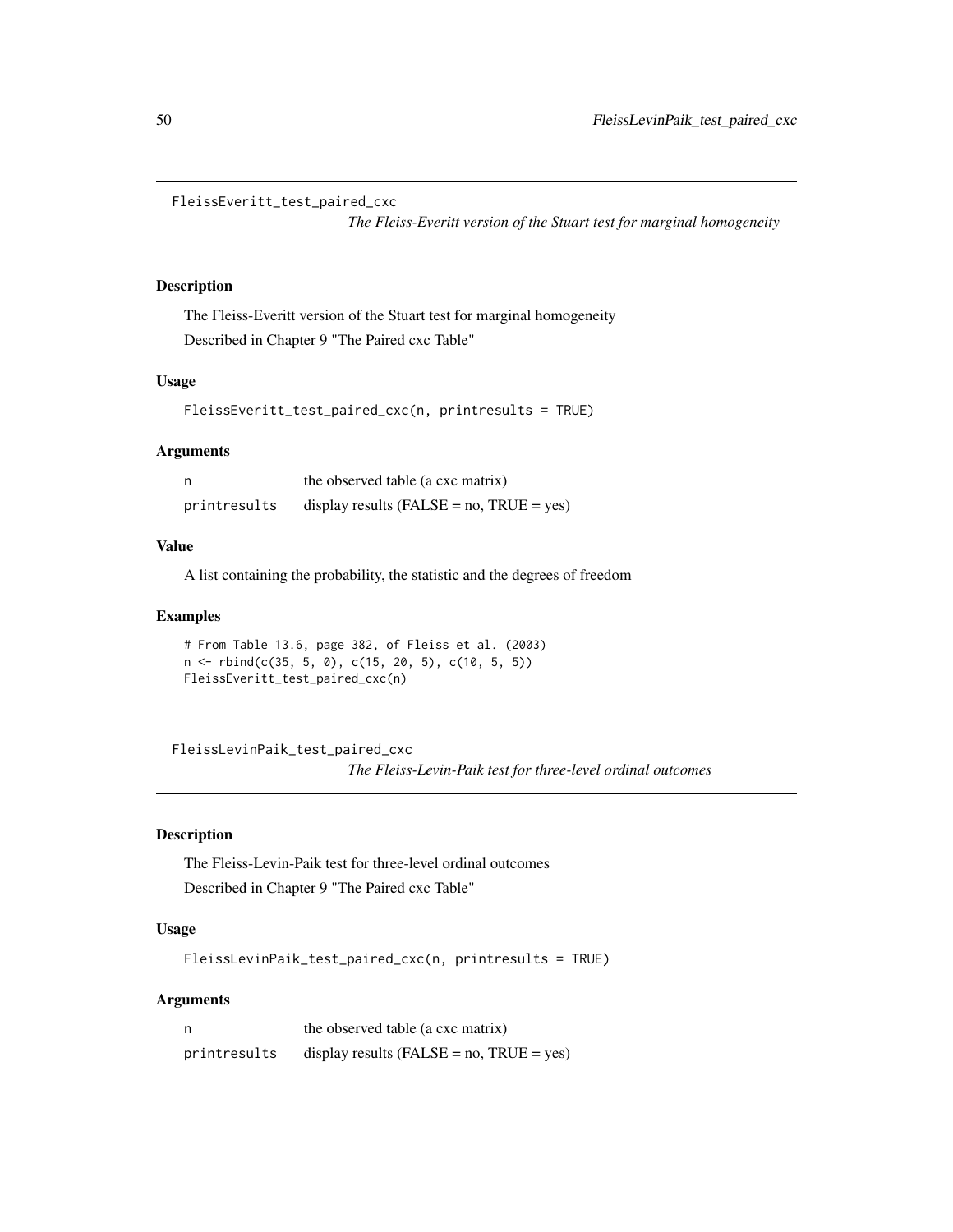# gamma\_coefficient\_rxc 51

## Value

A list containing the probability, the statistic and the degrees of freedom

#### Examples

```
# Pretherapy susceptability of pathogens *without the N / A category*
# (Peterson et al., 2007)
n <- rbind(c(596, 18, 6), c(0, 2, 0), c(0, 0, 42))
FleissLevinPaik_test_paired_cxc(n)
```
gamma\_coefficient\_rxc *The gamma coefficient*

## Description

The gamma coefficient Described in Chapter 7 "The rxc Table"

# Usage

gamma\_coefficient\_rxc(n, printresults = TRUE)

#### Arguments

| n            | the observed table (an rxc matrix)              |
|--------------|-------------------------------------------------|
| printresults | display results ( $FALSE = no$ , $TRUE = yes$ ) |

#### Value

a list containing the gamma coefficient, the number of concordant pairs and the number of discordant pairs

```
## Not run:
# Colorectal cancer (Table 7.7)
n \leftarrow \text{rbind}(c(2, 4, 29, 19), c(7, 6, 116, 51), c(19, 27, 201, 76), c(18, 22, 133, 54)
\mathcal{L}gamma_coefficient_rxc_bca(n)
# Breast Tumor (Table 7.8)
n <- matrix(
  c(15, 35, 6, 9, 6, 2, 4, 2, 11, 11, 0, 0, 1, 10, 21),
  ncol = 5, byrow = TRUE
)
gamma_coefficient_rxc_bca(n)
```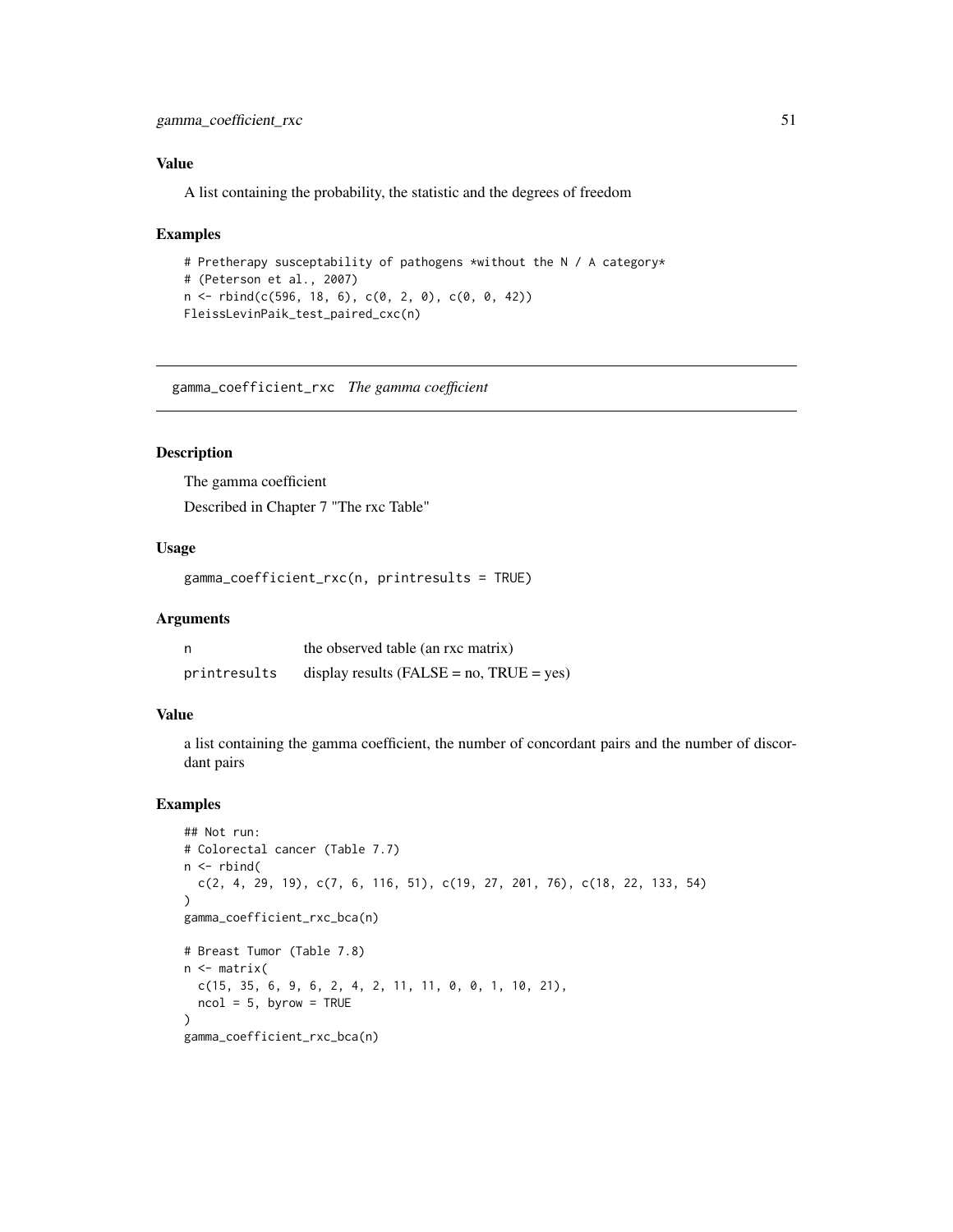```
# Self-rated health (Table 7.9)
n <- matrix(
 c(2, 3, 3, 3, 2, 58, 98, 14, 8, 162, 949, 252, 4, 48, 373, 369),
 ncol = 4, byrow = TRUE
\mathcal{L}gamma_coefficient_rxc_bca(n)
## End(Not run)
```
gamma\_coefficient\_rxc\_bca

*The gamma coefficient with the bias-corrected and accelerated boostrap confidence interval*

## Description

The gamma coefficient with the bias-corrected and accelerated boostrap confidence interval Described in Chapter 7 "The rxc Table"

#### Usage

```
gamma_coefficient_rxc_bca(n, nboot = 10000, alpha = 0.05, printresults = TRUE)
```
## Arguments

| n            | the observed table (an rxc matrix)                                                         |
|--------------|--------------------------------------------------------------------------------------------|
| nboot        | number of bootstrap samples                                                                |
| alpha        | the nominal significance level, used to compute a $100(1$ -alpha) confidence inter-<br>val |
| printresults | display results ( $FALSE = no$ , $TRUE = yes$ )                                            |

#### Value

a list with the gamma coefficient and the confidence interval limits

```
## Not run:
# Colorectal cancer (Table 7.7)
n <- rbind(
  c(2, 4, 29, 19), c(7, 6, 116, 51), c(19, 27, 201, 76), c(18, 22, 133, 54)
\lambdagamma_coefficient_rxc_bca(n)
# Breast Tumor (Table 7.8)
n <- matrix(
 c(15, 35, 6, 9, 6, 2, 4, 2, 11, 11, 0, 0, 1, 10, 21),ncol = 5, byrow = TRUE
```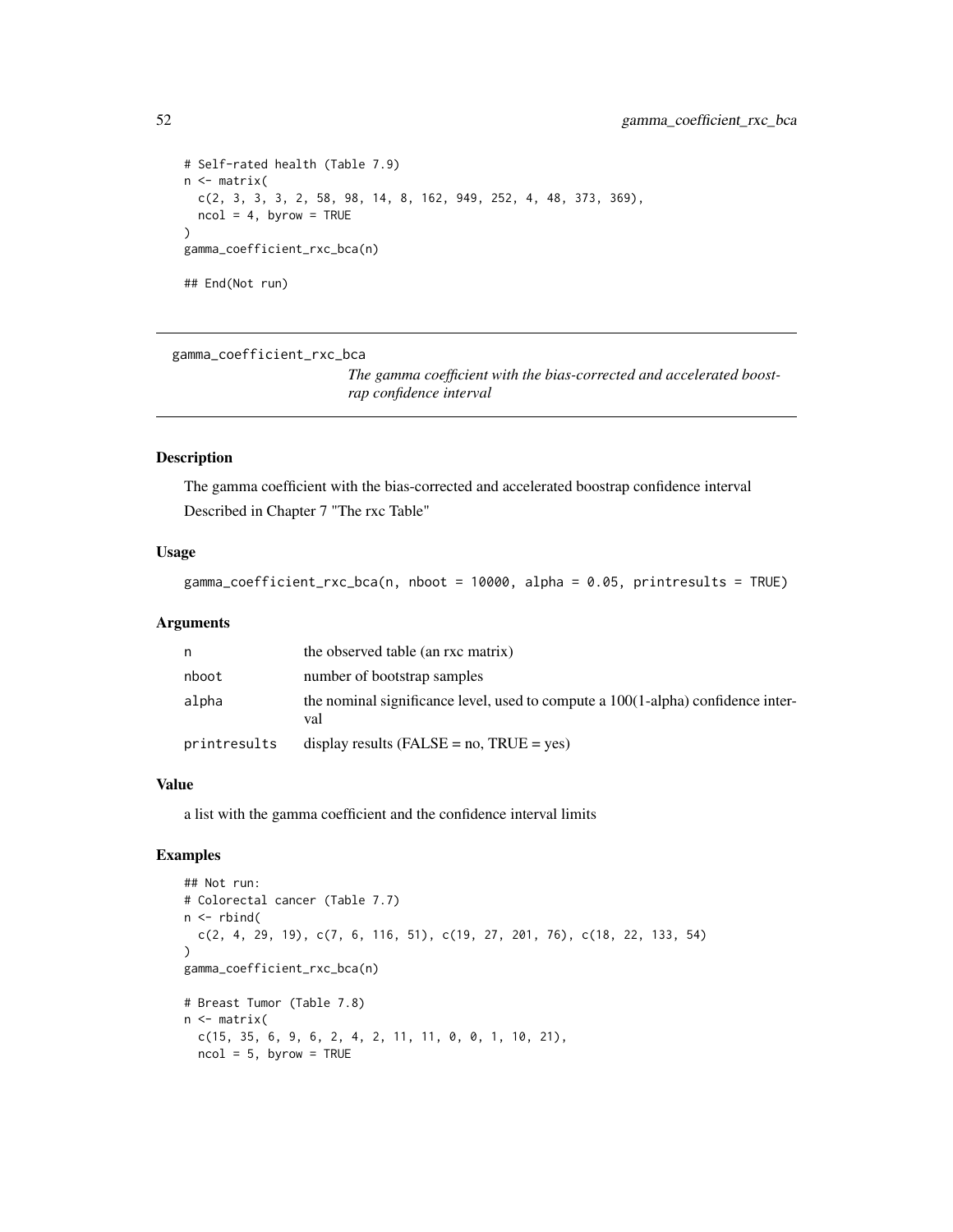```
)
gamma_coefficient_rxc_bca(n)
# Self-rated health (Table 7.9)
n <- matrix(
 c(2, 3, 3, 3, 2, 58, 98, 14, 8, 162, 949, 252, 4, 48, 373, 369),
 ncol = 4, byrow = TRUE
\mathcal{L}gamma_coefficient_rxc_bca(n)
## End(Not run)
```

```
Gart_adjusted_logit_CI_2x2
```
*The Gart adjusted logit confidence interval for the odds ratio*

# Description

The Gart adjusted logit confidence interval for the odds ratio Described in Chapter 4 "The 2x2 Table"

### Usage

```
Gart_adjusted_logit_CI_2x2(n, alpha = 0.05, printresults = TRUE)
```
## Arguments

| n            | the observed table (a $2x2$ matrix)        |
|--------------|--------------------------------------------|
| alpha        | the nominal level, e.g. $0.05$ for 95% CIs |
| printresults | display results $(F = no, T = yes)$        |

#### Value

A data frame containing lower, upper and point estimates of the statistic

```
# A case-control study of GADA exposure on IPEX syndrome (Lampasona et al., 2013):
n \le matrix(c(9, 4, 4, 10), nrow = 2, byrow = TRUE)
Gart_adjusted_logit_CI_2x2(n)
# The association between CHRNA4 genotype and XFS (Ritland et al., 2007):
n \le matrix(c(0, 16, 15, 57), nrow = 2, byrow = TRUE)
Gart_adjusted_logit_CI_2x2(n)
```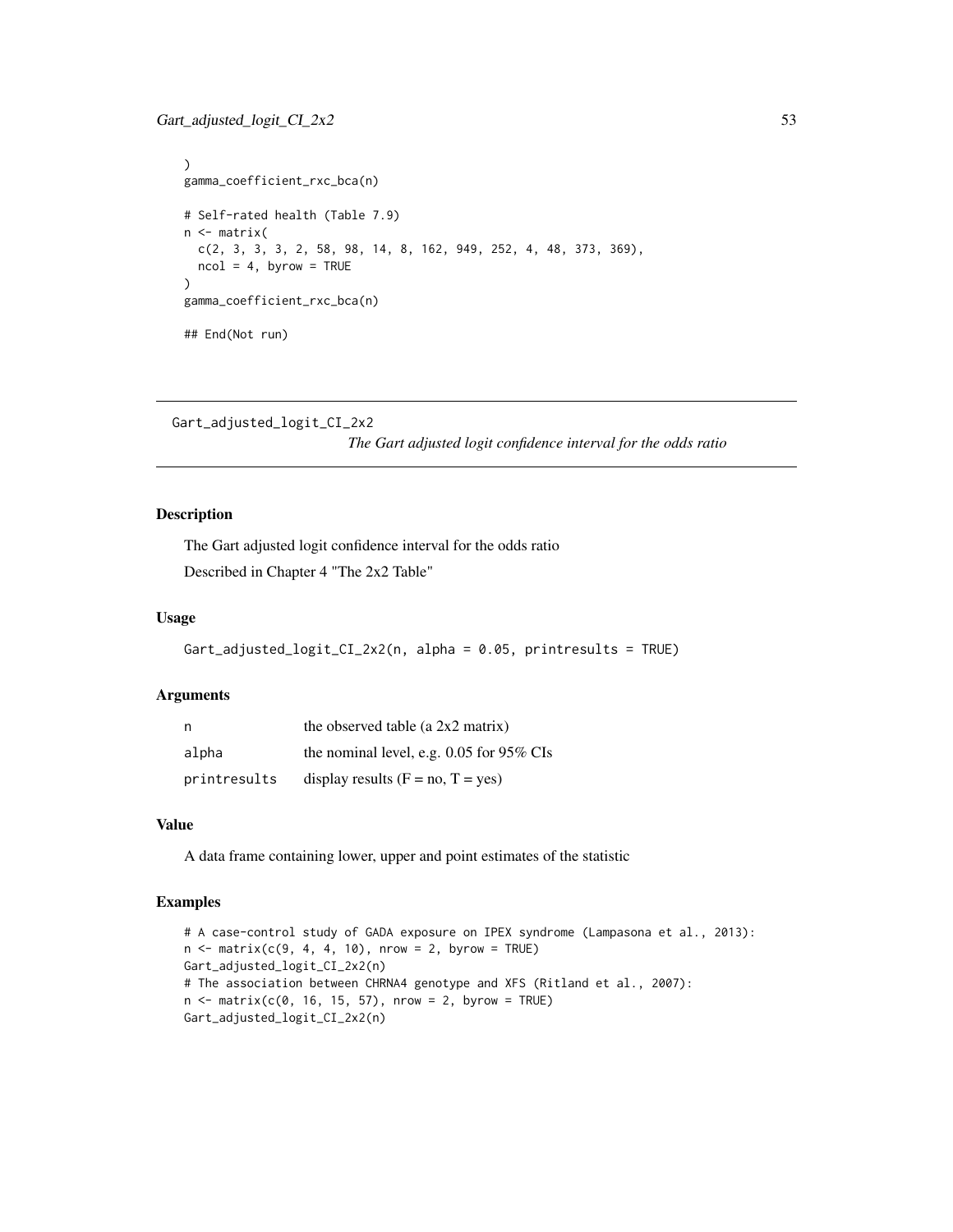## Description

The Gold Wald simultaneous intervals for the multinomial probabilities (with Scheffe adjustment) Described in Chapter 3 "The 1xc Table and the Multinomial Distribution"

### Usage

```
Gold_Wald_CIs_1xc(n, alpha = 0.05, printresults = TRUE)
```
# Arguments

| n            | the observed counts (a 1xc vector, where c is the number of categories) |
|--------------|-------------------------------------------------------------------------|
| alpha        | the nominal level, e.g. $0.05$ for $95# \text{CIs}$                     |
| printresults | display results $(F = no, T = yes)$                                     |

## Value

A data frame containing lower, upper and point estimates of the statistic

## Examples

```
# Genotype counts for SNP rs 6498169 in RA patients
Gold_Wald_CIs_1xc(n = c(276, 380, 118))
```
Goodman\_Wald\_CIs\_1xc *The Goodman Wald simultaneous intervals for the multinomial probabilities*

### Description

The Goodman Wald simultaneous intervals for the multinomial probabilities

(with Bonferroni adjustment)

Described in Chapter 3 "The 1xc Table and the Multinomial Distribution"

## Usage

```
Goodman_Wald_CIs_1xc(n, alpha = 0.05, printresults = TRUE)
```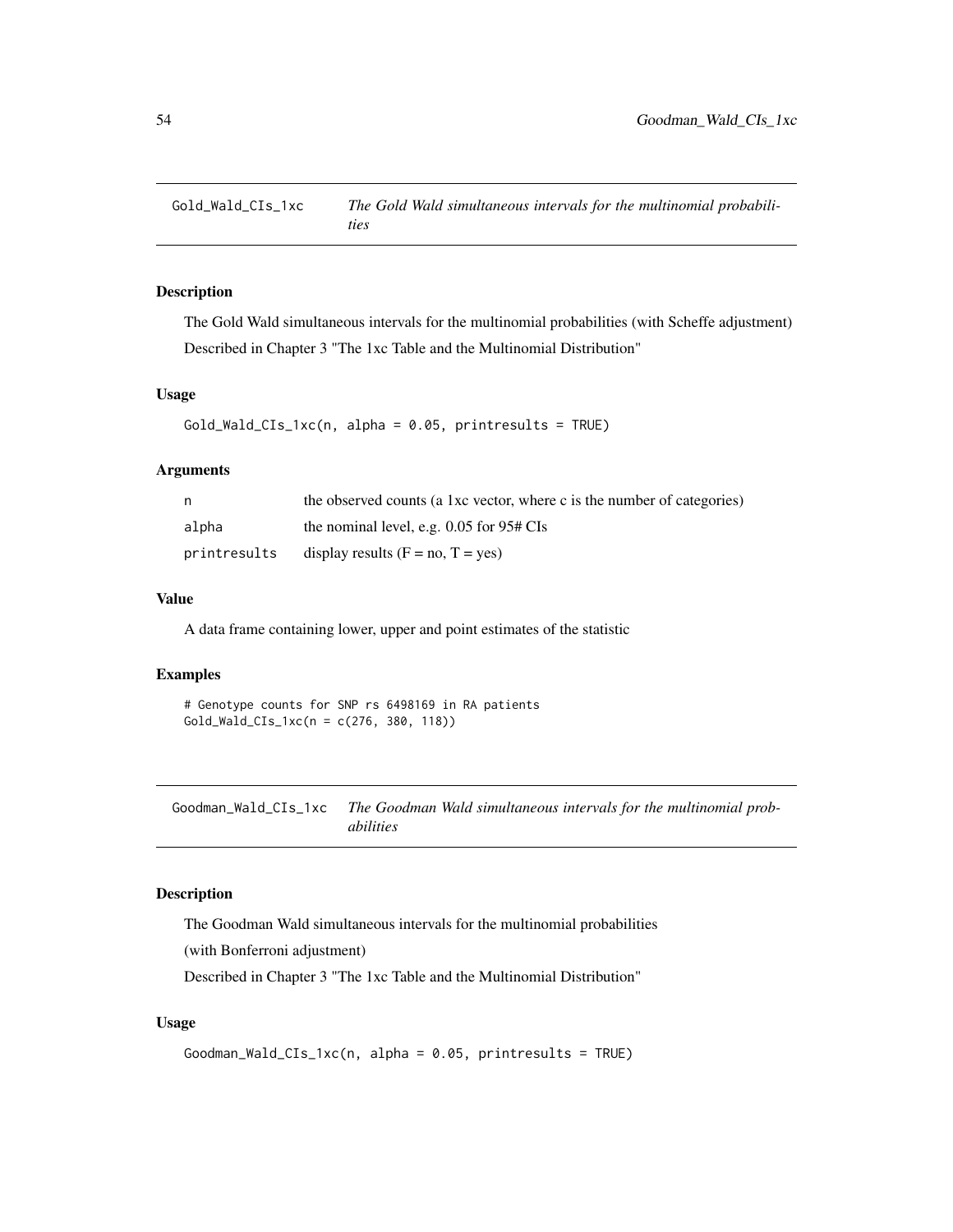## Arguments

| n            | the observed counts (a 1xc vector, where c is the number of categories) |
|--------------|-------------------------------------------------------------------------|
| alpha        | the nominal level, e.g. $0.05$ for $95# \text{CIs}$                     |
| printresults | display results $(F = no, T = yes)$                                     |

### Value

A data frame containing lower, upper and point estimates of the statistic

# Examples

```
# Genotype counts for SNP rs 6498169 in RA patients
Goodman_Wald_CIs_1xc(n = c(276, 380, 118))
```
Goodman\_Wald\_CIs\_for\_diffs\_1xc *The Goodman Wald simultaneous intervals for the differences between the*

#### Description

The Goodman Wald simultaneous intervals for the differences between the multinomial probabilities (with Scheffe or Bonferroni adjustment) Described in Chapter 3 "The 1xc Table and the Multinomial Distribution"

### Usage

```
Goodman_Wald_CIs_for_diffs_1xc(
  n,
  alpha = 0.05,
  adjustment = "Bonferroni",
  printresults = TRUE
)
```
#### Arguments

| n            | the observed counts (a 1xc vector, where c is the number of categories) |
|--------------|-------------------------------------------------------------------------|
| alpha        | the nominal level, e.g. $0.05$ for $95# \text{CIs}$                     |
| adjustment   | Scheffe or Bonferroni adjustment ("Scheffe" or "Bonferroni")            |
| printresults | display results $(F = no, T = yes)$                                     |

## Value

A data frame containing lower, upper and point estimates of the statistic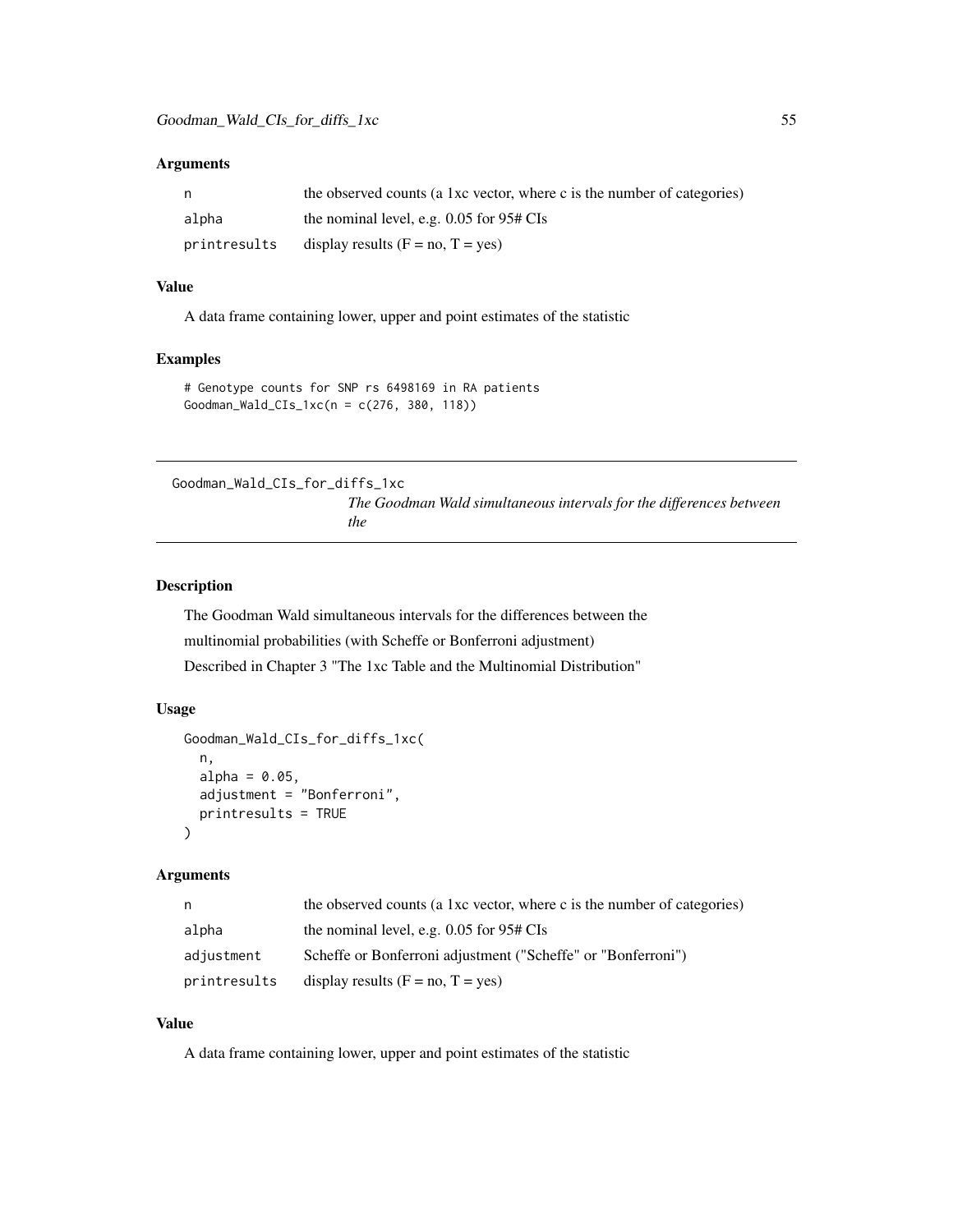#### Examples

```
# Genotype counts for SNP rs 6498169 in RA patients
Goodman_Wald_CIs_for_diffs_1xc(n = c(276, 380, 118))
```
Goodman\_Wilson\_score\_CIs\_1xc

*The Goodman Wilson score simultaneous intervals for the multinomial probabilities*

#### Description

The Goodman Wilson score simultaneous intervals for the multinomial probabilities

(with Bonferroni adjustment)

Described in Chapter 3 "The 1xc Table and the Multinomial Distribution"

#### Usage

```
Goodman_Wilson_score_CIs_1xc(n, alpha = 0.05, printresults = TRUE)
```
# Arguments

| n            | the observed counts (a 1xc vector, where c is the number of categories) |
|--------------|-------------------------------------------------------------------------|
| alpha        | the nominal level, e.g. $0.05$ for $95# \text{CIs}$                     |
| printresults | display results $(F = no, T = yes)$                                     |

## Value

A data frame containing lower, upper and point estimates of the statistic

```
# Genotype counts for SNP rs 6498169 in RA patients
Goodman_Wilson_score_CIs_1xc(n = c(276, 380, 118))
```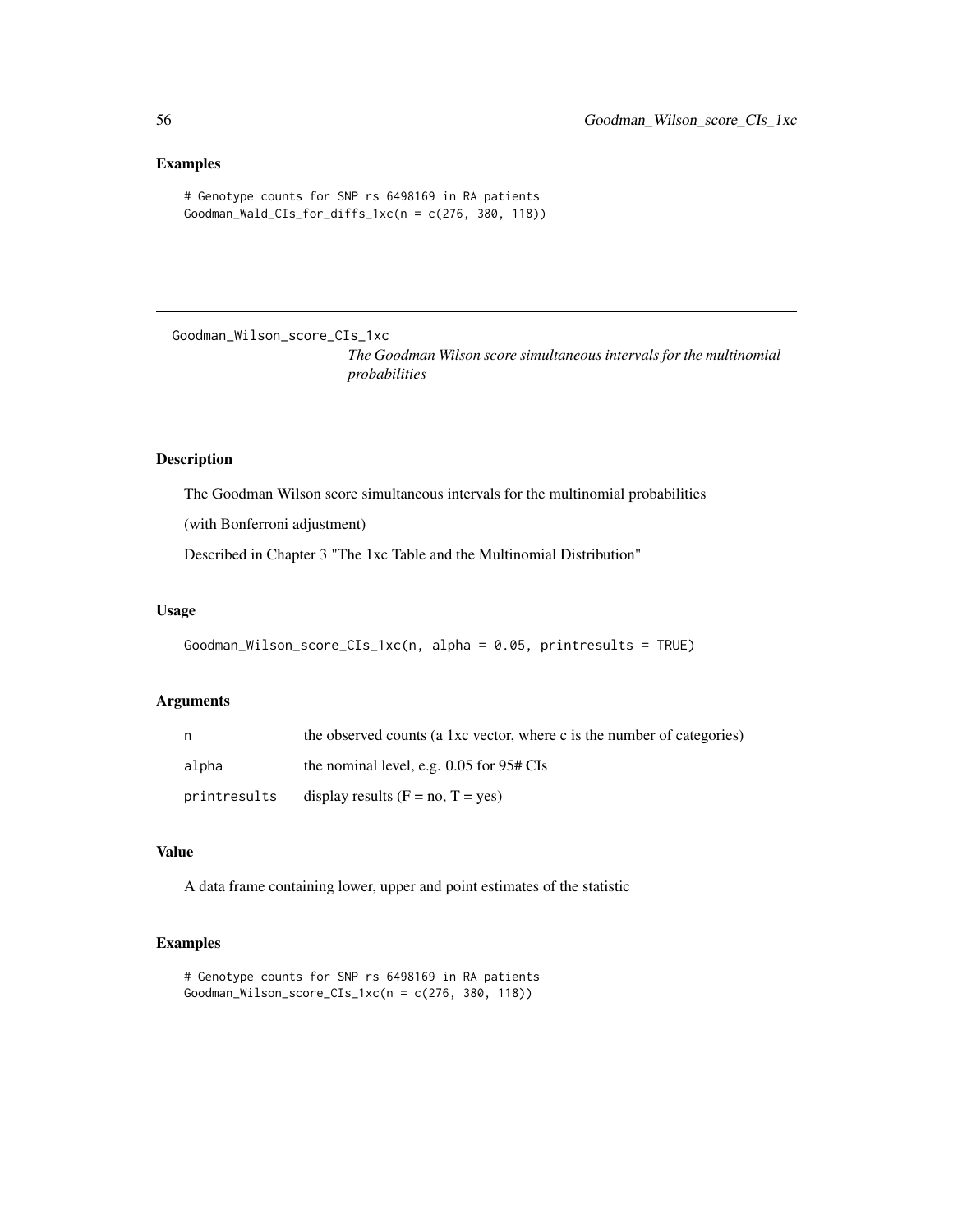Independence\_smoothed\_logit\_CI\_2x2

*The Independence-smoothed logit confidence interval for the odds ratio*

#### Description

The Independence-smoothed logit confidence interval for the odds ratio Described in Chapter 4 "The 2x2 Table"

#### Usage

```
Independence_smoothed_logit_CI_2x2(n, alpha = 0.05, printresults = TRUE)
```
#### Arguments

| n            | the observed table (a $2x2$ matrix)        |
|--------------|--------------------------------------------|
| alpha        | the nominal level, e.g. $0.05$ for 95% CIs |
| printresults | display results $(F = no, T = yes)$        |

#### Value

A data frame containing lower, upper and point estimates of the statistic

### Examples

```
# A case-control study of GADA exposure on IPEX syndrome (Lampasona et al., 2013):
n \le matrix(c(9, 4, 4, 10), nrow = 2, byrow = TRUE)
Independence_smoothed_logit_CI_2x2(n)
# The association between CHRNA4 genotype and XFS (Ritland et al., 2007):
n \le matrix(c(0, 16, 15, 57), nrow = 2, byrow = TRUE)
Independence_smoothed_logit_CI_2x2(n)
```
InverseVariance\_estimate\_stratified\_2x2 *The inverse variance estimate of the overall effect across strata*

### Description

The inverse variance estimate of the overall effect across strata Described in Chapter 10 "Stratified 2x2 Tables and Meta-Analysis"

## Usage

```
InverseVariance_estimate_stratified_2x2(n, link = "logit", printresults = TRUE)
```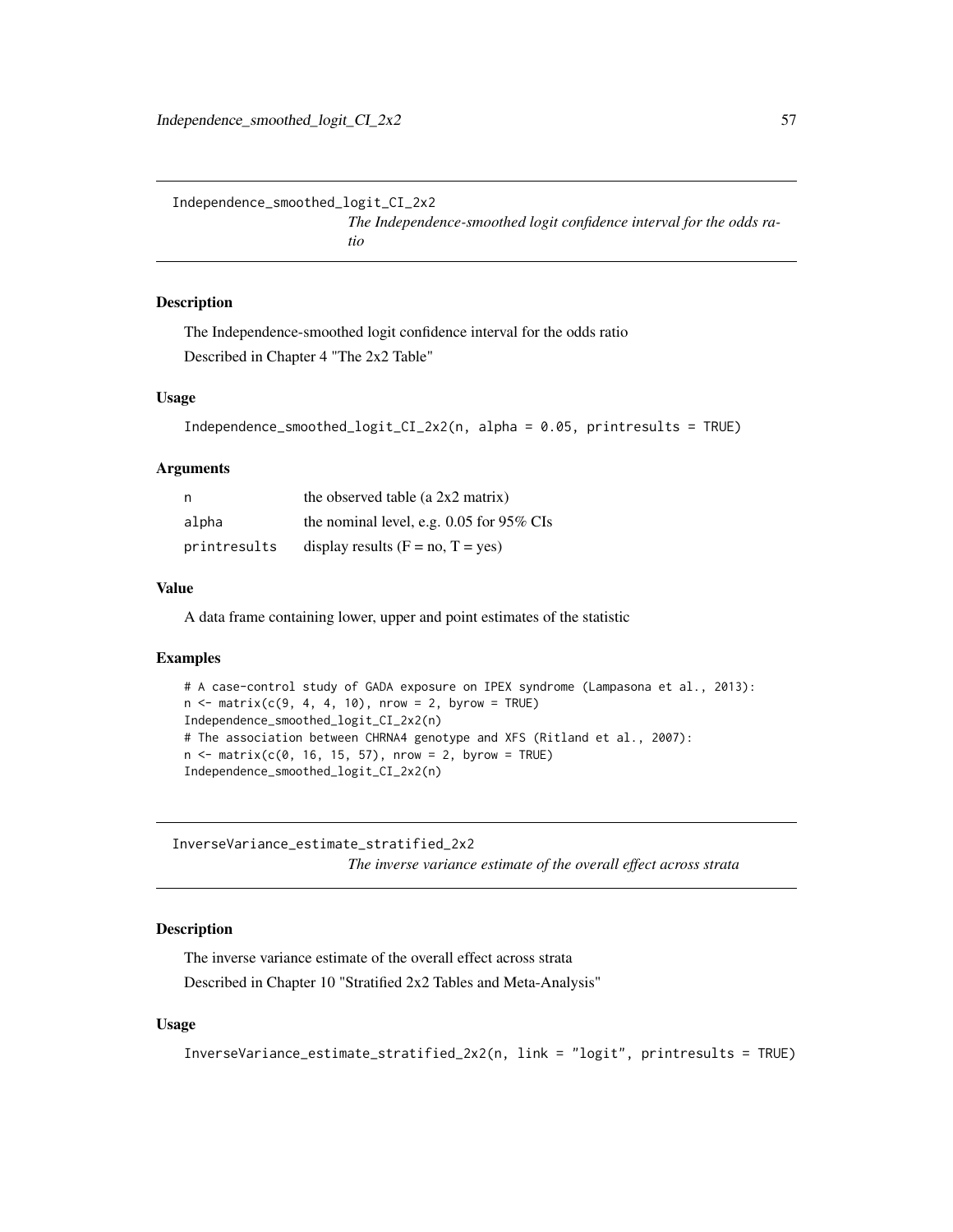### Arguments

| n            | the observed table (a $2x2xk$ matrix, where k is the number of strata) |
|--------------|------------------------------------------------------------------------|
| link         | the link function ('linear', 'log', or 'logit')                        |
| printresults | display results (FALSE = $no$ , TRUE = $ves$ )                         |

## Value

a list respectively containing the inverse variance estimate of the overall effect (estimate), the stratum-specific effect estimates (psihat) and the weights (v).

## Examples

```
# Smoking and lung cancer (Doll and Hill, 1950)
n \leq -\arctan(\dim = c(2, 2, 2))n[,, 1] <- matrix(c(647, 622, 2, 27), 2, byrow = TRUE)
n[,, 2] <- matrix(c(41, 28, 19, 32), 2, byrow = TRUE)
InverseVariance_estimate_stratified_2x2(n)
# Prophylactice use of Lidocaine in myocardial infarction (Hine et al., 1989)
n \leq -\arctan(\theta, \, \dim = c(2, 2, 6))n[,, 1] <- rbind(c(2, 37), c(1, 42))n[,, 2] <- rbind(c(4, 40), c(4, 40))n[,, 3] <- rbind(c(6, 101), c(4, 106))
n[, , 4] <- rbind(c(7, 96), c(5, 95))
n[, , 5] <- rbind(c(7, 103), c(3, 103))
n[,, 6] <- rbind(c(11, 143), c(4, 142))
InverseVariance_estimate_stratified_2x2(n)
```
Inv\_sinh\_CI\_OR\_2x2 *The inverse hyperbolic sine confidence interval for the odds ratio*

#### Description

The inverse hyperbolic sine confidence interval for the odds ratio Described in Chapter 4 "The 2x2 Table"

# Usage

Inv\_sinh\_CI\_OR\_2x2(n, alpha = 0.05, printresults = TRUE)

# Arguments

| n            | the observed counts (a $2x2$ matrix)            |
|--------------|-------------------------------------------------|
| alpha        | the nominal level, e.g. $0.05$ for 95% CIs      |
| printresults | display results ( $FALSE = no$ , $TRUE = yes$ ) |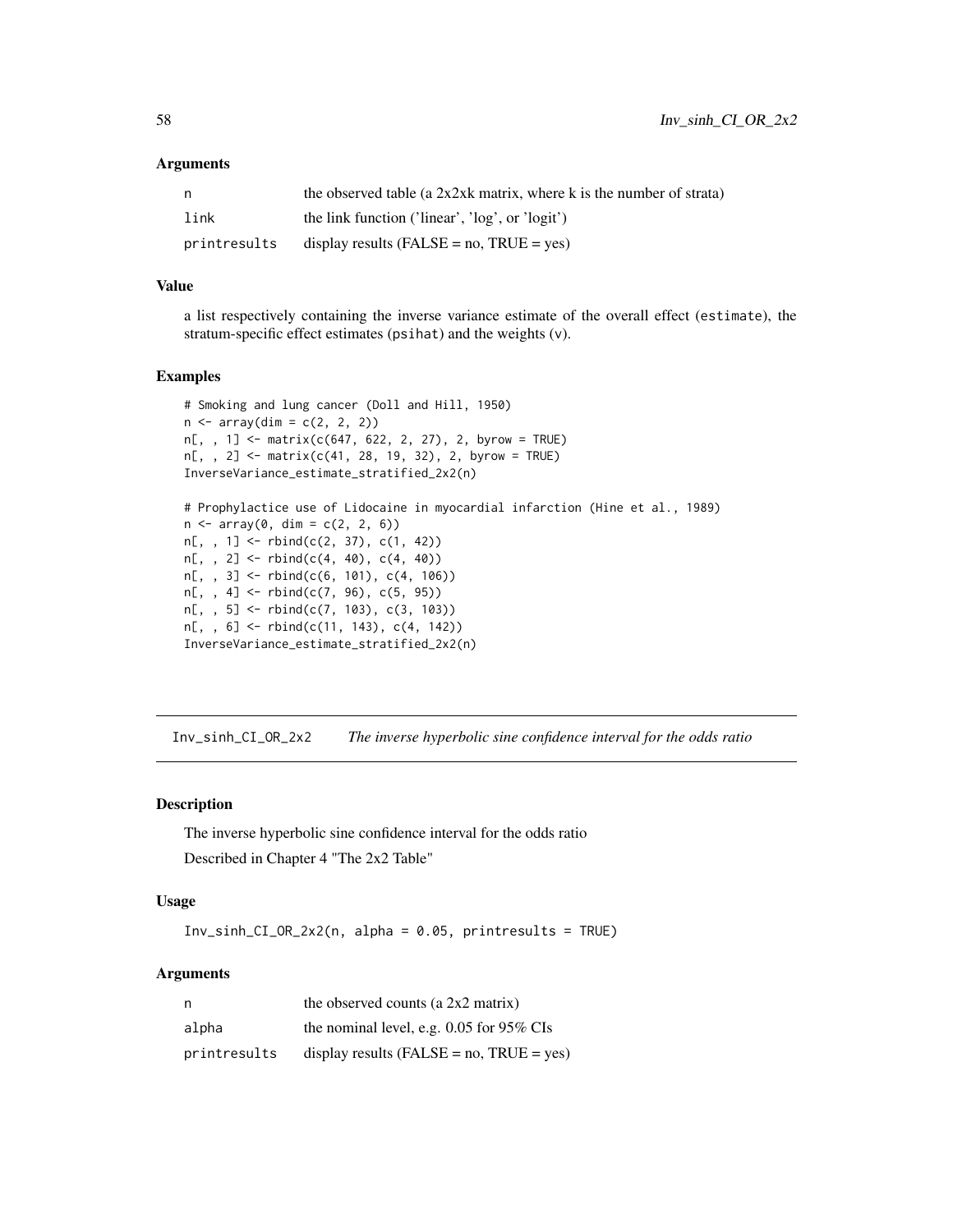## Value

A data frame containing lower, upper and point estimates of the statistic

## Examples

```
# A case-control study of GADA exposure on IPEX syndrome (Lampasona et al., 2013):
n \le matrix(c(9, 4, 4, 10), nrow = 2, byrow = TRUE)
Inv_sinh_CI_OR_2x2(n)
# The association between CHRNA4 genotype and XFS (Ritland et al., 2007):
n \le matrix(c(0, 16, 15, 57), nrow = 2, byrow = TRUE)
Inv_sinh_CI_OR_2x2(n)
```
Inv\_sinh\_CI\_ratio\_2x2 *The inverse hyperbolic sine confidence interval for the ratio of probabilities*

### Description

The inverse hyperbolic sine confidence interval for the ratio of probabilities Described in Chapter 4 "The 2x2 Table"

### Usage

```
Inv_sinh_CI_ratio_2x2(n, alpha = 0.05, printresults = TRUE)
```
#### Arguments

| n            | the observed counts (a $2x2$ matrix)            |
|--------------|-------------------------------------------------|
| alpha        | the nominal level, e.g. $0.05$ for 95% CIs      |
| printresults | display results ( $FALSE = no$ , $TRUE = yes$ ) |

## Value

A data frame containing lower, upper and point estimates of the statistic

```
# An RCT of high vs standard dose of epinephrine (Perondi et al., 2004):
n \le matrix(c(7, 27, 1, 33), nrow = 2, byrow = TRUE)
Inv_sinh_CI_ratio_2x2(n)
# The association between CHRNA4 genotype and XFS (Ritland et al., 2007):
n \le matrix(c(0, 16, 15, 57), nrow = 2, byrow = TRUE)
Inv_sinh_CI_ratio_2x2(n)
```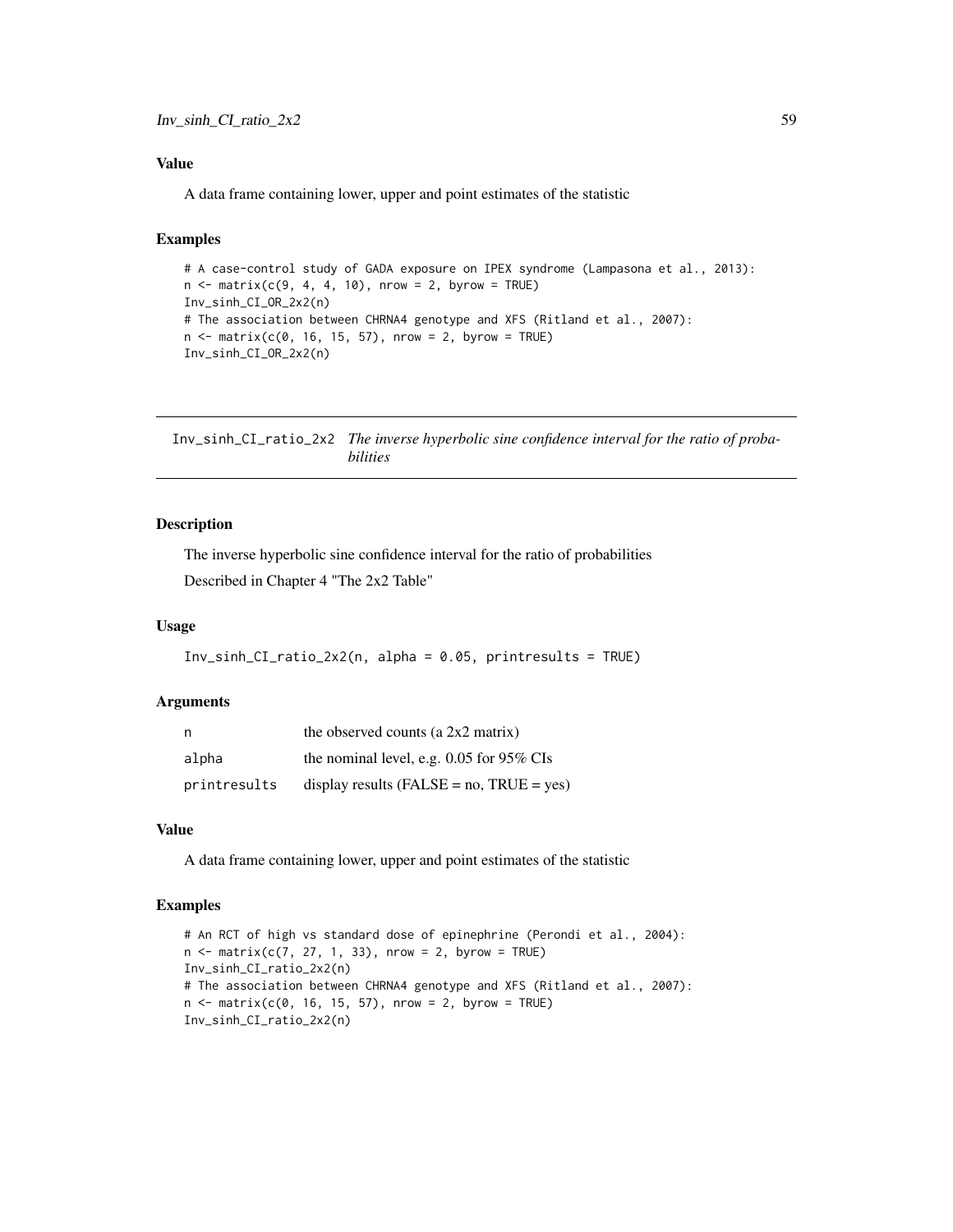# Description

Jeffreys confidence interval for the binomial probability

Described in Chapter 2 "The 1x2 Table and the Binomial Distribution"

### Usage

 $Jeffreys_CI_1x2(X, n, alpha = 0.05, printresults = TRUE)$ 

# Arguments

|              | the number of successes                    |
|--------------|--------------------------------------------|
| n            | the total number of observations           |
| alpha        | the nominal level, e.g. $0.05$ for 95% CIs |
| printresults | display results $(0 = no, 1 < yes)$        |

### Value

A vector containing lower, upper and point estimates of the statistic

```
# The number of 1st order male births (Singh et al. 2010)
Jeffreys_CI_1x2(X = 250, n = 533)
# The number of 2nd order male births (Singh et al. 2010)
Jeffreys_CI_1x2(X = 204, n = 412)
# The number of 3rd order male births (Singh et al. 2010)
Jeffreys_CI_1x2(X = 103, n = 167)
# The number of 4th order male births (Singh et al. 2010)
Jeffreys_CI_1x2(X = 33, n = 45)# Ligarden et al. (2010)
Jeffreys_CI_1x2(X = 13, n = 16)
```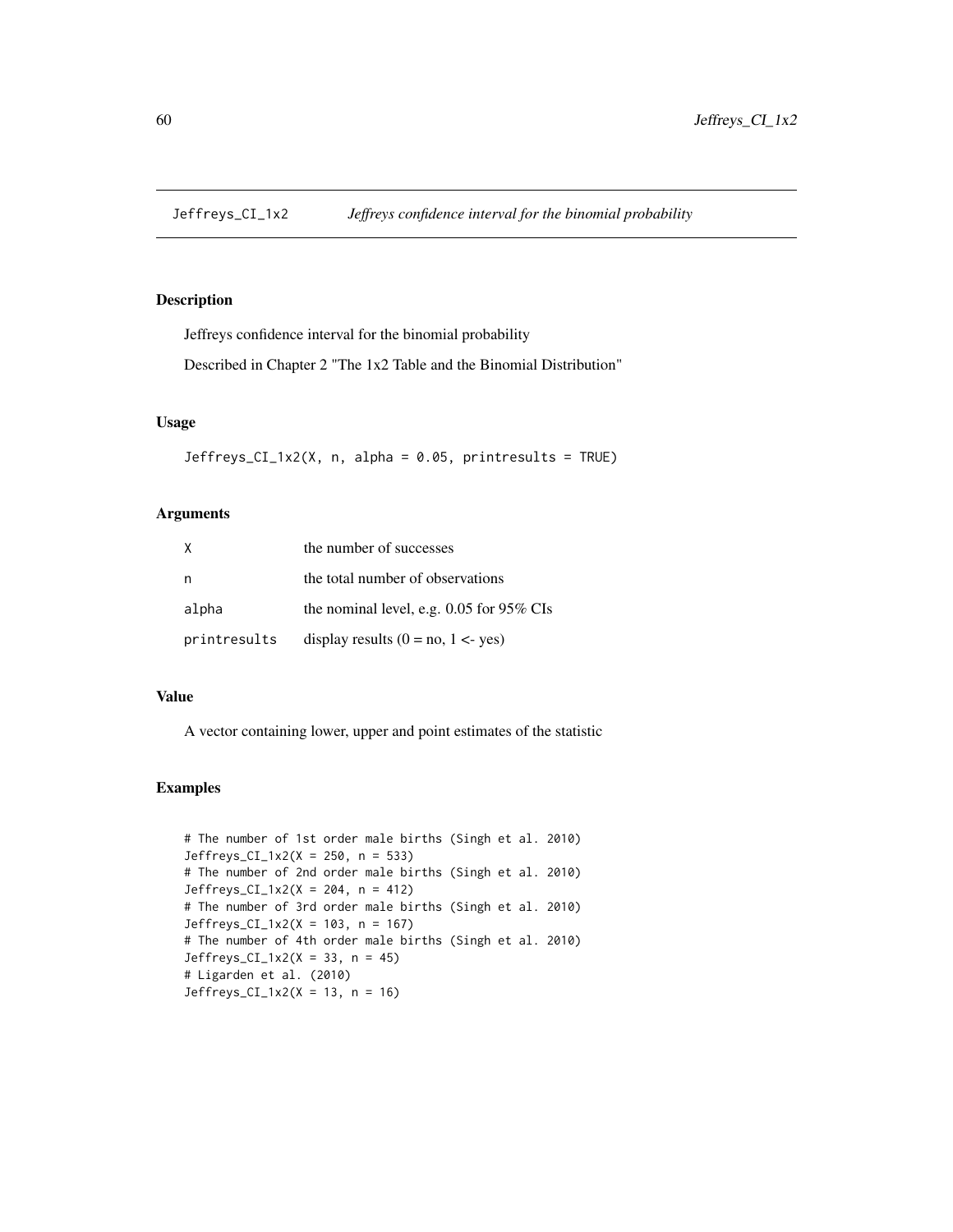JonckheereTerpstra\_test\_rxc

*The Jonckheere-Terpstra test for association*

# Description

The Jonckheere-Terpstra test for association Described in Chapter 7 "The rxc Table"

# Usage

```
JonckheereTerpstra_test_rxc(n, printresults = TRUE)
```
## Arguments

|              | the observed table (an rxc matrix)  |
|--------------|-------------------------------------|
| printresults | display results $(0 = no, 1 = yes)$ |

### Value

a list containing the standard normalized Jonckheere-Terpstra test statistic

```
# Colorectal cancer (Table 7.7)
n <- rbind(
 c(2, 4, 29, 19), c(7, 6, 116, 51), c(19, 27, 201, 76), c(18, 22, 133, 54)
)
JonckheereTerpstra_test_rxc(n)
# Breast Tumor (Table 7.8)
n <- matrix(
  c(15, 35, 6, 9, 6, 2, 4, 2, 11, 11, 0, 0, 1, 10, 21),
 ncol = 5, byrow = TRUE
\lambdaJonckheereTerpstra_test_rxc(n)
# Self-rated health (Table 7.9)
n <- matrix(
  c(2, 3, 3, 3, 2, 58, 98, 14, 8, 162, 949, 252, 4, 48, 373, 369),
  ncol = 4, byrow = TRUE
)
JonckheereTerpstra_test_rxc(n)
```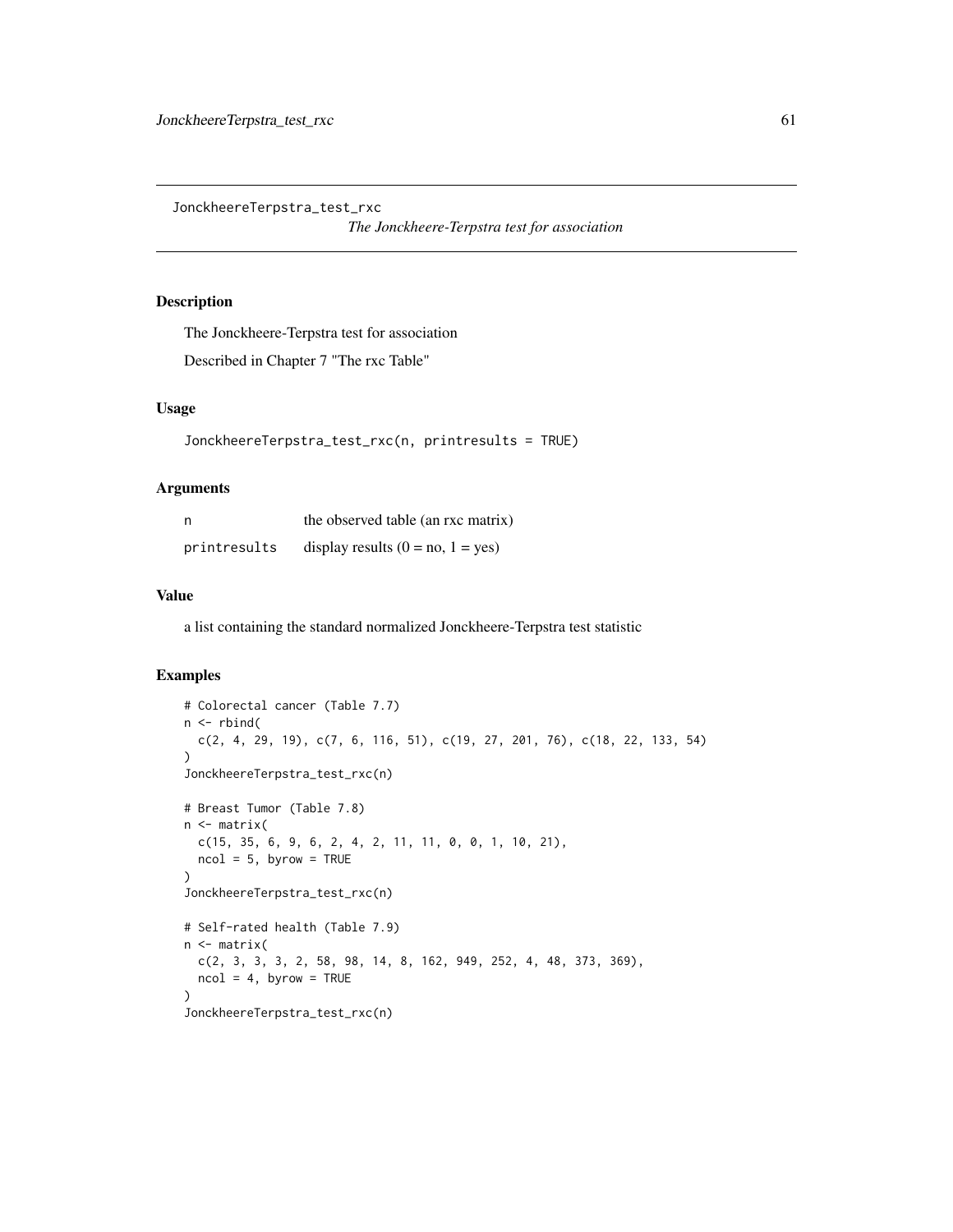# Description

The Katz log confidence interval for the ratio of probabilities Described in Chapter 4 "The 2x2 Table"

#### Usage

Katz\_log\_CI\_2x2(n, alpha = 0.05, printresults = TRUE)

### Arguments

| n            | the observed counts (a $2x2$ matrix)            |
|--------------|-------------------------------------------------|
| alpha        | the nominal level, e.g. $0.05$ for 95% CIs      |
| printresults | display results ( $FALSE = no$ , $TRUE = yes$ ) |

## Value

A data frame containing lower, upper and point estimates of the statistic

#### Examples

```
# An RCT of high vs standard dose of epinephrine (Perondi et al., 2004):
n \le matrix(c(7, 27, 1, 33), nrow = 2, byrow = TRUE)
Katz_log_CI_2x2(n)
# The association between CHRNA4 genotype and XFS (Ritland et al., 2007):
n \le matrix(c(0, 16, 15, 57), nrow = 2, byrow = TRUE)
Katz_log_CI_2x2(n)
```
Kendalls\_tau\_b\_rxc *Kendall's tau-b with confidence interval based on the Fieller standard deviation*

# Description

Kendall's tau-b with confidence interval based on the Fieller standard deviation Described in Chapter 7 "The rxc Table"

#### Usage

```
Kendalls_tau_b_rxc(n, alpha = 0.05, printresults = TRUE)
```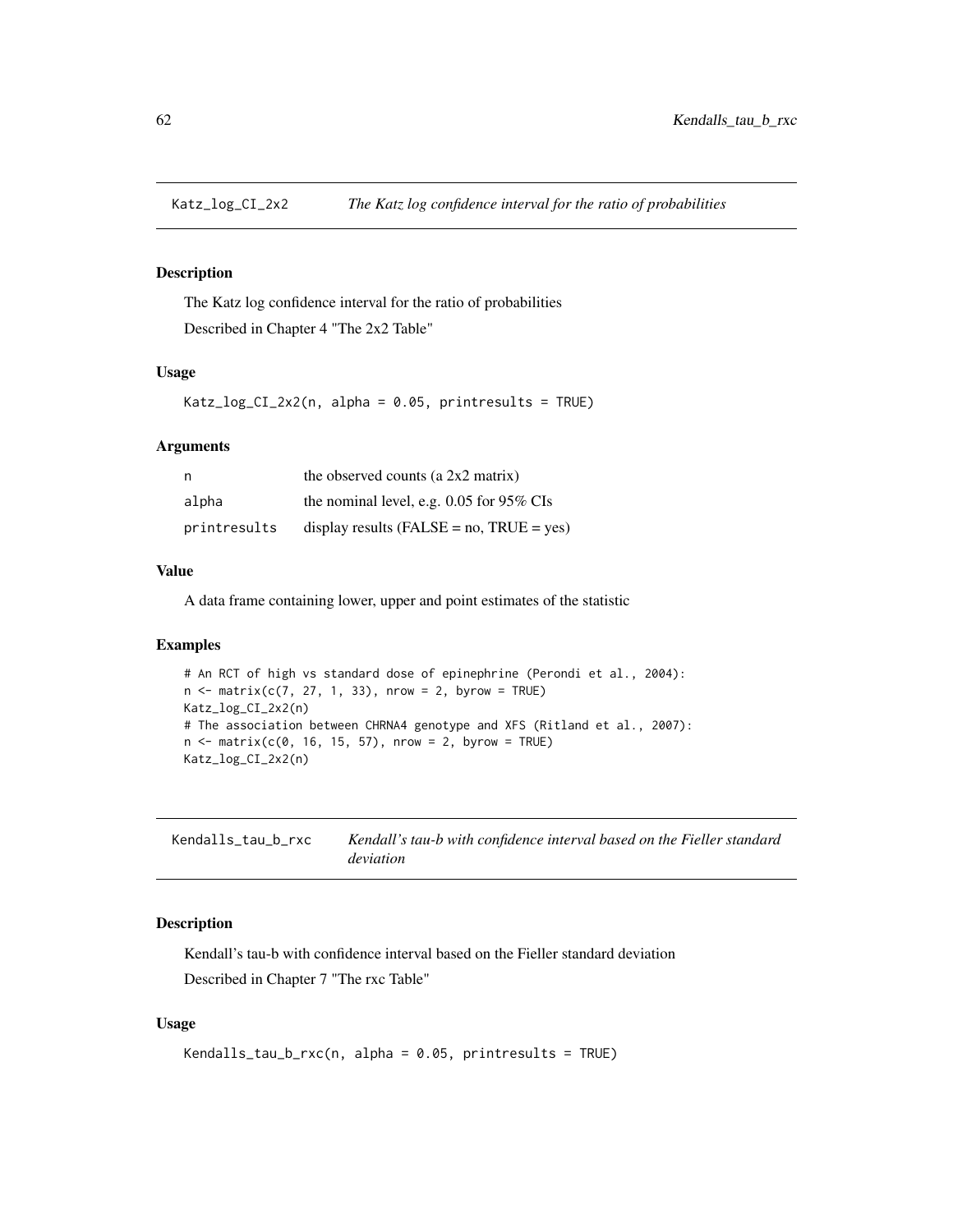#### **Arguments**

|              | the observed table (an rxc matrix)                                                          |
|--------------|---------------------------------------------------------------------------------------------|
| alpha        | the nominal significance level, used to compute a $100(1-\alpha)/\%$ confidence<br>interval |
| printresults | display results (FALSE = $no$ , TRUE = $ves$ )                                              |

## Value

A list containing the statistic and the confindence interval limits

### Examples

```
# Colorectal cancer (Table 7.7)
n \leftarrow \text{rbind}(c(2, 4, 29, 19), c(7, 6, 116, 51), c(19, 27, 201, 76), c(18, 22, 133, 54)
)
Kendalls_tau_b_rxc(n)
# Breast Tumor (Table 7.8)
n <- matrix(
  c(15, 35, 6, 9, 6, 2, 4, 2, 11, 11, 0, 0, 1, 10, 21),
  ncol = 5, byrow = TRUE
\lambdaKendalls_tau_b_rxc(n)
# Self-rated health (Table 7.9)
n <- matrix(
  c(2, 3, 3, 3, 2, 58, 98, 14, 8, 162, 949, 252, 4, 48, 373, 369),
  ncol = 4, byrow = TRUE
)
Kendalls_tau_b_rxc(n)
```
Kendalls\_tau\_b\_rxc\_bca

*Kendall's tau-b with the bias-corrected and accelerated boostrap confidence interval*

# Description

Kendall's tau-b with the bias-corrected and accelerated boostrap confidence interval Described in Chapter 7 "The rxc Table"

## Usage

```
Kendalls_tau_b_rxc_bca(n, nboot = 10000, alpha = 0.05, printresults = TRUE)
```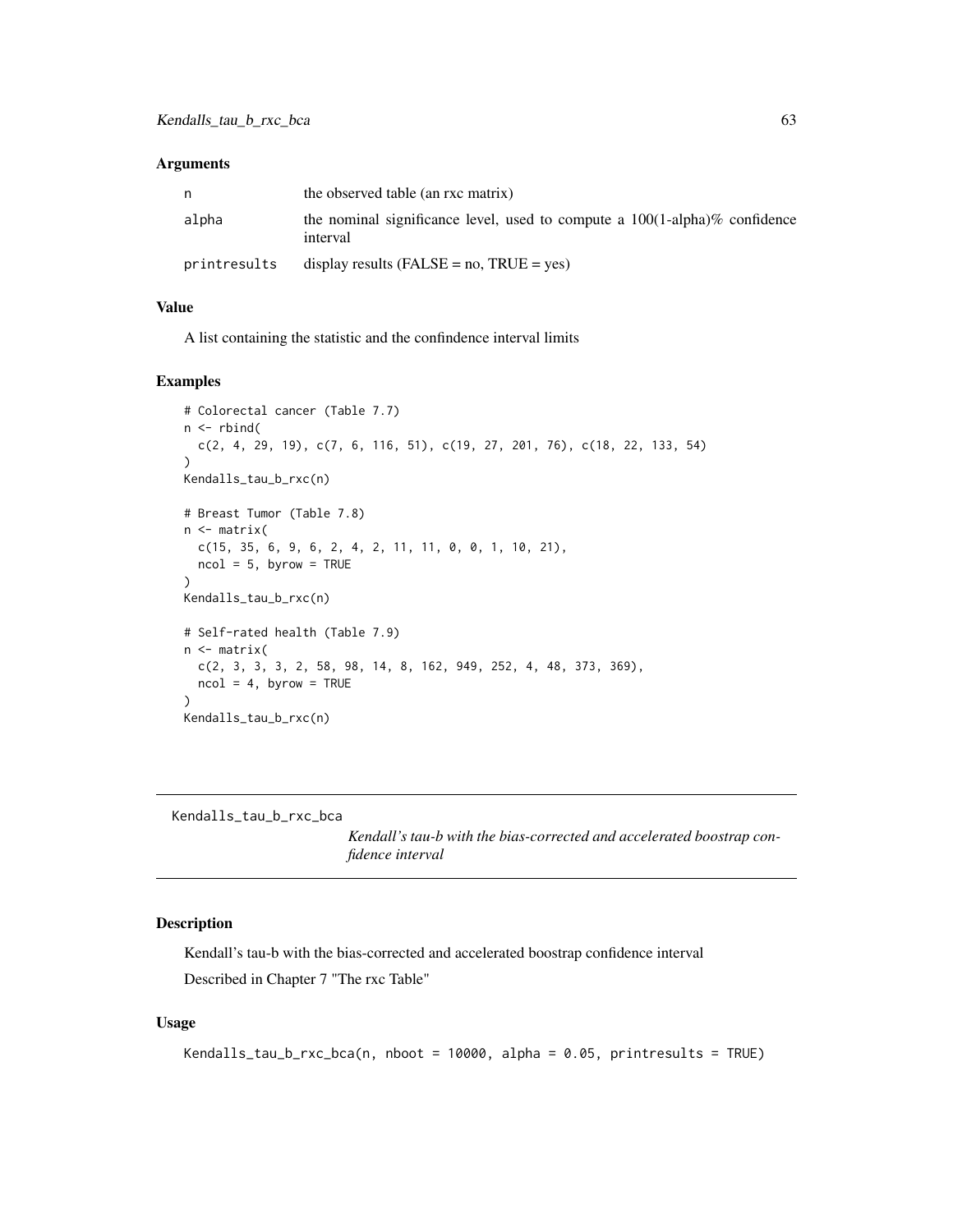#### Arguments

| n            | the observed table (an rxc matrix)                                                      |
|--------------|-----------------------------------------------------------------------------------------|
| nboot        | number of bootstrap samples                                                             |
| alpha        | the nominal significance level, used to compute a 100(1-alpha) confidence inter-<br>val |
| printresults | display results $(0 = no, 1 = yes)$                                                     |

#### Value

A list containing the statistic and the confindence interval limits

## Examples

```
## Not run:
# Colorectal cancer (Table 7.7)
n \leftarrow \text{rbind}(c(2, 4, 29, 19), c(7, 6, 116, 51), c(19, 27, 201, 76), c(18, 22, 133, 54)
)
Kendalls_tau_b_rxc_bca(n)
# Breast Tumor (Table 7.8)
n <- matrix(
  c(15, 35, 6, 9, 6, 2, 4, 2, 11, 11, 0, 0, 1, 10, 21),
  ncol = 5, byrow = TRUE
\lambdaKendalls_tau_b_rxc_bca(n)
# Self-rated health (Table 7.9)
n <- matrix(
  c(2, 3, 3, 3, 2, 58, 98, 14, 8, 162, 949, 252, 4, 48, 373, 369),
  ncol = 4, byrow = TRUE
)
Kendalls_tau_b_rxc_bca(n)
## End(Not run)
```
Koopman\_asymptotic\_score\_CI\_2x2

*The Koopman asymptotic score confidence interval for the ratio of probabilities*

### Description

The Koopman asymptotic score confidence interval for the ratio of probabilities Described in Chapter 4 "The 2x2 Table"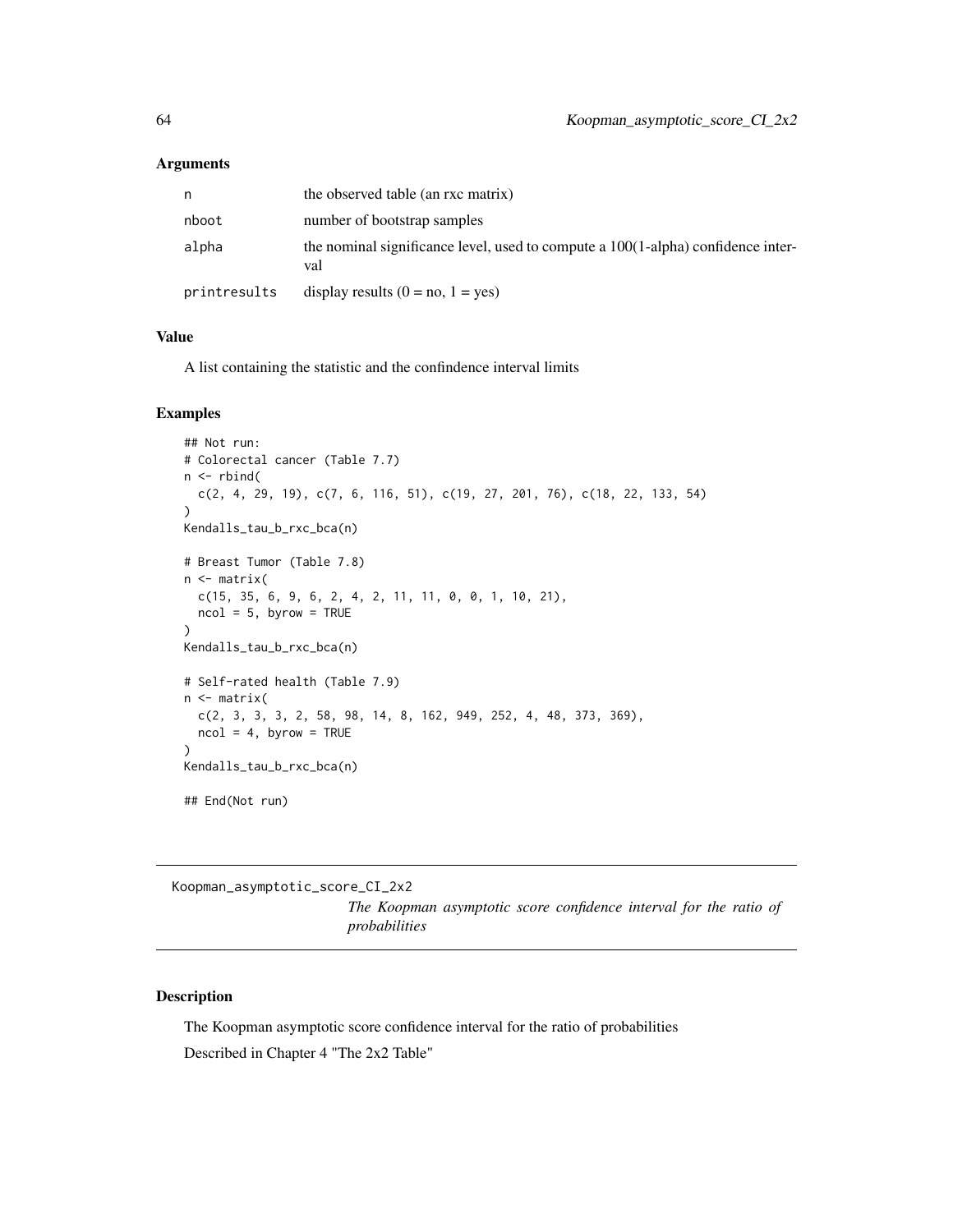### Usage

```
Koopman_asymptotic_score_CI_2x2(n, alpha = 0.05, printresults = TRUE)
```
### Arguments

| n            | the observed counts (a 2x2 matrix)              |
|--------------|-------------------------------------------------|
| alpha        | the nominal level, e.g. $0.05$ for 95% CIs      |
| printresults | display results ( $FALSE = no$ , $TRUE = yes$ ) |

## Value

A data frame containing lower, upper and point estimates of the statistic

# Note

This versions uses the score test statistic of the Miettinen-Nurminen interval without the variance correction term.

#### Examples

```
# An RCT of high vs standard dose of epinephrine (Perondi et al., 2004):
n \le - matrix(c(7, 27, 1, 33), nrow = 2, byrow = TRUE)
Koopman_asymptotic_score_CI_2x2(n)
# The association between CHRNA4 genotype and XFS (Ritland et al., 2007):
n < - matrix(c(0, 16, 15, 57), nrow = 2, byrow = TRUE)
Koopman_asymptotic_score_CI_2x2(n)
```
KruskalWallis\_asymptotic\_test\_rxc

*The Kruskal-Wallis asymptotic test for singly ordered rxc tables*

# Description

The Kruskal-Wallis asymptotic test for singly ordered rxc tables Described in Chapter 7 "The rxc Table"

# Usage

KruskalWallis\_asymptotic\_test\_rxc(n, printresults = TRUE)

### Arguments

| n            | the observed counts (an rxc matrix) |
|--------------|-------------------------------------|
| printresults | display results $(0 = no, 1 = yes)$ |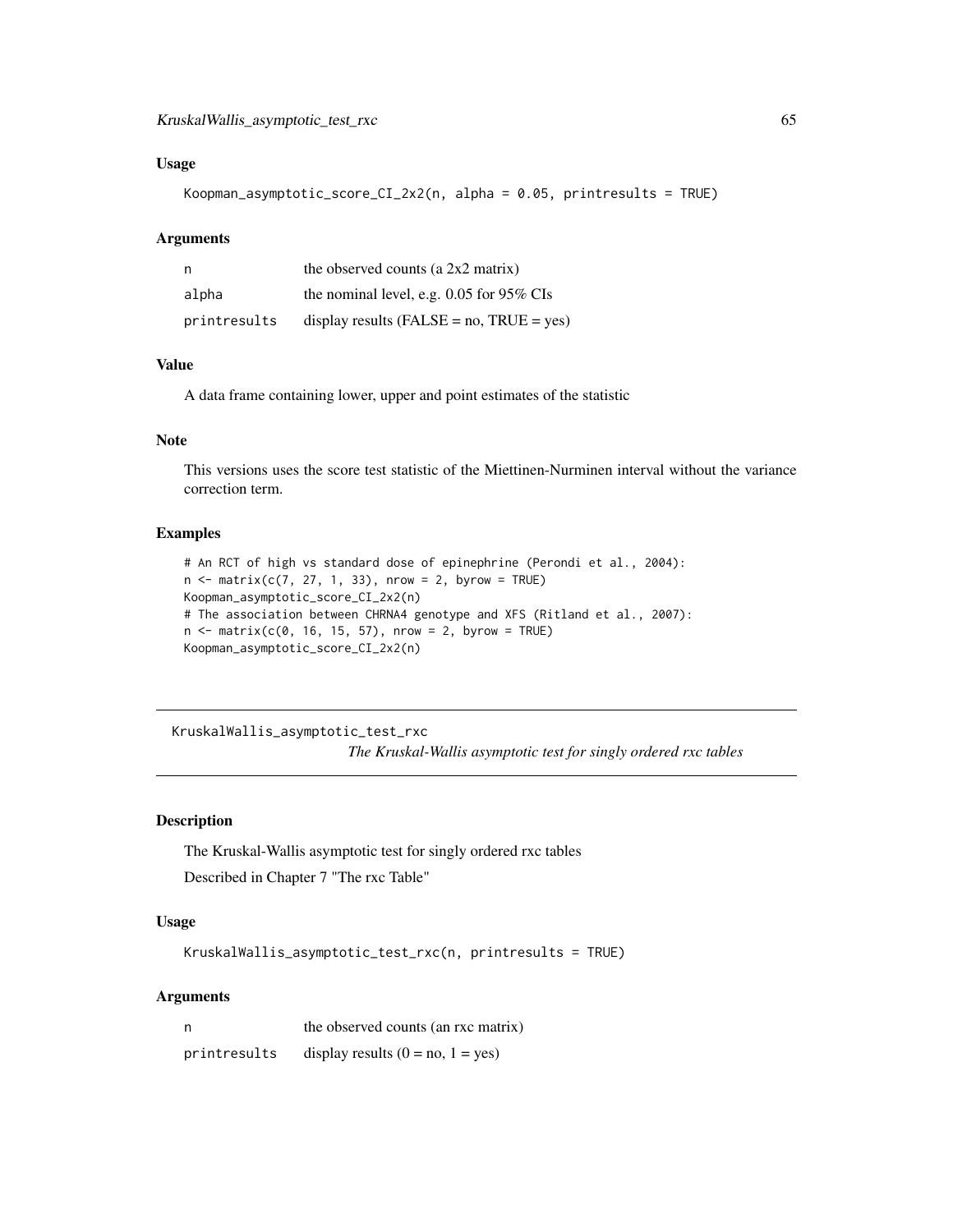## Value

A list containing the two-sided p-value, the statistic and the degrees of freedom

# Examples

```
# Low birth weight vs psychiatric morbitidy (Table 7.6)
n <- rbind(c(22, 4, 12), c(24, 9, 10), c(51, 7, 6))
KruskalWallis_asymptotic_test_rxc(n)
# Psychiatric diag. vs BMI (Table 7.5)
n <- matrix(
  c(3, 55, 23, 8, 102, 36, 6, 14, 1, 5, 21, 12, 19, 130, 64, 7, 26, 18),
  ncol = 3, byrow = TRUE
)
KruskalWallis_asymptotic_test_rxc(n)
```
linear\_by\_linear\_test\_rxc

### *The linear-by-linear test for association*

# Description

The linear-by-linear test for association Described in Chapter 7 "The rxc Table"

## Usage

```
linear_by_linear_test_rxc(
 n,
 a = seq\_len(ncol(n)),b = seq\_len(nrow(n)),printresults = TRUE
)
```
#### Arguments

| n            | the observed table (an rxc matrix)  |
|--------------|-------------------------------------|
| a            | scores assigned to the rows         |
| h            | scores assigned to the columns      |
| printresults | display results $(0 = no, 1 = yes)$ |

#### Value

a list containing the linear-by-linear test statistic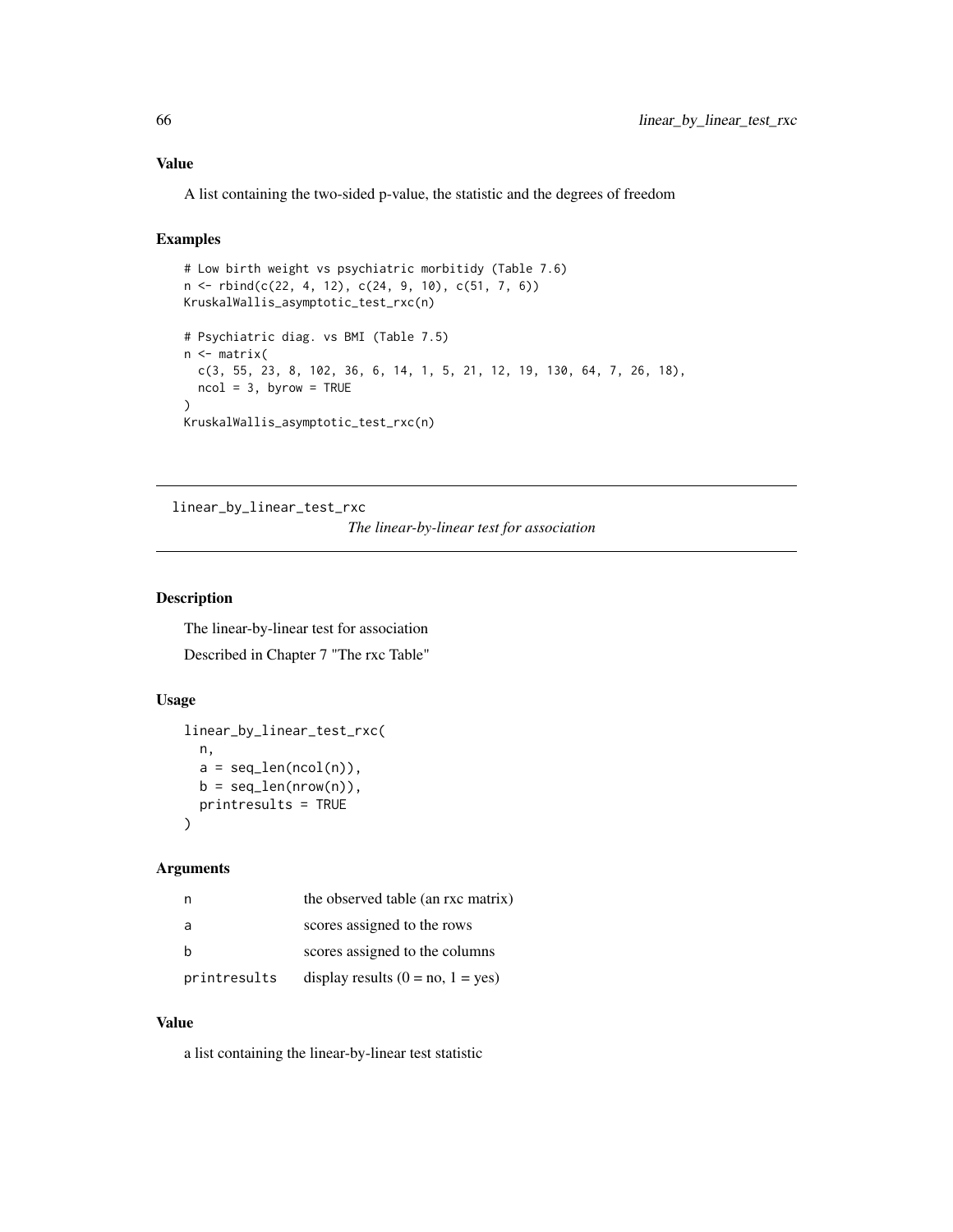# list\_functions 67

# Examples

```
#' # Colorectal cancer (Table 7.7)
n <- rbind(
  c(2, 4, 29, 19), c(7, 6, 116, 51), c(19, 27, 201, 76), c(18, 22, 133, 54)
\lambdalinear_by_linear_test_rxc(n)
## Not run:
# Breast Tumor (Table 7.8)
n <- matrix(
 c(15, 35, 6, 9, 6, 2, 4, 2, 11, 11, 0, 0, 1, 10, 21),
 ncol = 5, byrow = TRUE
)
linear_by_linear_test_rxc(n)
# Self-rated health (Table 7.9)
n <- matrix(
  c(2, 3, 3, 3, 2, 58, 98, 14, 8, 162, 949, 252, 4, 48, 373, 369),
  ncol = 4, byrow = TRUE
\lambdalinear_by_linear_test_rxc(n)
## End(Not run)
```
list\_functions *List functions from a chapter*

# Description

Complements the ?chapX command by printing a list of functions related to a particular chapter X on the R console.

### Usage

```
list_functions(chap_num)
```
# Arguments

chap\_num Number of book chapter (from 2 to 10)

## Value

List of functions from that chapter

### Author(s)

Waldir Leoncio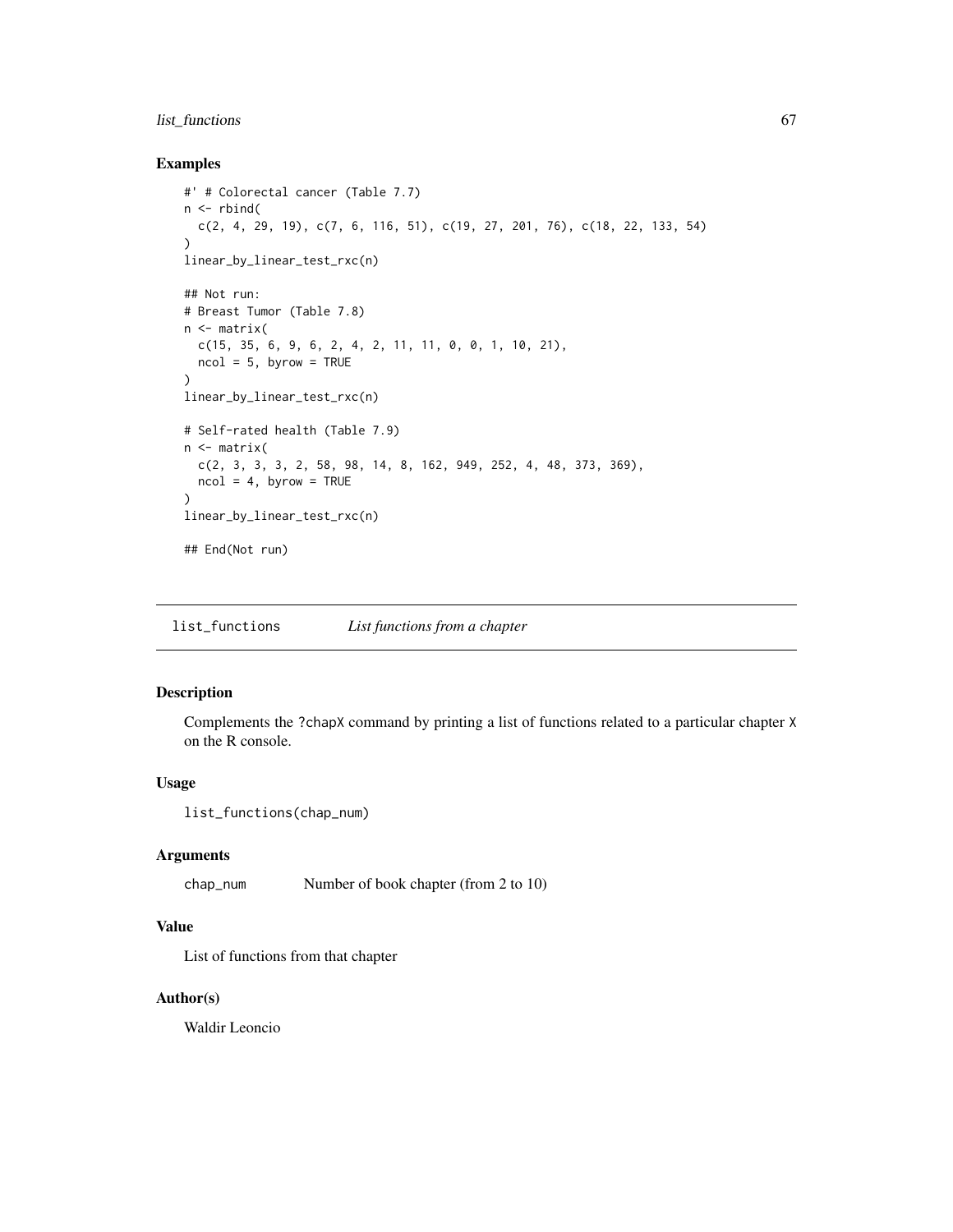### Description

The likelihood ratio confidence interval for the binomial probability. Described in Chapter 2 "The 1x2 Table and the Binomial Distribution"

### Usage

 $LR_CI_1x2(X, n, alpha = 0.05, printresults = TRUE)$ 

# Arguments

| X            | the number of successes                      |
|--------------|----------------------------------------------|
| n,           | the total number of observations             |
| alpha        | the nominal level, e.g. $0.05$ for $95#$ CIs |
| printresults | display results $(0 = no, 1 = yes)$          |

## Value

A vector containing lower, upper and point estimates of the statistic

## Examples

```
# The number of 1st order male births (Singh et al. 2010)
LR_CI_1x2(X = 250, n = 533)# The number of 2nd order male births (Singh et al. 2010)
LR_CI_1x2(X = 204, n = 412)# The number of 3rd order male births (Singh et al. 2010)
LR_CI_1x2(X = 103, n = 167)# The number of 4th order male births (Singh et al. 2010)
LR_CI_1x2(X = 33, n = 45)# Ligarden et al. (2010)
LR_CI_1x2(X = 13, n = 16)
```
LR\_test\_1x2 *The likelihood ratio test for the binomial probability (pi)*

### Description

The likelihood ratio test for the binomial probability (pi)  $H_0$ : pi = pi0 vs  $H_A$ : pi  $\sim$ = pi0 (twosided). Described in Chapter 2 "The 1x2 Table and the Binomial Distribution".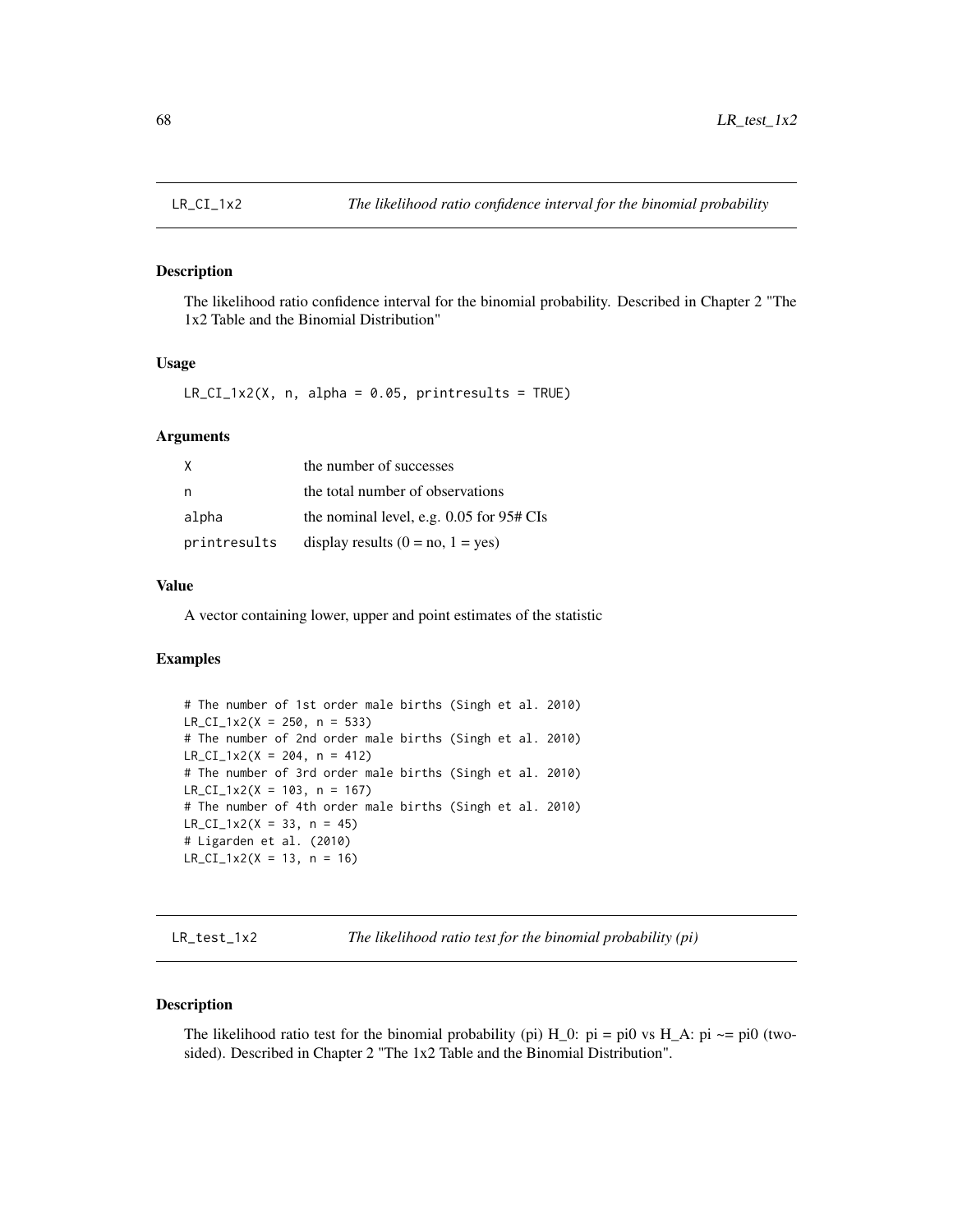# LR\_test\_1xc 69

### Usage

LR\_test\_1x2(X, n, pi0, printresults = TRUE)

#### Arguments

| X            | the number of successes             |
|--------------|-------------------------------------|
| n            | the total number of observations    |
| pi0          | a given probability                 |
| printresults | display results $(0 = no, 1 = yes)$ |

### Value

A vector containing the two-sided p-value, the statistic and the degrees of freedom

#### Examples

```
# The number of 1st order male births (Singh et al. 2010, adapted)
LR_test_1x2(X = 250, n = 533, pi0 = .5)# The number of 2nd order male births (Singh et al. 2010, adapted)
LR_test_1x2(X = 204, n = 412, pi0 = .5)# The number of 3rd order male births (Singh et al. 2010, adapted)
LR_test_1x2(X = 103, n = 167, pi0 = .5)# The number of 4th order male births (Singh et al. 2010, adapted)
LR_test_1x2(X = 33, n = 45, pi0 = .5)# Ligarden et al. (2010, adapted)
LR_test_1x2(X = 13, n = 16, pi0 = .5)
```

```
LR_test_1xc The likelihood ratio test for multinomial probabilities
```
# Description

The likelihood ratio test for multinomial probabilities

Described in Chapter 3 "The 1xc Table and the Multinomial Distribution"

# Usage

LR\_test\_1xc(n, pi0, printresults = TRUE)

## Arguments

| n.           | the observed counts (a 1xc vector, where c is the number of categories) |
|--------------|-------------------------------------------------------------------------|
| pi0          | given probabilities (a 1xc vector)                                      |
| printresults | display results $(F = no, T = yes)$                                     |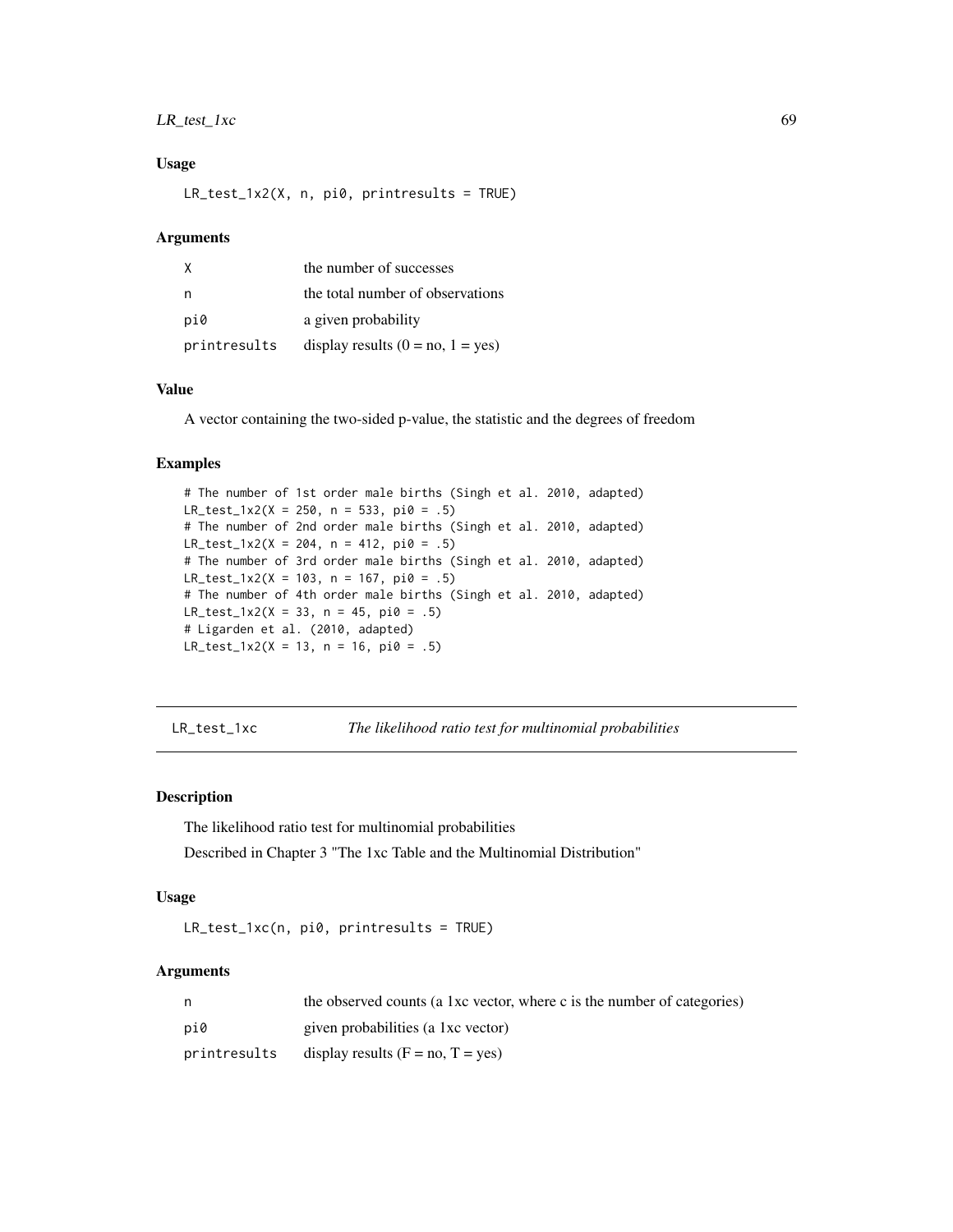#### Value

A data frame containing the two-sided p-value, the statistic and the degrees of freedom

### Examples

```
# Genotype counts for SNP rs 6498169 in RA patients
LR_test_1xc(n = c(276, 380, 118), pi0 = c(0.402, 0.479, 0.119))
# subset of 10 patients
LR_test_1xc(n = c(6, 1, 3), pi0 = c(0.402, 0.479, 0.119))
```
LR\_test\_2x2 *The likelihood ratio test for association in 2x2 tables*

#### Description

The likelihood ratio test for association in 2x2 tables

Described in Chapter 4 "The 2x2 Table"

### Usage

LR\_test\_2x2(n, printresults = TRUE)

#### Arguments

| n            | the observed counts (a 2x2 matrix)              |
|--------------|-------------------------------------------------|
| printresults | display results ( $FALSE = no$ , $TRUE = yes$ ) |

#### Value

A vector containing the two-sided p-value, the statistic and the degrees of freedom

```
n \le rbind(c(3, 1), c(1, 3)) # Example: A lady tasting a cup of tea
LR_test_2x2(n)
n < - rbind(c(7, 27), c(1, 33)) # Example: Perondi et al. (2004)
LR_test_2x2(n)
n <- rbind(c(9, 4), c(4, 10)) # Example: Lampasona et al. (2013)
LR_test_2x2(n)
n < - rbind(c(0, 16), c(15, 57)) # Example: Ritland et al. (2007)
LR_test_2x2(n)
```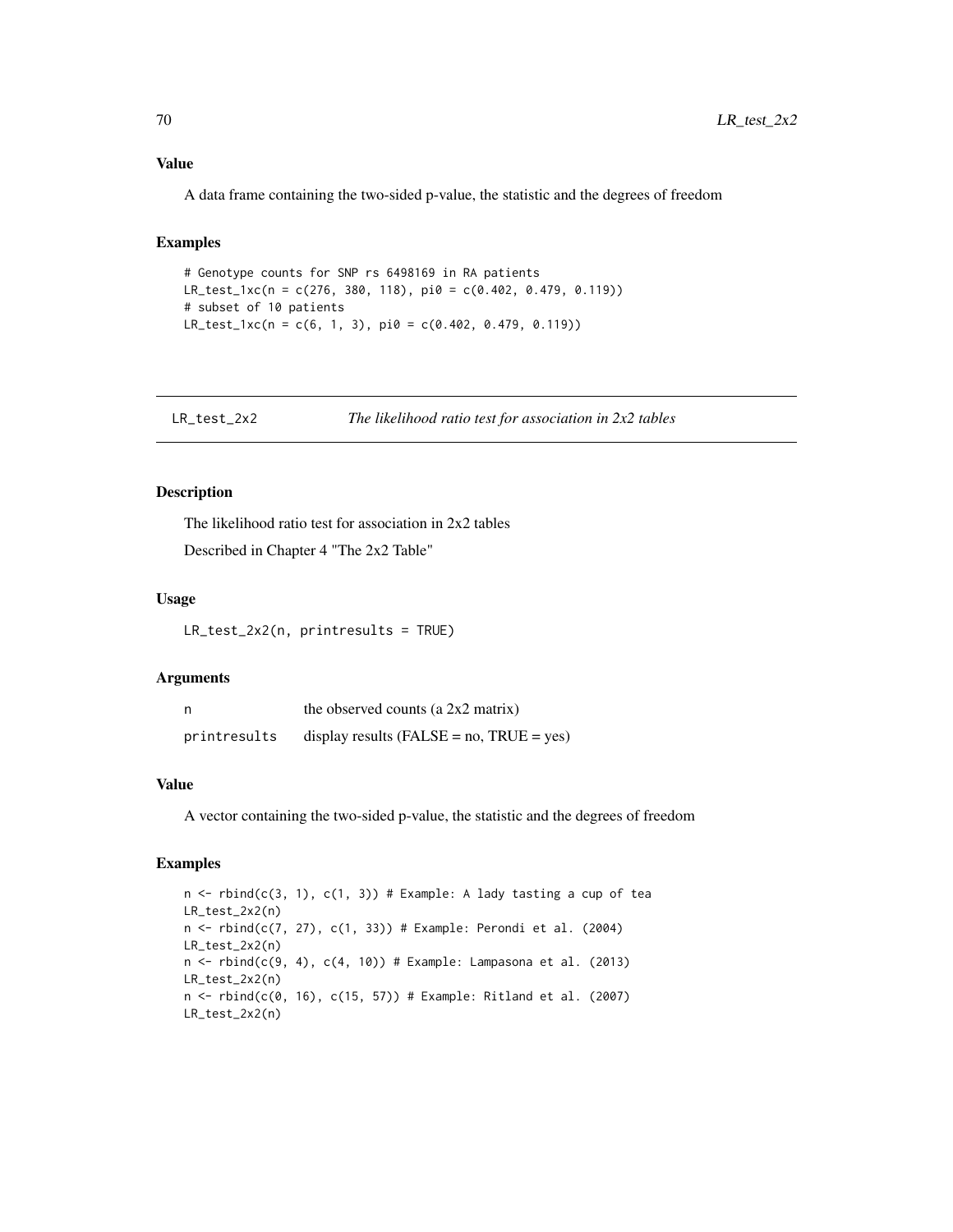MantelHaenszel\_estimate\_stratified\_2x2 *The Mantel-Haenszel estimate of the overall effect across strata*

#### Description

The Mantel-Haenszel estimate of the overall effect across strata

Described in Chapter 10 "Stratified 2x2 Tables and Meta-Analysis"

# Usage

```
MantelHaenszel_estimate_stratified_2x2(n, link = "logit", printresults = TRUE)
```
#### Arguments

| n.           | the observed table (a $2x2xk$ matrix, where k is the number of strata) |
|--------------|------------------------------------------------------------------------|
| link         | the link function ('linear', 'log', or 'logit')                        |
| printresults | display results (FALSE = $no$ , TRUE = $ves$ )                         |

#### Value

a list respectively containing the inverse variance estimate of the overall effect (estimate), the stratum-specific effect estimates (psihat) and the weights (w).

```
# Smoking and lung cancer (Doll and Hill, 1950)
n \leq -\arctan(\dim = c(2, 2, 2))n[,, 1] <- matrix(c(647, 622, 2, 27), 2, byrow = TRUE)
n[,, 2] <- matrix(c(41, 28, 19, 32), 2, byrow = TRUE)
MantelHaenszel_estimate_stratified_2x2(n)
# Prophylactice use of Lidocaine in myocardial infarction (Hine et al., 1989)
n \leq -\arctan(0, \, \dim = c(2, 2, 6))n[,, 1] <- rbind(c(2, 37), c(1, 42))n[,, 2] <- rbind(c(4, 40), c(4, 40))n[,, 3] <- rbind(c(6, 101), c(4, 106))
n[,, 4] <- rbind(c(7, 96), c(5, 95))n[, , 5] <- rbind(c(7, 103), c(3, 103))
n[, , 6] <- rbind(c(11, 143), c(4, 142))
MantelHaenszel_estimate_stratified_2x2(n)
```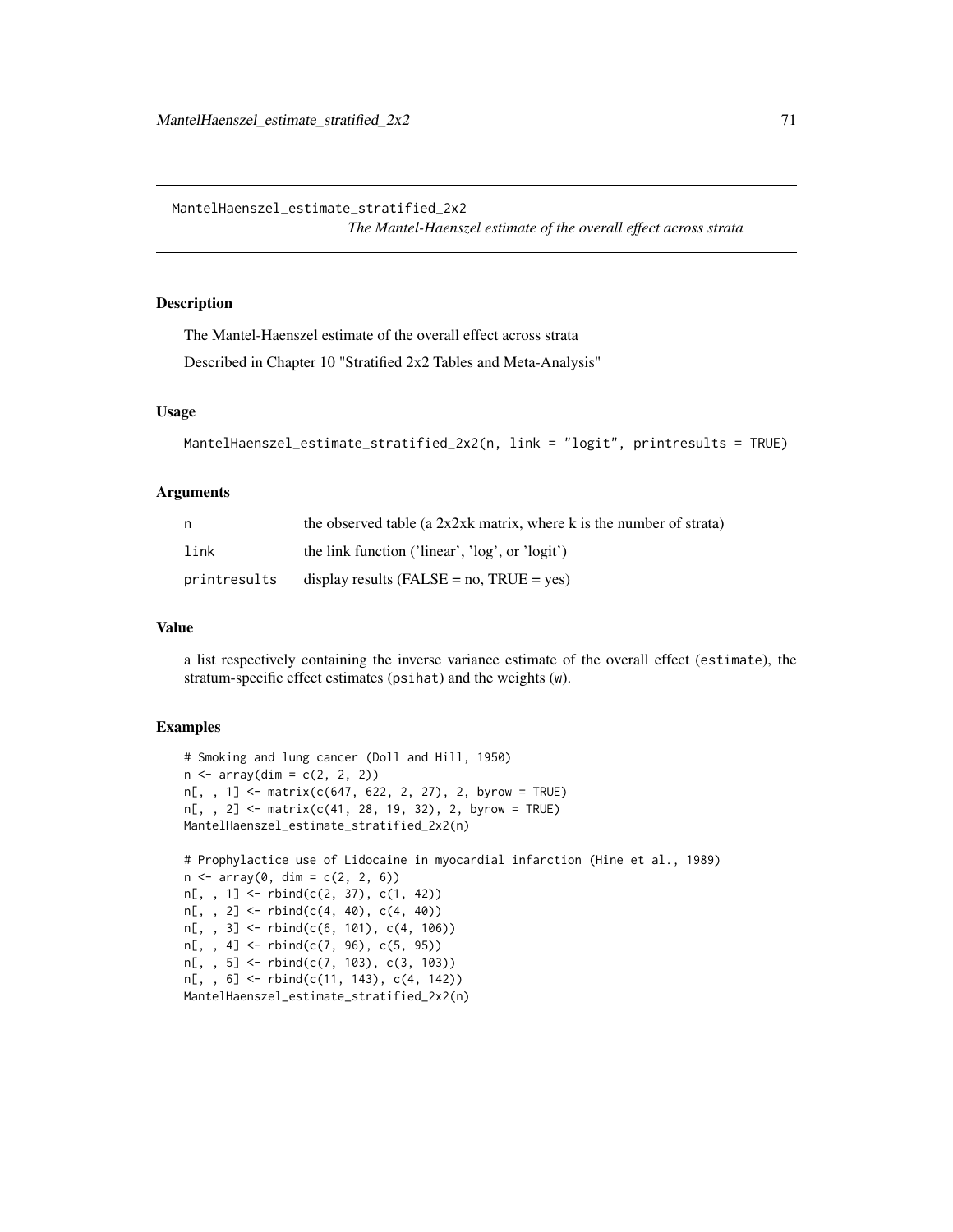```
MantelHaenszel_test_2xc
```
*The Mantel-Haenszel test of association with column scores*

## Description

The Mantel-Haenszel test of association with column scores Described in Chapter 6 "The Ordered 2xc Table"

#### Usage

```
MantelHaenszel_test_2xc(n, b = 0, printresults = TRUE)
```
#### Arguments

| n            | the observed counts (a 2xc matrix)                                       |
|--------------|--------------------------------------------------------------------------|
| b            | scores assigned to the columns (if b=0, midranks will be used as scores) |
| printresults | display results $(0 = no, 1 = yes)$                                      |

### Value

A data frame containing the two-sided p-value, the statistic and the degrees of freedom

### Examples

```
# Postoperative nausea (Lydersen et al., 2012a)
n <- rbind(c(14, 10, 3, 2), c(11, 7, 8, 4))
MantelHaenszel_test_2xc(n)
b \le -0
```
McNemarBowker\_test\_paired\_cxc

*The McNemar-Bowker test for marginal symmetry*

# Description

The McNemar-Bowker test for marginal symmetry Described in Chapter 9 "The Paired cxc Table"

#### Usage

```
McNemarBowker_test_paired_cxc(n, printresults = TRUE)
```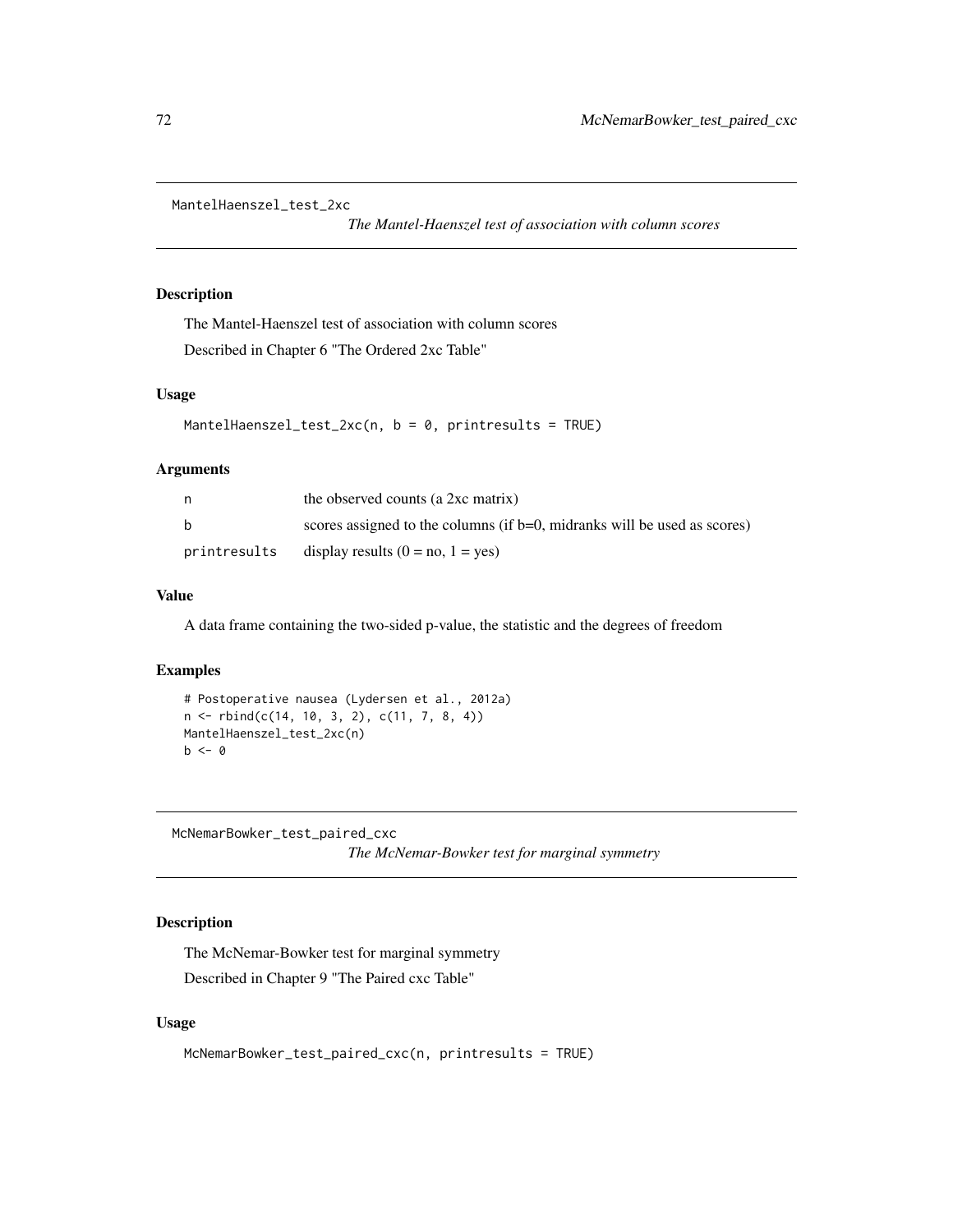#### Arguments

| n            | the observed table (a cxc matrix)               |
|--------------|-------------------------------------------------|
| printresults | display results ( $FALSE = no$ , $TRUE = yes$ ) |

## Value

A list containing the probability, the statistic and the degrees of freedom

#### Examples

```
# Pretherapy susceptability of pathogens (Peterson et al., 2007)
n <- rbind(c(596, 18, 6, 5), c(0, 2, 0, 0), c(0, 0, 42, 0), c(11, 0, 0, 0))
McNemarBowker_test_paired_cxc(n)
```
McNemar\_asymptotic\_test\_CC\_paired\_2x2 *The McNemar asymptotic test with continuity correction*

#### Description

The McNemar asymptotic test with continuity correction Described in Chapter 8 "The Paired 2x2 Table"

#### Usage

```
McNemar_asymptotic_test_CC_paired_2x2(n, printresults = TRUE)
```
#### Arguments

|              | the observed table (a $2x2$ matrix)            |
|--------------|------------------------------------------------|
| printresults | display results (FALSE = $no$ , TRUE = $yes$ ) |

#### Value

The McNemar test statistic with continuity correction (Z) and the reference distribution (standard normal, P)

```
# Airway hyper-responsiveness before and after stem cell transplantation
# (Bentur et al., 2009)
n \leq -r \text{bind}(c(1, 1), c(7, 12))McNemar_asymptotic_test_CC_paired_2x2(n)
```

```
# Complete response before and after consolidation therapy
# (Cavo et al., 2012)
n <- rbind(c(59, 6), c(16, 80))
```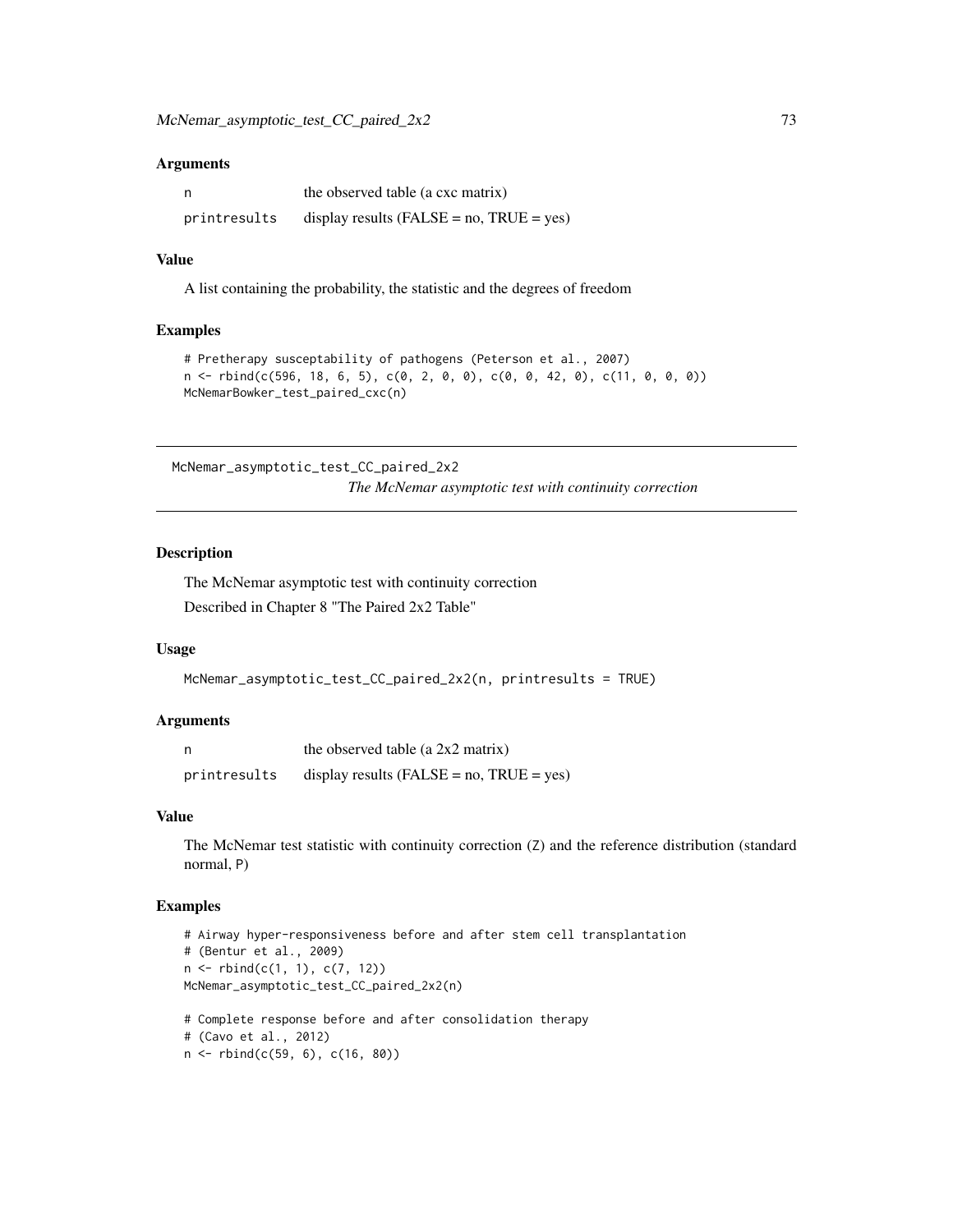```
McNemar_asymptotic_test_CC_paired_2x2(n)
```

```
# Floppy eyelid syndrome vs obstructive sleep apnea (Ezra et al., 2010)
n \le - \text{rbind}(c(7, 25), c(2, 68))McNemar_asymptotic_test_CC_paired_2x2(n)
```
McNemar\_asymptotic\_test\_paired\_2x2 *The McNemar asymptotic test*

## Description

The McNemar asymptotic test Described in Chapter 8 "The Paired 2x2 Table"

## Usage

```
McNemar_asymptotic_test_paired_2x2(n, printresults = TRUE)
```
## Arguments

|              | the observed table (a $2x2$ matrix)             |
|--------------|-------------------------------------------------|
| printresults | display results ( $FALSE = no$ , $TRUE = yes$ ) |

#### Value

The McNemar test statistic with continuity correction (Z) and the reference distribution (standard normal, P)

```
# Airway hyper-responsiveness before and after stem cell transplantation
# (Bentur et al., 2009)
n <- rbind(c(1, 1), c(7, 12))
McNemar_asymptotic_test_paired_2x2(n)
```

```
# Complete response before and after consolidation therapy
# (Cavo et al., 2012)
n <- rbind(c(59, 6), c(16, 80))
McNemar_asymptotic_test_paired_2x2(n)
```

```
# Floppy eyelid syndrome vs obstructive sleep apnea (Ezra et al., 2010)
n \leq -rbind(c(7, 25), c(2, 68))McNemar_asymptotic_test_paired_2x2(n)
```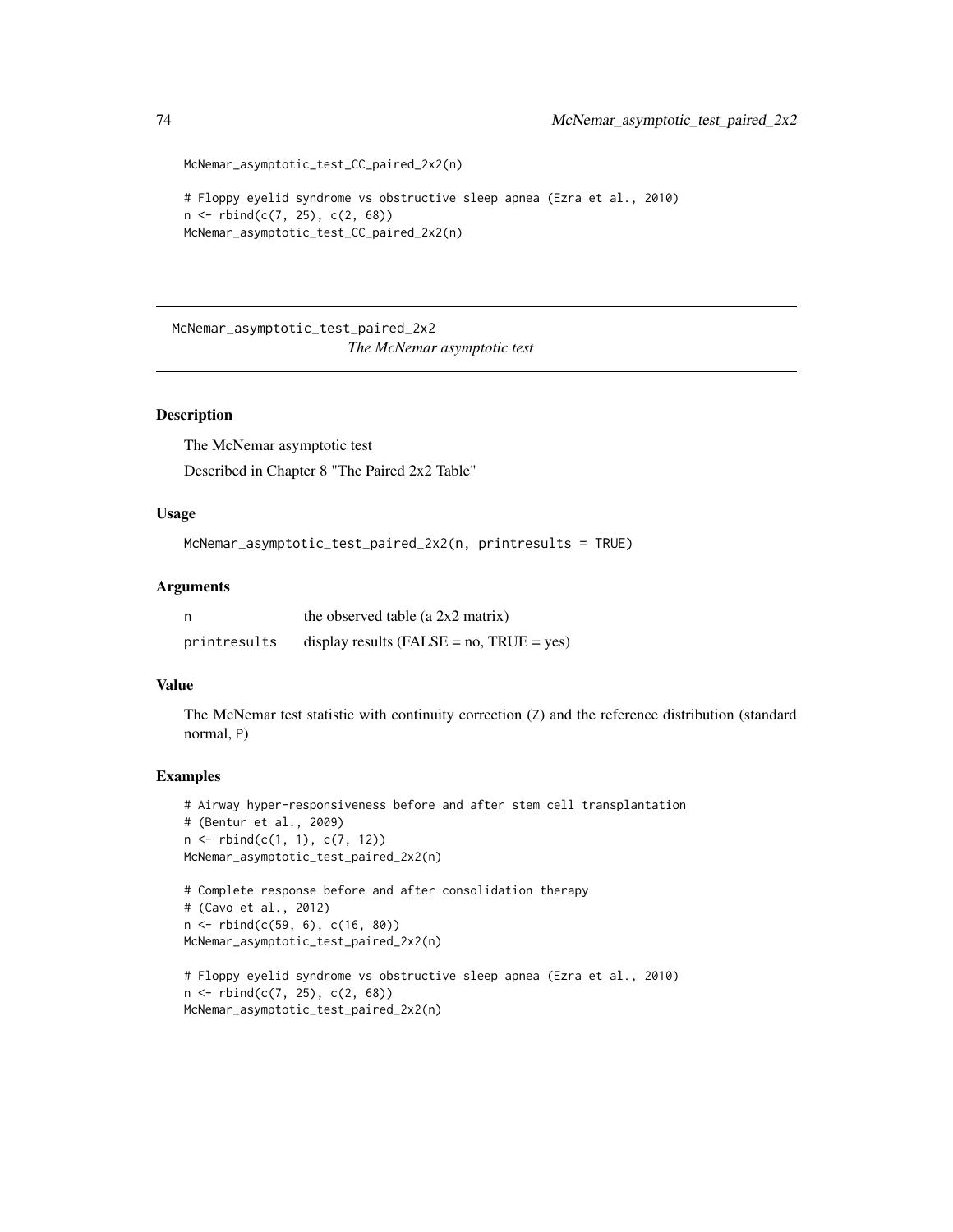McNemar\_exact\_cond\_test\_paired\_2x2 *The McNemar exact conditional test*

# Description

The McNemar exact conditional test

Described in Chapter 8 "The Paired 2x2 Table"

# Usage

```
McNemar_exact_cond_test_paired_2x2(n, printresults = TRUE)
```
## Arguments

| n            | the observed table (a 2x2 matrix)               |
|--------------|-------------------------------------------------|
| printresults | display results ( $FALSE = no$ , $TRUE = yes$ ) |

# Value

The exact p-value based on the binomial distribution

```
# Airway hyper-responsiveness before and after stem cell transplantation
# (Bentur et al., 2009)
n \leq -r rbind(c(1, 1), c(7, 12))
McNemar_exact_cond_test_paired_2x2(n)
```

```
# Complete response before and after consolidation therapy
# (Cavo et al., 2012)
n <- rbind(c(59, 6), c(16, 80))
McNemar_exact_cond_test_paired_2x2(n)
```

```
# Floppy eyelid syndrome vs obstructive sleep apnea (Ezra et al., 2010)
n <- rbind(c(7, 25), c(2, 68))
McNemar_exact_cond_test_paired_2x2(n)
```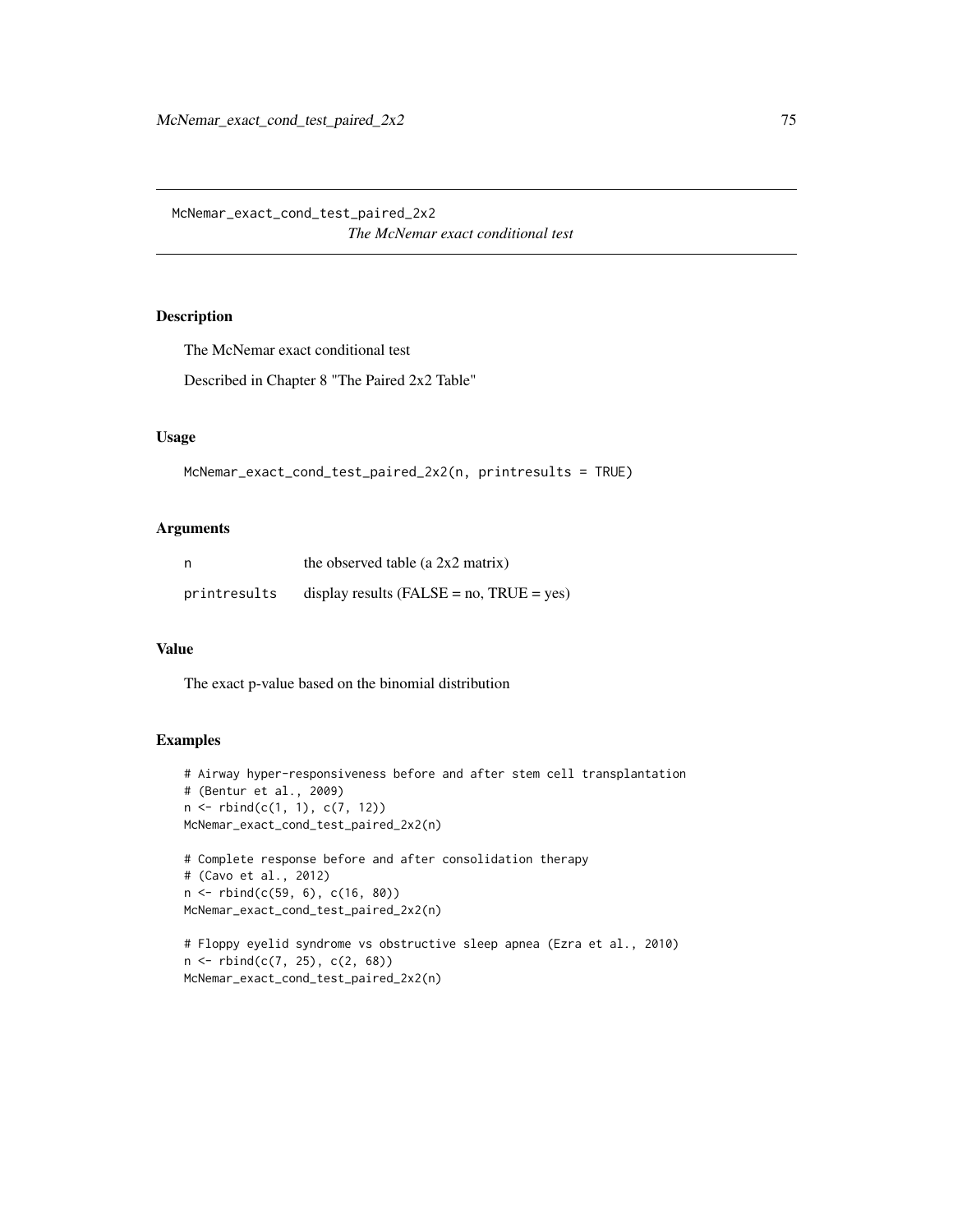McNemar\_exact\_unconditional\_test\_paired\_2x2 *The McNemar exact unconditional test*

#### Description

The McNemar exact unconditional test

Described in Chapter 8 "The Paired 2x2 Table"

# Usage

```
McNemar_exact_unconditional_test_paired_2x2(
  n,
  gamma = 1e-04,
  printresults = TRUE
)
```
## Arguments

|              | the observed table (a 2x2 matrix)                                                |
|--------------|----------------------------------------------------------------------------------|
| gamma        | parameter for the Berger and Boos procedure (default=0.0001; gamma=0: no<br>adi) |
| printresults | display results (FALSE = $no$ , TRUE = $yes$ )                                   |

## Value

The T version of the test statistic (not the Z one)

#### Note

Somewhat crude code with maximization over a simple partition of the nuisance parameter space into 'num\_pi\_values' equally spaced values (default: 1000). The number may be changed below. This method could be improved with a better algorithm for the maximization; however, it works well for most purposes. Try showplot=1 to get an indication of the precision. A refinement of the maximization can be done with a manual restriction of the parameter space.

```
# Airway hyper-responsiveness before and after stem cell transplantation
# (Bentur et al., 2009)
n <- rbind(c(1, 1), c(7, 12))
McNemar_exact_unconditional_test_paired_2x2(n)
## Not run:
# Complete response before and after consolidation therapy
# (Cavo et al., 2012)
n <- rbind(c(59, 6), c(16, 80))
```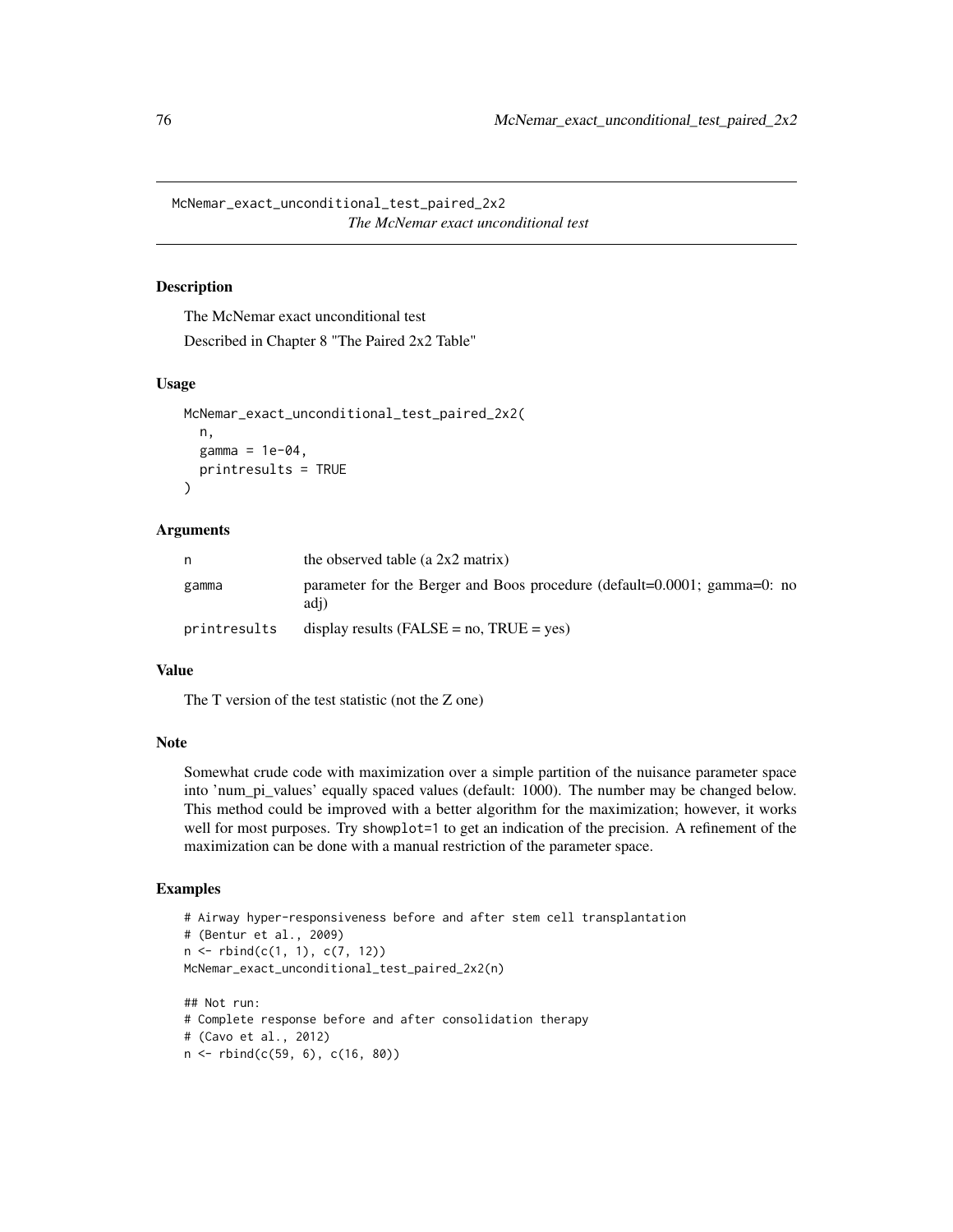McNemar\_exact\_unconditional\_test\_paired\_2x2(n)

## End(Not run)

```
# Floppy eyelid syndrome vs obstructive sleep apnea (Ezra et al., 2010)
n <- rbind(c(7, 25), c(2, 68))
McNemar_exact_unconditional_test_paired_2x2(n)
```
McNemar\_midP\_test\_paired\_2x2

*The McNemar mid-P test*

# Description

The McNemar mid-P test Described in Chapter 8 "The Paired 2x2 Table"

## Usage

McNemar\_midP\_test\_paired\_2x2(n, printresults = TRUE)

#### Arguments

|              | the observed table (a 2x2 matrix)               |
|--------------|-------------------------------------------------|
| printresults | display results ( $FALSE = no$ , $TRUE = yes$ ) |

# Value

probability value

```
# Airway hyper-responsiveness before and after stem cell transplantation
# (Bentur et al., 2009)
n <- rbind(c(1, 1), c(7, 12))
McNemar_midP_test_paired_2x2(n)
# Complete response before and after consolidation therapy
# (Cavo et al., 2012)
n <- rbind(c(59, 6), c(16, 80))
McNemar_midP_test_paired_2x2(n)
# Floppy eyelid syndrome vs obstructive sleep apnea (Ezra et al., 2010)
n \leq -r \text{bind}(c(7, 25), c(2, 68))
```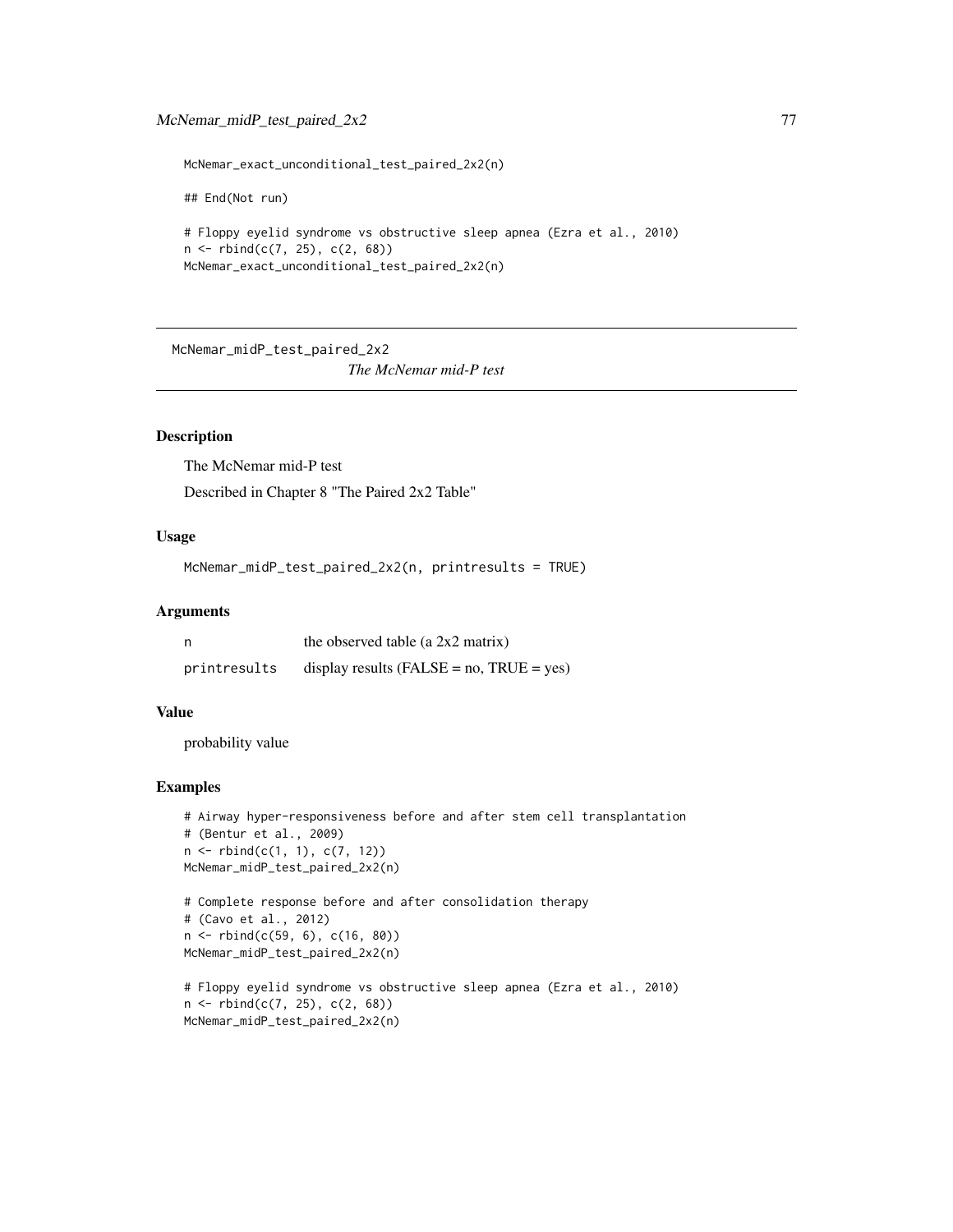```
Mee_asymptotic_score_CI_2x2
```
*The Mee asymptotic score confidence interval for the difference between probabilities*

# Description

The Mee asymptotic score confidence interval for the difference between probabilities Described in Chapter 4 "The 2x2 Table"

#### Usage

```
Mee_asymptotic_score_CI_2x2(n, alpha = 0.05, printresults = TRUE)
```
#### Arguments

| n            | the observed counts (a $2x2$ matrix)            |
|--------------|-------------------------------------------------|
| alpha        | the nominal level, e.g. $0.05$ for 95% CIs      |
| printresults | display results ( $FALSE = no$ , $TRUE = yes$ ) |

# Value

A data frame containing lower, upper and point estimates of the statistic

#### Examples

```
# An RCT of high vs standard dose of epinephrine (Perondi et al., 2004):
n \le - matrix(c(7, 27, 1, 33), nrow = 2, byrow = TRUE)
Mee_asymptotic_score_CI_2x2(n)
# The association between CHRNA4 genotype and XFS (Ritland et al., 2007):
n \le matrix(c(0, 16, 15, 57), nrow = 2, byrow = TRUE)
Mee_asymptotic_score_CI_2x2(n)
```
MidP\_binomial\_test\_1x2

*The mid-P binomial test for the binomial probability (pi)*

#### Description

The mid-P binomial test for the binomial probability (pi)  $H_0$ : pi = pi0 vs  $H_A$ : pi  $\sim$ = pi0 (twosided) Described in Chapter 2 "The 1x2 Table and the Binomial Distribution"

# Usage

```
MidP_binomial_test_1x2(X, n, pi0, printresults = TRUE)
```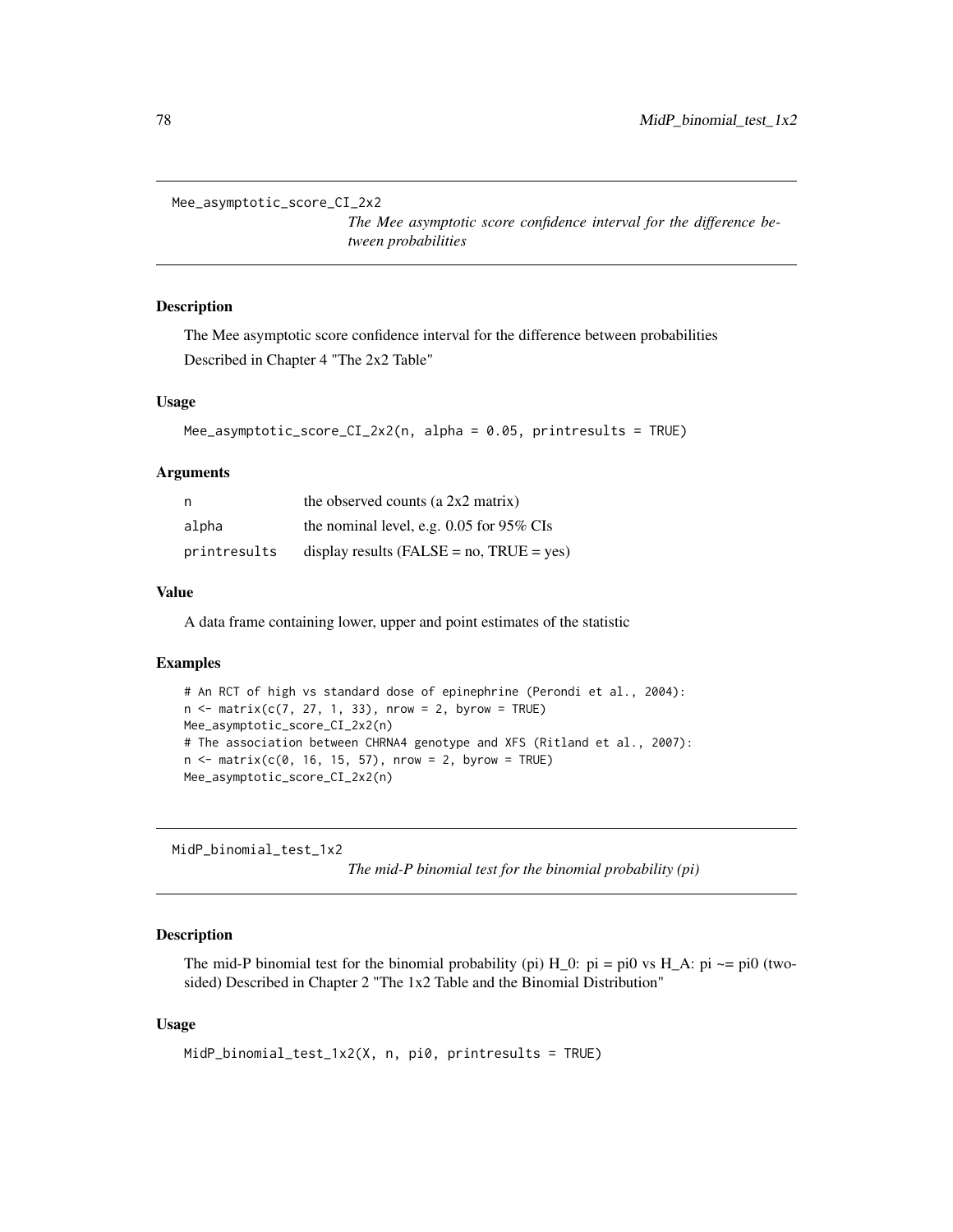#### Arguments

| X            | the number of successes             |
|--------------|-------------------------------------|
|              | the total number of observations    |
| pi0          | a given probability                 |
| printresults | display results $(0 = no, 1 = yes)$ |

#### Value

probability value

#### Examples

```
# The number of 1st order male births (Singh et al. 2010, adapted)
MidP\_binomial\_test\_1x2(X = 250, n = 533, pi0 = .5)# The number of 2nd order male births (Singh et al. 2010, adapted)
MidP\_binomial\_test_1x2(X = 204, n = 412, pi0 = .5)# The number of 3rd order male births (Singh et al. 2010, adapted)
MidP\_binomial\_test\_1x2(X = 103, n = 167, pi0 = .5)# The number of 4th order male births (Singh et al. 2010, adapted)
MidP_binomial_test_1x2(X = 33, n = 45, pi0 = .5)
# Ligarden et al. (2010, adapted)
MidP_binomial_test_1x2(X = 13, n = 16, pi0 = .5)
```
MidP\_multinomial\_test\_1xc

*The mid-P multinomial test for multinomial probabilities*

# Description

The mid-P multinomial test for multinomial probabilities

Described in Chapter 3 "The 1xc Table and the Multinomial Distribution"

# Usage

```
MidP_multinomial_test_1xc(n, pi0, printresults = TRUE)
```
# Arguments

| n.           | the observed counts (a 1xc vector, where c is the number of categories) |
|--------------|-------------------------------------------------------------------------|
| pi0          | given probabilities (a 1xc vector)                                      |
| printresults | display results $(F = no, T = yes)$                                     |

# Value

probability value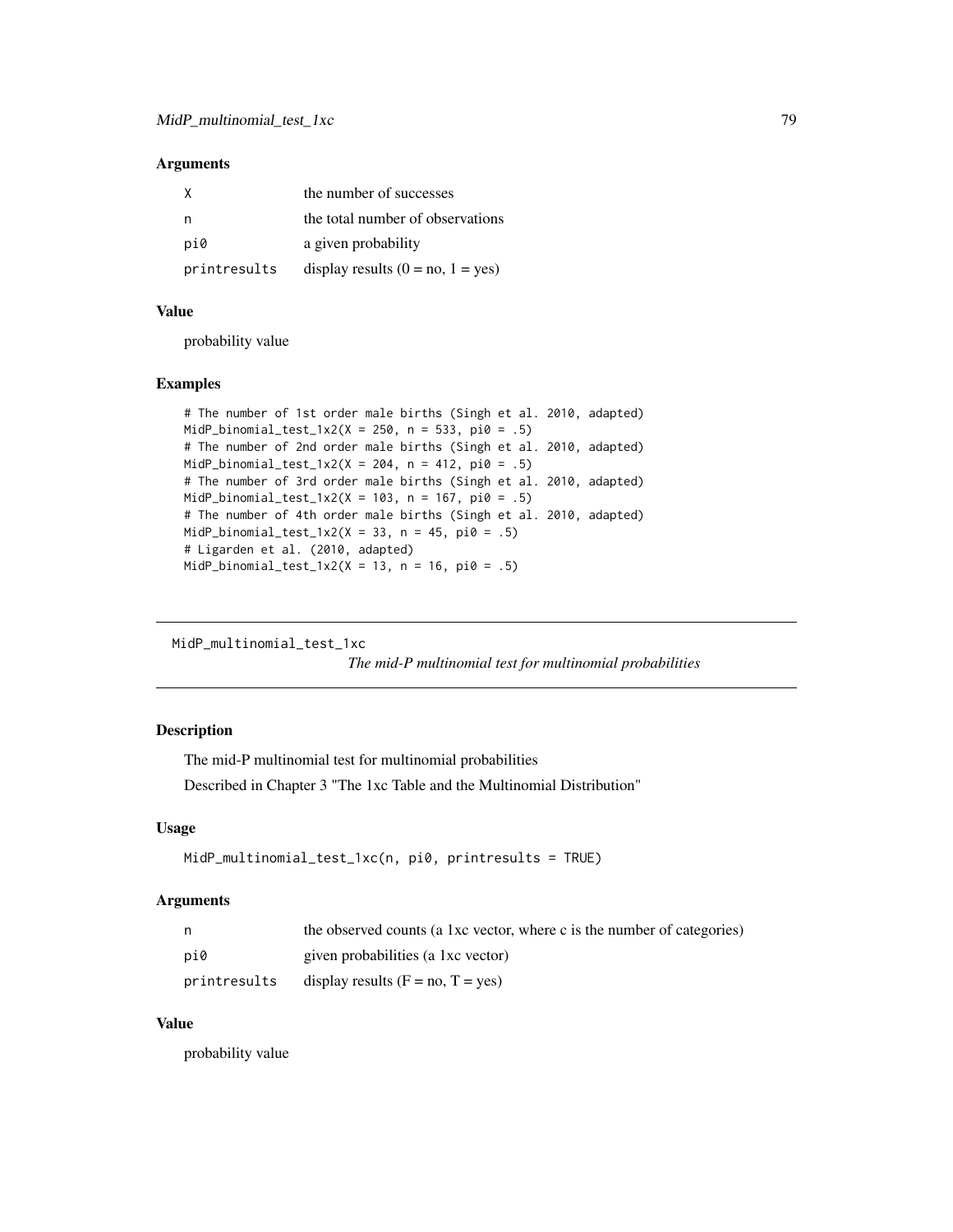# Examples

```
# Genotype counts for SNP rs 6498169 in RA patients
## Not run:
MidP_multinomial_test_1xc(n = c(276, 380, 118), pi0 = c(0.402, 0.479, 0.119))
## End(Not run)
# subset of 10 patients
MidP_multinomial_test_1xc(n = c(6, 1, 3), pi0 = c(0.402, 0.479, 0.119))
```
MiettinenNurminen\_asymptotic\_score\_CI\_difference\_2x2 *The Mietinen-Nurminen asymptotic score confidence interval for the*

## Description

The Mietinen-Nurminen asymptotic score confidence interval for the difference between probabilities Described in Chapter 4 "The 2x2 Table"

#### Usage

```
MiettinenNurminen_asymptotic_score_CI_difference_2x2(
  n,
  alpha = 0.05,
  printresults = TRUE
\lambda
```
#### Arguments

| n            | the observed counts (a $2x2$ matrix)            |
|--------------|-------------------------------------------------|
| alpha        | the nominal level, e.g. $0.05$ for 95% CIs      |
| printresults | display results ( $FALSE = no$ , $TRUE = yes$ ) |

#### Value

A data frame containing lower, upper and point estimates of the statistic

```
# An RCT of high vs standard dose of epinephrine (Perondi et al., 2004):
n \le matrix(c(7, 27, 1, 33), nrow = 2, byrow = TRUE)
MiettinenNurminen_asymptotic_score_CI_difference_2x2(n)
# The association between CHRNA4 genotype and XFS (Ritland et al., 2007):
n < - matrix(c(0, 16, 15, 57), nrow = 2, byrow = TRUE)
MiettinenNurminen_asymptotic_score_CI_difference_2x2(n)
```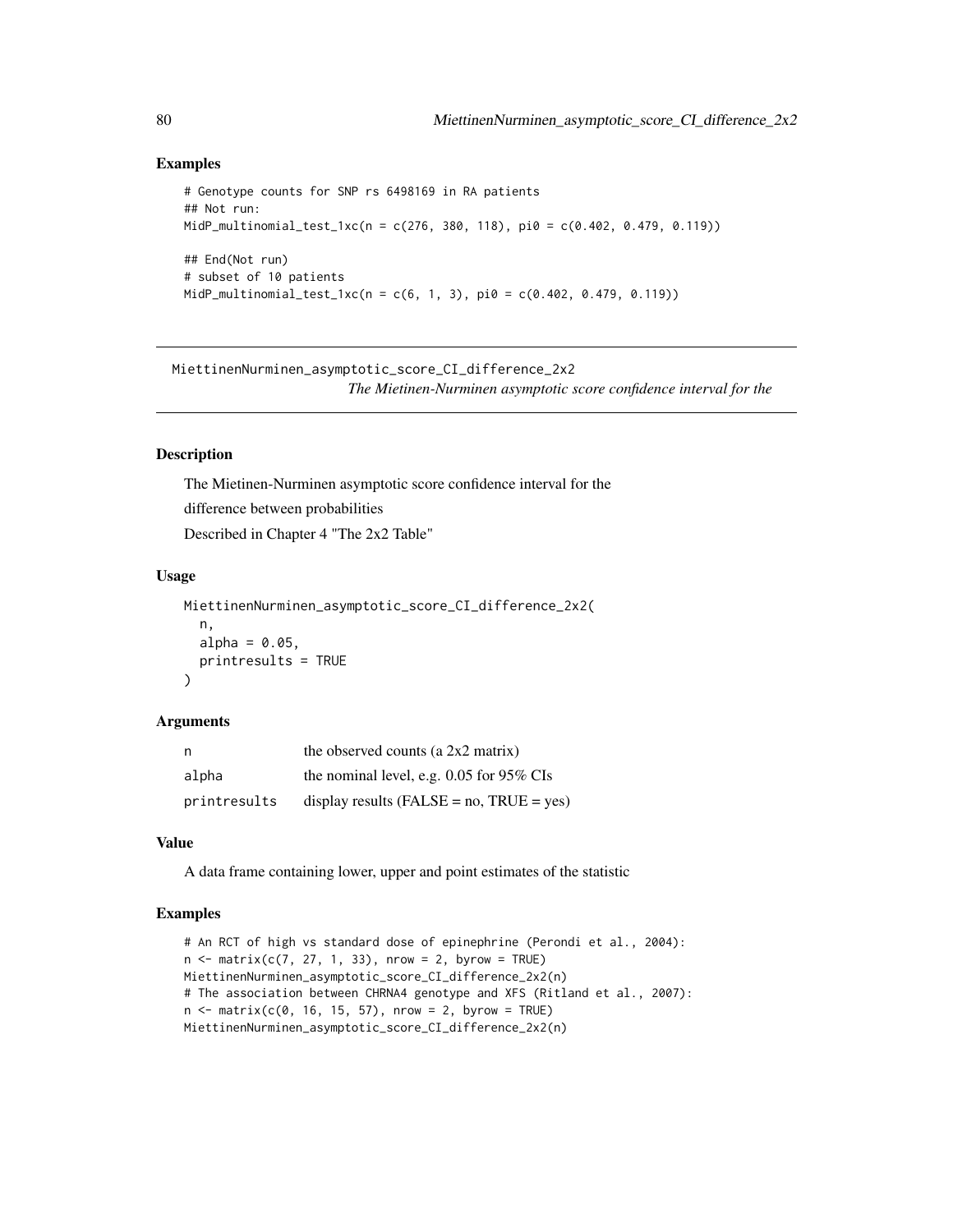MiettinenNurminen\_asymptotic\_score\_CI\_OR\_2x2 *The Miettinen-Nurminen asymptotic score CI for the odds ratio*

# Description

The Miettinen-Nurminen asymptotic score confidence interval for the odds ratio

Described in Chapter 4 "The 2x2 Table"

## Usage

```
MiettinenNurminen_asymptotic_score_CI_OR_2x2(
  n,
  alpha = 0.05,
 printresults = TRUE
)
```
# Arguments

| n            | the observed counts (a $2x2$ matrix)            |
|--------------|-------------------------------------------------|
| alpha        | the nominal level, e.g. $0.05$ for 95% CIs      |
| printresults | display results ( $FALSE = no$ , $TRUE = yes$ ) |

# Value

A data frame containing lower, upper and point estimates of the statistic

```
# A case-control study of GADA exposure on IPEX syndrome
# (Lampasona et al., 2013)
n \le matrix(c(9, 4, 4, 10), nrow = 2, byrow = TRUE)
MiettinenNurminen_asymptotic_score_CI_OR_2x2(n)
# The association between CHRNA4 genotype and XFS (Ritland et al., 2007)
n \le - matrix(c(0, 16, 15, 57), nrow = 2, byrow = TRUE)
MiettinenNurminen_asymptotic_score_CI_OR_2x2(n)
```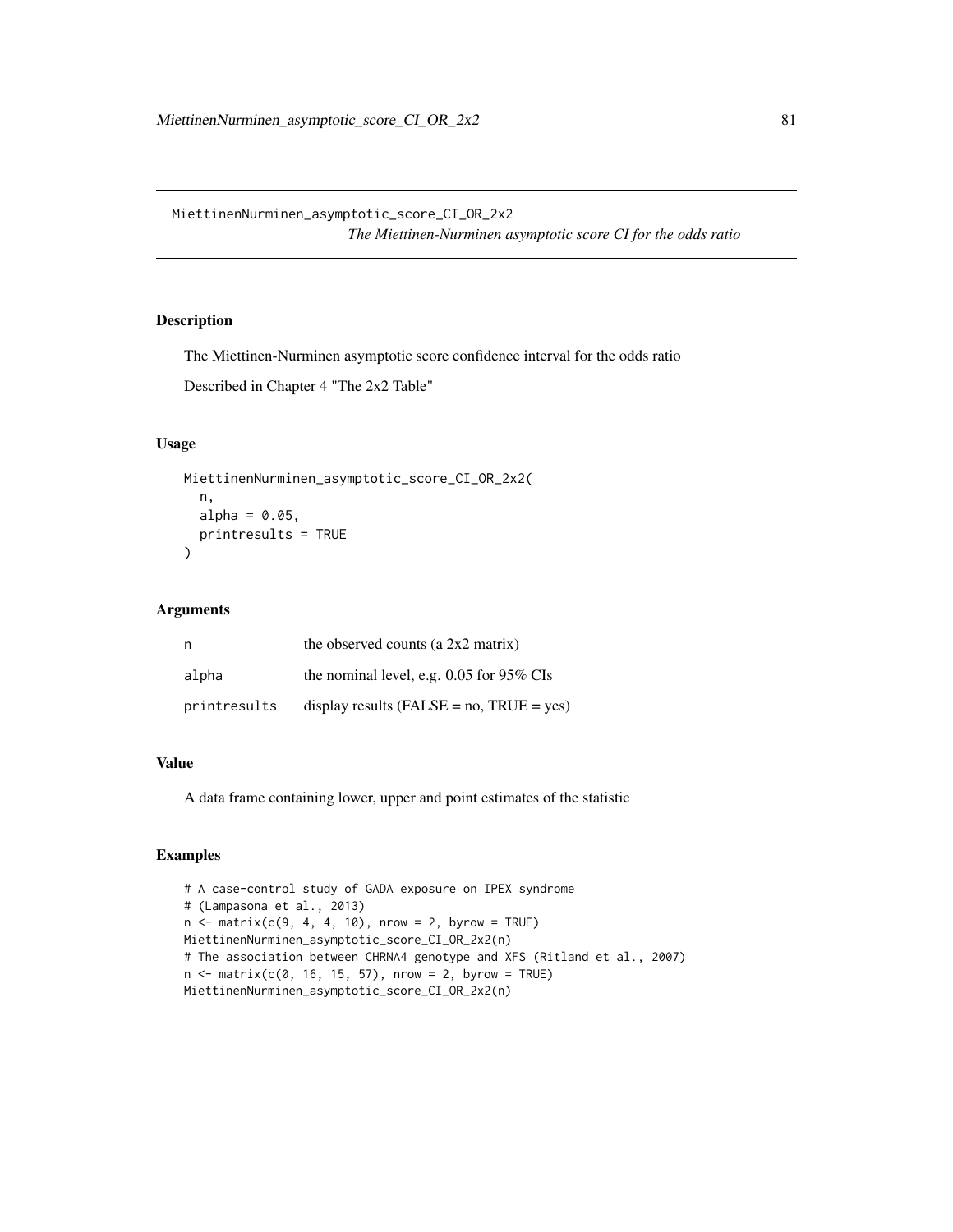MiettinenNurminen\_asymptotic\_score\_CI\_ratio\_2x2

*The Miettinen-Nurminen asymptotic score confidence interval for the ratio of probabilities*

# Description

The Miettinen-Nurminen asymptotic score confidence interval for the ratio of probabilities

Described in Chapter 4 "The 2x2 Table"

# Usage

```
MiettinenNurminen_asymptotic_score_CI_ratio_2x2(
  n,
  alpha = 0.05,
 printresults = TRUE
)
```
#### Arguments

| n            | the observed counts (a $2x2$ matrix)            |
|--------------|-------------------------------------------------|
| alpha        | the nominal level, e.g. $0.05$ for 95% CIs      |
| printresults | display results ( $FALSE = no$ , $TRUE = yes$ ) |

#### Value

A data frame containing lower, upper and point estimates of the statistic

```
# An RCT of high vs standard dose of epinephrine (Perondi et al., 2004)
n \le matrix(c(7, 27, 1, 33), nrow = 2, byrow = TRUE)
MiettinenNurminen_asymptotic_score_CI_ratio_2x2(n)
# The association between CHRNA4 genotype and XFS (Ritland et al., 2007)
n \le - matrix(c(0, 16, 15, 57), nrow = 2, byrow = TRUE)
MiettinenNurminen_asymptotic_score_CI_ratio_2x2(n)
```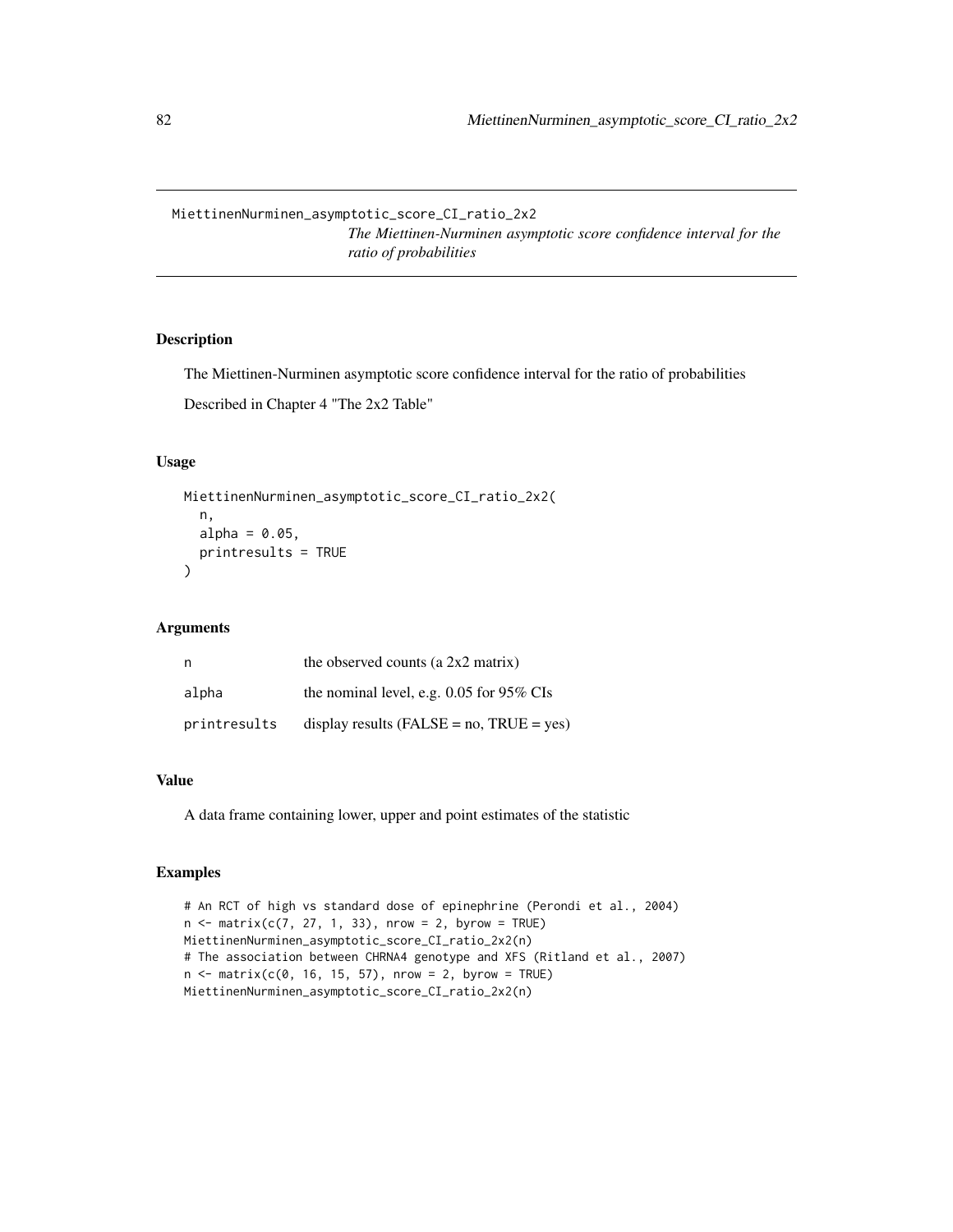ML\_estimates\_and\_CIs\_stratified\_2x2

*Maximum likelihood estimates with CIs of the grouping and strata effects*

## Description

Maximum likelihood estimates with CIs of the grouping and strata effects Described in Chapter 10 "Stratified 2x2 Tables and Meta-Analysis"

#### Usage

```
ML_estimates_and_CIs_stratified_2x2(
  n,
  link = "log",alpha = 0.05,
  printresults = TRUE
\lambda
```
#### Arguments

| n.           | the observed table (a $2x2xk$ matrix, where k is the number of strata) |
|--------------|------------------------------------------------------------------------|
| link         | the link function ('linear', 'log', or 'logit')                        |
| alpha        | the nominal level, e.g. $0.05$ for 95% CIs                             |
| printresults | display results ( $FALSE = no$ , $TRUE = yes$ )                        |

#### Value

A list containing the maximum likelihood estimates

```
# Smoking and lung cancer (Doll and Hill, 1950)
n \leq -\arctan(\dim = c(2, 2, 2))n[, , 1] <- matrix(c(647, 622, 2, 27), 2, byrow = TRUE)
n[, , 2] <- matrix(c(41, 28, 19, 32), 2, byrow = TRUE)
ML_estimates_and_CIs_stratified_2x2(n)
# Prophylactice use of Lidocaine in myocardial infarction (Hine et al., 1989)
n \leq -\arctan(0, \, \dim = c(2, 2, 6))n[, , 1] <- rbind(c(2, 37), c(1, 42))
n[,, 2] <- rbind(c(4, 40), c(4, 40))
n[,, 3] <- rbind(c(6, 101), c(4, 106))
n[, , 4] <- rbind(c(7, 96), c(5, 95))
n[,, 5] <- rbind(c(7, 103), c(3, 103))n[,, 6] <- rbind(c(11, 143), c(4, 142))
ML_estimates_and_CIs_stratified_2x2(n)
```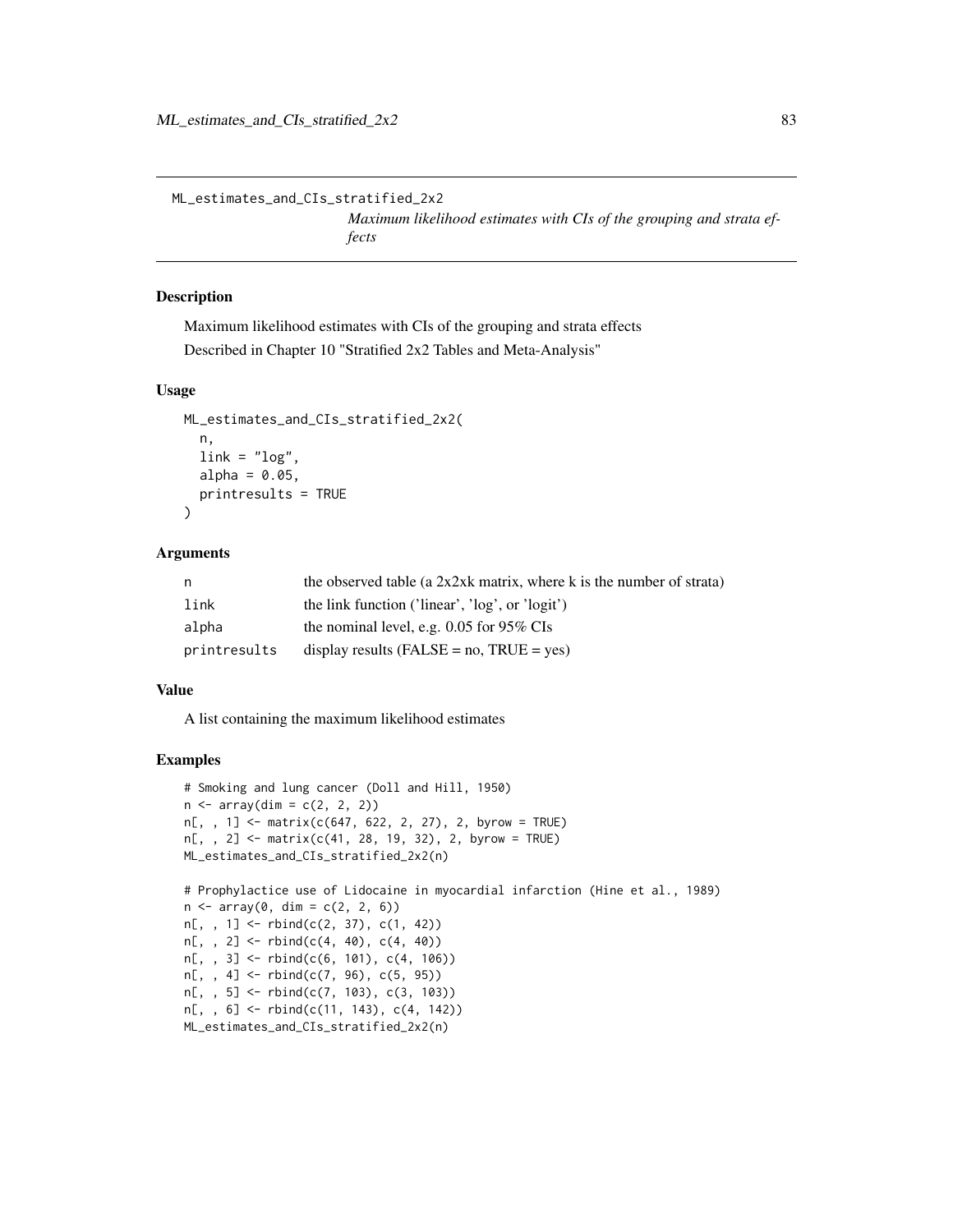MOVER\_R\_Wilson\_CI\_OR\_2x2

*The MOVER-R Wilson confidence interval for the odds ratio*

# Description

The MOVER-R Wilson confidence interval for the odds ratio Described in Chapter 4 "The 2x2 Table"

## Usage

```
MOVER_R_Wilson_CI_OR_2x2(n, alpha = 0.05, printresults = TRUE)
```
#### Arguments

| n            | the observed counts (a $2x2$ matrix)       |
|--------------|--------------------------------------------|
| alpha        | the nominal level, e.g. $0.05$ for 95% CIs |
| printresults | display results $(F = no, 1T = yes)$       |

# Value

A data frame containing lower, upper and point estimates of the statistic

# Examples

```
# A case-control study of GADA exposure on IPEX syndrome (Lampasona et al., 2013):
n \le matrix(c(9, 4, 4, 10), nrow = 2, byrow = TRUE)
MOVER_R_Wilson_CI_OR_2x2(n)
```

```
# The association between CHRNA4 genotype and XFS (Ritland et al., 2007):
n < - matrix(c(0, 16, 15, 57), nrow = 2, byrow = TRUE)
MOVER_R_Wilson_CI_OR_2x2(n)
```
MOVER\_R\_Wilson\_CI\_ratio\_2x2 *The MOVER-R Wilson confidence interval for the ratio of probabilities*

## Description

The MOVER-R Wilson confidence interval for the ratio of probabilities Described in Chapter 4 "The 2x2 Table"

# Usage

```
MOVER_R_Wilson_CI_ratio_2x2(n, alpha = 0.05, printresults = TRUE)
```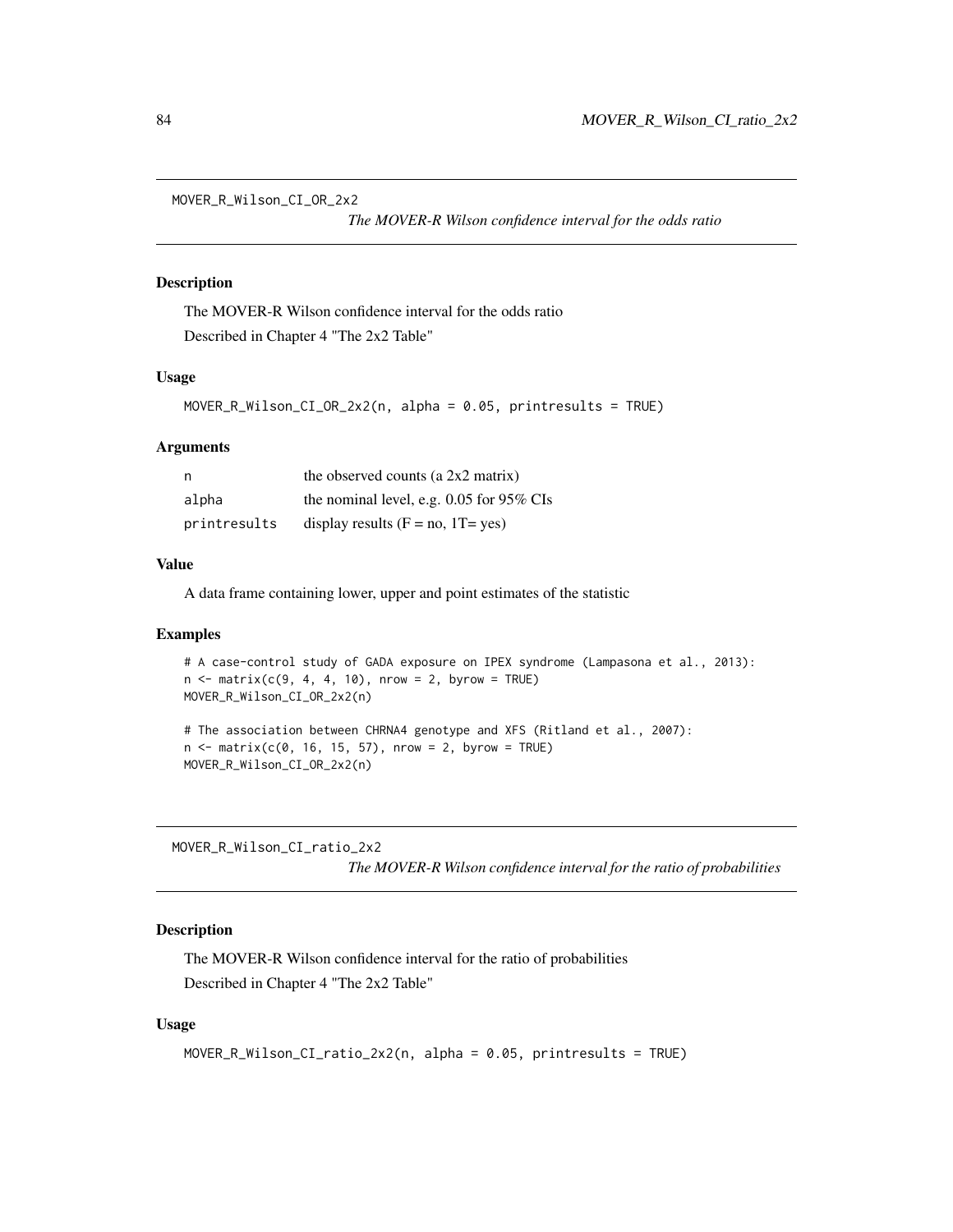#### Arguments

| n,           | the observed counts (a $2x2$ matrix)            |
|--------------|-------------------------------------------------|
| alpha        | the nominal level, e.g. $0.05$ for 95% CIs      |
| printresults | display results ( $FALSE = no$ , $TRUE = yes$ ) |

# Value

A data frame containing lower, upper and point estimates of the statistic

# Examples

```
# An RCT of high vs standard dose of epinephrine (Perondi et al., 2004)
MOVER_R_Wilson_CI_ratio_2x2(matrix(c(7, 27, 1, 33), nrow = 2, byrow = TRUE))
```

```
# The association between CHRNA4 genotype and XFS (Ritland et al., 2007)
MOVER_R_Wilson_CI_ratio_2x2(matrix(c(0, 16, 15, 57), nrow = 2, byrow = TRUE))
```
MOVER\_Wilson\_score\_CI\_paired\_2x2 *The MOVER Wilson score confidence interval for the ratio of paired probabilities*

# Description

The MOVER Wilson score confidence interval for the ratio of paired probabilities

Described in Chapter 8 "The Paired 2x2 Table"

#### Usage

```
MOVER_Wilson_score_CI_paired_2x2(n, alpha = 0.05, printresults = TRUE)
```
#### Arguments

| n,           | the observed counts (a $2x2$ matrix)       |
|--------------|--------------------------------------------|
| alpha        | the nominal level, e.g. $0.05$ for 95% CIs |
| printresults | display results $(F = no, T = yes)$        |

## Value

A list containing lower, upper and point estimates of the statistic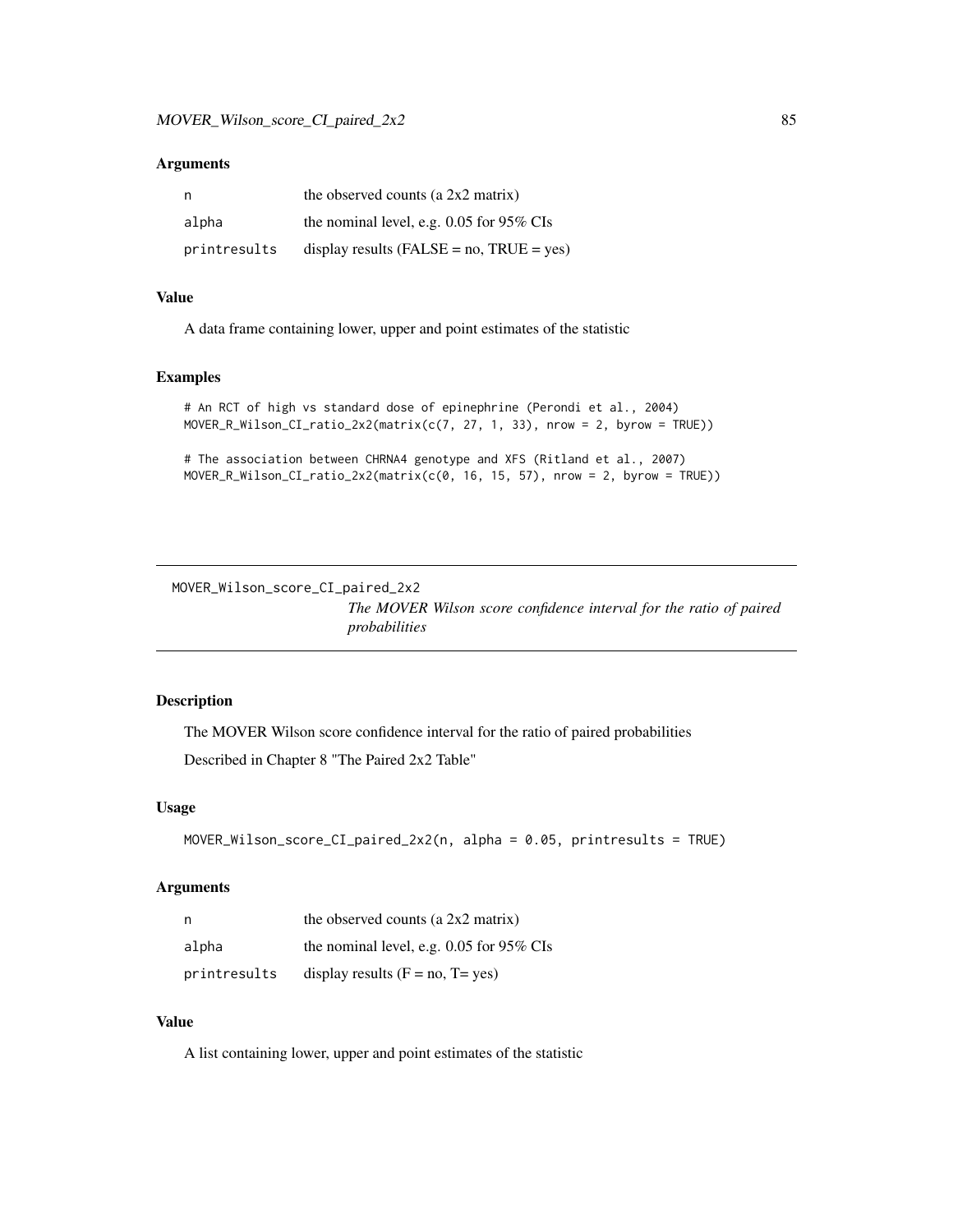# Examples

```
n \leq -r rbind(c(1, 1), c(7, 12))
MOVER_Wilson_score_CI_paired_2x2(n)
# Complete response before and after consolidation therapy
# (Cavo et al., 2012)
n < - matrix(c(59, 6, 16, 80), 2, byrow = TRUE)
MOVER_Wilson_score_CI_paired_2x2(n)
```
Newcombe\_hybrid\_score\_CI\_2x2

*The Newcombe hybrid score confidence interval for the difference between probabilities*

## Description

The Newcombe hybrid score confidence interval for the difference between probabilities Described in Chapter 4 "The 2x2 Table"

## Usage

```
Newcombe_hybrid_score_CI_2x2(n, alpha = 0.05, printresults = TRUE)
```
## Arguments

| n            | the observed counts (a $2x2$ matrix)           |
|--------------|------------------------------------------------|
| alpha        | the nominal level, e.g. $0.05$ for 95% CIs     |
| printresults | display results (FALSE = $no$ , TRUE = $yes$ ) |

# Value

A data frame containing lower, upper and point estimates of the statistic

```
# An RCT of high vs standard dose of epinephrine (Perondi et al., 2004)
n \leq -\text{matrix}(c(7, 27, 1, 33), nrow = 2, byrow = TRUE)Newcombe_hybrid_score_CI_2x2(n)
```

```
# The association between CHRNA4 genotype and XFS (Ritland et al., 2007)
n \leq -\text{matrix}(c(0, 16, 15, 57), nrow = 2, byrow = TRUE)Newcombe_hybrid_score_CI_2x2(n)
```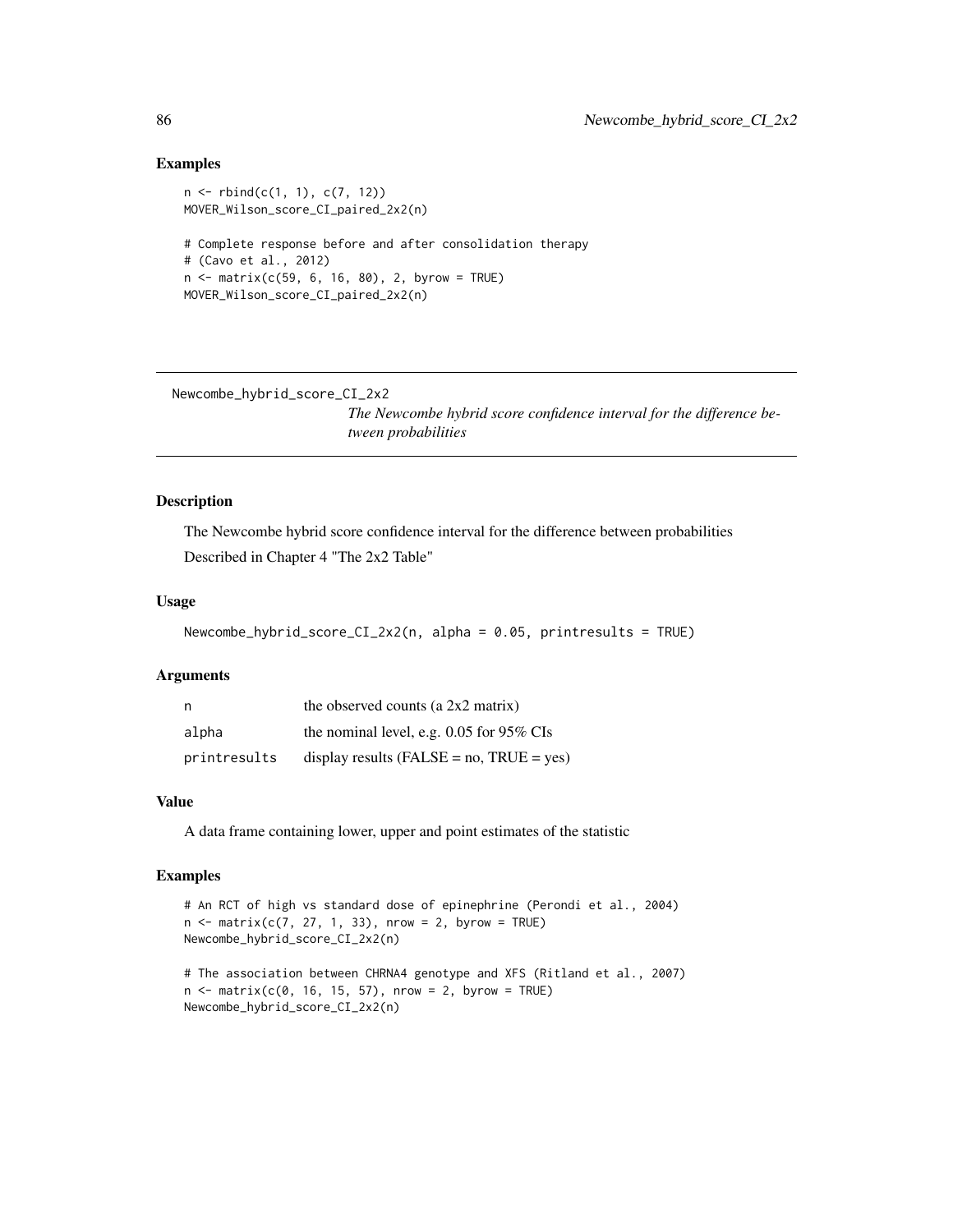Newcombe\_square\_and\_add\_CI\_paired\_2x2

*The Newcombe square-and-add confidence interval for the difference*

# Description

The Newcombe square-and-add confidence interval for the difference between paired probabilities. Described in Chapter 8 "The Paired 2x2 Table"

## Usage

```
Newcombe_square_and_add_CI_paired_2x2(n, alpha = 0.05, printresults = TRUE)
```
#### Arguments

| - n          | the observed table (a $2x2$ matrix)             |
|--------------|-------------------------------------------------|
| alpha        | the nominal level, e.g. $0.05$ for $95#$ CIs    |
| printresults | display results ( $FALSE = no$ , $TRUE = yes$ ) |

## Value

A list containing lower, upper and point estimates of the statistic

#### Examples

```
# Airway hyper-responsiveness before and after stem cell transplantation
# (Bentur et al., 2009)
n <- rbind(c(1, 1), c(7, 12))
Newcombe_square_and_add_CI_paired_2x2(n)
# Complete response before and after consolidation therapy
```

```
# (Cavo et al., 2012)
n <- matrix(c(59, 6, 16, 80), 2, byrow = TRUE)
Newcombe_square_and_add_CI_paired_2x2(n)
```
Pearson\_chi\_squared\_test\_1xc *The Pearson chi-squared test for multinomial probabilities*

#### Description

The Pearson chi-squared test for multinomial probabilities

Described in Chapter 3 "The 1xc Table and the Multinomial Distribution"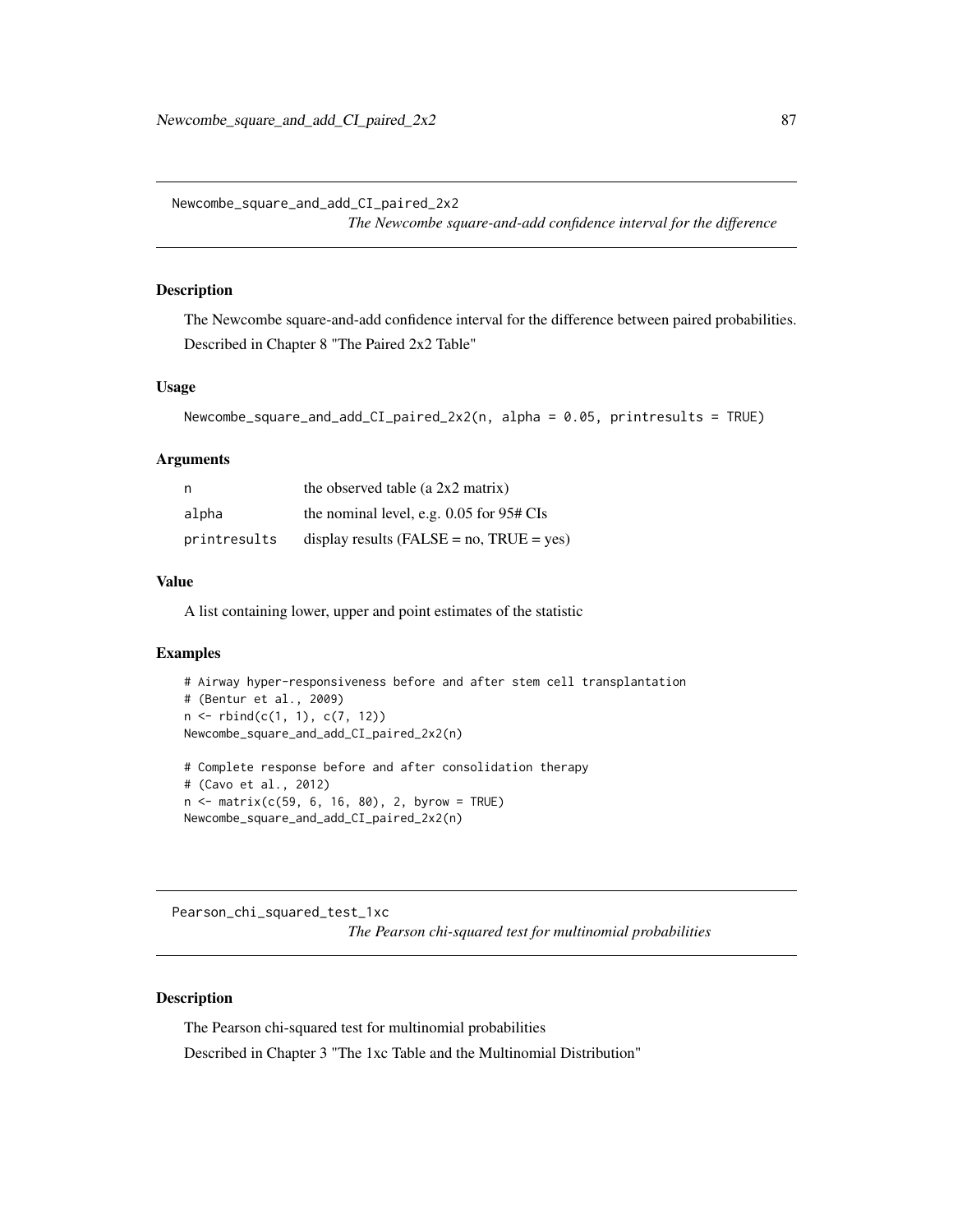# Usage

Pearson\_chi\_squared\_test\_1xc(n, pi0, printresults = TRUE)

# Arguments

| n            | the observed counts (a 1xc vector, where c is the number of categories) |
|--------------|-------------------------------------------------------------------------|
| pi0          | given probabilities (a 1xc vector)                                      |
| printresults | display results $(F = no, T = yes)$                                     |

# Value

A data frame containing the two-sided p-value, the statistic and the degrees of freedom

# Examples

```
# Genotype counts for SNP rs 6498169 in RA patients
Pearson_chi_squared_test_1xc(n = c(276, 380, 118), pi0 = c(0.402, 0.479, 0.119))
# subset of 10 patients
Pearson_chi_squared_test_1xc(n = c(6, 1, 3), pi0 = c(0.402, 0.479, 0.119))
```
Pearson\_chi\_squared\_test\_2x2

*The Pearson chi-squared test for association in 2x2 tables*

# Description

The Pearson chi-squared test for association in 2x2 tables

Described in Chapter 4 "The 2x2 Table"

## Usage

```
Pearson_chi_squared_test_2x2(n, printresults = TRUE)
```
# Arguments

| n            | the observed counts (a 2x2 matrix)              |
|--------------|-------------------------------------------------|
| printresults | display results ( $FALSE = no$ , $TRUE = yes$ ) |

#### Value

A data frame containing the two-sided p-value, the statistic and the degrees of freedom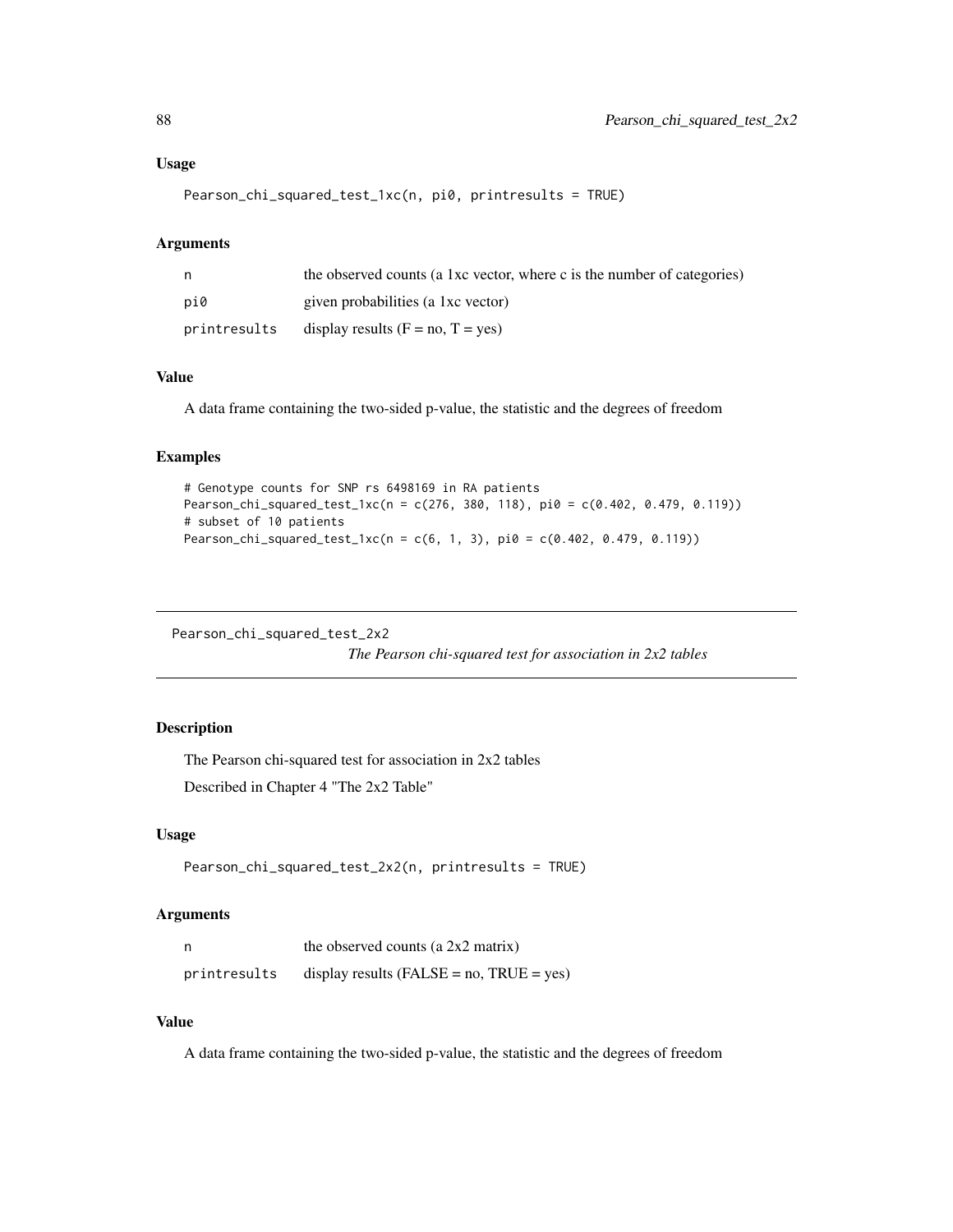## Examples

```
# Example: A lady tasting a cup of tea
n \leq -r \, \text{bind}(c(3, 1), c(1, 3))Pearson_chi_squared_test_2x2(n)
# Example: Perondi et al. (2004)
n \leq -r \, \text{bind}(c(7, 27), c(1, 33))Pearson_chi_squared_test_2x2(n)
# Example: Lampasona et al. (2013)
n \le rbind(c(9, 4), c(4, 10))
Pearson_chi_squared_test_2x2(n)
# Example: Ritland et al. (2007)
n <- rbind(c(0, 16), c(15, 57))
Pearson_chi_squared_test_2x2(n)
```
Pearson\_chi\_squared\_test\_CC\_2x2

*The Pearson chi-squared test for association in 2x2 tables*

## Description

The Pearson chi-squared test for association in 2x2 tables with continuity correction Described in Chapter 4 "The 2x2 Table"

# Usage

Pearson\_chi\_squared\_test\_CC\_2x2(n, printresults = TRUE)

# Arguments

| n            | the observed counts (a 2x2 matrix)              |
|--------------|-------------------------------------------------|
| printresults | display results ( $FALSE = no$ , $TRUE = yes$ ) |

#### Value

A data frame containing the two-sided p-value, the statistic and the degrees of freedom

```
# Example: A lady tasting a cup of tea
n \leq -rbind(c(3, 1), c(1, 3))Pearson_chi_squared_test_CC_2x2(n)
```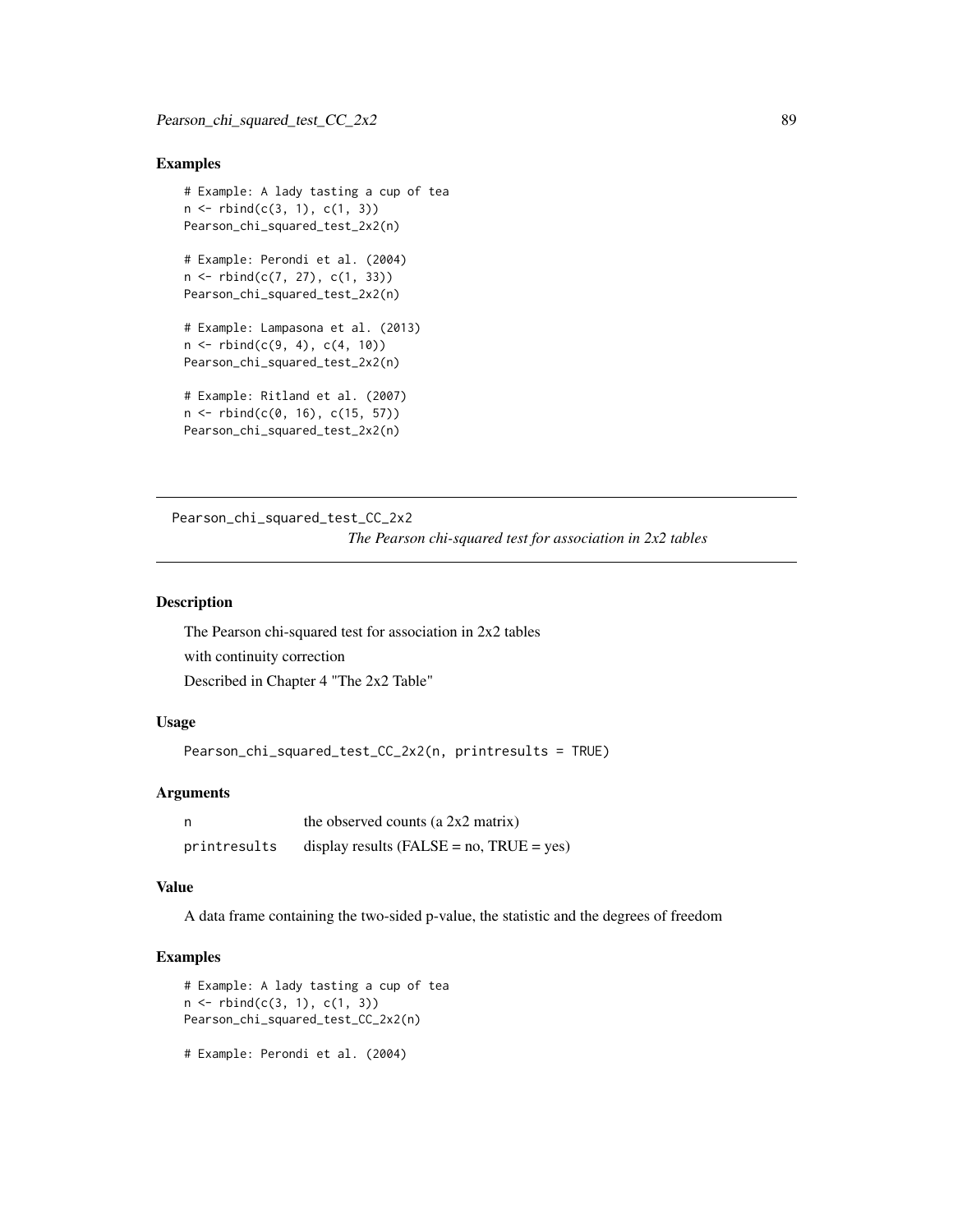```
n \leq -r \, \text{bind}(c(7, 27), c(1, 33))Pearson_chi_squared_test_CC_2x2(n)
# Example: Lampasona et al. (2013)
n \leq -r \, \text{bind}(c(9, 4), c(4, 10))Pearson_chi_squared_test_CC_2x2(n)
# Example: Ritland et al. (2007)
n \le rbind(c(0, 16), c(15, 57))
Pearson_chi_squared_test_CC_2x2(n)
```
Pearson\_correlation\_coefficient\_rxc *The Pearson correlation coefficient*

# Description

The Pearson correlation coefficient

Described in Chapter 7 "The rxc Table"

# Usage

```
Pearson_correlation_coefficient_rxc(
  n,
  a = seq\_len(nrow(n)),b = seq\_len(ncol(n)),alpha = 0.05,
 printresults = TRUE
)
```
#### Arguments

| n            | the observed table (an rxc matrix)                                                         |
|--------------|--------------------------------------------------------------------------------------------|
| a            | scores assigned to the rows                                                                |
| b            | scores assigned to the columns                                                             |
| alpha        | the nominal significance level, used to compute a $100(1$ -alpha) confidence inter-<br>val |
| printresults | display results $(0 = no, 1 = yes)$                                                        |

## Value

A list containing the statistic and the confindence interval limits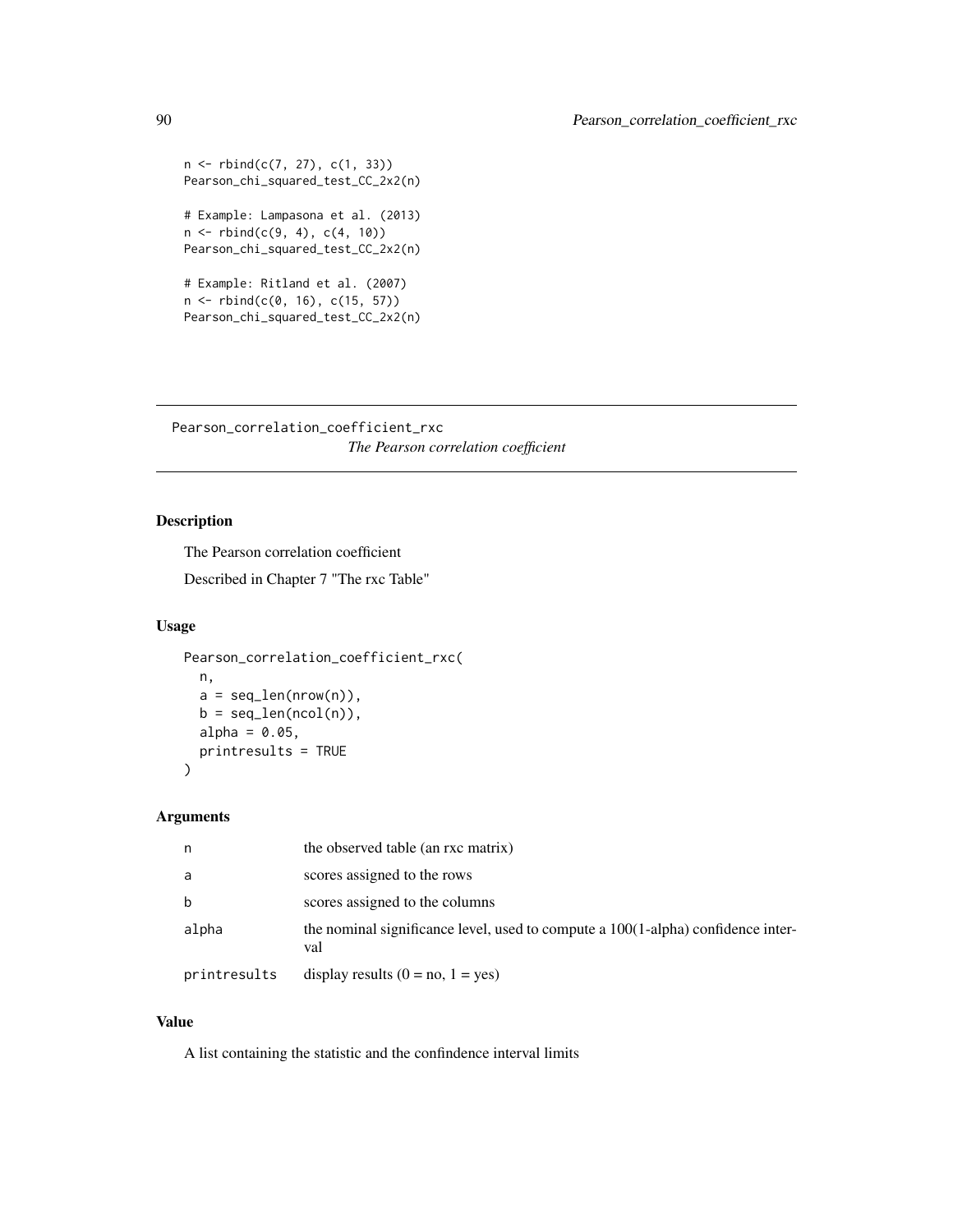# Examples

```
# Colorectal cancer (Table 7.7)
n \le rbind(
  c(2, 4, 29, 19), c(7, 6, 116, 51), c(19, 27, 201, 76), c(18, 22, 133, 54)
)
Pearson_correlation_coefficient_rxc(n)
## Not run:
# Breast Tumor (Table 7.8)
n <- matrix(
 c(15, 35, 6, 9, 6, 2, 4, 2, 11, 11, 0, 0, 1, 10, 21),
 ncol = 5, byrow = TRUE
)
Pearson_correlation_coefficient_rxc(n)
# Self-rated health (Table 7.9)
n <- matrix(
  c(2, 3, 3, 3, 2, 58, 98, 14, 8, 162, 949, 252, 4, 48, 373, 369),
  ncol = 4, byrow = TRUE
\lambdaPearson_correlation_coefficient_rxc(n)
## End(Not run)
```

```
Pearson_correlation_coefficient_rxc_bca
```
*The Pearson correlation coefficient with the bias-corrected and accelerated*

# Description

The Pearson correlation coefficient with the bias-corrected and accelerated

boostrap confidence interval

Described in Chapter 7 "The rxc Table"

# Usage

```
Pearson_correlation_coefficient_rxc_bca(
  n,
 nboot = 10000.
 a = seq\_len(nrow(n)),b = seq\_len(ncol(n)),alpha = 0.05,
  printresults = TRUE
)
```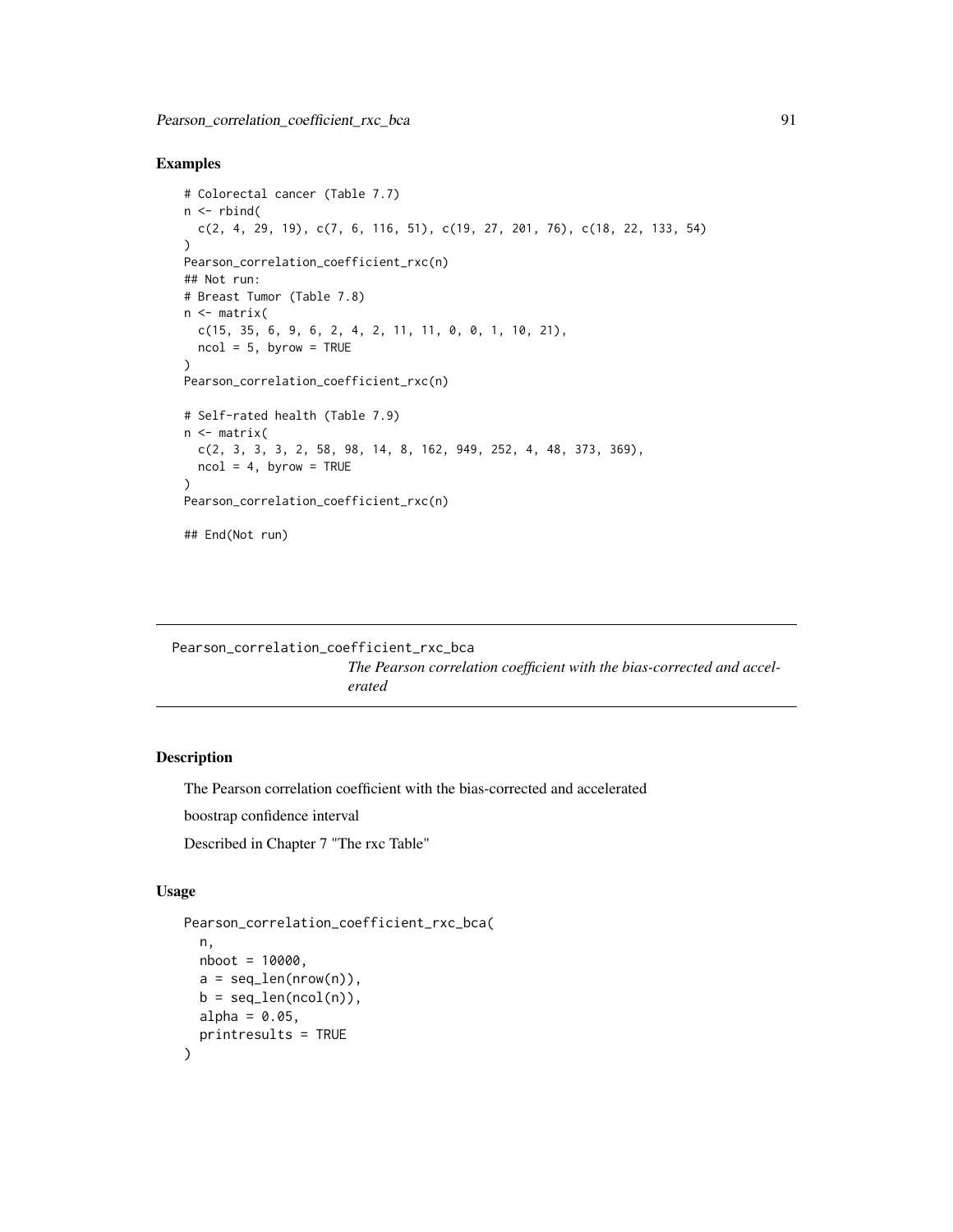### **Arguments**

| n            | the observed table (an rxc matrix)                                                      |
|--------------|-----------------------------------------------------------------------------------------|
| nboot        | number of bootstrap samples                                                             |
| a            | scores assigned to the rows                                                             |
| $\mathbf b$  | scores assigned to the columns                                                          |
| alpha        | the nominal significance level, used to compute a 100(1-alpha) confidence inter-<br>val |
| printresults | display results ( $FALSE = no$ , $TRUE = yes$ )                                         |

#### Value

A list containing the statistic and the confindence interval limits

# Examples

```
## Not run:
# Colorectal cancer (Table 7.7)
n <- rbind(
  c(2, 4, 29, 19), c(7, 6, 116, 51), c(19, 27, 201, 76), c(18, 22, 133, 54))
Pearson_correlation_coefficient_rxc_bca(n)
# Breast Tumor (Table 7.8)
n <- matrix(
 c(15, 35, 6, 9, 6, 2, 4, 2, 11, 11, 0, 0, 1, 10, 21),ncol = 5, byrow = TRUE
)
Pearson_correlation_coefficient_rxc_bca(n)
# Self-rated health (Table 7.9)
n <- matrix(
  c(2, 3, 3, 3, 2, 58, 98, 14, 8, 162, 949, 252, 4, 48, 373, 369),
  ncol = 4, byrow = TRUE
)
Pearson_correlation_coefficient_rxc_bca(n)
## End(Not run)
```
Pearson\_LR\_homogeneity\_test\_stratified\_2x2 *The Pearson chi-squared and likelihood ratio tests for homogeneity over strata*

# Description

The Pearson chi-squared and likelihood ratio tests for homogeneity over strata Described in Chapter 10 "Stratified 2x2 Tables and Meta-Analysis"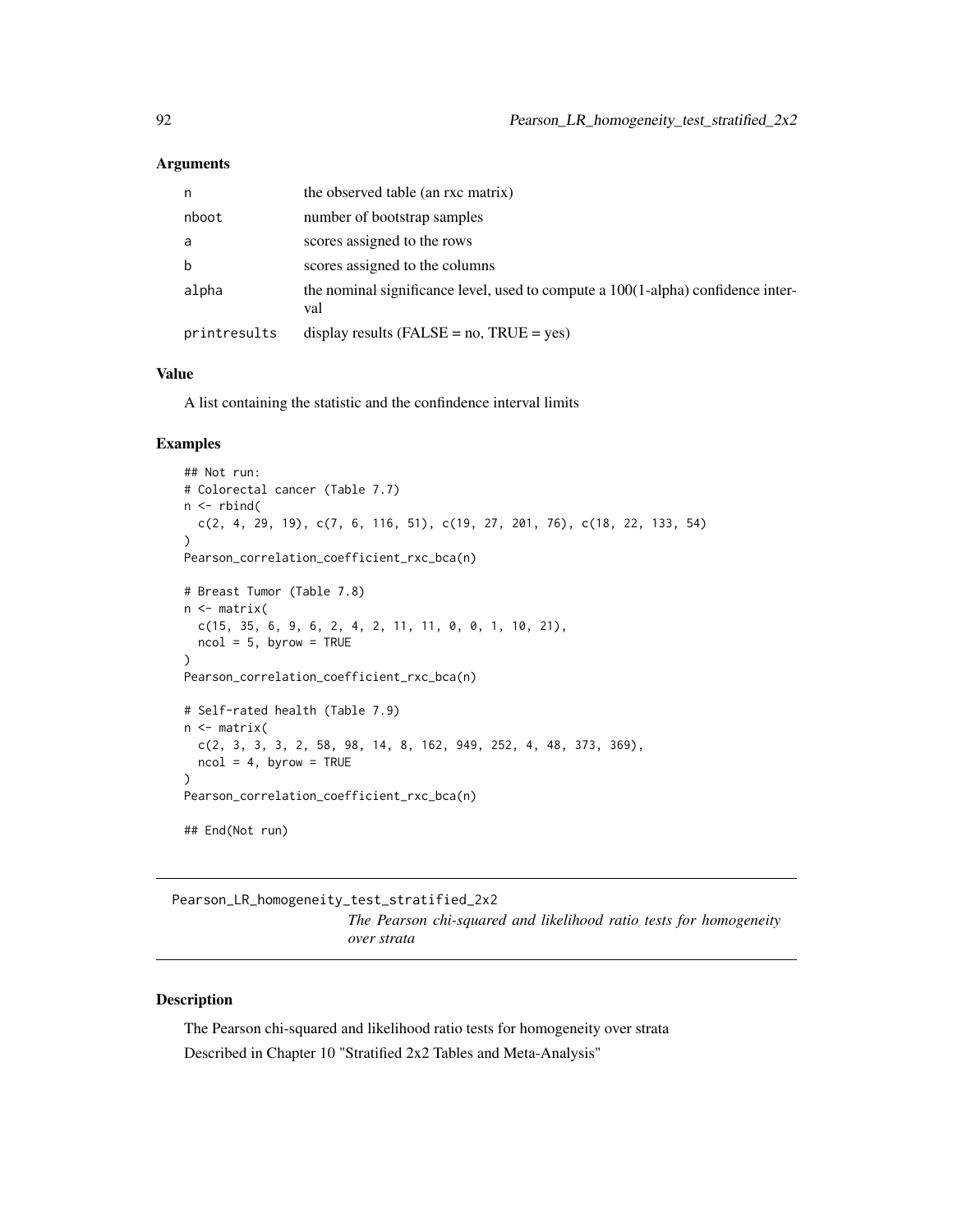## Usage

```
Pearson_LR_homogeneity_test_stratified_2x2(
  n,
 link = "logit",
 printresults = TRUE
)
```
# Arguments

| n            | the observed table (a $2x2xk$ matrix, where k is the number of strata) |
|--------------|------------------------------------------------------------------------|
| link         | the link function ('linear', 'log', or 'logit')                        |
| printresults | display results (FALSE = $no$ , TRUE = $ves$ )                         |

# Value

A list containing the two-sided p-value, the test statistic and the degrees of freedom for the likelihood ratio and the Pearson chi-squared tests

### Examples

```
# Smoking and lung cancer (Doll and Hill, 1950)
n \leq -\arctan(\dim = c(2, 2, 2))n[, , 1] <- matrix(c(647, 622, 2, 27), 2, byrow = TRUE)
n[,, 2] <- matrix(c(41, 28, 19, 32), 2, byrow = TRUE)
Pearson_LR_homogeneity_test_stratified_2x2(n)
# Prophylactice use of Lidocaine in myocardial infarction (Hine et al., 1989)
n \leq -\arctan(\theta, \, \dim = c(2, 2, 6))n[,, 1] <- rbind(c(2, 37), c(1, 42))n[, , 2] \leftarrow \text{rbind}(c(4, 40), c(4, 40))n[,, 3] <- rbind(c(6, 101), c(4, 106))n[,, 4] <- rbind(c(7, 96), c(5, 95))n[,, 5] <- rbind(c(7, 103), c(3, 103))
n[, , 6] <- rbind(c(11, 143), c(4, 142))
Pearson_LR_homogeneity_test_stratified_2x2(n)
```
Pearson\_LR\_tests\_cum\_OR\_2xc *The Pearson chi-squared and likelihood ratio tests for cumulative ORs in 2xc tables*

## Description

The Pearson chi-squared and likelihood ratio tests for cumulative ORs in 2xc tables Described in Chapter 6 "The Ordered 2xc Table"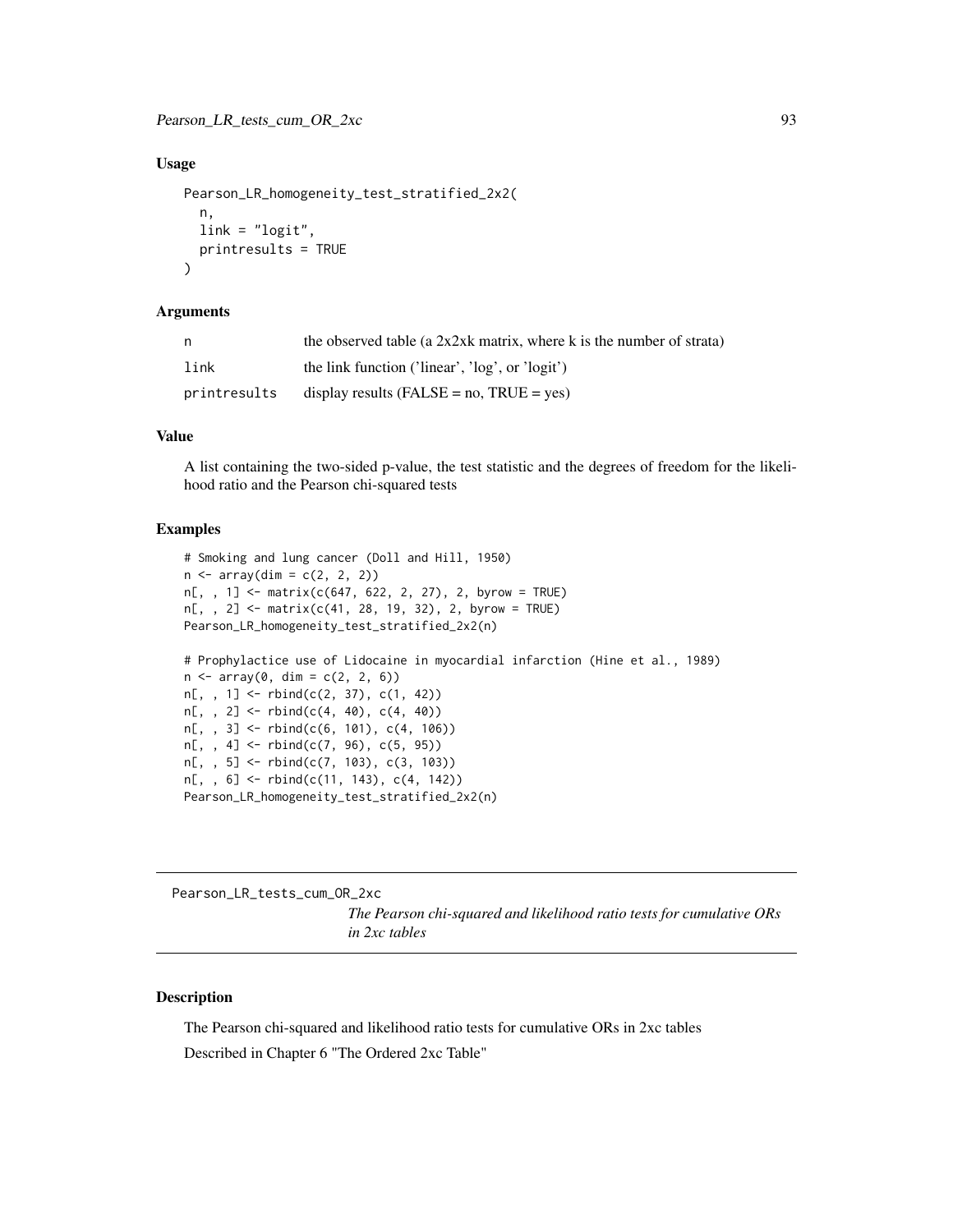# Usage

```
Pearson_LR_tests_cum_OR_2xc(n, direction = "decreasing", printresults = TRUE)
```
## Arguments

| n            | the observed counts (a 2xc matrix)                                   |
|--------------|----------------------------------------------------------------------|
| direction    | the direction of column probabilities ("increasing" or "decreasing") |
| printresults | display results $(0 = no, 1 = yes)$                                  |

#### Value

A list containing the two-sided p-value and the test statistic for the likelihood ratio and the Pearson chi-squared tests

# Examples

```
# Postoperative nausea (Lydersen et al., 2012a)
n <- rbind(c(14, 10, 3, 2), c(11, 7, 8, 4))
Pearson_LR_tests_cum_OR_2xc(n)
```

| Pearson_LR_tests_rxc The Pearson chi-squared and likelihood ratio tests for association in |
|--------------------------------------------------------------------------------------------|
| rxc tables                                                                                 |

# Description

The Pearson chi-squared and likelihood ratio tests for association in rxc tables Described in Chapter 7 "The rxc Table"

# Usage

```
Pearson_LR_tests_rxc(n, printresults = TRUE)
```
# Arguments

| - n          | the observed counts (an rxc matrix) |
|--------------|-------------------------------------|
| printresults | display results                     |

# Value

A list containing the two-sided p-value, the test statistic and the degrees of freedom for the likelihood ratio and the Pearson chi-squared tests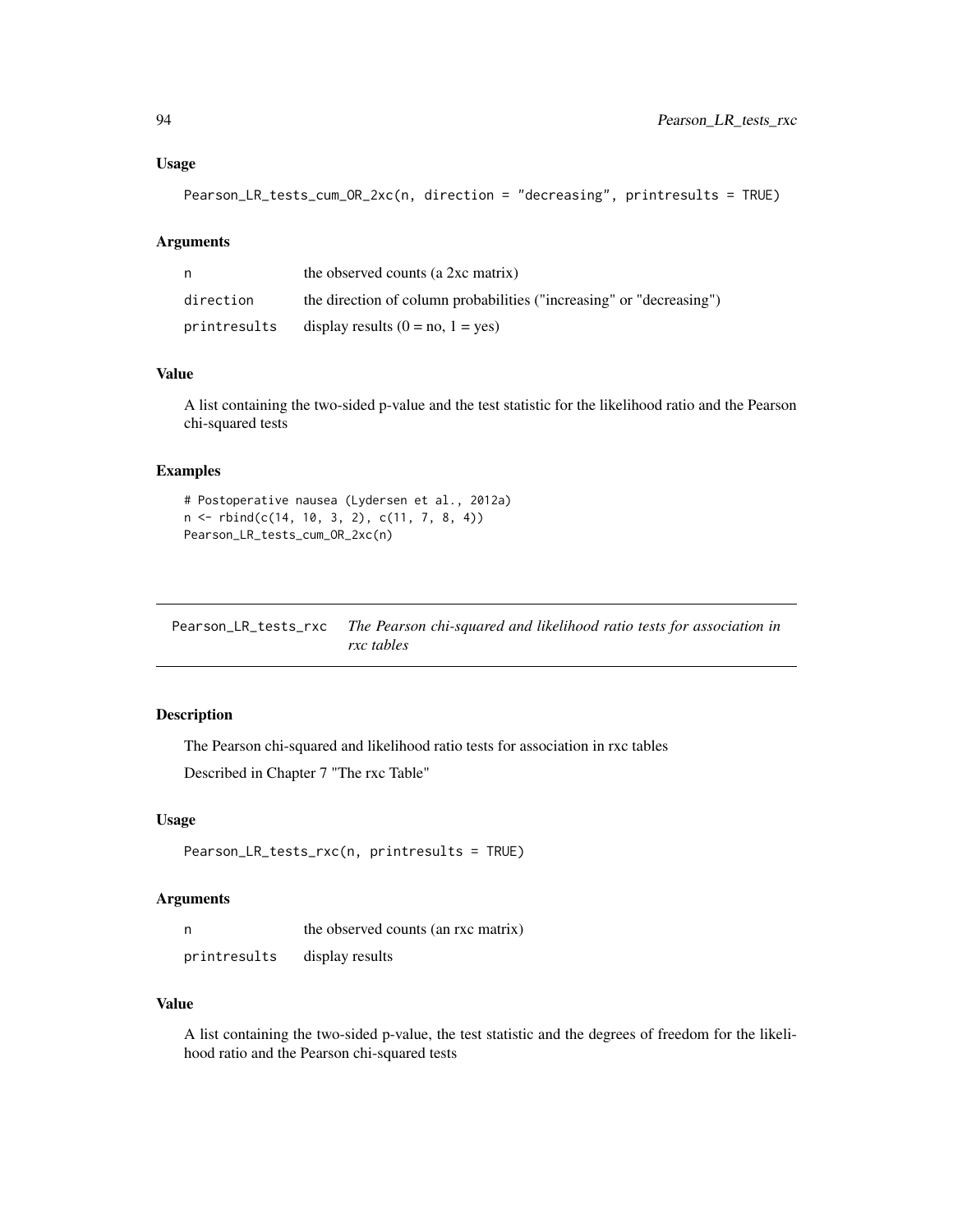#### Examples

```
# Examples from Chapter 5 (ordered rx2 tables)
```
## Alcohol consumption and malformations (Mills and Graubard, 1987):

```
n <- matrix(
  c(48, 17066, 38, 14464, 5, 788, 1, 126, 1, 37),
  byrow = TRUE, ncol = 2\lambdaPearson_LR_tests_rxc(n)
## Elevated troponin T levels in stroke patients (Indredavik et al., 2008):
n \leq - matrix(c(8, 53, 10, 48, 11, 100, 22, 102, 6, 129), byrow = TRUE, ncol = 2)
Pearson_LR_tests_rxc(n)
# Examples from Chapter 6 (ordered 2xc tables)
## The Adolescent Placement Study (Fontanella et al., 2008):
n \le matrix(c(8, 28, 72, 126, 46, 73, 69, 86), byrow = TRUE, ncol = 4)
Pearson_LR_tests_rxc(n)
## Postoperative nausea (Lydersen et al., 2012a):
n \leq - matrix(c(14, 10, 3, 2, 11, 7, 8, 4), byrow = TRUE, ncol = 4)
Pearson_LR_tests_rxc(n)
# Examples from Chapter 7 (unordered rxc tables)
## Treatment for ear infection (van Balen et al., 2003):
n \le - matrix(c(40, 25, 54, 7, 63, 10), byrow = TRUE, ncol = 2)
Pearson_LR_tests_rxc(n)
## Psychiatric diagnoses vs PA (Mangerud et al., 2004):
n <- matrix(
  c(62, 21, 97, 48, 10, 12, 30, 7, 132, 78, 34, 17),
  byrow = TRUE, ncol = 2)
Pearson_LR_tests_rxc(n)
## Psychiatric diag. vs BMI (Mangerud et al., 2004):
n <- matrix(
  c(3, 55, 23, 8, 102, 36, 6, 14, 1, 5, 21, 12, 19, 130, 64, 7, 26, 18),
  byrow = TRUE, ncol = 3)
Pearson_LR_tests_rxc(n)
```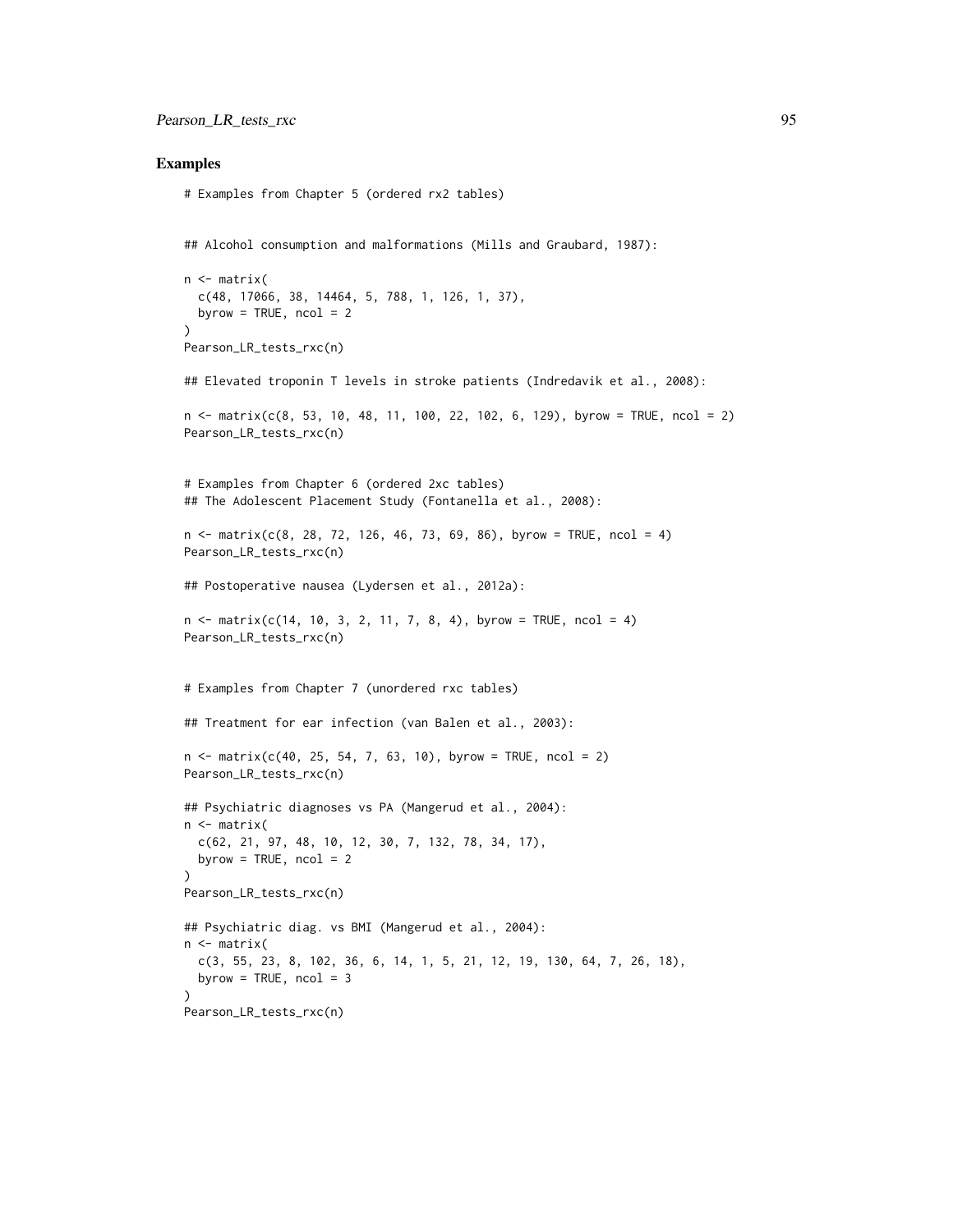Pearson\_LR\_tests\_unspecific\_ordering\_rx2

*The Pearson chi-squared and likelihood ratio tests for unspecific ordering in rx2 tables*

## Description

The Pearson chi-squared and likelihood ratio tests for unspecific ordering in rx2 tables. Described in Chapter 5 "The Ordered rx2 Table". May also be used for 2xc tables, after flipping rows and columns (i.e. if n is a 2xc table, call this function with n' (the transpose of n) as the first argument).

#### Usage

```
Pearson_LR_tests_unspecific_ordering_rx2(n, direction, printresults = TRUE)
```
#### Arguments

| n            | the observed counts (an rx2 matrix)                                       |
|--------------|---------------------------------------------------------------------------|
| direction    | the direction of the success probabilities ("increasing" or "decreasing") |
| printresults | display results                                                           |

# Value

A list containing the two-sided p-value and the test statistic for the likelihood ratio and the Pearson chi-squared tests

#### Examples

```
# Chapter 5: Alcohol consumption and malformations (Mills and Graubard, 1987)
n <- matrix(
 c(48, 17066, 38, 14464, 5, 788, 1, 126, 1, 37),
 byrow = TRUE, ncol = 2)
Pearson_LR_tests_unspecific_ordering_rx2(n, "increasing")
# Chapter 5: Elevated troponin T levels in stroke patients (Indredavik et al., 2008)
n \leq - matrix(c(8, 53, 10, 48, 11, 100, 22, 102, 6, 129), byrow = TRUE, ncol = 2)
Pearson_LR_tests_unspecific_ordering_rx2(n, "decreasing")
# Chapter 6: Postoperative nausea (Lydersen et al., 2012a)
n \leq t(matrix(c(14, 10, 3, 2, 11, 7, 8, 4), byrow = TRUE, ncol = 4))
```
Pearson\_LR\_tests\_unspecific\_ordering\_rx2(n, "decreasing")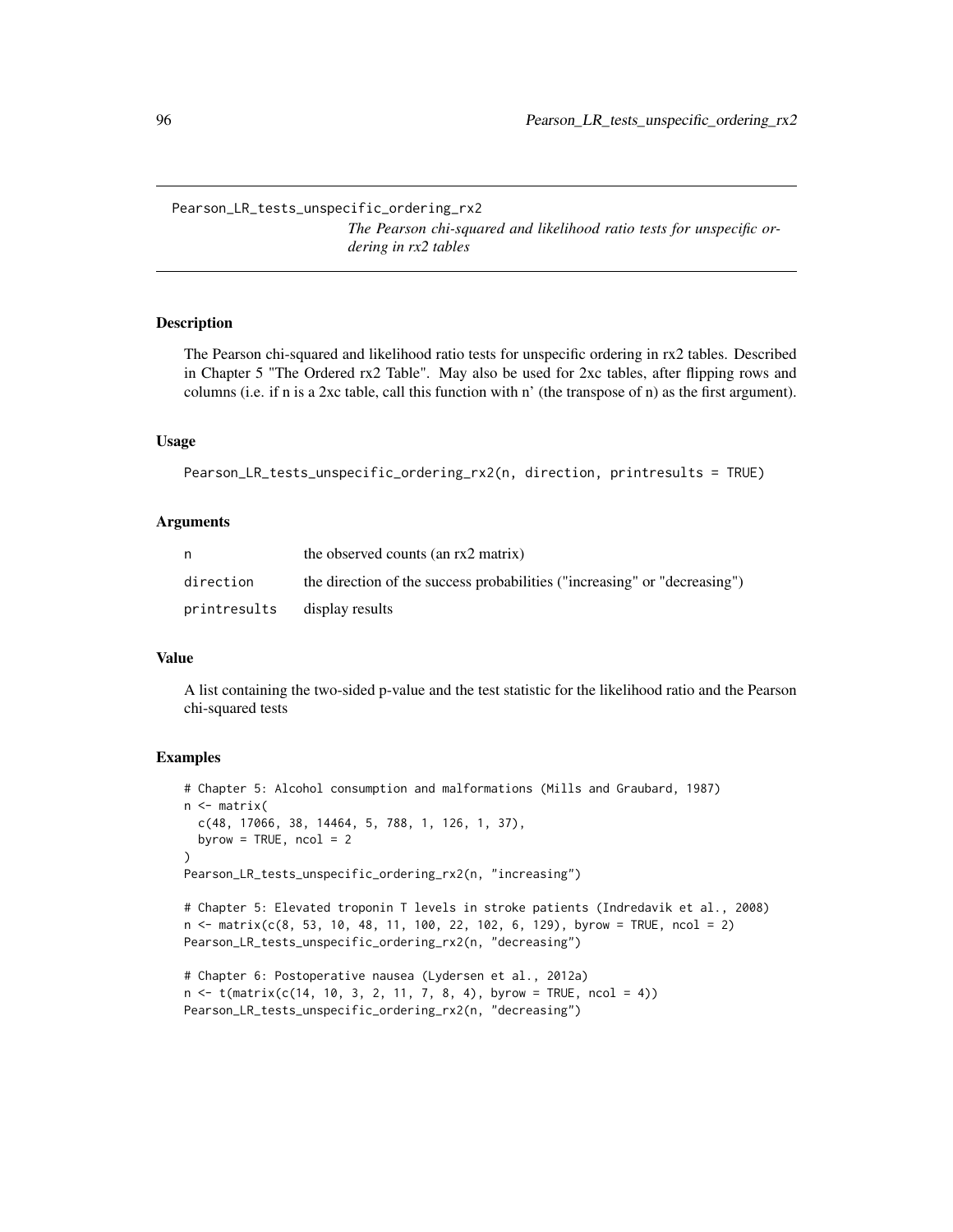Pearson\_LR\_test\_common\_effect\_stratified\_2x2 *The Pearson chi-squared and likelihood ratio tests of a common difference*

# Description

The Pearson chi-squared and likelihood ratio tests of a common difference between probabilities (link = 'linear'), ratio of probabilities (link = 'log'), or odds ratio (link = 'logit') Described in Chapter 10 "Stratified 2x2 Tables and Meta-Analysis"

## Usage

```
Pearson_LR_test_common_effect_stratified_2x2(
  n,
  link = "logit".printresults = TRUE
)
```
# Arguments

| n.           | the observed table (a $2x2xk$ matrix, where k is the number of strata) |
|--------------|------------------------------------------------------------------------|
| link         | the link function ('linear', 'log', or 'logit')                        |
| printresults | display results ( $FALSE = no$ , $TRUE = yes$ )                        |

#### Value

A list containing the two-sided p-value, the test statistic and the degrees of freedom for the likelihood ratio and the Pearson chi-squared tests

```
# Smoking and lung cancer (Doll and Hill, 1950)
n \leq -\arctan(\dim = c(2, 2, 2))n[,, 1] <- matrix(c(647, 622, 2, 27), 2, byrow = TRUE)
n[, , 2] <- matrix(c(41, 28, 19, 32), 2, byrow = TRUE)
Pearson_LR_test_common_effect_stratified_2x2(n)
# Prophylactice use of Lidocaine in myocardial infarction (Hine et al., 1989)
n \leq -\arctan(0, \, \dim = c(2, 2, 6))n[,, 1] <- rbind(c(2, 37), c(1, 42))n[,, 2] <- rbind(c(4, 40), c(4, 40))
n[,, 3] <- rbind(c(6, 101), c(4, 106))
n[,, 4] <- rbind(c(7, 96), c(5, 95))n[, , 5] <- rbind(c(7, 103), c(3, 103))
n[,, 6] <- rbind(c(11, 143), c(4, 142))
```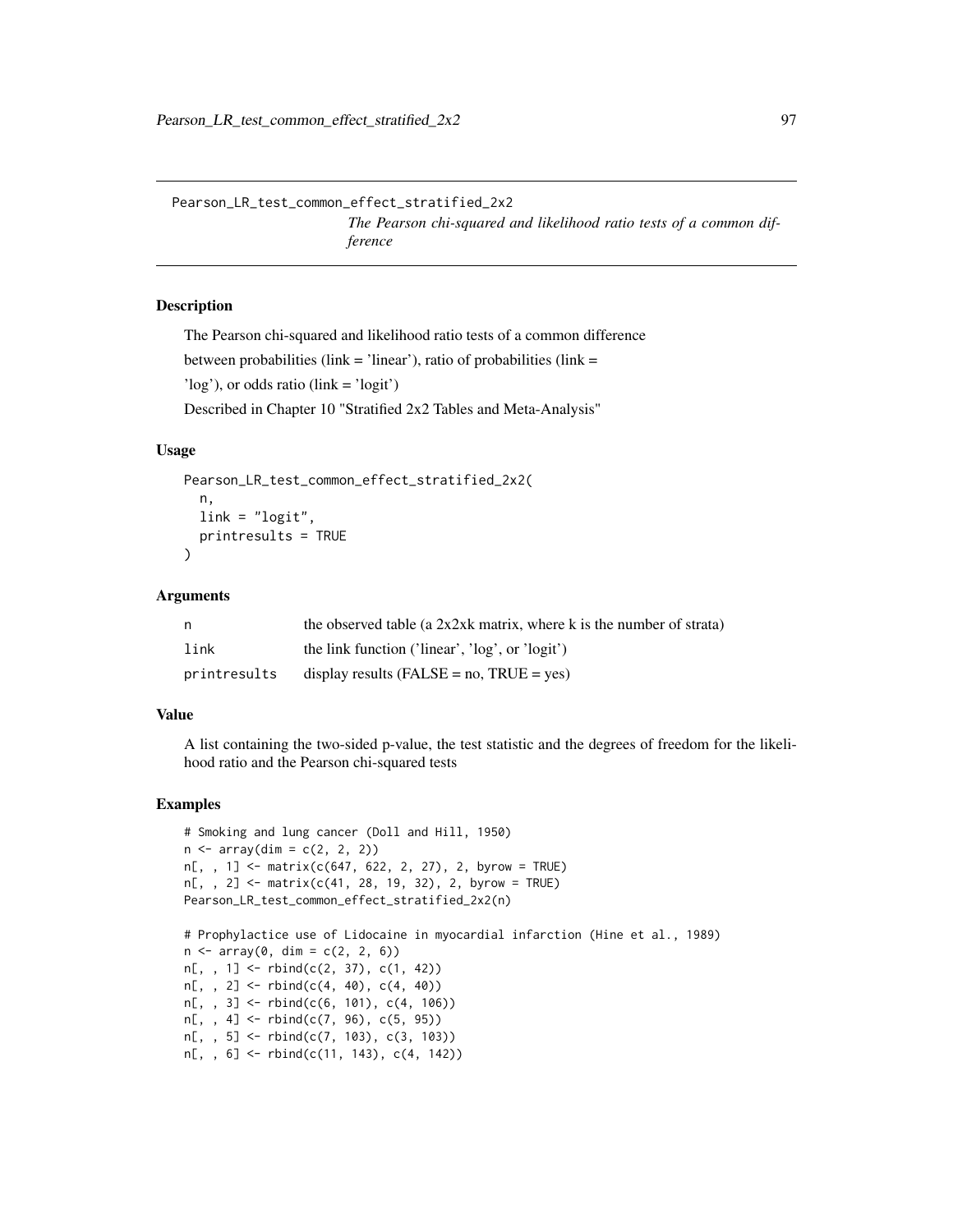Pearson\_LR\_test\_common\_effect\_stratified\_2x2(n)

Pearson\_residuals\_rxc *The Pearson residuals and the standardized Pearson residuals*

#### Description

The Pearson residuals and the standardized Pearson residuals Described in Chapter 7 "The rxc Table"

## Usage

```
Pearson_residuals_rxc(n, printresults = TRUE)
```
## Arguments

| n            | the observed counts (an rxc matrix)             |
|--------------|-------------------------------------------------|
| printresults | display results ( $FALSE = no$ , $TRUE = yes$ ) |

# Value

A list containing matrices of the Pearson residuals and the standardized Pearson residuals

```
# Treatment for ear infection (van Balen et al., 2003)
n \le matrix(c(40, 25, 54, 7, 63, 10), ncol = 2, byrow = TRUE)
Pearson_residuals_rxc(n)
# Psychiatric diagnoses vs PA (Mangerud et al., 2004)
n <- matrix(
  c(62, 21, 97, 48, 10, 12, 30, 7, 132, 78, 34, 17),
  ncol = 2, byrow = TRUE
)
Pearson_residuals_rxc(n)
# Psychiatric diag. vs BMI (Mangerud et al., 2004)
n <- rbind(
  c(3, 55, 23), c(8, 102, 36), c(6, 14, 1),
  c(5, 21, 12), c(19, 130, 64), c(7, 26, 18)
)
Pearson_residuals_rxc(n)
```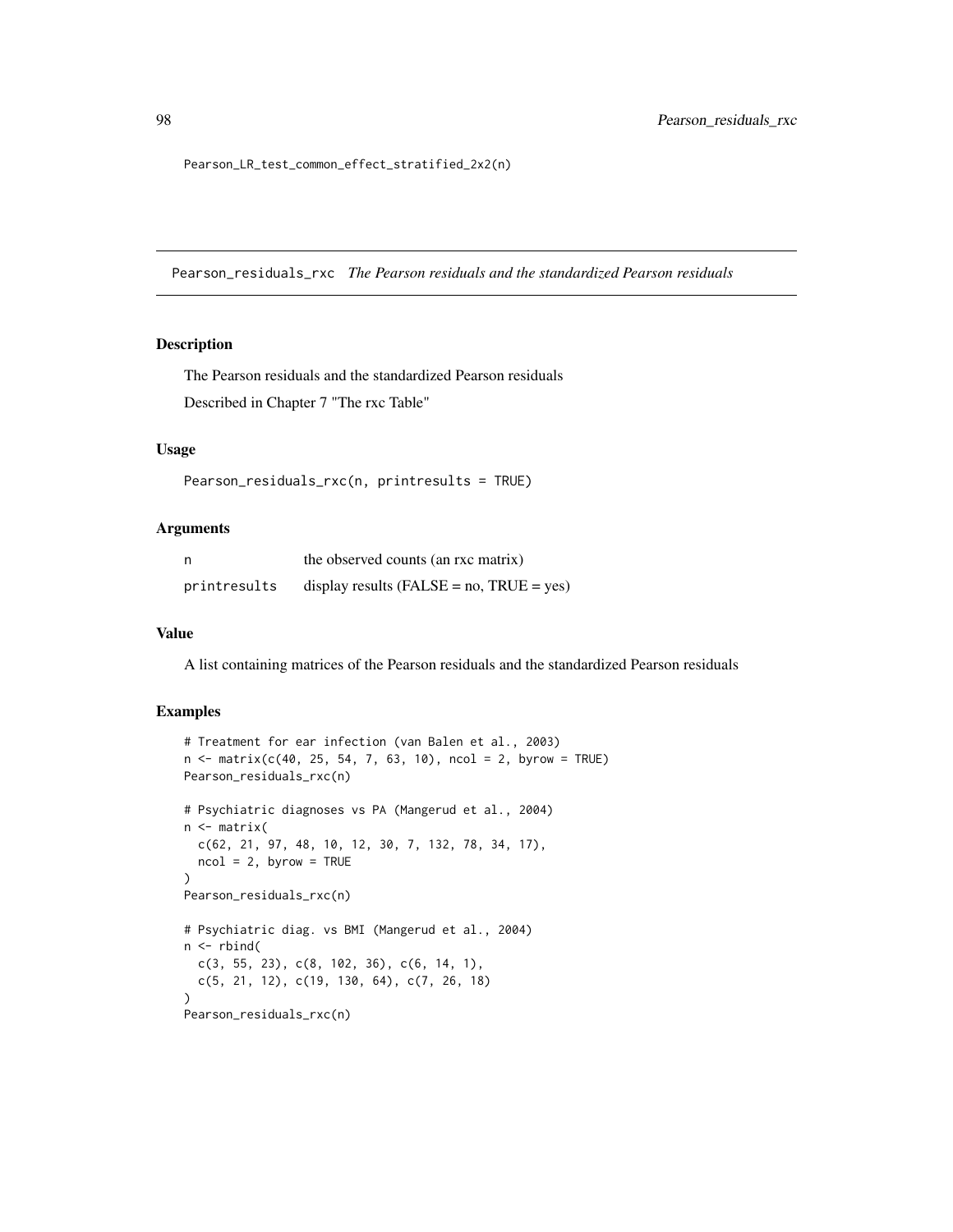Peto\_homogeneity\_test\_stratified\_2x2

*The Peto test for homogeneity of odds ratios over strata*

# Description

The Peto test for homogeneity of odds ratios over strata

Described in Chapter 10 "Stratified 2x2 Tables and Meta-Analysis"

# Usage

```
Peto_homogeneity_test_stratified_2x2(n, printresults = TRUE)
```
# Arguments

| n.           | the observed table (a $2x2xk$ matrix, where k is the number of strata) |
|--------------|------------------------------------------------------------------------|
| printresults | display results ( $FALSE = no$ , $TRUE = yes$ )                        |

## Value

A list containing the two-sided p-value, the statistic and the degrees of freedom

```
# Smoking and lung cancer (Doll and Hill, 1950)
n \leq -\arctan(\dim = c(2, 2, 2))n[, , 1] <- matrix(c(647, 622, 2, 27), 2, byrow = TRUE)
n[,, 2] <- matrix(c(41, 28, 19, 32), 2, byrow = TRUE)
Peto_homogeneity_test_stratified_2x2(n)
# Prophylactice use of Lidocaine in myocardial infarction (Hine et al., 1989)
n \leq -\arctan(0, \, \dim = c(2, 2, 6))n[,, 1] <- rbind(c(2, 37), c(1, 42))n[, , 2] <- rbind(c(4, 40), c(4, 40))
n[,, 3] <- rbind(c(6, 101), c(4, 106))
n[,, 4] <- rbind(c(7, 96), c(5, 95))n[,, 5] <- rbind(c(7, 103), c(3, 103))n[, , 6] <- rbind(c(11, 143), c(4, 142))
Peto_homogeneity_test_stratified_2x2(n)
```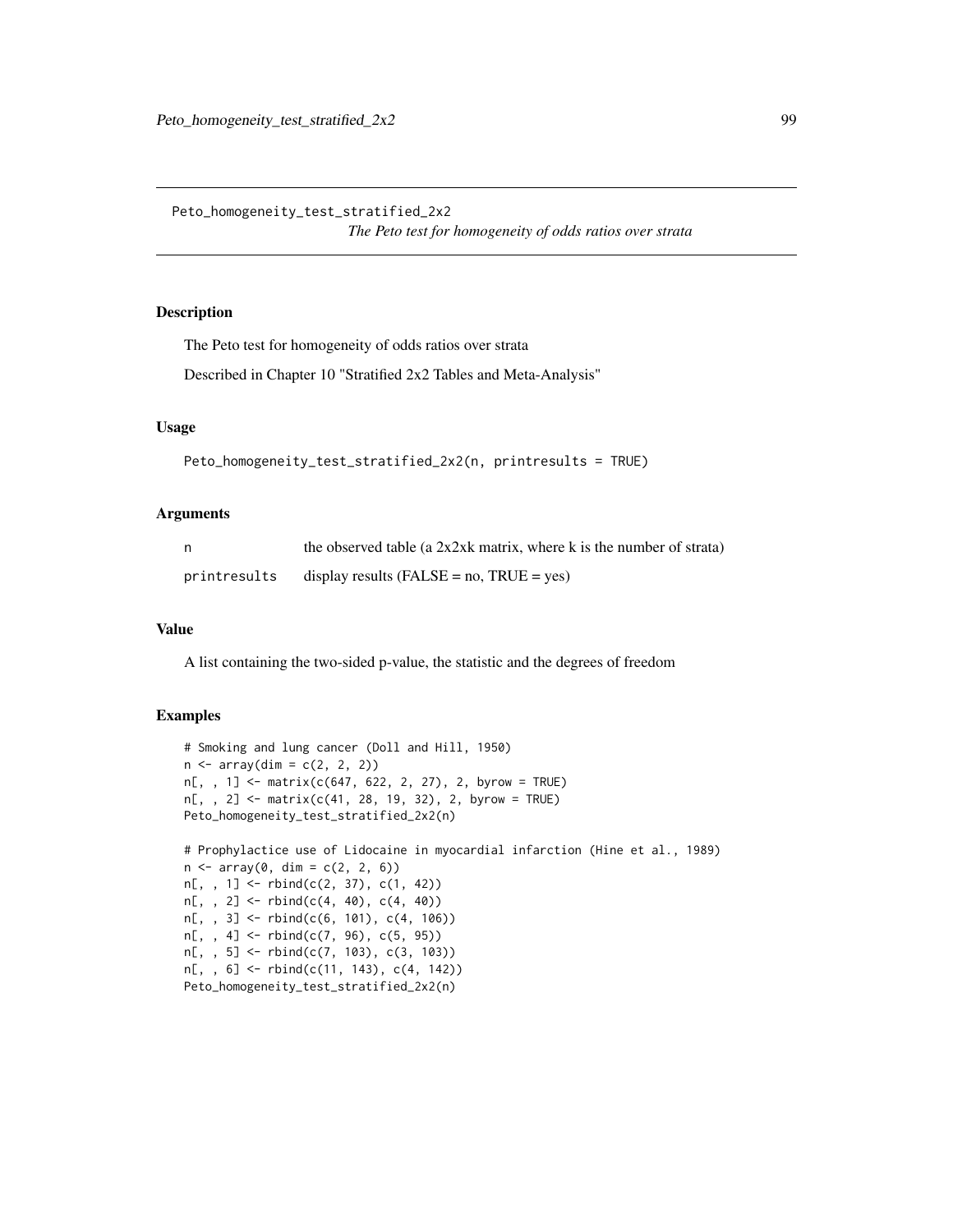```
Peto_OR_estimate_stratified_2x2
```
*The Peto estimate of the common odds ratio across strata*

# Description

The Peto estimate of the common odds ratio across strata

Described in Chapter 10 "Stratified 2x2 Tables and Meta-Analysis"

#### Usage

```
Peto_OR_estimate_stratified_2x2(n, printresults = TRUE)
```
## Arguments

| n,           | the observed table (a $2x2xk$ matrix, where k is the number of strata) |
|--------------|------------------------------------------------------------------------|
| printresults | display results ( $FALSE = no$ , $TRUE = yes$ )                        |

## Value

A list containing the Peto odds ratio estimate, its conditional expectation (from the hypergeometric distribution) and the variance

```
# Smoking and lung cancer (Doll and Hill, 1950)
n \leq -\arctan(\dim = c(2, 2, 2))n[,, 1] <- matrix(c(647, 622, 2, 27), 2, byrow = TRUE)
n[, , 2] <- matrix(c(41, 28, 19, 32), 2, byrow = TRUE)
Peto_OR_estimate_stratified_2x2(n)
# Prophylactice use of Lidocaine in myocardial infarction (Hine et al., 1989)
n \leq -\arctan(0, \, \dim = c(2, 2, 6))n[, , 1] <- rbind(c(2, 37), c(1, 42))
n[,, 2] <- rbind(c(4, 40), c(4, 40))
n[,, 3] <- rbind(c(6, 101), c(4, 106))
n[,, 4] <- rbind(c(7, 96), c(5, 95))n[, , 5] <- rbind(c(7, 103), c(3, 103))
n[,, 6] <- rbind(c(11, 143), c(4, 142))
Peto_OR_estimate_stratified_2x2(n)
```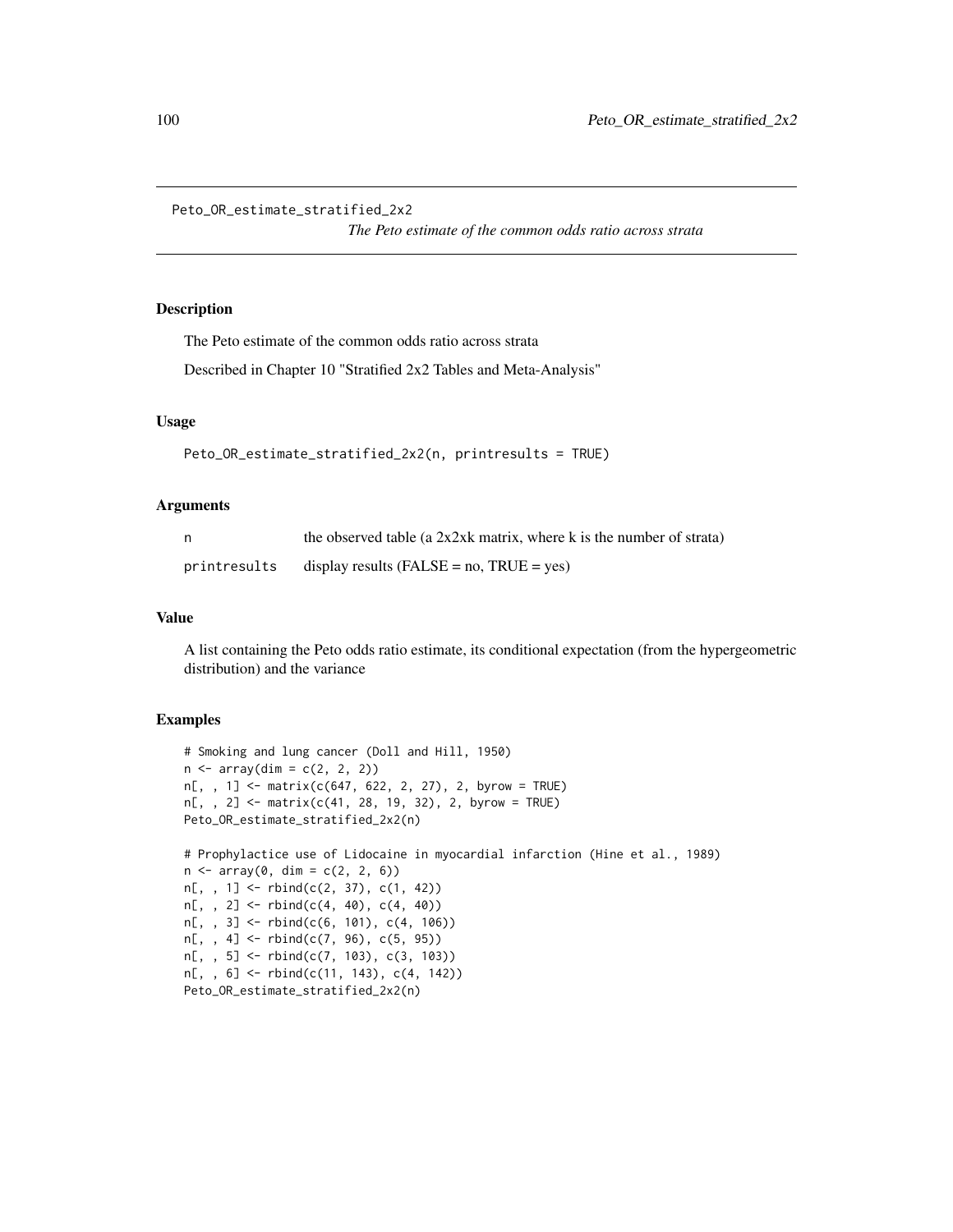PriceBonett\_approximate\_Bayes\_CI\_2x2

*The Price-Bonett approximate Bayes confidence interval for the ratio of probabilities*

# Description

The Price-Bonett approximate Bayes confidence interval for the ratio of probabilities Described in Chapter 4 "The 2x2 Table"

# Usage

```
PriceBonett_approximate_Bayes_CI_2x2(
  n,
  a = 1.25,
  b = 2.5,
  alpha = 0.05,
  printresults = TRUE
\mathcal{L}
```
## Arguments

| n            | the observed counts (a 2x2 matrix)       |
|--------------|------------------------------------------|
| a, b         | parameters of the beta distribution      |
| alpha        | the nominal level, e.g. 0.05 for 95# CIs |
| printresults | display results $(0 = no, 1 = yes)$      |

#### Value

A data frame containing lower, upper and point estimates of the statistic

```
# An RCT of high vs standard dose of epinephrine (Perondi et al., 2004)
n < - matrix(c(7, 27, 1, 33), nrow = 2, byrow = TRUE)
PriceBonett_approximate_Bayes_CI_2x2(n)
```

```
# The association between CHRNA4 genotype and XFS (Ritland et al., 2007)
n \le matrix(c(0, 16, 15, 57), nrow = 2, byrow = TRUE)
PriceBonett_approximate_Bayes_CI_2x2(n)
```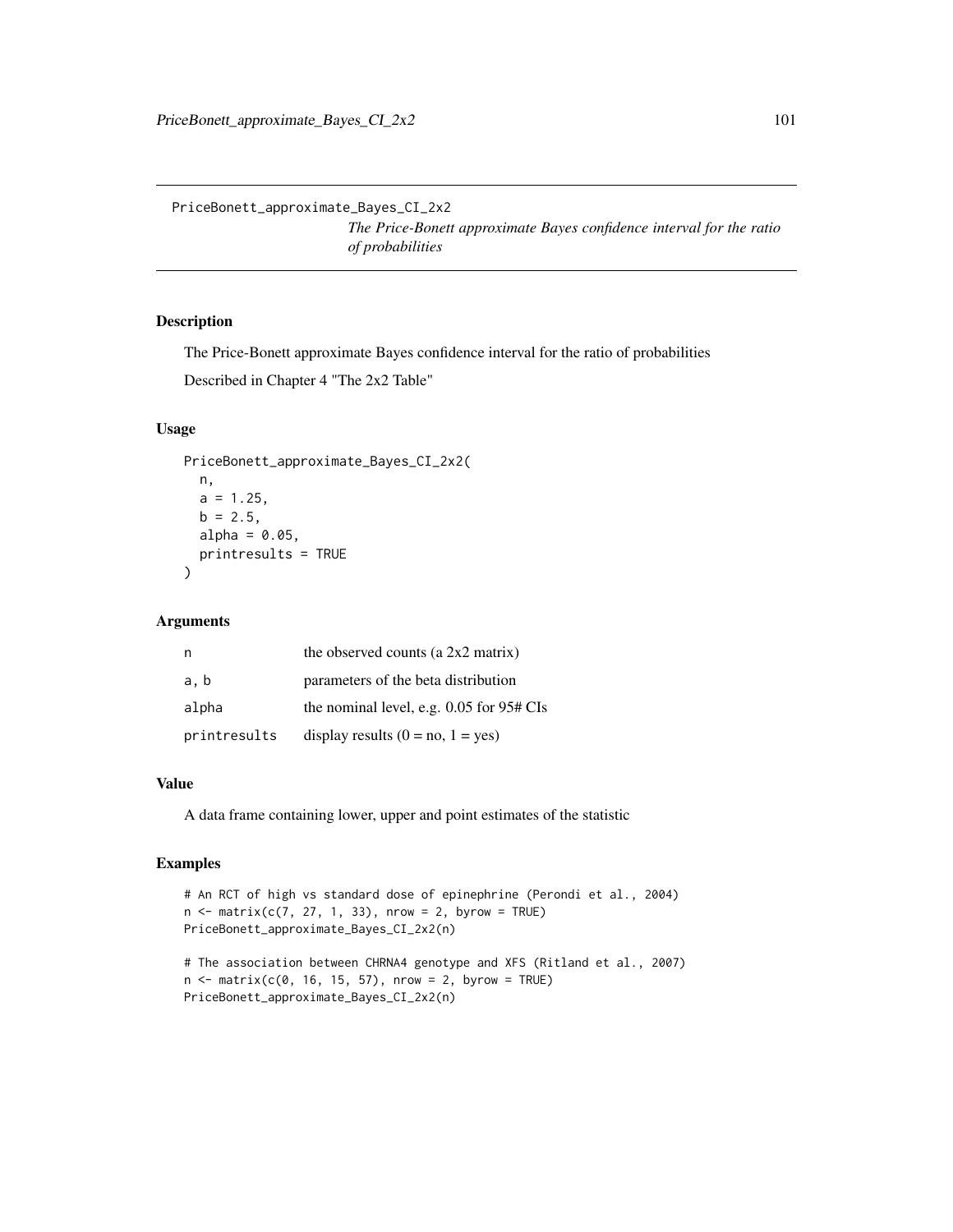QuesenberryHurst\_Wilson\_score\_CIs\_1xc

*The Quesenberry-Hurst Wilson score simultaneous intervals for the multinomial probabilities*

# **Description**

The Quesenberry-Hurst Wilson score simultaneous intervals for the multinomial probabilities (with Scheffe adjustment)

Described in Chapter 3 "The 1xc Table and the Multinomial Distribution"

#### Usage

QuesenberryHurst\_Wilson\_score\_CIs\_1xc(n, alpha = 0.05, printresults = TRUE)

## Arguments

| n            | the observed counts (a 1xc vector, where c is the number of categories) |
|--------------|-------------------------------------------------------------------------|
| alpha        | the nominal level, e.g. $0.05$ for 95% CIs                              |
| printresults | display results $(F = no, T = yes)$                                     |

#### Value

A data frame containing lower, upper and point estimates of the statistic

# Examples

```
# Genotype counts for SNP rs 6498169 in RA patients
QuesenberryHurst_Wilson_score_CIs_1xc(n = c(276, 380, 118))
```
RBG\_test\_and\_CI\_stratified\_2x2

*The RBG test and CI for a common odds ratio*

#### Description

The RBG test and CI for a common odds ratio

(A Wald-type test and CI based on the Mantel-Haenszel estimate)

Described in Chapter 10 "Stratified 2x2 Tables and Meta-Analysis"

# Usage

```
RBG_test_and_CI_stratified_2x2(n, alpha = 0.05, printresults = TRUE)
```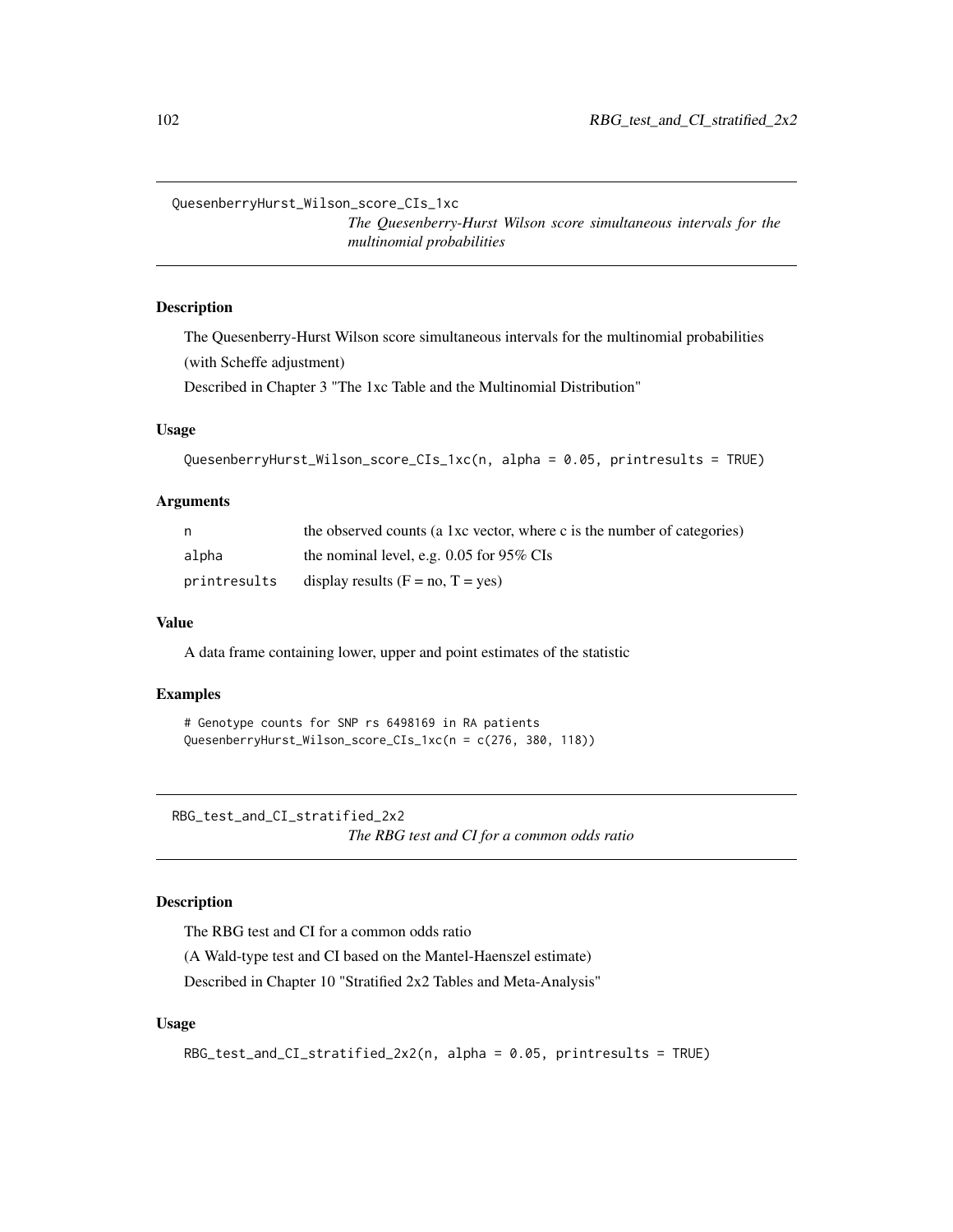#### **Arguments**

| n.           | the observed table (a 2x2xk matrix, where k is the number of strata) |
|--------------|----------------------------------------------------------------------|
| alpha        | the nominal level, e.g. $0.05$ for $95# \text{CIs}$                  |
| printresults | display results (FALSE = $no$ , TRUE = $ves$ )                       |

## Value

A list containing the two-sided p-value (P), the Wald test statistic (Z), the confidence limits (L and U), the Mantel-Haenszel overall estimate (thetahatMH) and the standard error (SElog).

## Examples

```
# Smoking and lung cancer (Doll and Hill, 1950)
n \leq -\arctan(\dim = c(2, 2, 2))n[,, 1] <- matrix(c(647, 622, 2, 27), 2, byrow = TRUE)
n[,, 2] <- matrix(c(41, 28, 19, 32), 2, byrow = TRUE)
RBG_test_and_CI_stratified_2x2(n)
# Prophylactice use of Lidocaine in myocardial infarction (Hine et al., 1989)
n \leq -\arctan(0, \, \dim = c(2, 2, 6))n[,, 1] <- rbind(c(2, 37), c(1, 42))n[,, 2] <- rbind(c(4, 40), c(4, 40))n[,, 3] <- rbind(c(6, 101), c(4, 106))
n[,, 4] <- rbind(c(7, 96), c(5, 95))n[, , 5] <- rbind(c(7, 103), c(3, 103))
n[,, 6] <- rbind(c(11, 143), c(4, 142))
RBG_test_and_CI_stratified_2x2(n)
```
Scheffe\_type\_CIs\_paired\_cxc

*ScheffE-type confidence intervals for differences of marginal probabilities*

# Description

ScheffE-type confidence intervals for differences of marginal probabilities Described in Chapter 9 "The Paired kxk Table"

## Usage

```
Scheffe_type_CIs_paired_cxc(n, alpha = 0.05, printresults = TRUE)
```
#### Arguments

| n            | the observed table (a cxc matrix)               |
|--------------|-------------------------------------------------|
| alpha        | the nominal level, e.g. $0.05$ for 95% CIs      |
| printresults | display results ( $FALSE = no$ , $TRUE = yes$ ) |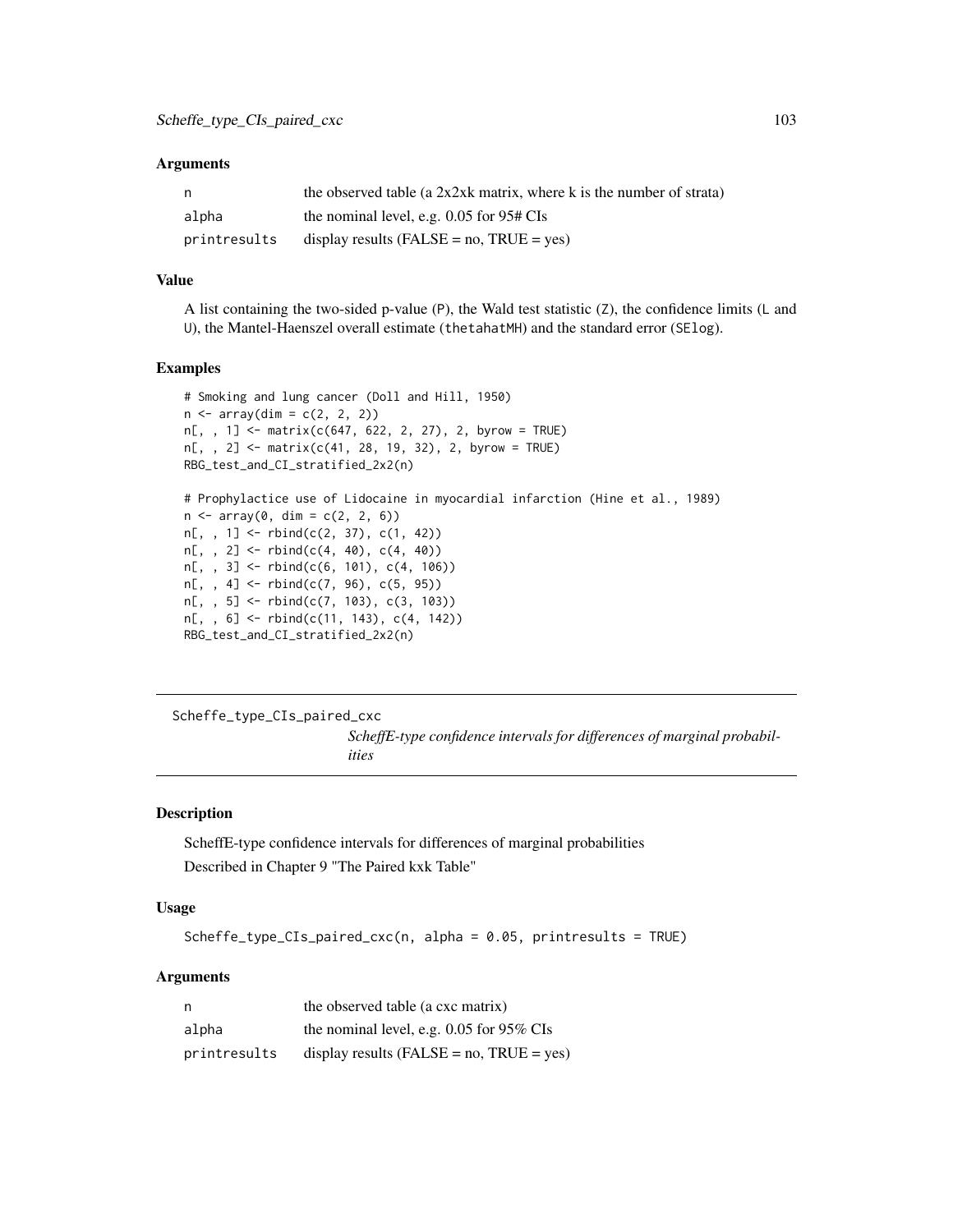# Value

A list containing lower, upper and point estimates of the statistic

# Examples

```
# Pretherapy susceptability of pathogens (Peterson et al., 2007)
n <- rbind(c(596, 18, 6, 5), c(0, 2, 0, 0), c(0, 0, 42, 0), c(11, 0, 0, 0))
Scheffe_type_CIs_paired_cxc(n)
```
Scheffe\_type\_CIs\_rxc *The ScheffE-type simultaneous confidence intervals for the differences pi\_1|i - pi\_1|j*

# Description

The ScheffE-type simultaneous confidence intervals for the differences pi\_1|i - pi\_1|j

Described in Chapter 7 "The rxc Table"

# Usage

```
Scheffe_type_CIs_rxc(n, alpha = 0.05, printresults = TRUE)
```
#### Arguments

| n            | the observed counts (an rx2 vector)             |
|--------------|-------------------------------------------------|
| alpha        | the nominal level, e.g. $0.05$ for $95#$ CIs    |
| printresults | display results ( $FALSE = no$ , $TRUE = yes$ ) |

# Value

A list containing lower, upper and point estimates of the statistic

```
# Example: Treatment for ear infection
n <- rbind(c(40, 25), c(54, 7), c(63, 10))
Scheffe_type_CIs_rxc(n)
```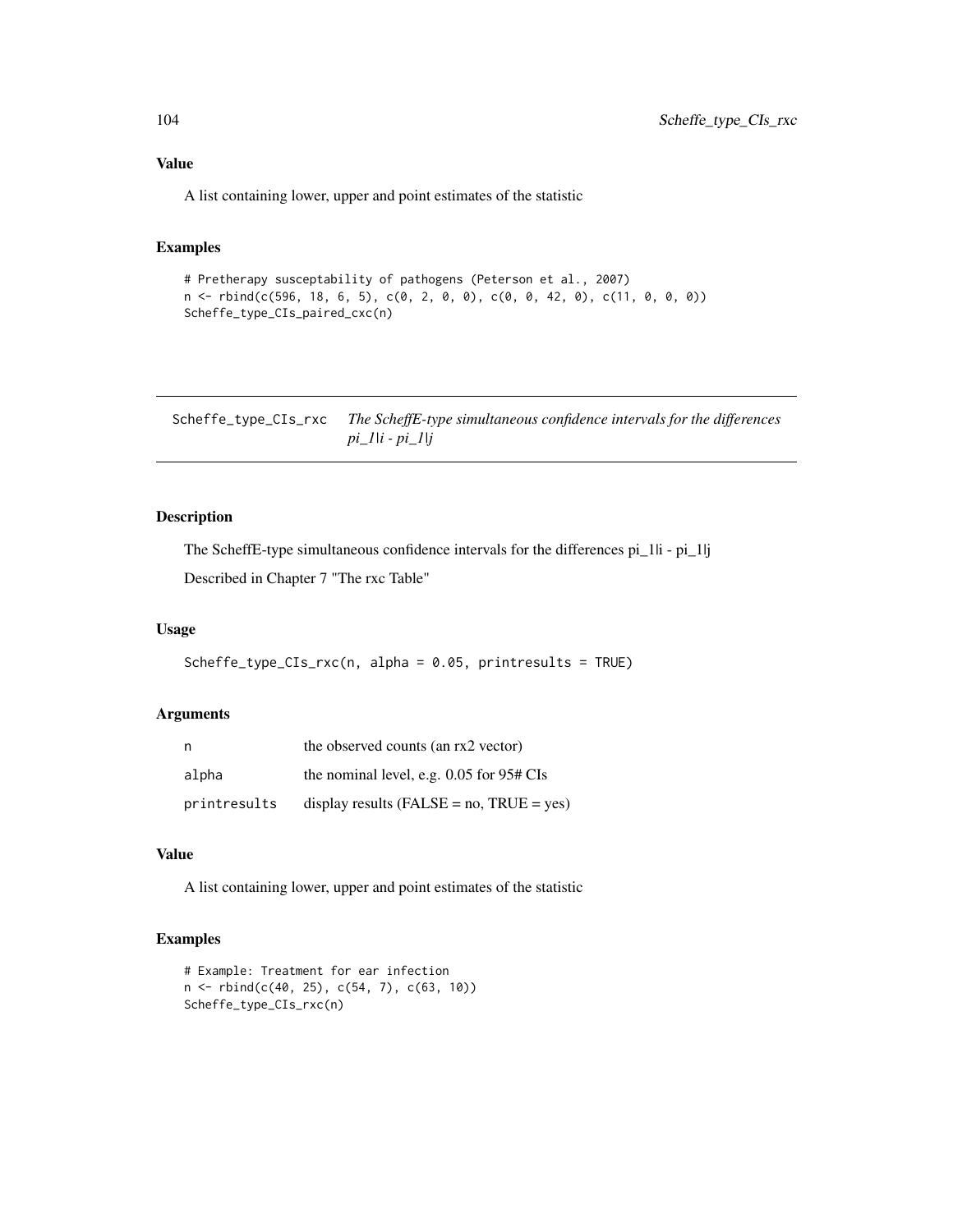## Description

The score test for the binomial probability (pi)  $H_0$ : pi = pi0 vs  $H_A$ : pi  $\sim$ = pi0 (two-sided) Described in Chapter 2 "The 1x2 Table and the Binomial Distribution"

## Usage

Score\_test\_1x2(X, n, pi0, printresults = TRUE)

## Arguments

| X            | the number of successes             |
|--------------|-------------------------------------|
| n            | the total number of observations    |
| pi0          | a given probability                 |
| printresults | display results $(0 = no, 1 = yes)$ |

# Value

A vector containing the two-sided p-value and the score test statistic

# Examples

```
# The number of 1st order male births (Singh et al. 2010, adapted)
Score_test_1x2(X = 250, n = 533, pi0 = .5)
# The number of 2nd order male births (Singh et al. 2010, adapted)
Score_test_1x2(X = 204, n = 412, pi0 = .5)
# The number of 3rd order male births (Singh et al. 2010, adapted)
Score_test_1x2(X = 103, n = 167, pi0 = .5)
# The number of 4th order male births (Singh et al. 2010, adapted)
Score_test_1x2(X = 33, n = 45, pi0 = .5)
# Ligarden et al. (2010, adapted)
Score_test_1x2(X = 13, n = 16, pi0 = .5)
```
Score\_test\_and\_CI\_marginal\_mean\_scores\_paired\_cxc *Score test and CI marginal mean scores paired CxC*

## Description

The score test and confidence interval for the difference between marginal mean scores Described in Chapter 9 "The Paired cxc Table"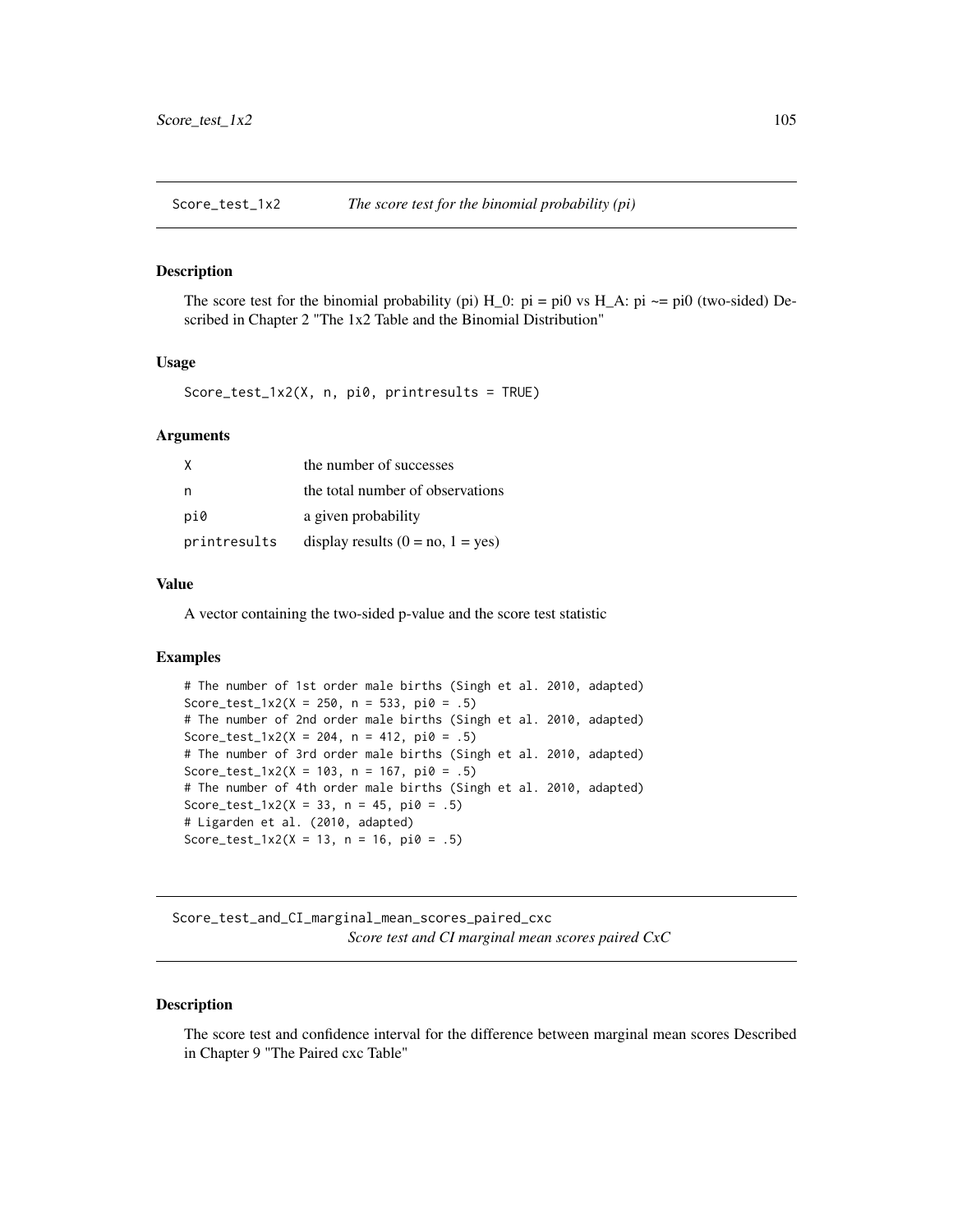## Usage

```
Score_test_and_CI_marginal_mean_scores_paired_cxc(
  n,
  a,
  alpha = 0.05,
 printresults = TRUE
\lambda
```
## Arguments

| n            | the observed table (a cxc matrix)          |
|--------------|--------------------------------------------|
| a            | scores assigned to the outcome categories  |
| alpha        | the nominal level, e.g. $0.05$ for 95% CIs |
| printresults | display results $(F = no, T = yes)$        |

#### Value

A list containing the two-sided p-value, the score test statistic, the confidence limits and the estimate of the difference between marginal mean scores

# Examples

```
# A comparison between serial and retrospective measurements
# (Fischer et al., 1999)
n <- rbind(
 c(1, 0, 1, 0, 0),
 c(0, 2, 8, 4, 4),c(1, 1, 31, 14, 11),
  c(1, 0, 15, 9, 12),
  c(0, 0, 2, 1, 3)\mathcal{L}a \leftarrow c(8, 3.5, 0, -3.5, -8)Score_test_and_CI_marginal_mean_scores_paired_cxc(n, a)
```
Score\_test\_CC\_1x2 *The score test with continuity correction for the*

# Description

The score test with continuity correction for the binomial probability (pi).  $H_0$ :  $pi = pi0$  vs  $H_A$ : pi ~= pi0 (two-sided). Described in Chapter 2 "The 1x2 Table and the Binomial Distribution"

## Usage

Score\_test\_CC\_1x2(X, n, pi0, printresults = TRUE)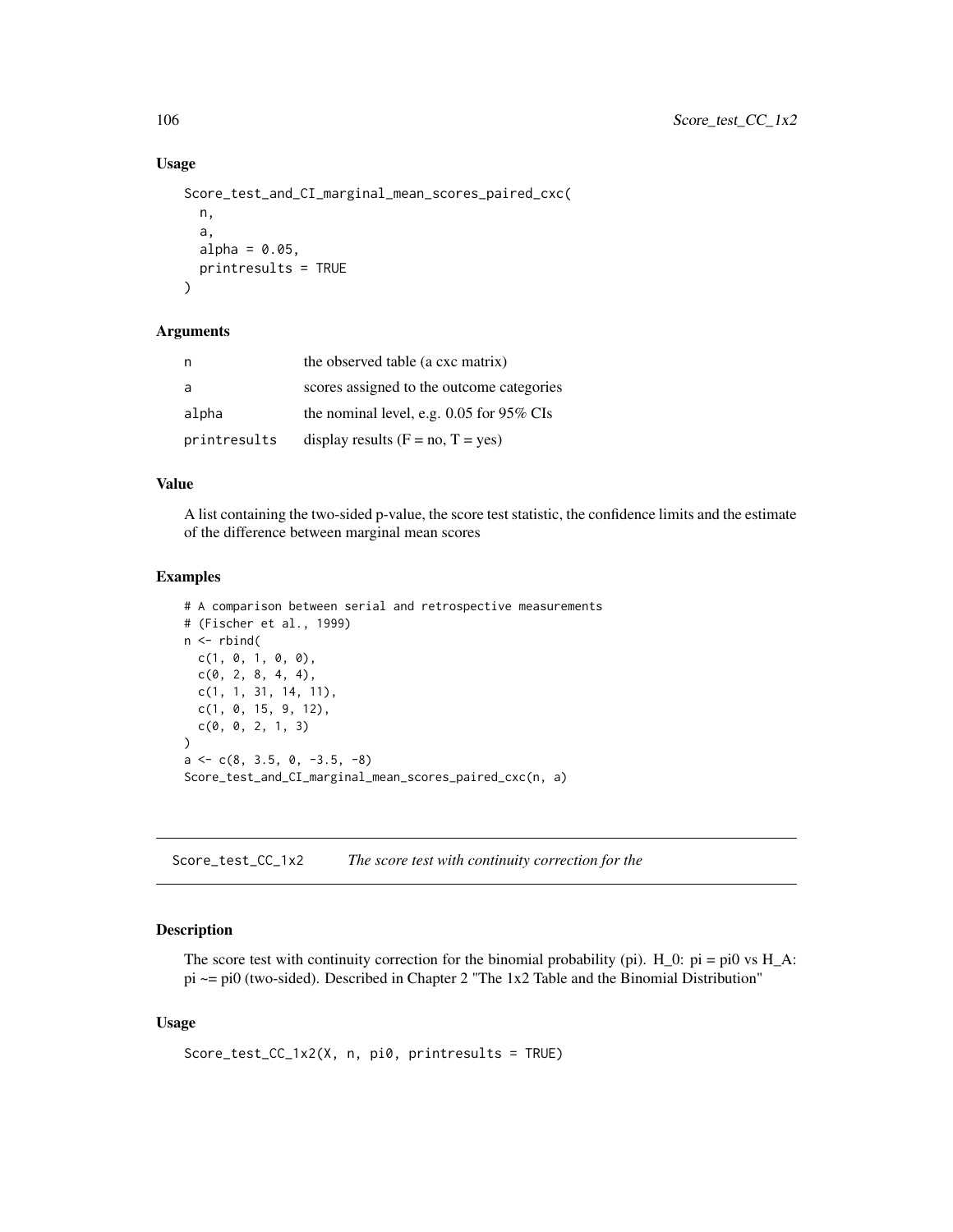## **Arguments**

| X            | the number of successes             |
|--------------|-------------------------------------|
| n            | the total number of observations    |
| pi0          | a given probability                 |
| printresults | display results $(0 = no, 1 = yes)$ |

## Value

A vector containing the two-sided p-value and the score test statistic

#### Examples

```
# The number of 1st order male births (Singh et al. 2010, adapted)
Score_test_CC_1x2(X = 250, n = 533, pi0 = .5)
# The number of 2nd order male births (Singh et al. 2010, adapted)
Score_test_CC_1x2(X = 204, n = 412, pi0 = .5)
# The number of 3rd order male births (Singh et al. 2010, adapted)
Score_test_CC_1x2(X = 103, n = 167, pi0 = .5)
# The number of 4th order male births (Singh et al. 2010, adapted)
Score_test_CC_1x2(X = 33, n = 45, pi0 = .5)
# Ligarden et al. (2010, adapted)
Score_test_CC_1x2(X = 13, n = 16, pi0 = .5)
```
Score\_test\_for\_effect\_in\_the\_probit\_model\_2xc *Score test for effect in the cumulative probit model*

# Description

The score test for effect in the cumulative probit model described in Chapter 6 "The Ordered 2xc Table"

# Usage

```
Score_test_for_effect_in_the_probit_model_2xc(
 n,
 alphahat0,
 printresults = TRUE
)
```
#### Arguments

| n            | the observed counts (a 2xc matrix)                                                                                      |
|--------------|-------------------------------------------------------------------------------------------------------------------------|
| alphahat0    | a column vector with c-1 estimated coefficients (alpha <sub>n</sub> ) under the null hy-<br>pothesis (beta = $\theta$ ) |
| printresults | display results $(F = no, T = yes)$                                                                                     |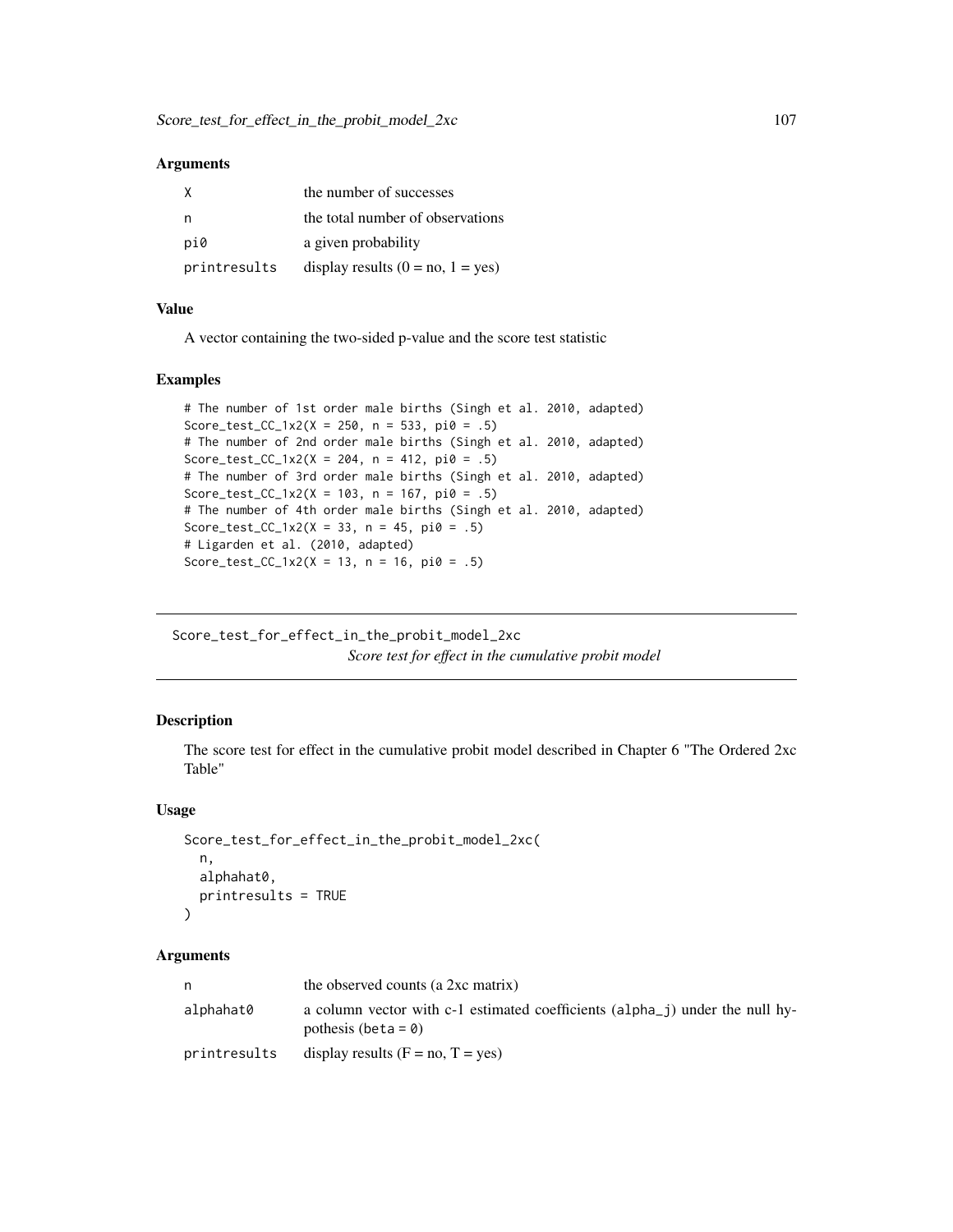## Value

A list containing the probability, the statistic and the degrees of freedom

## Note

Must give the alphahats under the null hypothesis as input, because Matlab does not calculate an intercept-only probit model (and this may apply to R code as well). alphahat0 can be calculated in, for instance, Stata.

# Examples

```
# The Adolescent Placement Study (Fontanella et al., 2008)
n <- rbind(c(8, 28, 72, 126), c(46, 73, 69, 86))
alphahat0 <- c(-1.246452, -0.5097363, 0.2087471)
Score_test_for_effect_in_the_probit_model_2xc(n, alphahat0)
# Postoperative nausea (Lydersen et al., 2012a)
n <- rbind(c(14, 10, 3, 2), c(11, 7, 8, 4))
alphahat0 <- c(-0.1923633, 0.5588396, 1.271953)
Score_test_for_effect_in_the_probit_model_2xc(n, alphahat0)
```
Spearman\_correlation\_coefficient\_rxc

```
The Spearman correlation coefficient
```
# Description

The Spearman correlation coefficient Described in Chapter 7 "The rxc Table"

# Usage

```
Spearman_correlation_coefficient_rxc(n, alpha = 0.05, printresults = TRUE)
```
# Arguments

| n            | the observed table (an rxc matrix)                                                           |
|--------------|----------------------------------------------------------------------------------------------|
| alpha        | the nominal significance level, used to compute a $100(1-\alpha)ph$ confidence in-<br>terval |
| printresults | display results $(FALSE = no, TRUE = yes)$                                                   |

#### Value

A list containing the Spearman correlation coefficient, and the Fieller and Bonett-Wright confidence intervals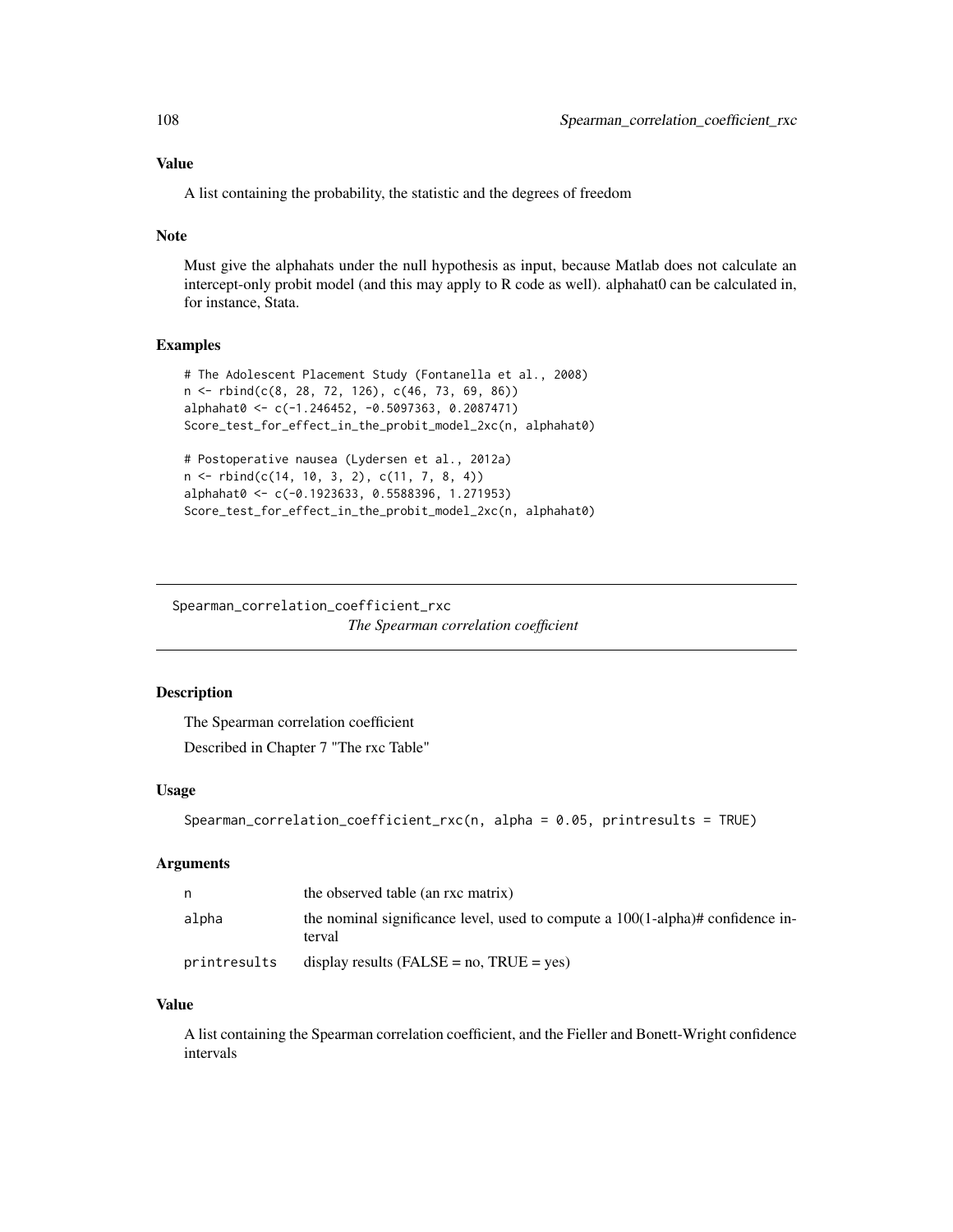```
# Colorectal cancer (Table 7.7)
n \le rbind(
  c(2, 4, 29, 19), c(7, 6, 116, 51), c(19, 27, 201, 76), c(18, 22, 133, 54)
\lambdaSpearman_correlation_coefficient_rxc(n)
## Not run:
# Breast Tumor (Table 7.8)
n <- matrix(
  c(15, 35, 6, 9, 6, 2, 4, 2, 11, 11, 0, 0, 1, 10, 21),ncol = 5, byrow = TRUE
)
Spearman_correlation_coefficient_rxc(n)
# Self-rated health (Table 7.9)
n <- matrix(
  c(2, 3, 3, 3, 2, 58, 98, 14, 8, 162, 949, 252, 4, 48, 373, 369),
 ncol = 4, byrow = TRUE
\lambdaSpearman_correlation_coefficient_rxc(n)
## End(Not run)
```

```
Spearman_correlation_coefficient_rxc_bca
```
*The Spearman correlation coefficient with the bias-corrected and accelerated*

# Description

The Spearman correlation coefficient with the bias-corrected and accelerated boostrap confidence interval

Described in Chapter 7 "The rxc Table"

## Usage

```
Spearman_correlation_coefficient_rxc_bca(
  n,
  nboot = 10000,
  alpha = 0.05,
  printresults = TRUE
\mathcal{L}
```
## Arguments

| n     | the observed table (an rxc matrix) |
|-------|------------------------------------|
| nboot | number of bootstrap samples        |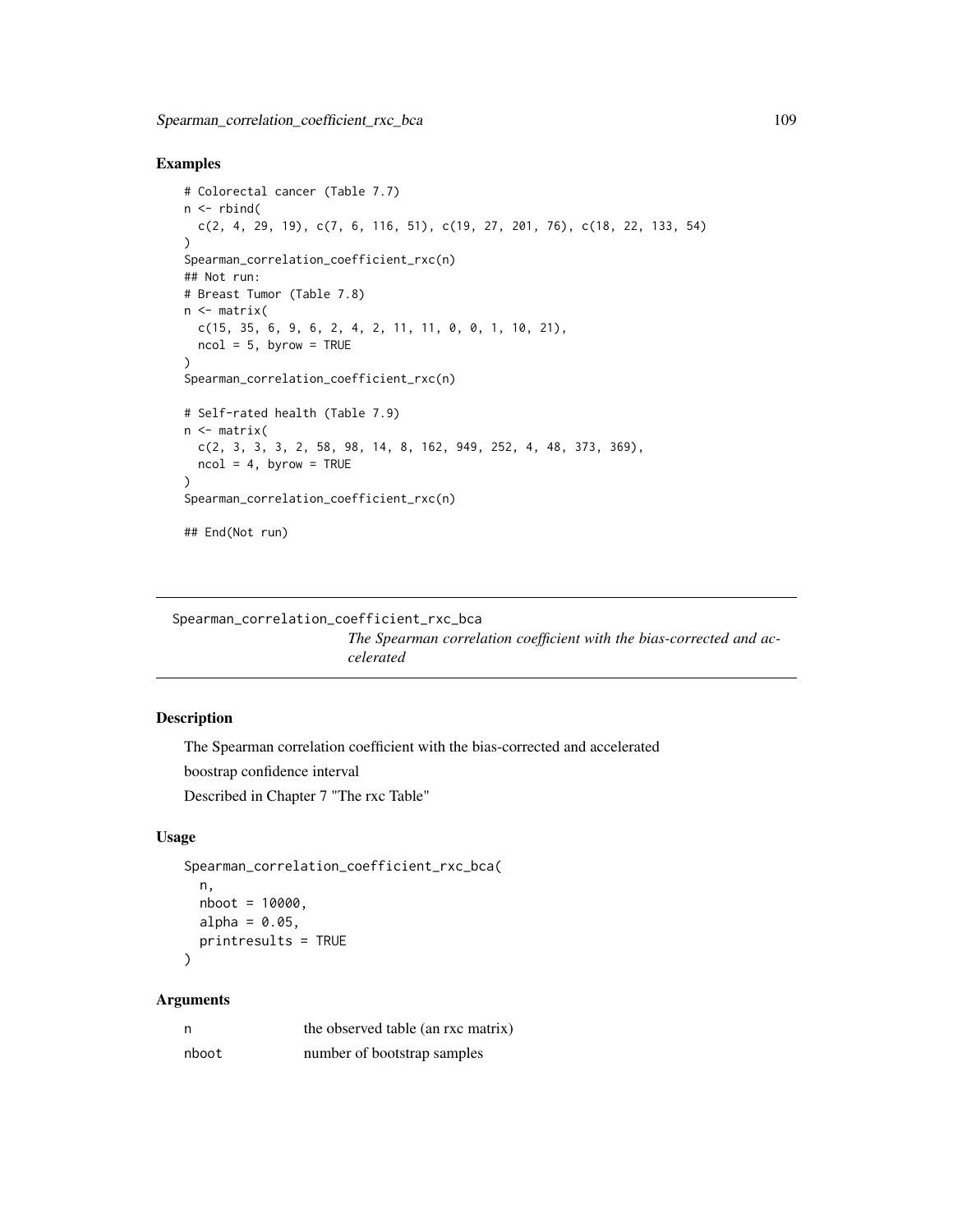| alpha        | the nominal significance level, used to compute a $100(1$ -alpha) confidence inter- |  |
|--------------|-------------------------------------------------------------------------------------|--|
|              | val                                                                                 |  |
| printresults | display results (FALSE = $no$ , TRUE = $yes$ )                                      |  |

#### Value

A list containing the statistic and the confindence interval limits

## Examples

```
## Not run:
# Colorectal cancer (Table 7.7)
n \leq -rbind(c(2, 4, 29, 19), c(7, 6, 116, 51), c(19, 27, 201, 76), c(18, 22, 133, 54)
\mathcal{L}Spearman_correlation_coefficient_rxc_bca(n)
# Breast Tumor (Table 7.8)
n <- matrix(
 c(15, 35, 6, 9, 6, 2, 4, 2, 11, 11, 0, 0, 1, 10, 21),
  ncol = 5, byrow = TRUE
\mathcal{L}Spearman_correlation_coefficient_rxc_bca(n)
# Self-rated health (Table 7.9)
n <- matrix(
 c(2, 3, 3, 3, 2, 58, 98, 14, 8, 162, 949, 252, 4, 48, 373, 369),
 ncol = 4, byrow = TRUE
)
Spearman_correlation_coefficient_rxc_bca(n)
## End(Not run)
```
stratified\_2x2\_tables *Stratified 2x2 tables*

#### Description

Stratified 2x2 tables

## Usage

stratified\_2x2\_tables(n, alpha = 0.05)

## Arguments

|       | the observed table (a 2x2xk matrix, where k is the number of strata) |
|-------|----------------------------------------------------------------------|
| alpha | the nominal level, e.g. $0.05$ for 95% CIs                           |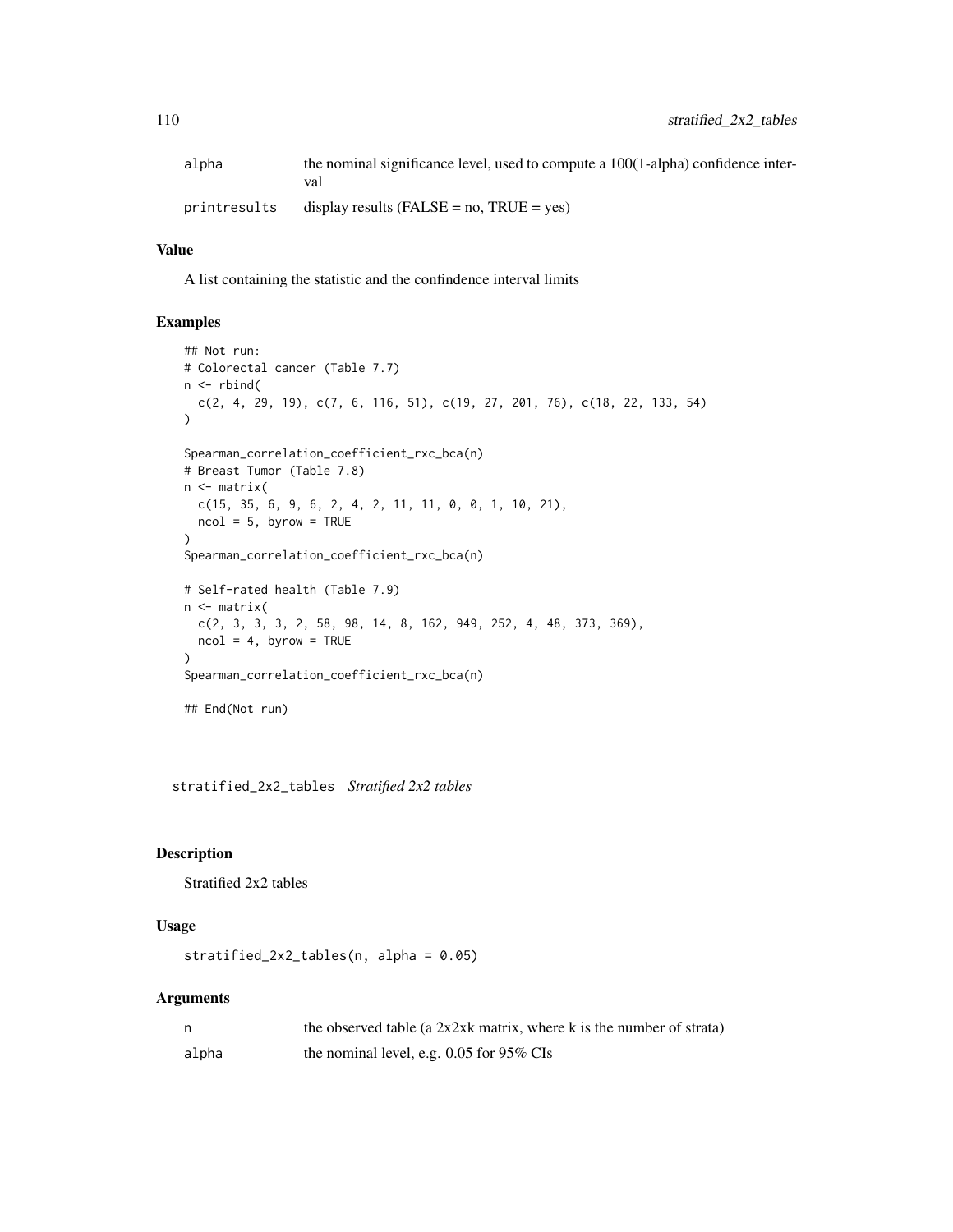## Value

A string of "-". This function should be called for its printed output

#### Examples

```
# Smoking and lung cancer (Doll and Hill, 1950)
n \leq -\arctan(\dim = c(2, 2, 2))n[, , 1] <- matrix(c(647, 622, 2, 27), 2, byrow = TRUE)
n[,, 2] <- matrix(c(41, 28, 19, 32), 2, byrow = TRUE)
stratified_2x2_tables(n)
# Prophylactice use of Lidocaine in myocardial infarction (Hine et al., 1989)
n \leq -\arctan(0, \, \dim = c(2, 2, 6))n[,, 1] <- rbind(c(2, 37), c(1, 42))n[,, 2] <- rbind(c(4, 40), c(4, 40))n[, , 3] <- rbind(c(6, 101), c(4, 106))
n[, , 4] <- rbind(c(7, 96), c(5, 95))
n[, , 5] <- rbind(c(7, 103), c(3, 103))
n[,, 6] <- rbind(c(11, 143), c(4, 142))
stratified_2x2_tables(n)
```
Stuart\_test\_paired\_cxc

*The Stuart test for marginal homogeneity*

#### Description

The Stuart test for marginal homogeneity Described in Chapter 9 "The Paired cxc Table"

# Usage

```
Stuart_test_paired_cxc(n, printresults = TRUE)
```
## Arguments

| n            | the observed table (a cxc matrix)               |
|--------------|-------------------------------------------------|
| printresults | display results ( $FALSE = no$ , $TRUE = yes$ ) |

#### Value

A list containing the probability, the statistic and the degrees of freedom

```
# Pretherapy susceptability of pathogens (Peterson et al., 2007)
n <- rbind(c(596, 18, 6, 5), c(0, 2, 0, 0), c(0, 0, 42, 0), c(11, 0, 0, 0))
Stuart_test_paired_cxc(n)
```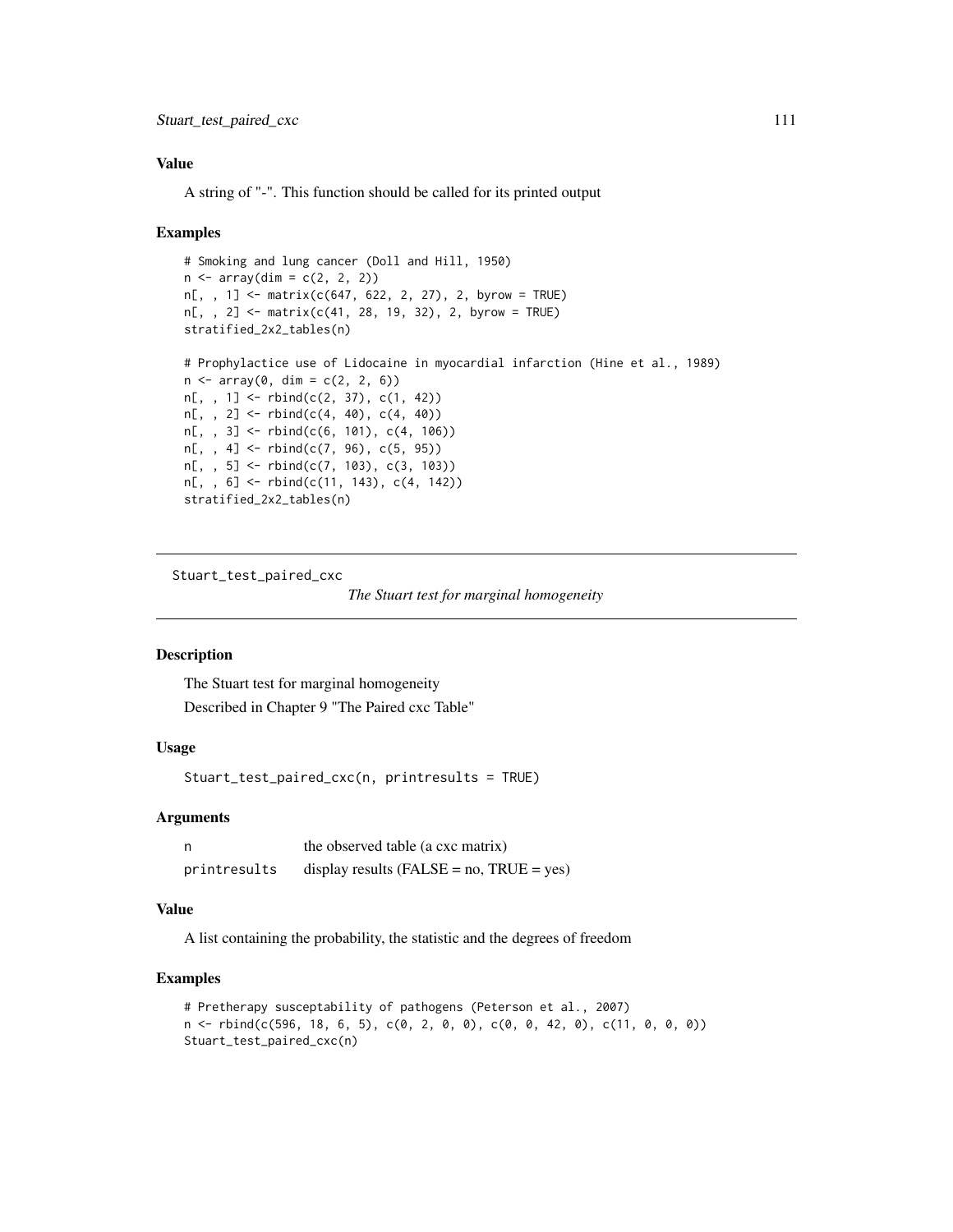Tango\_asymptotic\_score\_CI\_paired\_2x2

*The Tango asymptotic score confidence interval for the difference between paired probabilities*

# **Description**

The Tango asymptotic score confidence interval for the difference between paired probabilities Described in Chapter 8 "The Paired 2x2 Table"

## Usage

```
Tango_asymptotic_score_CI_paired_2x2(n, alpha = 0.05, printresults = TRUE)
```
#### Arguments

| n            | the observed counts (a $2x2$ matrix)                |
|--------------|-----------------------------------------------------|
| alpha        | the nominal level, e.g. $0.05$ for $95# \text{CIs}$ |
| printresults | display results (FALSE = $no$ , TRUE = $yes$ )      |

#### Value

A list containing lower, upper and point estimates of the statistic

## Examples

```
# Airway hyper-responsiveness before and after stem cell transplantation
# (Bentur et al., 2009)
n \leq -r \text{bind}(c(1, 1), c(7, 12))Tango_asymptotic_score_CI_paired_2x2(n)
# Complete response before and after consolidation therapy
```

```
# (Cavo et al., 2012)
n <- rbind(c(59, 6), c(16, 80))
```
Tango\_asymptotic\_score\_CI\_paired\_2x2(n)

Tang\_asymptotic\_score\_CI\_paired\_2x2 *The Tang asymptotic score confidence interval for the ratio of paired probabilities*

# Description

The Tang asymptotic score confidence interval for the ratio of paired probabilities Described in Chapter 8 "The Paired 2x2 Table"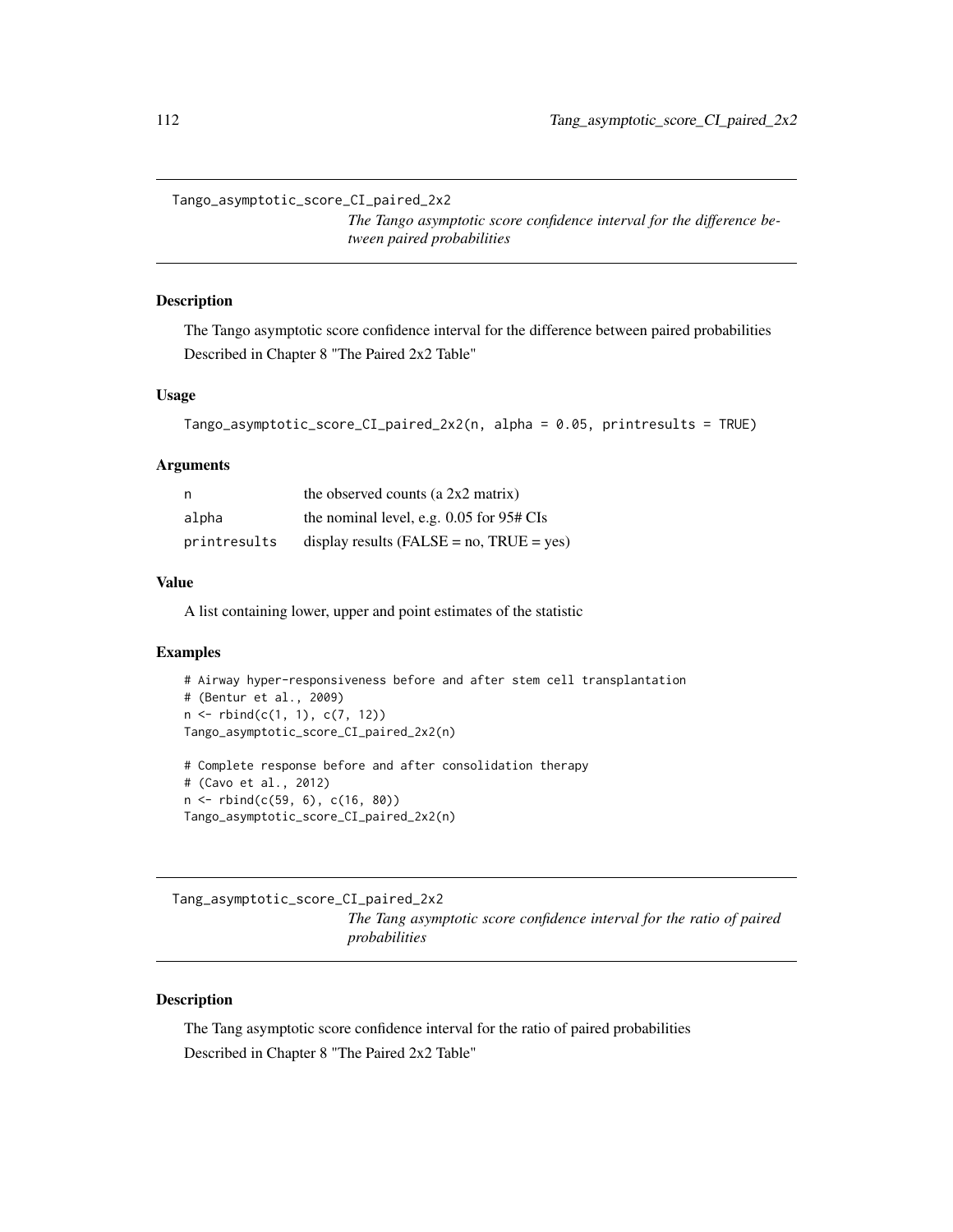# Usage

```
Tang_asymptotic_score_CI_paired_2x2(n, alpha = 0.05, printresults = TRUE)
```
## Arguments

| n            | the observed table (a $2x2$ matrix)             |
|--------------|-------------------------------------------------|
| alpha        | the nominal level, e.g. $0.05$ for 95% CIs      |
| printresults | display results ( $FALSE = no$ , $TRUE = yes$ ) |

# Value

A list containing lower, upper and point estimates of the statistic

#### Examples

```
# Airway hyper-responsiveness before and after stem cell transplantation
# (Bentur et al., 2009)
n <- rbind(c(1, 1), c(7, 12))
Tang_asymptotic_score_CI_paired_2x2(n)
# Complete response before and after consolidation therapy
# (Cavo et al., 2012)
n <- rbind(c(59, 6), c(16, 80))
Tang_asymptotic_score_CI_paired_2x2(n)
```
the\_1x2\_table\_CIs *The 1x2 Table CIs*

# Description

The 1x2 Table CIs

#### Usage

```
the_1x2_table_CIs(X, n, alpha = 0.05)
```
# Arguments

| X     | the number of successes                    |
|-------|--------------------------------------------|
| n,    | the total number of observations           |
| alpha | the nominal level, e.g. $0.05$ for 95% CIs |

# Value

NULL. This function should be called for its printed output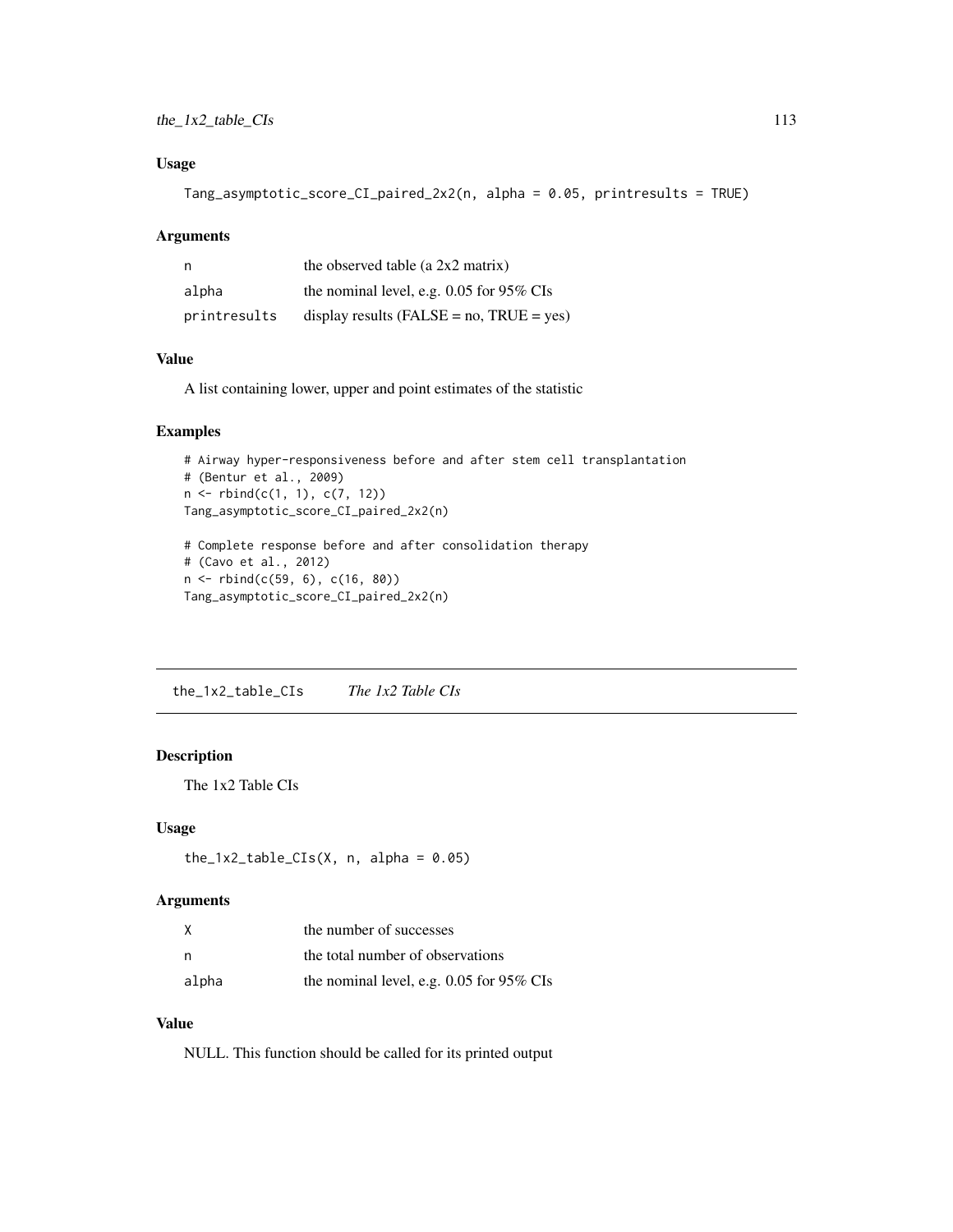```
# The number of 1st order male births (Singh et al. 2010)
the_1x2_table_CIs(X = 250, n = 533)
# The number of 2nd order male births (Singh et al. 2010)
the_1x2_table_CIs(X = 204, n = 412)
# The number of 3rd order male births (Singh et al. 2010)
the_1x2_table_CIs(X = 103, n = 167)
# The number of 4th order male births (Singh et al. 2010)
the_1x2_table_CIs(X = 33, n = 45)
# Ligarden et al. (2010)
the_1x2_table_CIs(X = 13, n = 16)
```
the\_1x2\_table\_tests *The 1x2 Table tests*

#### Description

The 1x2 Table tests

#### Usage

the\_1x2\_table\_tests(X, n, pi0)

#### Arguments

| X   | the number of successes          |
|-----|----------------------------------|
|     | the total number of observations |
| pi0 | a given probability              |

#### Value

NULL. This function should be called for its printed output

## Examples

# Example: The number of 1st order male births (Singh et al. 2010) the\_1x2\_table\_tests(X = 250, n = 533, pi0 = 0.513) # Example: The number of 2nd order male births (Singh et al. 2010) the\_1x2\_table\_tests(X = 204, n = 412, pi0 = 0.513) # Example: The number of 3rd order male births (Singh et al. 2010) the\_1x2\_table\_tests(X = 103, n = 167, pi0 = 0.513) # Example: The number of 4th order male births (Singh et al. 2010) the\_1x2\_table\_tests(X = 33, n = 45, pi0 = 0.513) # Example: Ligarden et al. (2010)  $the_1x2_table_tests(X = 13, n = 16, pi0 = 0.5)$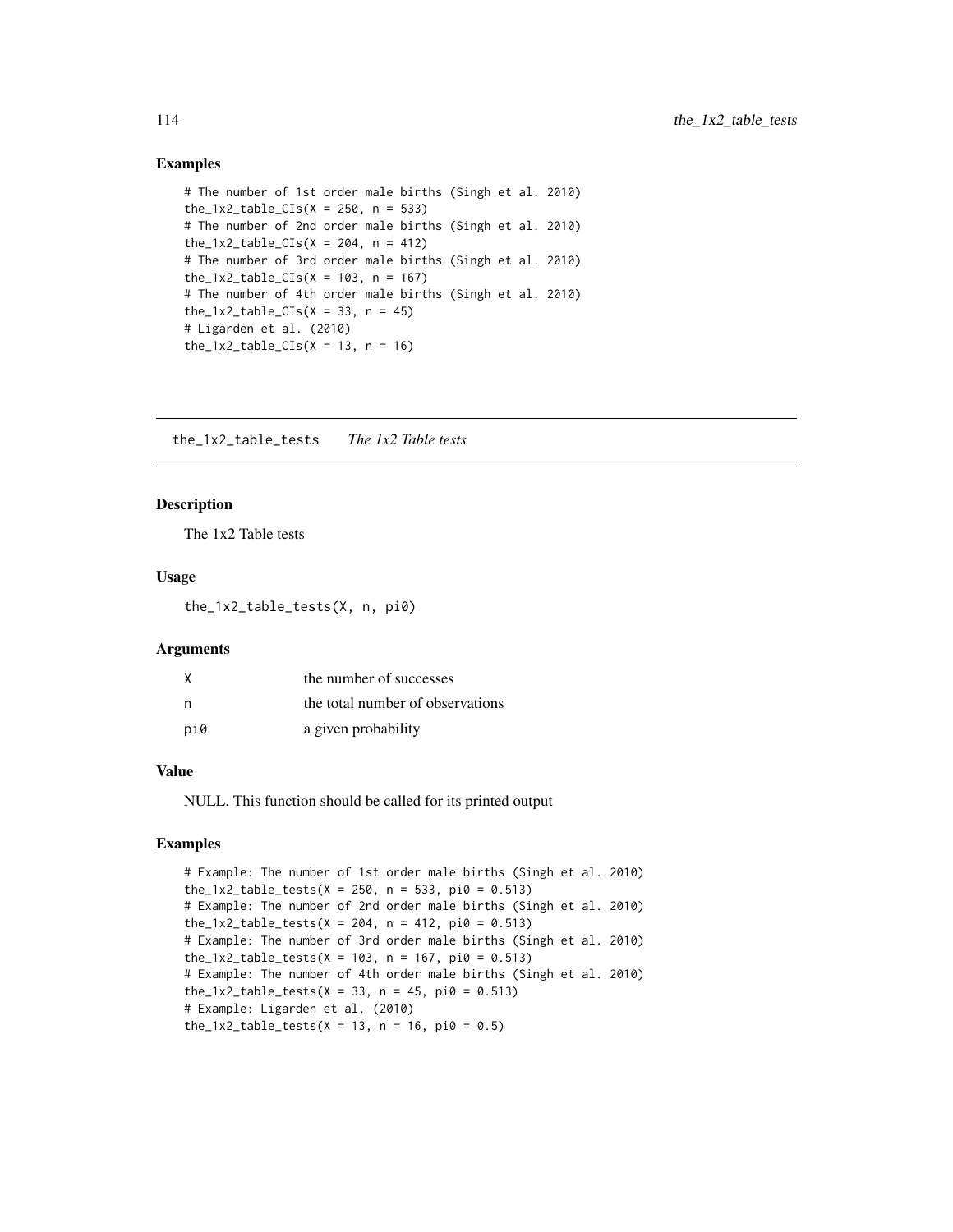the\_1xc\_table\_CIs *The 1xc table CIs*

# Description

The 1xc table CIs

# Usage

```
the_1xc_table_CIs(n, alpha = 0.05)
```
# Arguments

|       | the observed counts (a 1xc vector, where c is the number of categories) |
|-------|-------------------------------------------------------------------------|
| alpha | the nominal level, e.g. $0.05$ for $95#$ CIs                            |

# Value

A data frame containing lower, upper and point estimates of the statistic

## Examples

```
# Genotype counts for SNP rs 6498169 in RA patients
the_1xc_table_CIs(n = c(276, 380, 118))
```
the\_1xc\_table\_tests *The 1xc table tests*

# Description

The 1xc table tests

## Usage

```
the_1xc_table_tests(n, pi0, chacko.test = FALSE)
```
## Arguments

| n.          | the observed counts (a 1xc vector, where c is the number of categories) |
|-------------|-------------------------------------------------------------------------|
| pi0         | given probabilities (a 1xc vector)                                      |
| chacko.test | if TRUE, only performs the Chacko test                                  |

## Value

NULL. This function should be called for its printed output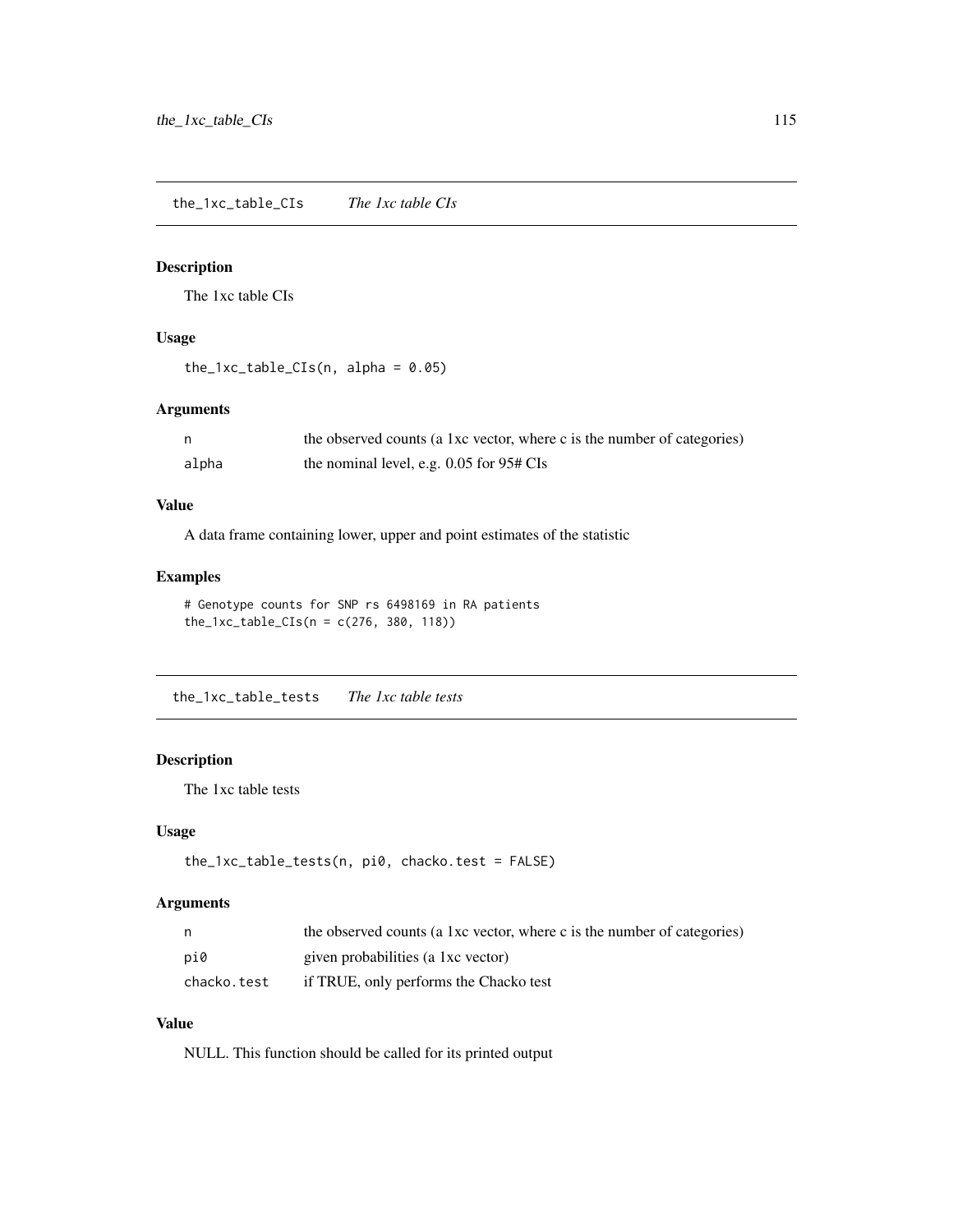```
# Genotype counts for SNP rs 6498169 in RA patients
the_1xc_table_tests(n = c(276, 380, 118), pi0 = c(0.402, 0.479, 0.119))
# subset of 10 patients
the_1xc_table_test(s, 1, 3), pi0 = c(0.402, 0.479, 0.119))# Example for the Chacko test: Hypothetical experiment
the_1xc_table_tests(n = c(1, 4, 3, 11, 9), pi0 = c(0.402, 0.479, 0.119), TRUE)
```
the\_2x2\_table\_CIs\_difference

*The 2x2 table CIs difference*

# Description

Wrapper for \_CI\_2x2 functions on Chapter 4.

## Usage

the\_2x2\_table\_CIs\_difference(n, alpha = 0.05)

#### Arguments

| n     | frequency matrix |
|-------|------------------|
| alpha | type I error     |

## Value

A string of "-". This function should be called for its printed output

```
# An RCT of high vs standard dose of epinephrine (Perondi et al., 2004)
n \leq - matrix(c(7, 27, 1, 33), nrow = 2, byrow = TRUE)
the_2x2_table_CIs_difference(n)
# The association between CHRNA4 genotype and XFS (Ritland et al., 2007)
n < - matrix(c(0, 16, 15, 57), nrow = 2, byrow = TRUE)
the_2x2_table_CIs_difference(n)
```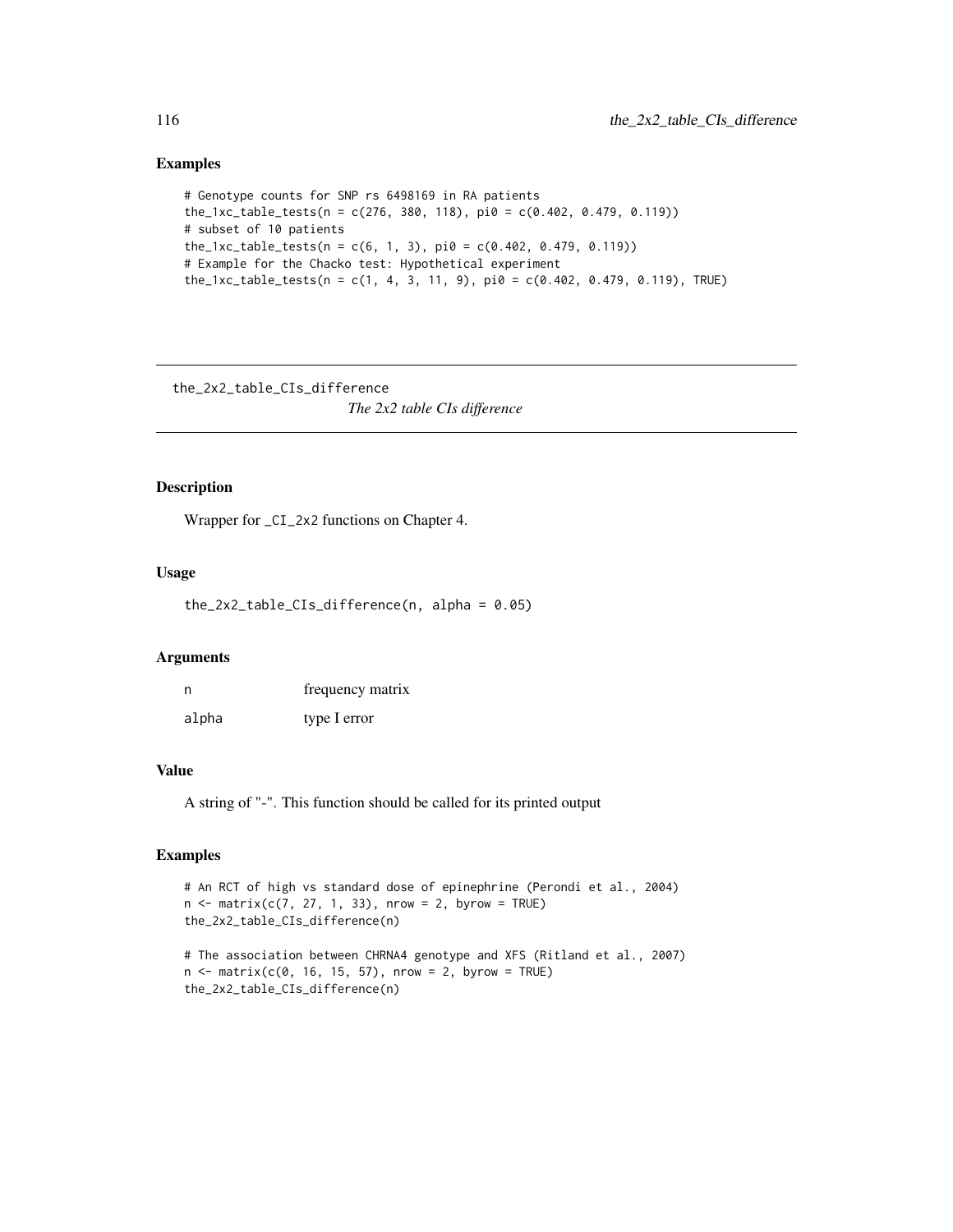## Description

Wrapper for \_CI\_OR\_2x2 functions on Chapter 4.

## Usage

```
the_2x2_table_CIs_OR(n, alpha = 0.05)
```
## Arguments

| n     | frequency matrix |
|-------|------------------|
| alpha | type I error     |

## Value

A string of "-". This function should be called for its printed output

# Examples

```
# Example: A lady tasting a cup of tea
n \leq r \, \text{bind}(c(3, 1), c(1, 3))the_2x2_table_CIs_OR(n)
# Example: Perondi et al. (2004)
n <- rbind(c(7, 27), c(1, 33))
the_2x2_table_CIs_OR(n)
# Example: Lampasona et al. (2013)
n \leq -r \, \text{bind}(c(9, 4), c(4, 10))the_2x2_table_CIs_OR(n)
# Example: Ritland et al. (2007)
```

```
n <- rbind(c(0, 16), c(15, 57))
the_2x2_table_CIs_OR(n)
```
the\_2x2\_table\_CIs\_ratio

*The 2x2 table CIs ratio*

# Description

Wrapper for \_CI\_2x2 functions on Chapter 4.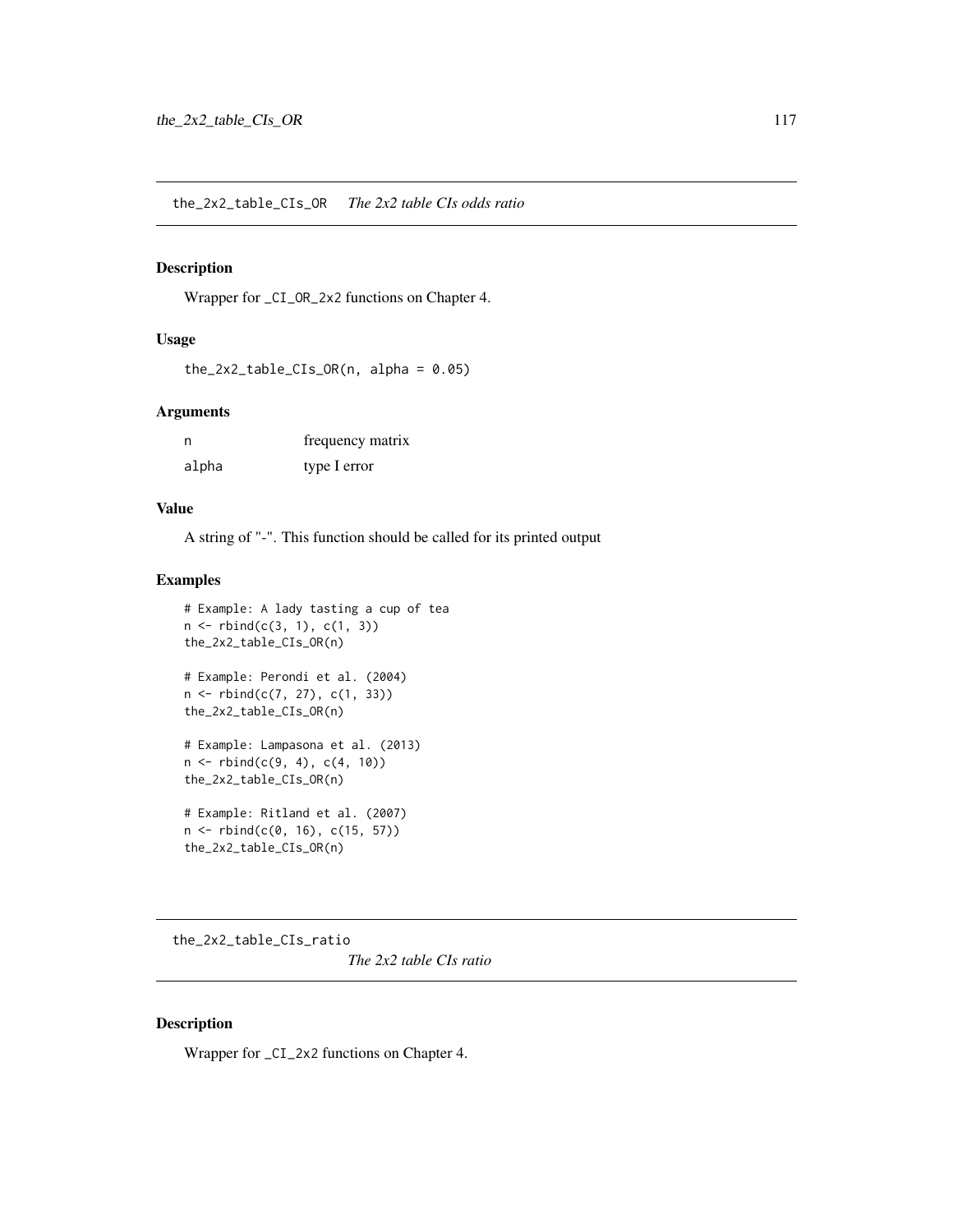#### Usage

 $the_2x2_table_CIs\_ratio(n, alpha = 0.05)$ 

#### Arguments

| n     | frequency matrix |
|-------|------------------|
| alpha | type I error     |

## Value

A string of "-". This function should be called for its printed output

## See Also

the\_2x2\_table\_CIs\_difference the\_2x2\_table\_CIs\_OR the\_2x2\_table\_tests

#### Examples

```
# An RCT of high vs standard dose of epinephrine (Perondi et al., 2004)
n \le matrix(c(7, 27, 1, 33), nrow = 2, byrow = TRUE)
the_2x2_table_CIs_ratio(n)
# The association between CHRNA4 genotype and XFS (Ritland et al., 2007)
n \le - matrix(c(0, 16, 15, 57), nrow = 2, byrow = TRUE)
the_2x2_table_CIs_ratio(n)
```
the\_2x2\_table\_tests *The 2x2 table tests*

# Description

Wrapper for \_test\_2x2 functions on Chapter 4.

#### Usage

```
the_2x2_table_tests(n, gamma = 1e-04)
```
## Arguments

| n     | frequency matrix                            |
|-------|---------------------------------------------|
| gamma | parameter for the Berger and Boos procedure |

# Value

The value of gamma. This function should be called for its printed output.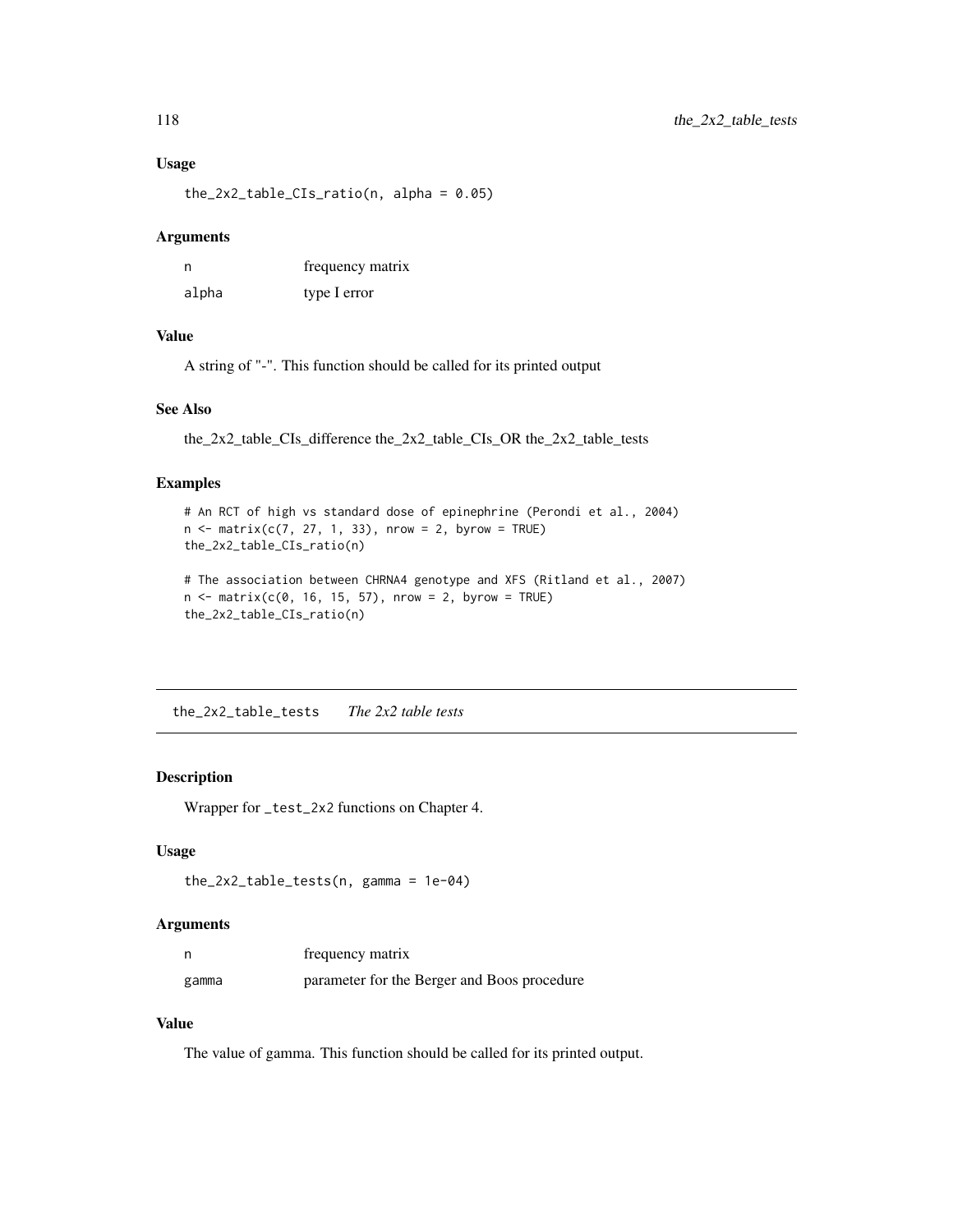# the\_2xc\_table 119

## Examples

```
# Example: A lady tasting a cup of tea
n \leq -r \, \text{bind}(c(3, 1), c(1, 3))the_2x2_table_tests(n)
# Example: Perondi et al. (2004)
n <- rbind(c(7, 27), c(1, 33))
the_2x2_table_tests(n)
# Example: Lampasona et al. (2013)
n \leq -r \, \text{bind}(c(9, 4), c(4, 10))the_2x2_table_tests(n)
# Example: Ritland et al. (2007)
n <- rbind(c(0, 16), c(15, 57))
the_2x2_table_tests(n)
```
the\_2xc\_table *The 2xc table*

## Description

The 2xc table

# Usage

```
the_2xc_table(n, alpha = 0.05, direction = "increasing")
```
#### Arguments

|           | the total number of observations           |
|-----------|--------------------------------------------|
| alpha     | the nominal level, e.g. $0.05$ for 95% CIs |
| direction | the direction of the success probabilities |

# Value

A string of "-". This function should be called for its printed output.

```
## Not run:
# The Adolescent Placement Study (Fontanella et al., 2008)
n <- rbind(c(8, 28, 72, 126), c(46, 73, 69, 86))
the_2xc_table(n)
# Postoperative nausea (Lydersen et al., 2012a)
n <- rbind(c(14, 10, 3, 2), c(11, 7, 8, 4))
```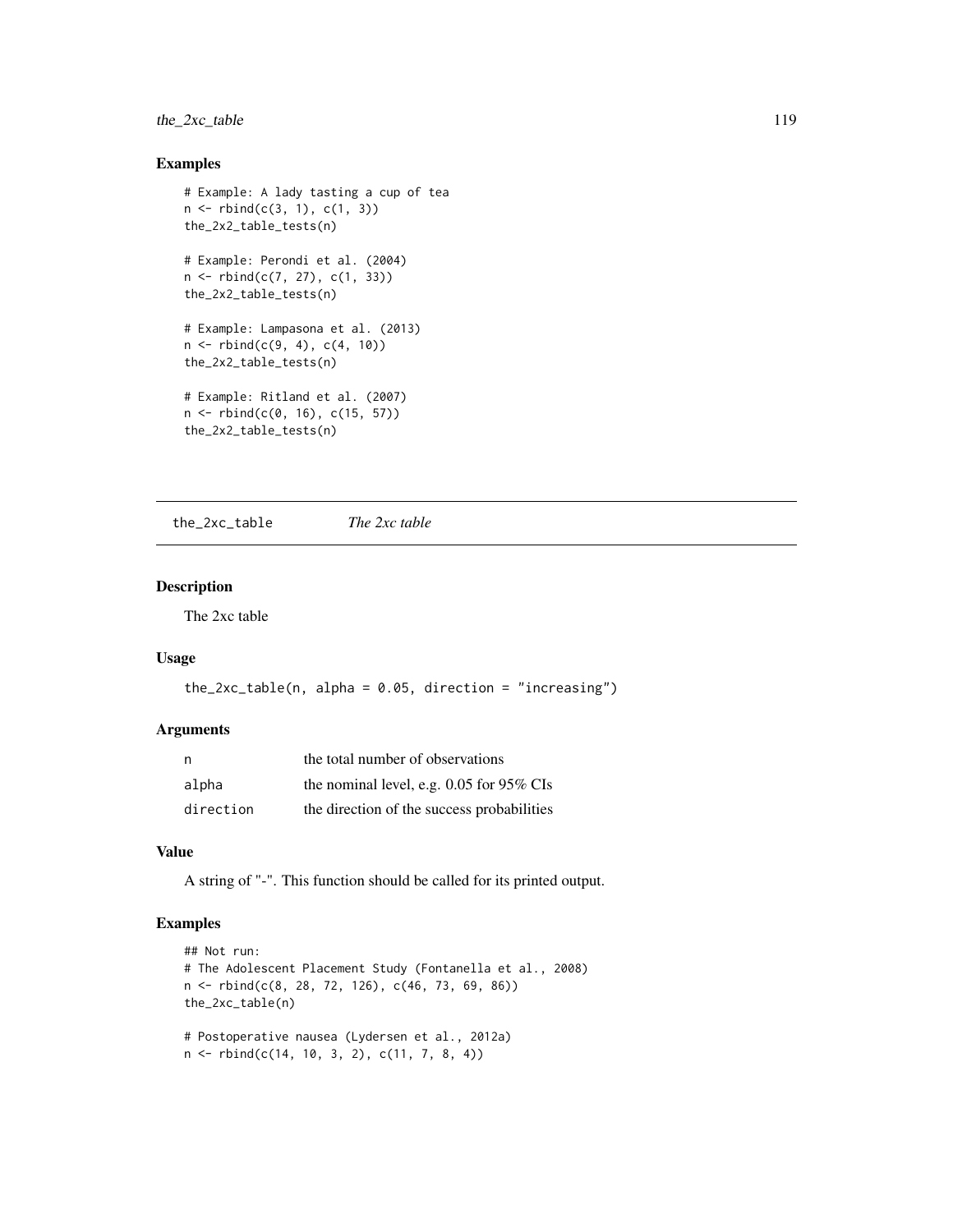```
dir <- "decreasing"
the_2xc_table(n, direction = dir)
## End(Not run)
```
the\_paired\_2x2\_table\_CIs\_difference *The Paired 2x2 table CIs difference*

# Description

The Paired 2x2 table CIs difference

# Usage

```
the_paired_2x2_table_CIs_difference(n, alpha = 0.05)
```
## Arguments

| n     | frequency matrix |
|-------|------------------|
| alpha | type I error     |

## Value

A string of "-". This function should be called for its printed output.

```
# Airway hyper-responsiveness before and after stem cell transplantation
# (Bentur et al., 2009)
n \leq rbind(c(1, 1), c(7, 12))
the_paired_2x2_table_CIs_difference(n)
```

```
# Complete response before and after consolidation therapy
# (Cavo et al., 2012)
n <- rbind(c(59, 6), c(16, 80))
the_paired_2x2_table_CIs_difference(n)
```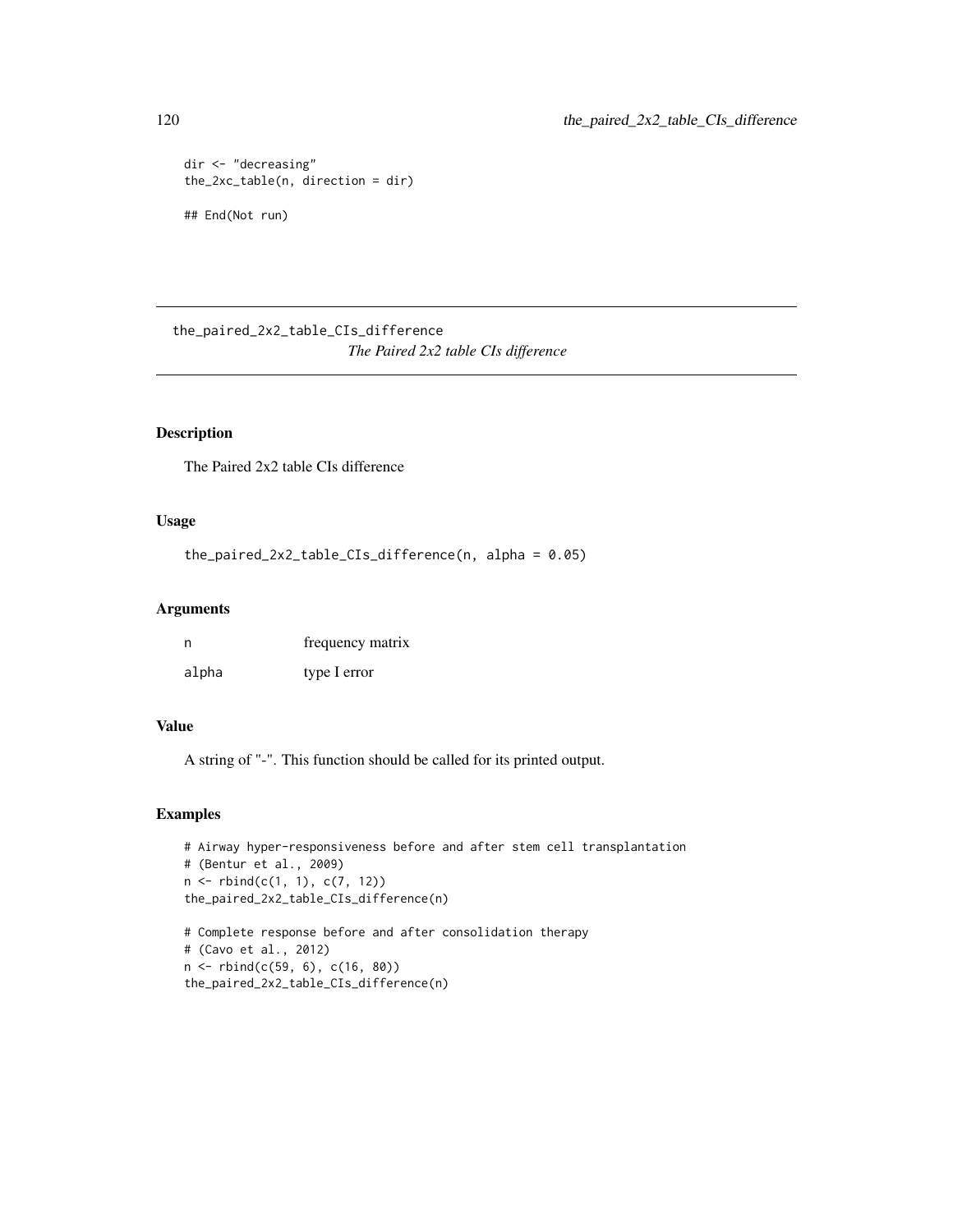the\_paired\_2x2\_table\_CIs\_OR

*The Paired 2x2 table CIs OR*

# Description

The Paired 2x2 table CIs OR

# Usage

the\_paired\_2x2\_table\_CIs\_OR(n, alpha = 0.05)

#### Arguments

| n     | frequency matrix |
|-------|------------------|
| alpha | type I error     |

## Value

A string of "-". This function should be called for its printed output.

# Examples

```
# Floppy eyelid syndrome vs obstructive sleep apnea (Ezra et al., 2010)
n <- rbind(c(7, 25), c(2, 68))
the_paired_2x2_table_CIs_OR(n)
```
the\_paired\_2x2\_table\_CIs\_ratio *The Paired 2x2 table CIs ratio*

# Description

The Paired 2x2 table CIs ratio

# Usage

```
the\_paired_2x2_table_CIs\_ratio(n, alpha = 0.05)
```
## Arguments

| n     | frequency matrix |
|-------|------------------|
| alpha | type I error     |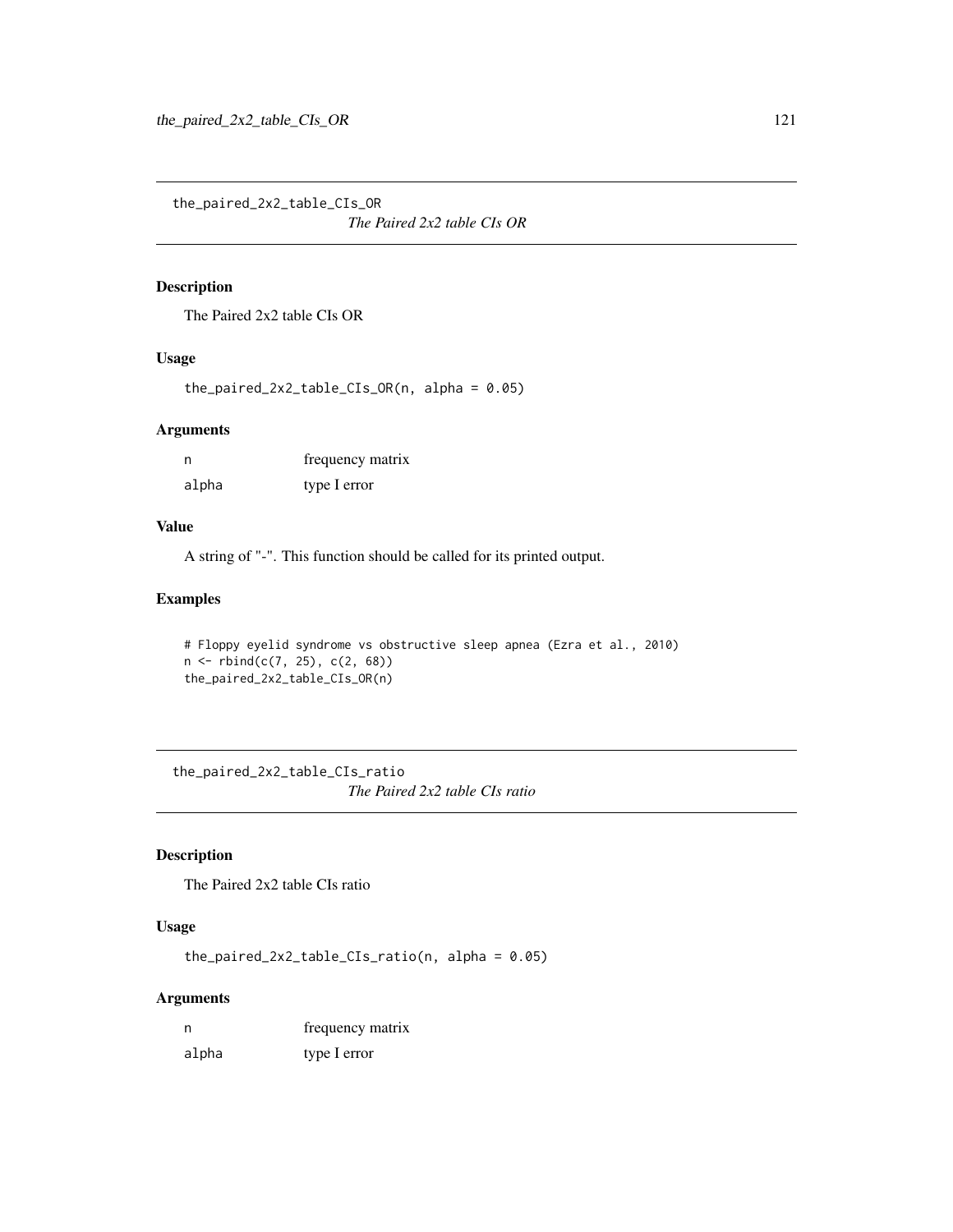## Value

A string containing the last line of the printed text. This function should be called for its printed output.

#### Examples

```
# Airway hyper-responsiveness before and after stem cell transplantation
# (Bentur et al., 2009)
n <- rbind(c(1, 1), c(7, 12))
the_paired_2x2_table_CIs_ratio(n)
# Complete response before and after consolidation therapy
# (Cavo et al., 2012)
n <- rbind(c(59, 6), c(16, 80))
the_paired_2x2_table_CIs_ratio(n)
```
the\_paired\_2x2\_table\_tests *The Paired 2x2 table tests*

## Description

The Paired 2x2 table tests

#### Usage

```
the_paired_2x2_table_tests(n, gamma = 1e-04)
```
#### Arguments

|       | frequency matrix                            |
|-------|---------------------------------------------|
| gamma | parameter for the Berger and Boos procedure |

# Value

The value of gamma. This function should be called for its printed output.

```
# Airway hyper-responsiveness before and after stem cell transplantation
# (Bentur et al., 2009)
n \leq -r \text{bind}(c(1, 1), c(7, 12))the_paired_2x2_table_tests(n)
## Not run:
# Complete response before and after consolidation therapy
# (Cavo et al., 2012)
n <- rbind(c(59, 6), c(16, 80))
```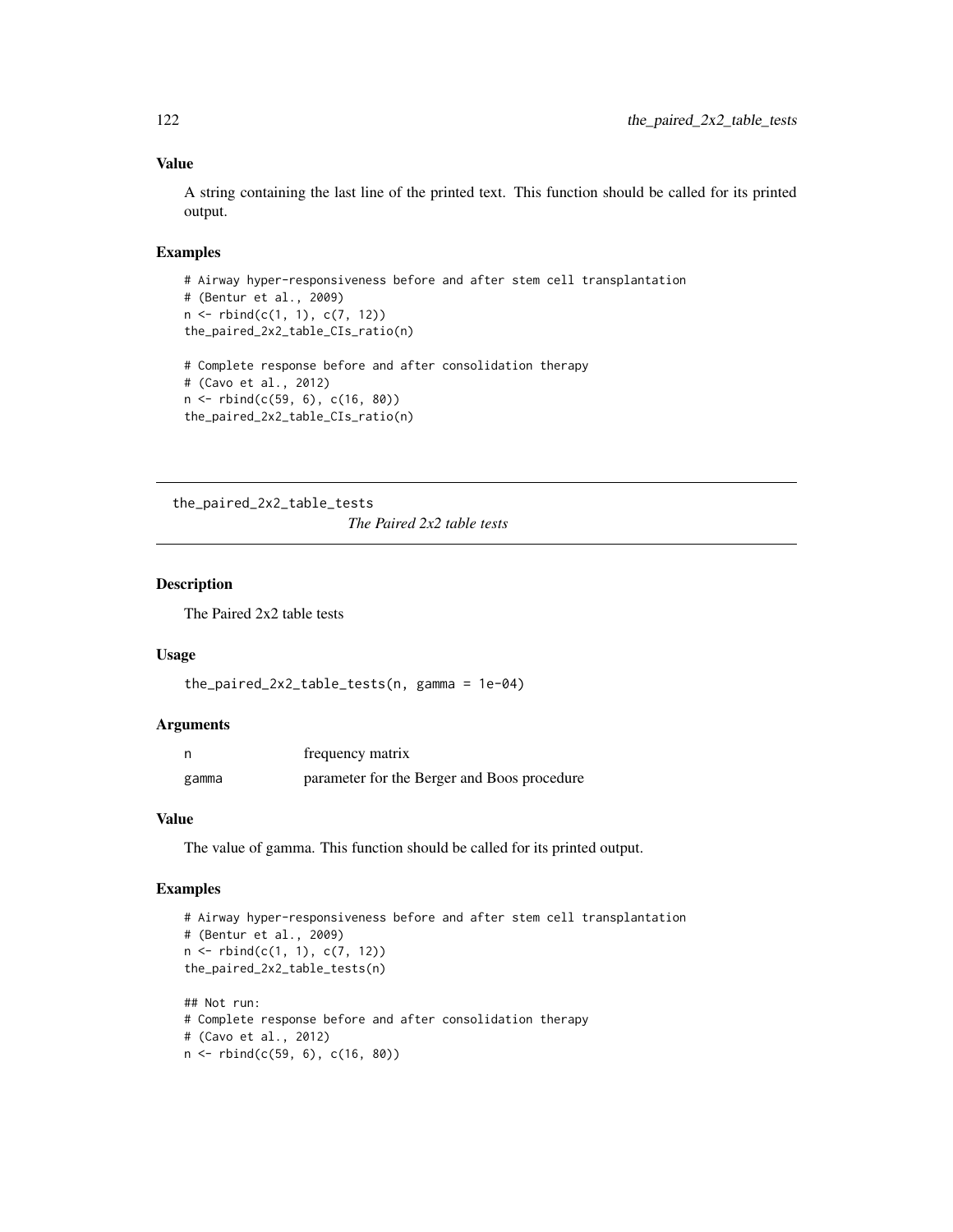```
the_paired_2x2_table_tests(n)
#' # Floppy eyelid syndrome vs obstructive sleep apnea (Ezra et al., 2010)
n \le - \text{rbind}(c(7, 25), c(2, 68))the_paired_2x2_table_tests(n)
```
## End(Not run)

the\_paired\_cxc\_table\_nominal

*The Paired CxC table - nominal*

#### Description

The Paired CxC table - nominal

# Usage

```
the_paired_cxc_table_nominal(n, alpha = 0.05)
```
#### Arguments

| n     | the total number of observations           |
|-------|--------------------------------------------|
| alpha | the nominal level, e.g. $0.05$ for 95% CIs |

# Value

A string containing the last line of the printed text. This function should be called for its printed output.

## Examples

```
# Pretherapy susceptability of pathogens (Peterson et al., 2007)
n <- rbind(c(596, 18, 6, 5), c(0, 2, 0, 0), c(0, 0, 42, 0), c(11, 0, 0, 0))
the_paired_cxc_table_nominal(n)
```
the\_paired\_cxc\_table\_ordinal *The Paired CxC table - ordinal*

# Description

The Paired CxC table - ordinal

## Usage

```
the_paired_cxc_table_ordinal(n, a, alpha = 0.05)
```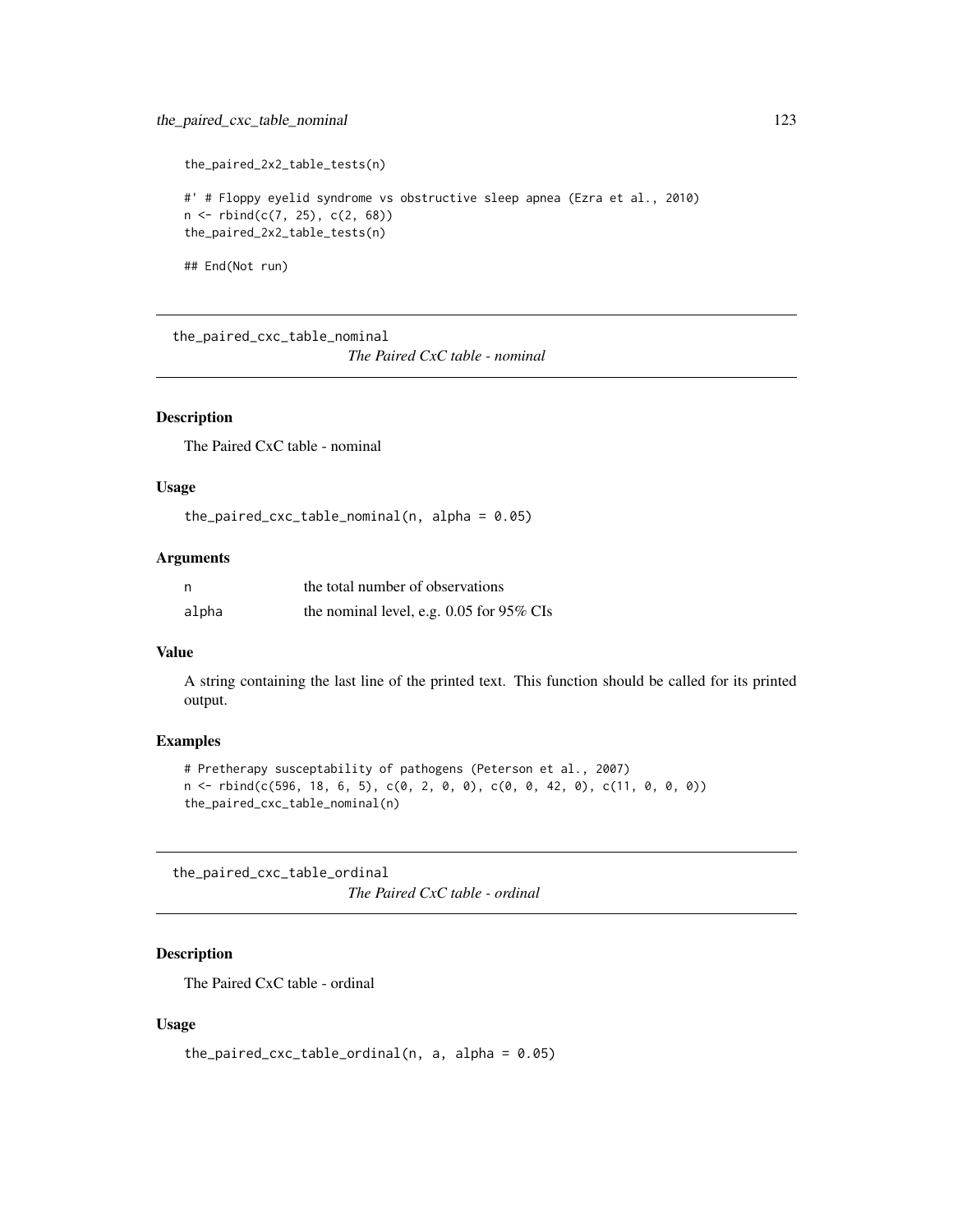## Arguments

| n     | the total number of observations           |
|-------|--------------------------------------------|
| a     | scores assigned to the outcome categories  |
| alpha | the nominal level, e.g. $0.05$ for 95% CIs |

## Value

A string containing the last line of the printed text. This function should be called for its printed output.

## Examples

```
# Pretherapy susceptability of pathogens (Peterson et al., 2007)
n \leftarrow \text{rbind}(c(1, 0, 1, 0, 0),
  c(0, 2, 8, 4, 4),c(1, 1, 31, 14, 11),
  c(1, 0, 15, 9, 12),
  c(0, 0, 2, 1, 3)
\mathcal{L}a \leftarrow c(8, 3.5, 0, -3.5, -8)the_paired_cxc_table_ordinal(n, a)
```
the\_rx2\_table *The rx2 table*

# Description

The rx2 table

# Usage

```
the_rx2_table(n, alpha = 0.05, direction = "increasing", skip_exact = FALSE)
```
# Arguments

| n          | the total number of observations                                                                                                               |
|------------|------------------------------------------------------------------------------------------------------------------------------------------------|
| alpha      | the nominal level, e.g. $0.05$ for 95% CIs                                                                                                     |
| direction  | the direction of the success probabilities                                                                                                     |
| skip_exact | If FALSE, skips the exact conditional and mid-P tests for unspecific ordering<br>(often saves calculation time) ("increasing" or "decreasing") |

# Value

A string of "-". This function should be called for its printed output.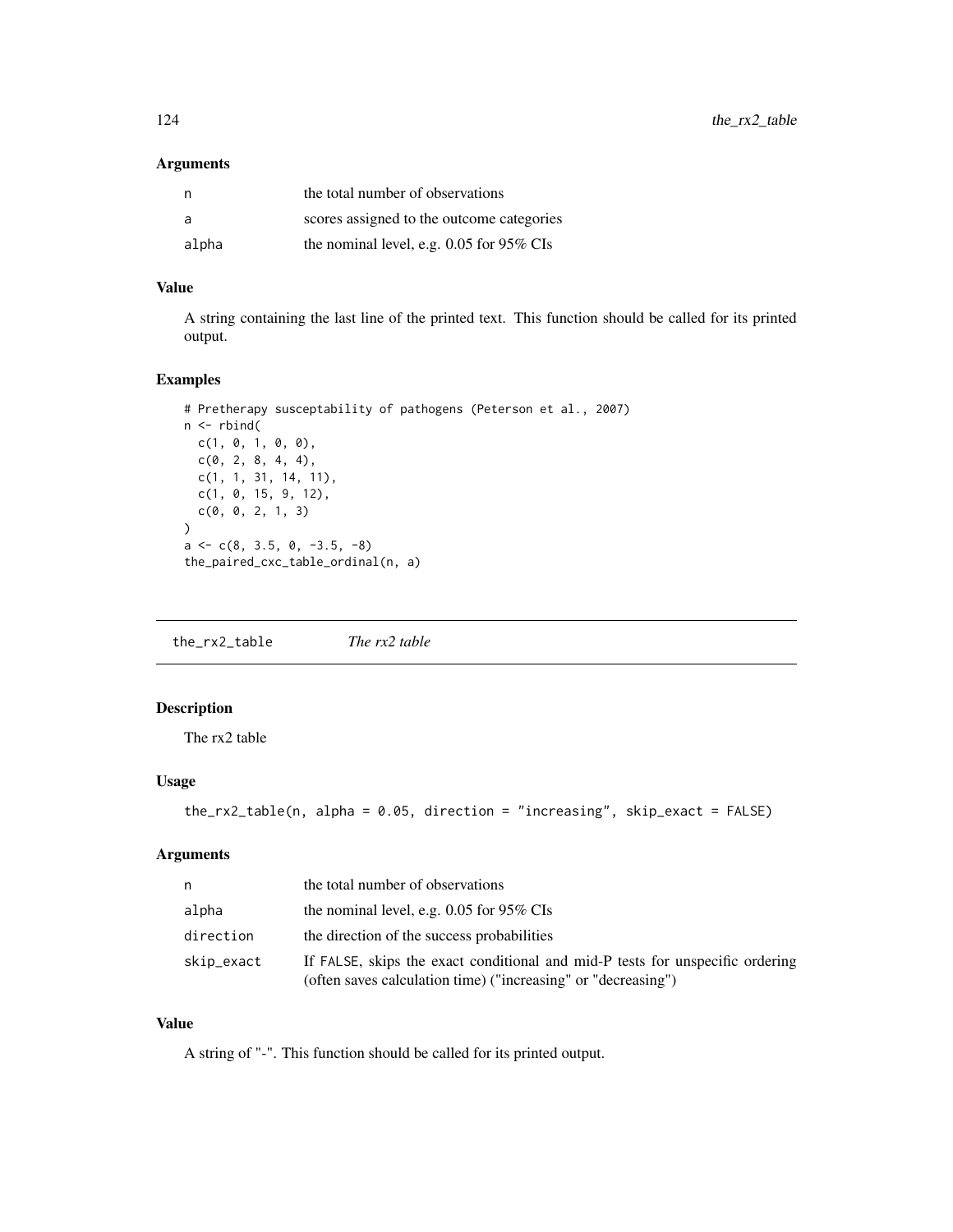# the\_rxc\_table 125

## Examples

## Not run:

```
# Alcohol consumption and malformations (Mills and Graubard, 1987)
n.0 \leq r \text{bind}(c(48, 17066), c(38, 14464), c(5, 788), c(1, 126), c(1, 37))a.0 \leftarrow c(1, 2, 3, 4, 5)the_rx2_table(n.0, a.0, "increasing")
# Elevated troponin T levels in stroke patients (Indredavik et al., 2008)
n.1 <- rbind(c(8, 53), c(10, 48), c(11, 100), c(22, 102), c(6, 129))
a.1 <- c(7, 22, 37, 48, 55)
the_rx2_table(n.1, a.1, "decreasing")
## End(Not run)
```
the\_rxc\_table *The rxc table*

# Description

The rxc table

# Usage

 $the_rxc_table(n, alpha = 0.05, nboot = 10000)$ 

#### Arguments

| n     | the total number of observations                                     |
|-------|----------------------------------------------------------------------|
| alpha | the nominal level, e.g. $0.05$ for 95% CIs                           |
| nboot | number of boostrap samples. If 0, skips tests that use bootstrapping |

#### Value

NULL. This function should be called for its printed output.

```
## Not run:
# Unordered tables
## Treatment for ear infection (van Balen et al., 2003)
n \le - matrix(c(40, 25, 54, 7, 63, 10), byrow = TRUE, ncol = 2)
the_rxc_table(n)
## Psychiatric diagnoses vs PA (Mangerud et al., 2004)
n <- matrix(
```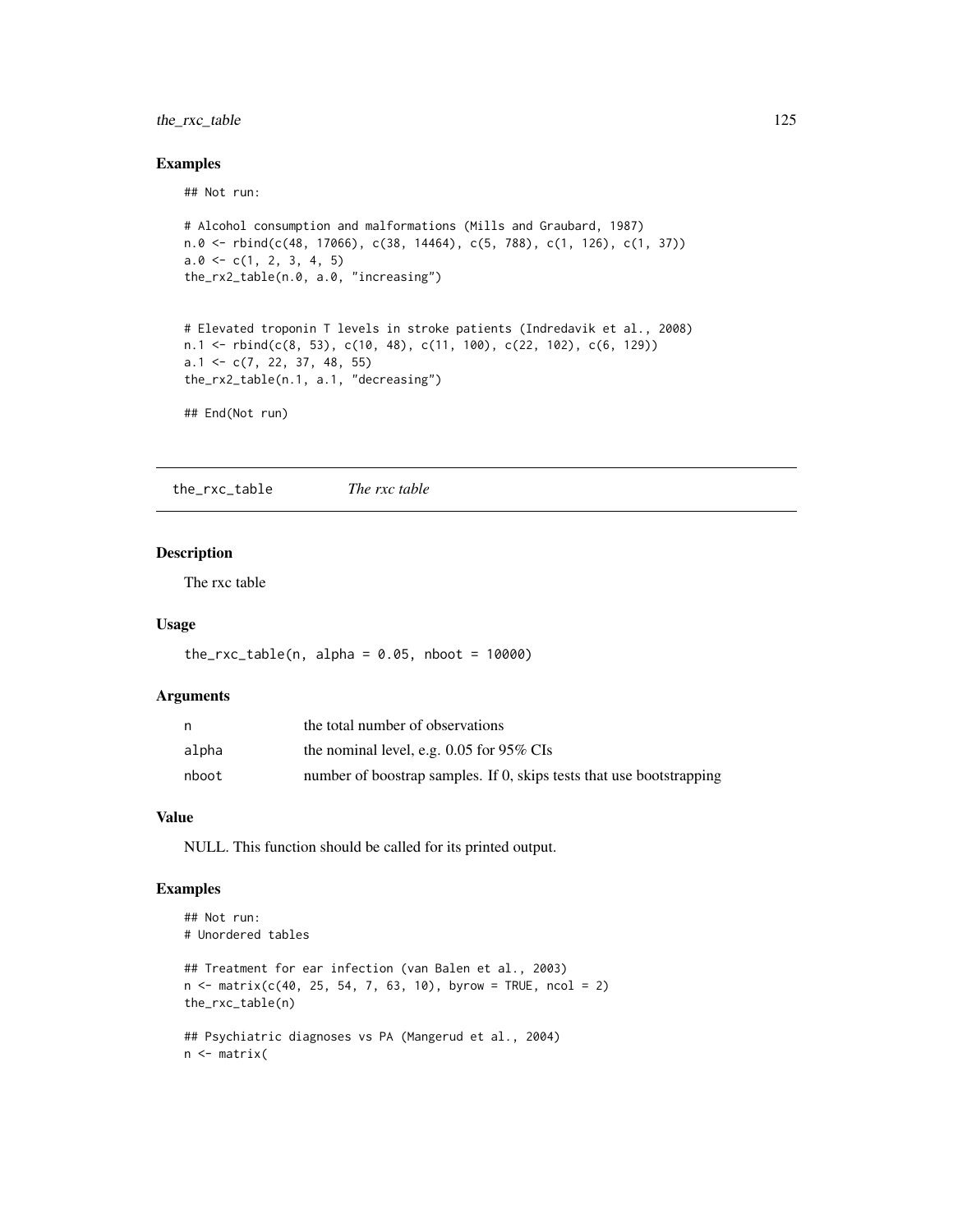```
c(62, 21, 97, 48, 10, 12, 30, 7, 132, 78, 34, 17),
 byrow = TRUE, ncol = 2)
the_rxc_table(n)
# Singly ordered tables
## Psychiatric diag. vs BMI (Mangerud et al., 2004)
n <- matrix(
 c(3, 55, 23, 8, 102, 36, 6, 14, 1, 5, 21, 12, 19, 130, 64, 7, 26, 18),
 byrow = TRUE, ncol = 3)
the_rxc_table(n)
## Low birth weight vs psychiatric morbitidy (Lund et al., 2012)
n \le matrix(c(22, 4, 12, 24, 9, 10, 51, 7, 6), byrow = TRUE, ncol = 3)
the_rxc_table(n)
# Doubly ordered tables
# Colorectal cancer (Jullumstroe et al., 2009)
n \leq -rbind(c(2, 4, 29, 19), c(7, 6, 116, 51), c(19, 27, 201, 76), c(18, 22, 133, 54)
)
the_rxc_table(n)
# Breast Tumor (Bofin et al., 2004)
n <- matrix(
 c(15, 35, 6, 9, 6, 2, 4, 2, 11, 11, 0, 0, 1, 10, 21),byrow = TRUE, ncol = 5)
the_rxc_table(n)
# Self-rated health (Breidablik et al., 2008)
n <- matrix(
 c(2, 3, 3, 3, 2, 58, 98, 14, 8, 162, 949, 252, 4, 48, 373, 369),
 byrow = TRUE, ncol = 4\lambdathe_rxc_table(n)
## End(Not run)
```
Transformed\_Blaker\_exact\_CI\_paired\_2x2 *The Transformed Blaker exact confidence interval for the conditional odds ratio*

## Description

The Transformed Blaker exact confidence interval for the conditional odds ratio Described in Chapter 8 "The Paired 2x2 Table"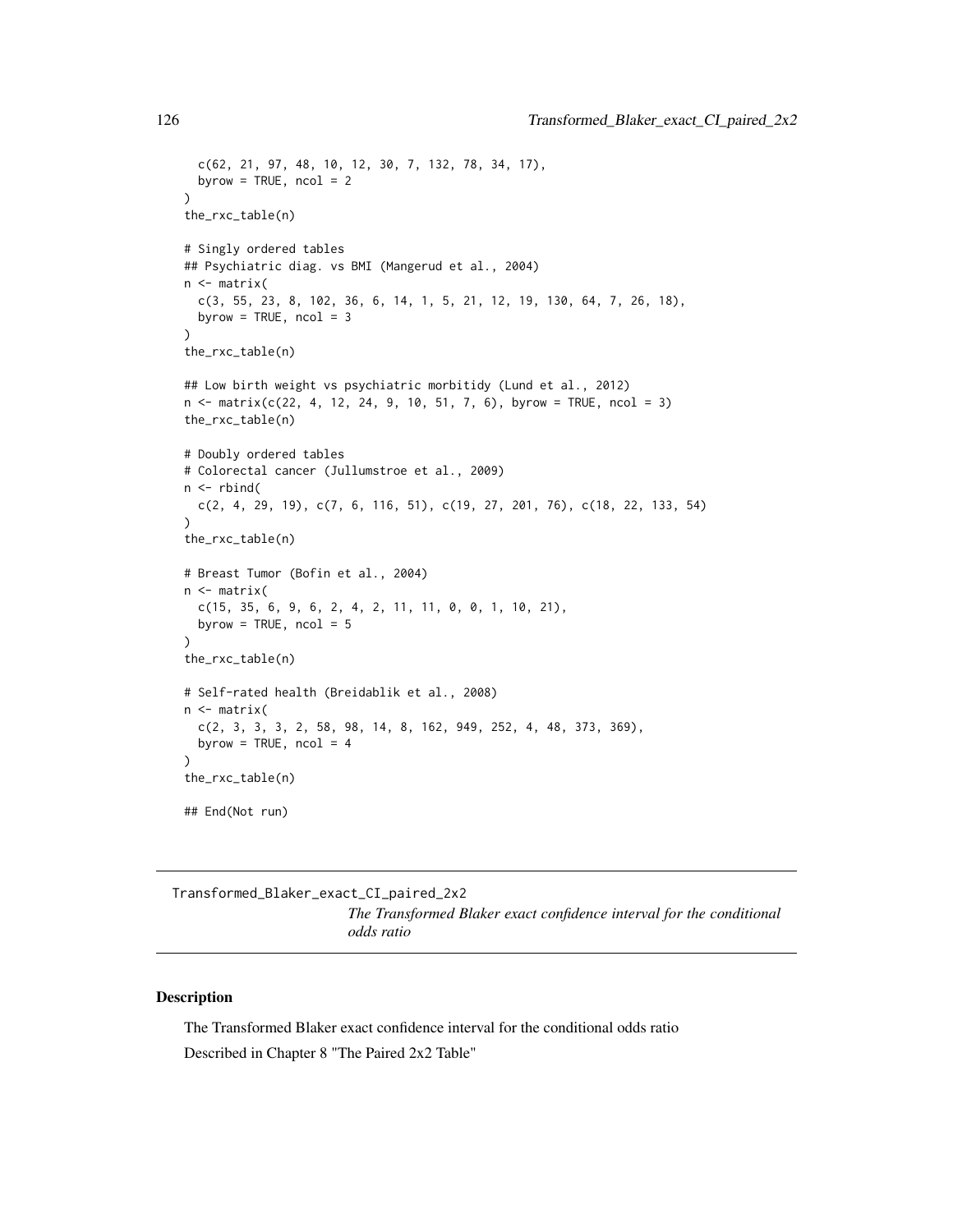# Usage

```
Transformed_Blaker_exact_CI_paired_2x2(n, alpha = 0.05, printresults = TRUE)
```
#### Arguments

|              | the observed counts (a $2x2$ matrix)            |
|--------------|-------------------------------------------------|
| alpha        | the nominal level, e.g. $0.05$ for 95% CIs      |
| printresults | display results ( $FALSE = no$ , $TRUE = yes$ ) |

# Value

A list containing lower, upper and point estimates of the statistic

# Examples

```
# Floppy eyelid syndrome vs obstructive sleep apnea (Ezra et al., 2010)
n <- rbind(c(7, 25), c(2, 68))
Transformed_Blaker_exact_CI_paired_2x2(n)
```
Transformed\_Clopper\_Pearson\_exact\_CI\_paired\_2x2 *The Transformed Clopper-Pearson exact confidence interval for the conditional odds ratio*

# Description

The Transformed Clopper-Pearson exact confidence interval for the conditional odds ratio

Described in Chapter 8 "The Paired 2x2 Table"

# Usage

```
Transformed_Clopper_Pearson_exact_CI_paired_2x2(
  n,
  alpha = 0.05,
 printresults = TRUE
)
```
# Arguments

| n            | the observed counts (a $2x2$ matrix)            |
|--------------|-------------------------------------------------|
| alpha        | the nominal level, e.g. $0.05$ for 95% CIs      |
| printresults | display results ( $FALSE = no$ , $TRUE = yes$ ) |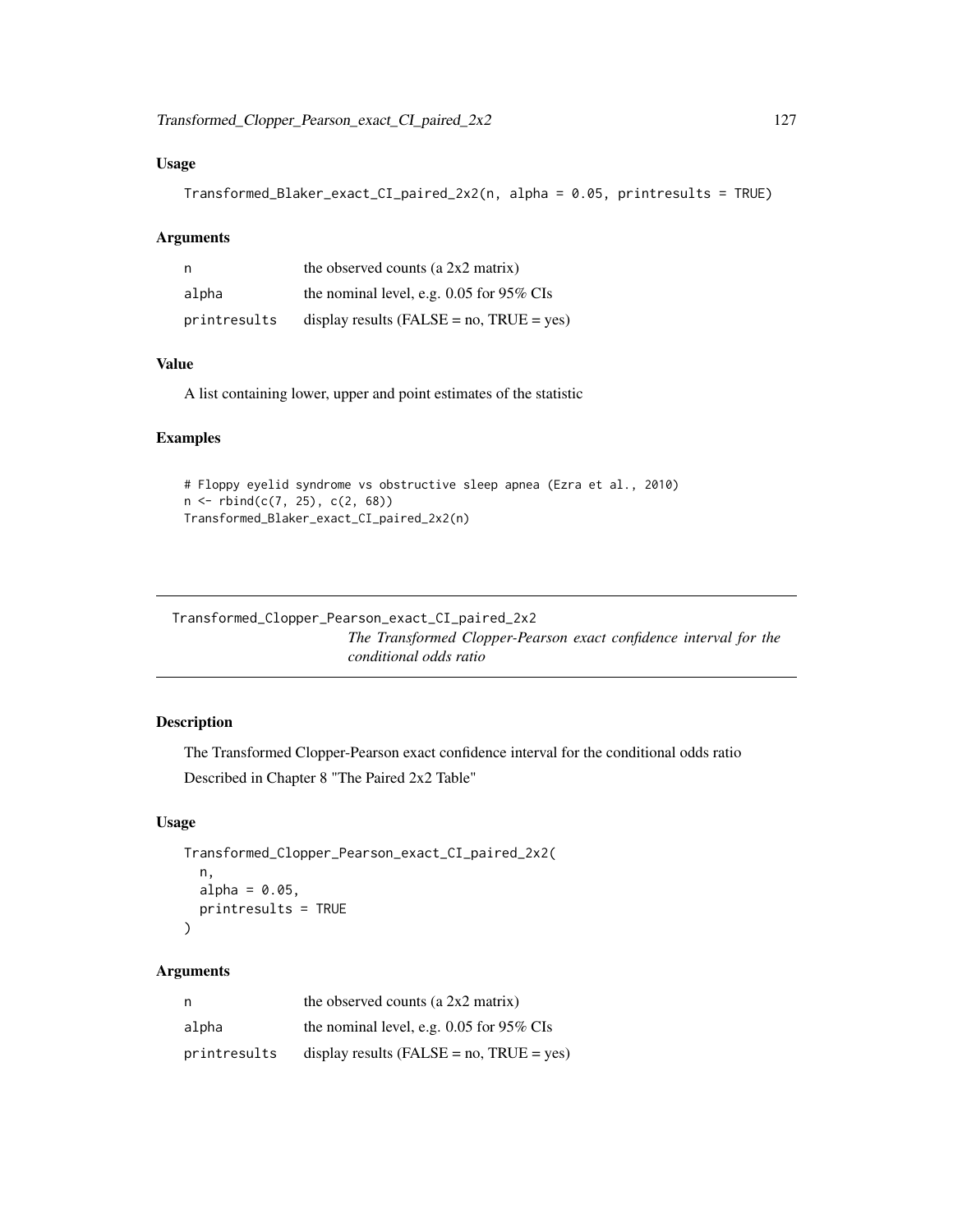## Value

A list containing lower, upper and point estimates of the statistic

## Examples

```
# Floppy eyelid syndrome vs obstructive sleep apnea (Ezra et al., 2010)
n <- rbind(c(7, 25), c(2, 68))
Transformed_Clopper_Pearson_exact_CI_paired_2x2(n)
```
Transformed\_Clopper\_Pearson\_midP\_CI\_paired\_2x2 *The Transformed Clopper-Pearson mid-P confidence interval for the conditional odds ratio*

# Description

The Transformed Clopper-Pearson mid-P confidence interval for the conditional odds ratio Described in Chapter 8 "The Paired 2x2 Table"

#### Usage

```
Transformed_Clopper_Pearson_midP_CI_paired_2x2(
  n,
 alpha = 0.05,
 printresults = TRUE
)
```
## Arguments

| n            | the observed counts (a $2x2$ matrix)            |
|--------------|-------------------------------------------------|
| alpha        | the nominal level, e.g. $0.05$ for 95% CIs      |
| printresults | display results ( $FALSE = no$ , $TRUE = yes$ ) |

# Value

A list containing lower, upper and point estimates of the statistic

```
# Floppy eyelid syndrome vs obstructive sleep apnea (Ezra et al., 2010)
n \leq -rbind(c(7, 25), c(2, 68))Transformed_Clopper_Pearson_midP_CI_paired_2x2(n)
```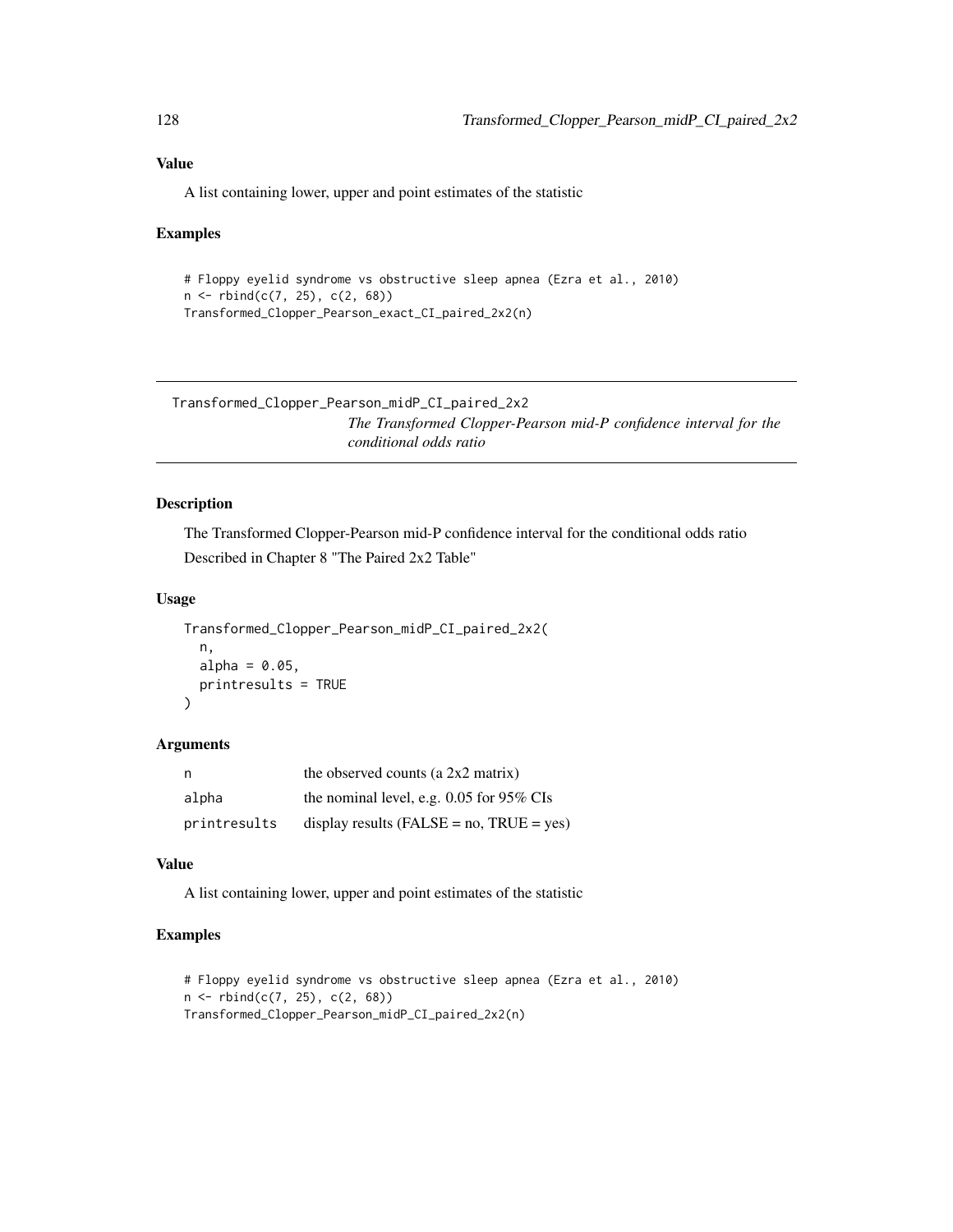Transformed\_Wilson\_score\_CI\_paired\_2x2 *The Transformed Wilson score confidence interval for the conditional odds ratio*

# Description

The Transformed Wilson score confidence interval for the conditional odds ratio Described in Chapter 8 "The Paired 2x2 Table"

## Usage

```
Transformed_Wilson_score_CI_paired_2x2(n, alpha = 0.05, printresults = TRUE)
```
#### Arguments

| n            | the observed counts (a $2x2$ matrix)            |
|--------------|-------------------------------------------------|
| alpha        | the nominal level, e.g. $0.05$ for 95% CIs      |
| printresults | display results ( $FALSE = no$ , $TRUE = yes$ ) |

#### Value

A list containing lower, upper and point estimates of the statistic

## Examples

```
# Floppy eyelid syndrome vs obstructive sleep apnea (Ezra et al., 2010)
n \leq -rbind(c(7, 25), c(2, 68))Transformed_Wilson_score_CI_paired_2x2(n)
```
Trend\_estimate\_CI\_tests\_rx2

*Trend estimate for linear and logit models*

## Description

Trend estimate for linear and logit models

- The Wald test and CI
- Likelihood ratio test
- The Pearson goodness-of-fit test
- Likelihood ratio (deviance) goodness-of-fit test

Described in Chapter 5 "The Ordered rx2 Table"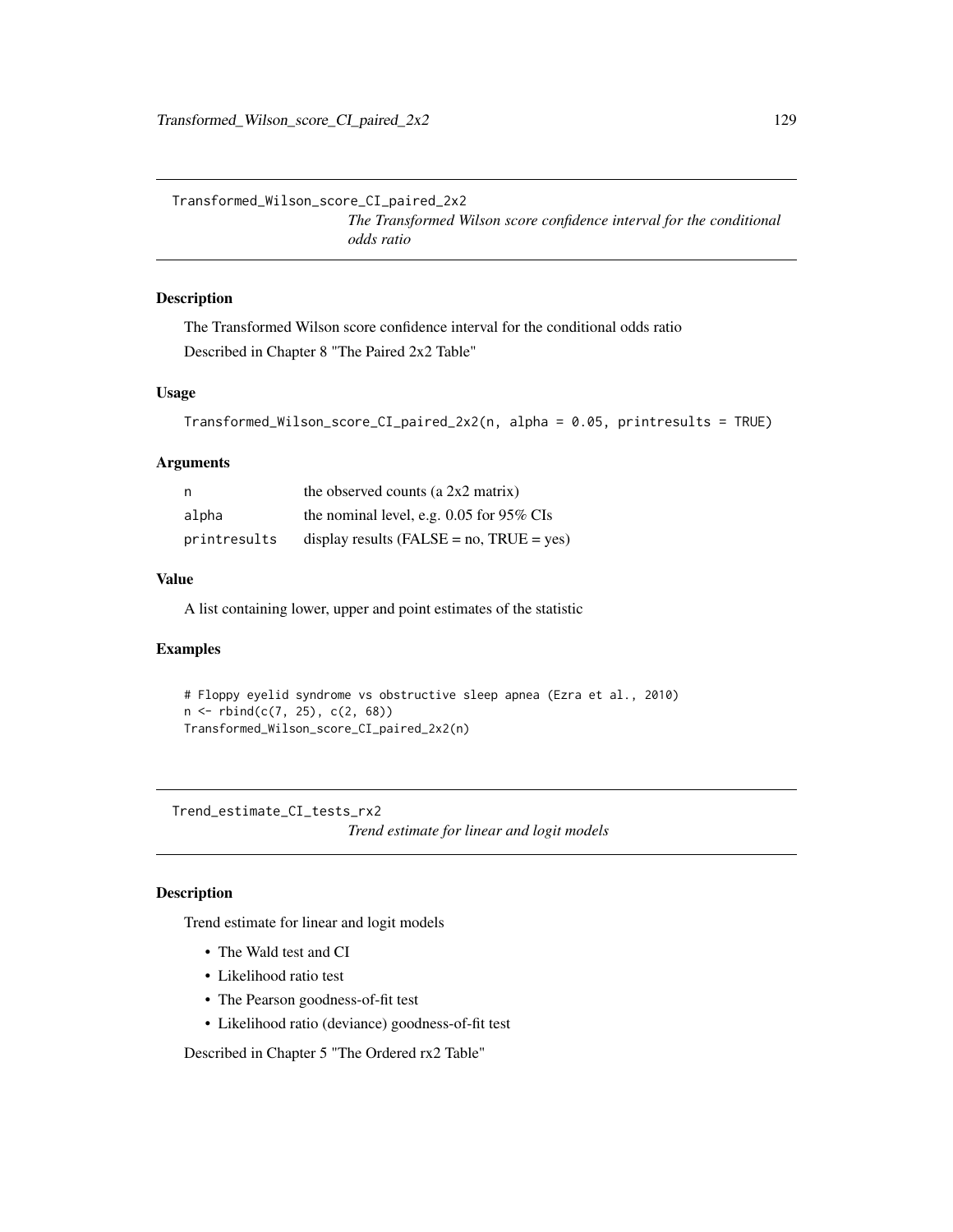## Usage

```
Trend_estimate_CI_tests_rx2(
 n,
  a,
  linkfunction = "logit",
  alpha = 0.05,
 printresults = TRUE
)
```
#### Arguments

| n            | the observed counts (an rx2 matrix)                                         |
|--------------|-----------------------------------------------------------------------------|
| a            | scores assigned to the rows                                                 |
| linkfunction | Link function for the binomial distribution see $?$ family for more details |
| alpha        | the nominal level, e.g. $0.05$ for 95% CIs                                  |
| printresults | display results $(0 = no, 1 = yes)$                                         |

## Value

A list containing several test statistics (see description above).

## Examples

```
# Alcohol consumption and malformations (Mills and Graubard, 1987)
n <- matrix(
 c(48, 17066, 38, 14464, 5, 788, 1, 126, 1, 37),
 ncol = 2,
  byrow = TRUE
\lambdan <- rbind(c(48, 17066), c(38, 14464), c(5, 788), c(1, 126), c(1, 37)) # same as before
a \leftarrow c(1, 2, 3, 4, 5)Trend_estimate_CI_tests_rx2(n, a)
# levated troponin T levels in stroke patients (Indredavik et al., 2008)
n <- rbind(c(8, 53), c(10, 48), c(11, 100), c(22, 102), c(6, 129))
a \leftarrow c(1, 2, 3, 4, 5)Trend_estimate_CI_tests_rx2(n, a)
```
Uncorrected\_asymptotic\_score\_CI\_2x2 *The uncorrected asymptotic score confidence interval for the odds ratio*

# Description

The uncorrected asymptotic score confidence interval for the odds ratio Described in Chapter 4 "The 2x2 Table"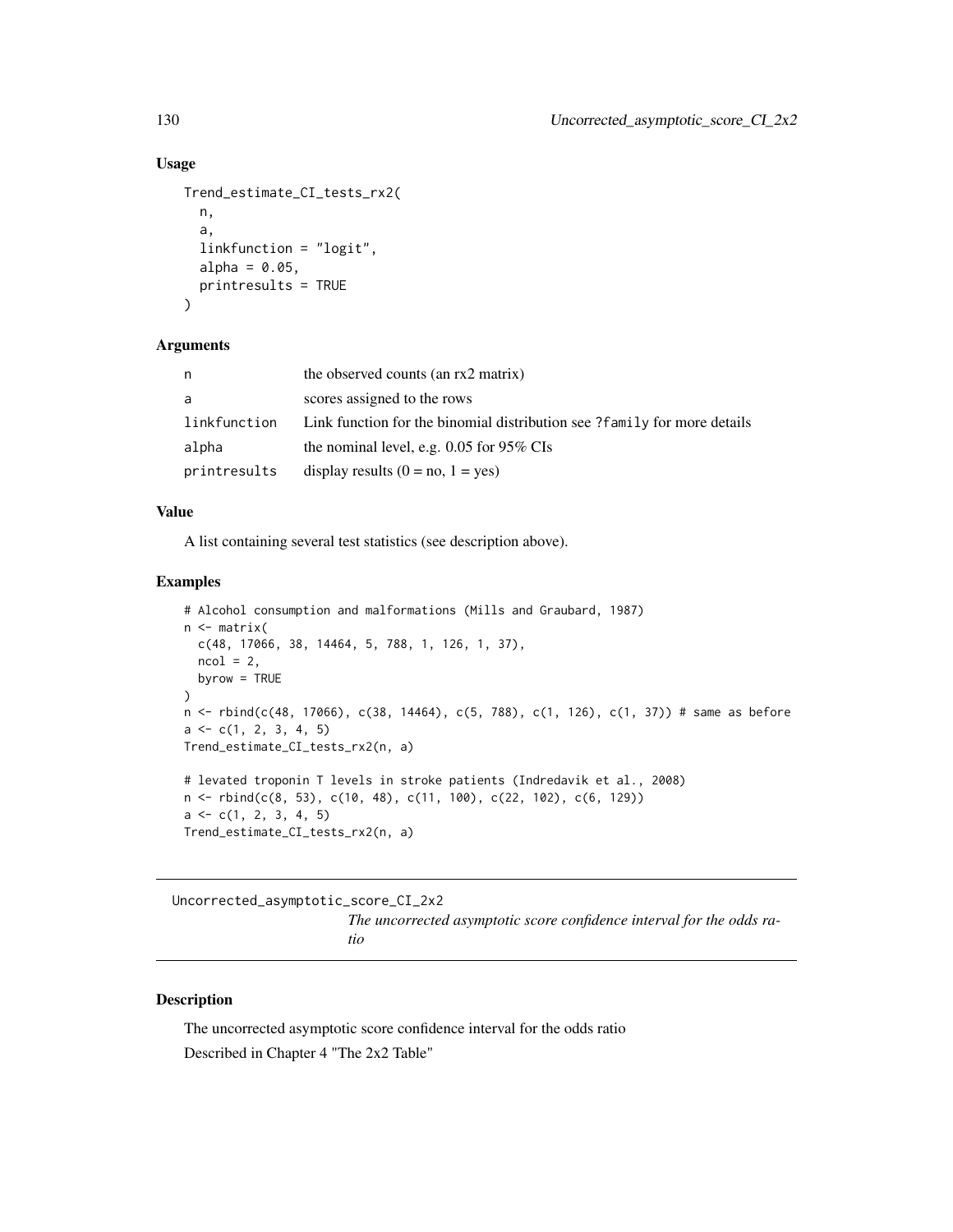# $Wald\_CL_1x2$  131

## Usage

Uncorrected\_asymptotic\_score\_CI\_2x2(n, alpha = 0.05, printresults = TRUE)

#### Arguments

|              | the observed counts (a $2x2$ matrix)            |
|--------------|-------------------------------------------------|
| alpha        | the nominal level, e.g. $0.05$ for 95% CIs      |
| printresults | display results ( $FALSE = no$ , $TRUE = yes$ ) |

## Value

A data frame containing lower, upper and point estimates of the statistic

#### Examples

```
# A case-control study of GADA exposure on IPEX syndrome (Lampasona et al., 2013):
n \le matrix(c(9, 4, 4, 10), nrow = 2, byrow = TRUE)
Uncorrected_asymptotic_score_CI_2x2(n)
```

```
# The association between CHRNA4 genotype and XFS (Ritland et al., 2007):
n \le - matrix(c(0, 16, 15, 57), nrow = 2, byrow = TRUE)
Uncorrected_asymptotic_score_CI_2x2(n)
```

| Wald_CI_1x2 | The Wald confidence interval for the binomial probability |
|-------------|-----------------------------------------------------------|
|             |                                                           |

# Description

Described in Chapter 2 "The 1x2 Table and the Binomial Distribution"

## Usage

```
Wald_CI_1x2(X, n, alpha = 0.05, printresults = TRUE)
```
# Arguments

| X            | the number of successes                         |
|--------------|-------------------------------------------------|
| n            | the total number of observations                |
| alpha        | the nominal level, e.g. $0.05$ for 95% CIs      |
| printresults | display results ( $FALSE = no$ , $TRUE = yes$ ) |

# Value

A vector containing lower, upper and point estimates of the statistic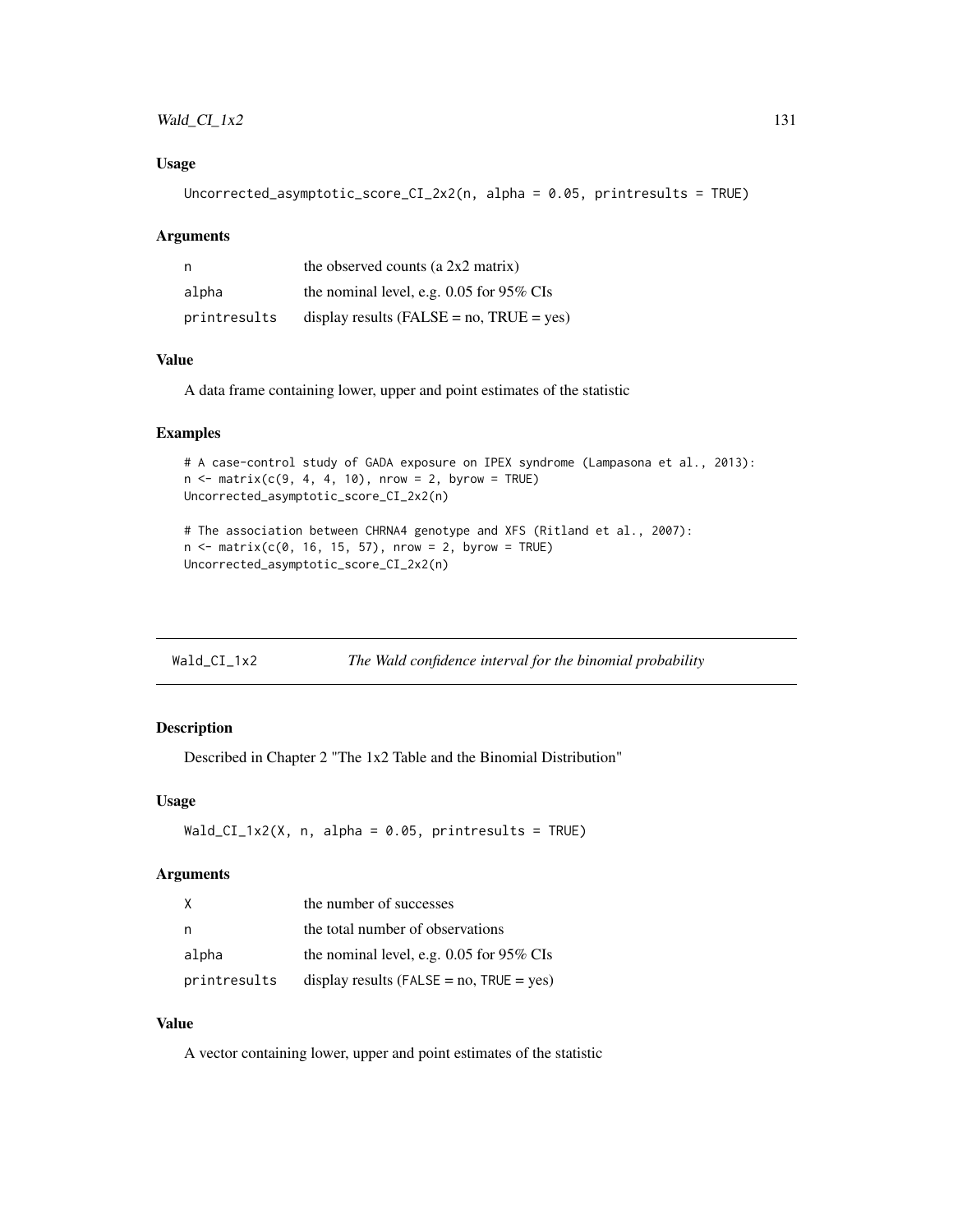Wald\_CI\_1x2(X = 250, n = 533) # The number of 1st order male births (Singh et al. 2010) Wald\_CI\_1x2(X = 204,  $n = 412$ ) # The number of 2nd order male births (Singh et al. 2010) Wald\_CI\_1x2(X = 103, n = 167) # The number of 3rd order male births (Singh et al. 2010) Wald\_CI\_1x2(X = 33, n = 45) # The number of 4th order male births (Singh et al. 2010) Wald\_CI\_1x2(X = 13, n = 16) # Ligarden et al. (2010)

Wald\_CI\_2x2 *The Wald confidence interval for the difference between probabilities*

## Description

The Wald confidence interval for the difference between probabilities

Described in Chapter 4 "The 2x2 Table"

# Usage

Wald\_CI\_2x2(n, alpha =  $0.05$ , printresults = TRUE)

#### Arguments

| n            | the observed counts (a 2x2 matrix)         |
|--------------|--------------------------------------------|
| alpha        | the nominal level, e.g. $0.05$ for 95% CIs |
| printresults | display results $(F = no, T = yes)$        |

#### Value

A data frame containing lower, upper and point estimates of the statistic

```
# An RCT of high vs standard dose of epinephrine (Perondi et al., 2004):
Wald_CI_2x2(n = matrix(c(7, 27, 1, 33), nrow = 2, byrow = TRUE))
# The association between CHRNA4 genotype and XFS (Ritland et al., 2007):
Wald_CI_2x2(n = matrix(c(0, 16, 15, 57), nrow = 2, byrow = TRUE))
```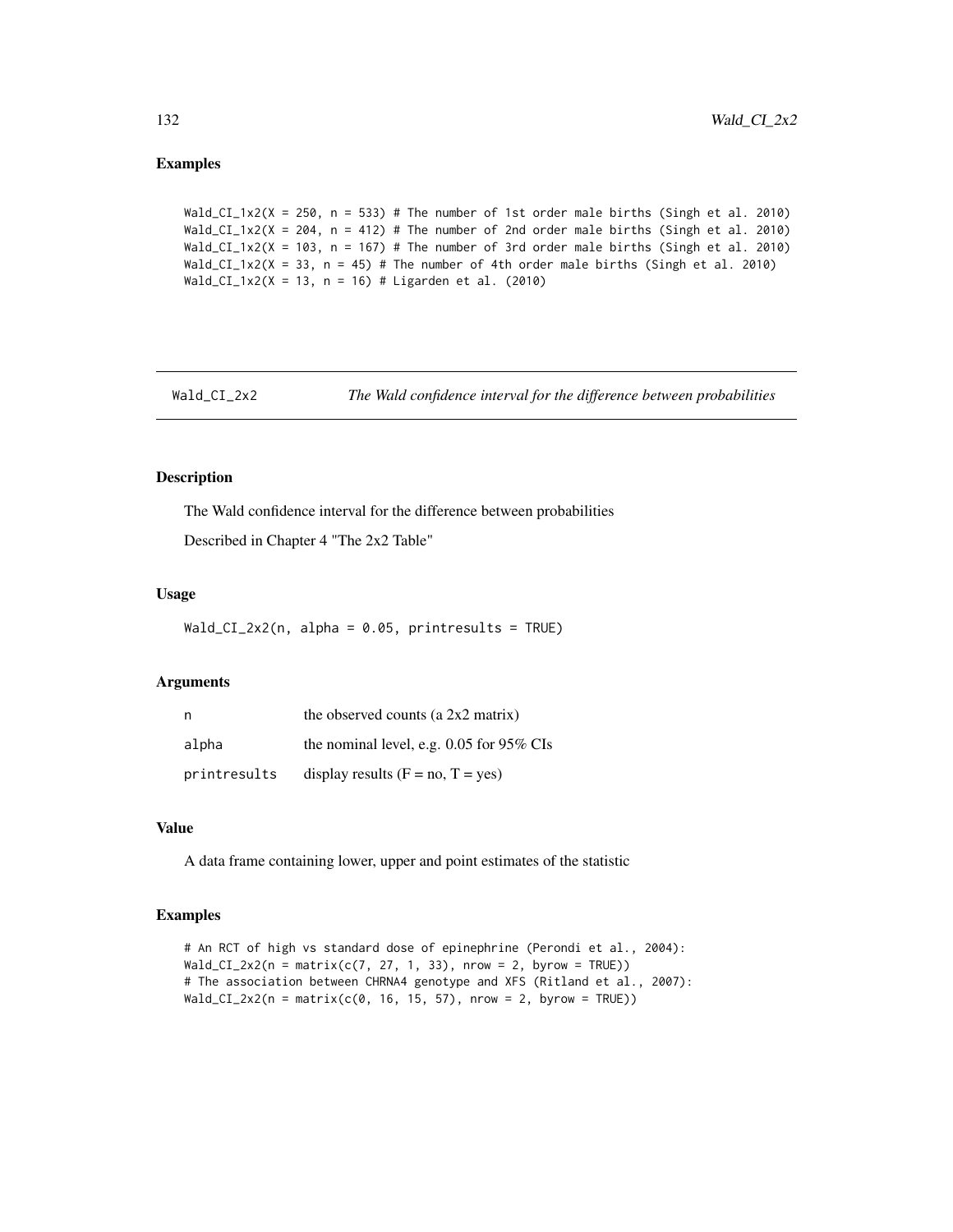Wald\_CI\_AgrestiMin\_paired\_2x2

*The Wald confidence interval for the difference between paired probabilities*

# Description

The Wald confidence interval for the difference between paired probabilities with the pseudo-frequency adjustment suggested by Agresti and Min (2005) Described in Chapter 8 "The Paired 2x2 Table"

## Usage

```
Wald_CI_AgrestiMin_paired_2x2(n, alpha = 0.05, printresults = TRUE)
```
# Arguments

| n            | the observed counts (a $2x2$ matrix)            |
|--------------|-------------------------------------------------|
| alpha        | the nominal level, e.g. $0.05$ for 95% CIs      |
| printresults | display results ( $FALSE = no$ , $TRUE = yes$ ) |

## Value

A list containing lower, upper and point estimates of the statistic

## Examples

```
# Airway hyper-responsiveness before and after stem cell transplantation
# (Bentur et al., 2009)
n <- rbind(c(1, 1), c(7, 12))
Wald_CI_AgrestiMin_paired_2x2(n)
# Complete response before and after consolidation therapy
# (Cavo et al., 2012)
```
n <- rbind(c(59, 6), c(16, 80)) Wald\_CI\_AgrestiMin\_paired\_2x2(n)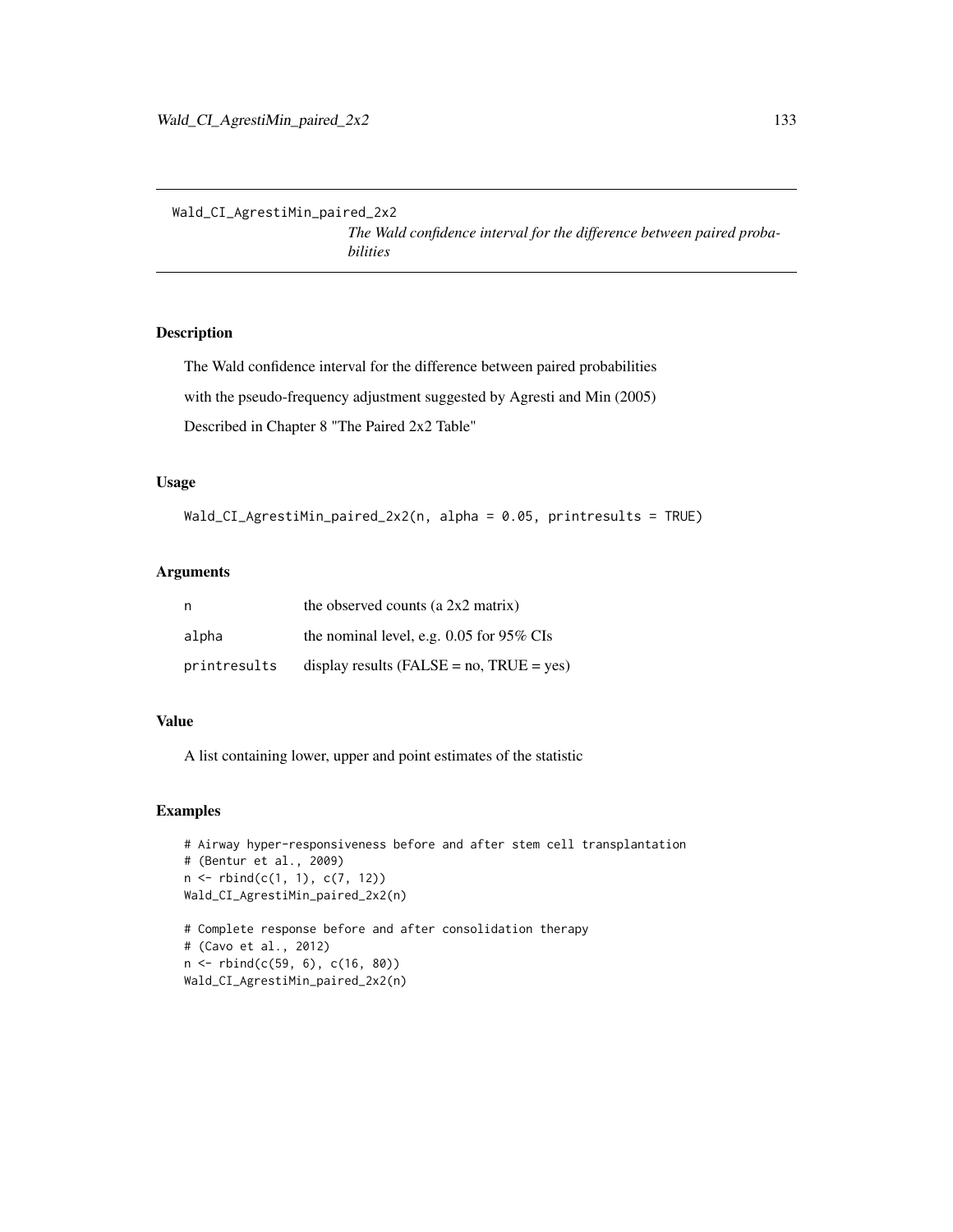Wald\_CI\_BonettPrice\_paired\_2x2

*The Wald confidence interval for the difference between paired probabilities*

# Description

The Wald confidence interval for the difference between paired probabilities with the pseudo-frequency adjustment suggested by Bonett and Price(2012)

Described in Chapter 8 "The Paired 2x2 Table"

#### Usage

```
Wald_CI_BonettPrice_paired_2x2(n, alpha = 0.05, printresults = TRUE)
```
#### Arguments

| n            | the observed counts (a $2x2$ matrix)            |
|--------------|-------------------------------------------------|
| alpha        | the nominal level, e.g. $0.05$ for 95% CIs      |
| printresults | display results ( $FALSE = no$ , $TRUE = yes$ ) |

## Value

A list containing lower, upper and point estimates of the statistic

```
# Airway hyper-responsiveness before and after stem cell transplantation
# (Bentur et al., 2009)
n <- rbind(c(1, 1), c(7, 12))
Wald_CI_BonettPrice_paired_2x2(n)
# Complete response before and after consolidation therapy
```

```
# (Cavo et al., 2012)
n <- rbind(c(59, 6), c(16, 80))
Wald_CI_BonettPrice_paired_2x2(n)
```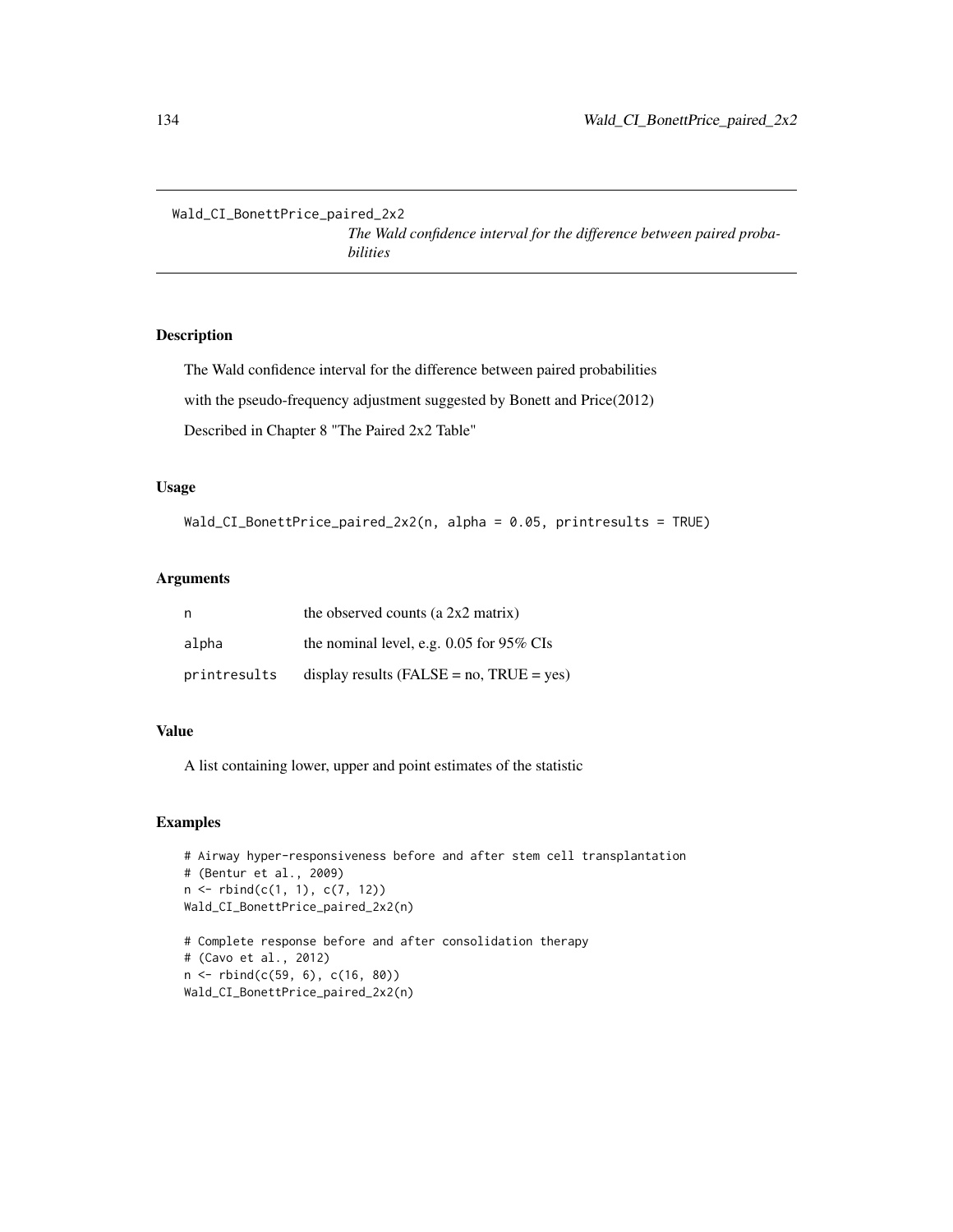## Description

The Wald confidence interval with continuity correction for the binomial probability. Described in Chapter 2 "The 1x2 Table and the Binomial Distribution"

#### Usage

Wald\_CI\_CC\_1x2(X, n, alpha =  $0.05$ , printresults = TRUE)

## Arguments

| X            | the number of successes                      |
|--------------|----------------------------------------------|
| n            | the total number of observations             |
| alpha        | the nominal level, e.g. $0.05$ for $95#$ CIs |
| printresults | display results $(0 = no, 1 = yes)$          |

## Value

A vector containing lower, upper and point estimates of the statistic

# Examples

```
# The number of 1st order male births (Singh et al. 2010)
Wald_CI_CC_1x2(X = 250, n = 533)
# The number of 2nd order male births (Singh et al. 2010)
Wald_CI_CC_1x2(X = 204, n = 412)# The number of 3rd order male births (Singh et al. 2010)
Wald_CI_CC_1x2(X = 103, n = 167)
# The number of 4th order male births (Singh et al. 2010)
Wald_CI_CC_1x2(X = 33, n = 45)# Ligarden et al. (2010)
Wald_CI_CC_1x2(X = 13, n = 16)
```
Wald\_CI\_CC\_2x2 *The Wald confidence interval for the difference between probabilities*

#### Description

The Wald confidence interval for the difference between probabilities with Yates's continuity correction. Described in Chapter 4 "The 2x2 Table"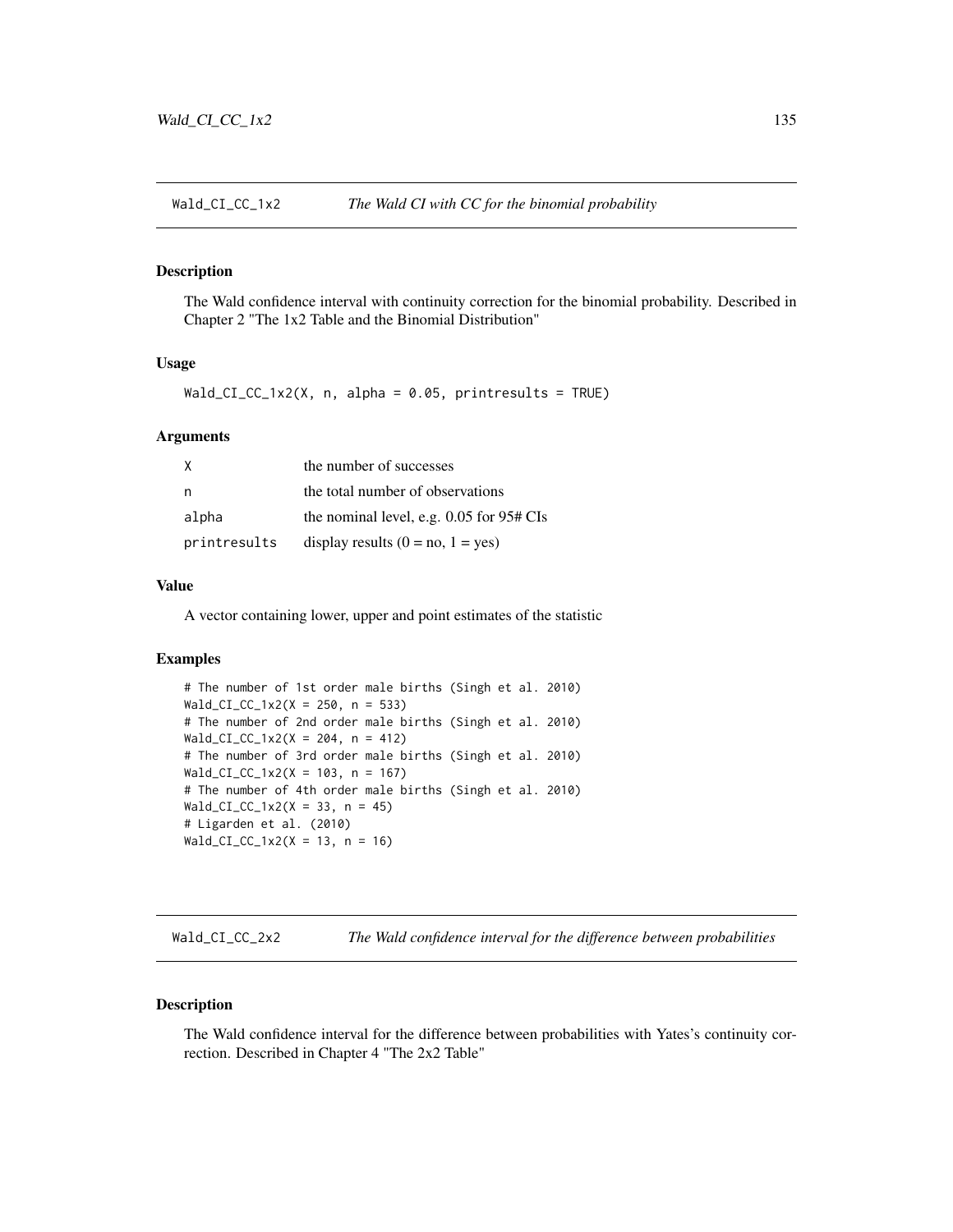#### Usage

 $Wald_CI_CC_2x2(n, alpha = 0.05, printresults = TRUE)$ 

#### Arguments

| n            | the observed counts (a 2x2 matrix)              |
|--------------|-------------------------------------------------|
| alpha        | the nominal level, e.g. $0.05$ for 95% CIs      |
| printresults | display results ( $FALSE = no$ , $TRUE = yes$ ) |

# Value

A data frame containing lower, upper and point estimates of the statistic

## Examples

```
# An RCT of high vs standard dose of epinephrine (Perondi et al., 2004)
n \le matrix(c(7, 27, 1, 33), nrow = 2, byrow = TRUE)
Wald_CI_CC_2x2(n)
```

```
# The association between CHRNA4 genotype and XFS (Ritland et al., 2007)
n < - matrix(c(0, 16, 15, 57), nrow = 2, byrow = TRUE)
Wald_CI_CC_2x2(n)
```
Wald\_CI\_diff\_CC\_paired\_2x2

*The Wald confidence interval for the difference between paired probabilities*

## Description

The Wald confidence interval for the difference between paired probabilities

with continuity correction

Described in Chapter 8 "The Paired 2x2 Table"

# Usage

Wald\_CI\_diff\_CC\_paired\_2x2(n, alpha = 0.05, printresults = TRUE)

## Arguments

| - n          | the observed counts (a $2x2$ matrix)            |
|--------------|-------------------------------------------------|
| alpha        | the nominal level, e.g. $0.05$ for 95% CIs      |
| printresults | display results ( $FALSE = no$ , $TRUE = yes$ ) |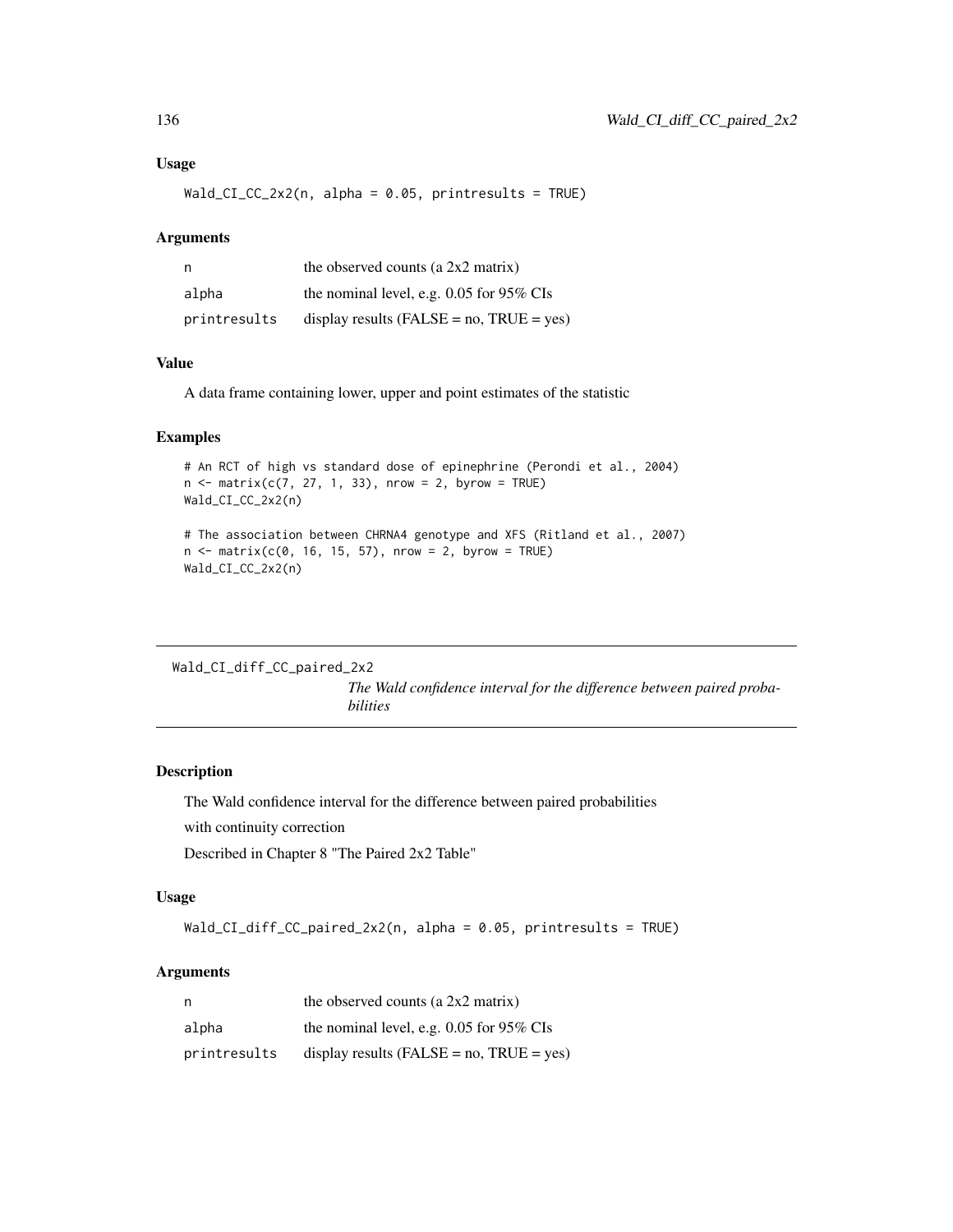## Value

A list containing lower, upper and point estimates of the statistic

#### Examples

```
# Airway hyper-responsiveness before and after stem cell transplantation
# (Bentur et al., 2009)
n <- rbind(c(1, 1), c(7, 12))
Wald_CI_diff_CC_paired_2x2(n)
# Complete response before and after consolidation therapy
# (Cavo et al., 2012)
n <- rbind(c(59, 6), c(16, 80))
Wald_CI_diff_CC_paired_2x2(n)
```

```
Wald_CI_diff_paired_2x2
```
*The Wald confidence interval for the difference between paired probabilities*

# Description

The Wald confidence interval for the difference between paired probabilities Described in Chapter 8 "The Paired 2x2 Table"

## Usage

```
Wald_CI_diff_paired_2x2(n, alpha = 0.05, printresults = TRUE)
```
#### Arguments

| - n          | the observed counts (a $2x2$ matrix)            |
|--------------|-------------------------------------------------|
| alpha        | the nominal level, e.g. $0.05$ for 95% CIs      |
| printresults | display results ( $FALSE = no$ , $TRUE = yes$ ) |

## Value

A list containing lower, upper and point estimates of the statistic

```
# Airway hyper-responsiveness before and after stem cell transplantation
# (Bentur et al., 2009)
n \leq -r \text{bind}(c(1, 1), c(7, 12))Wald_CI_diff_paired_2x2(n)
```

```
# Complete response before and after consolidation therapy
```

```
# (Cavo et al., 2012)
```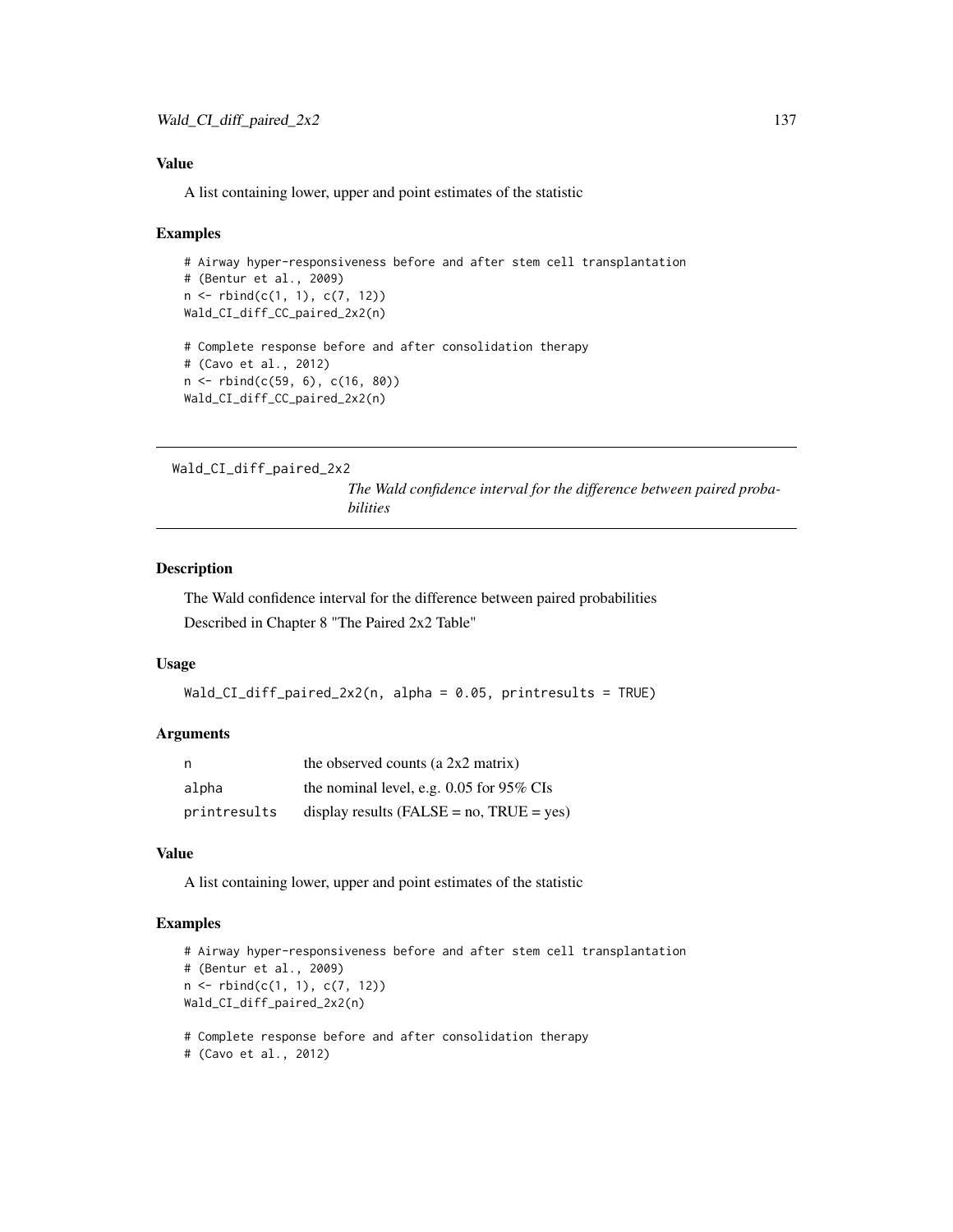```
n <- rbind(c(59, 6), c(16, 80))
Wald_CI_diff_paired_2x2(n)
```
Wald\_CI\_OR\_Laplace\_paired\_2x2

*The Wald confidence interval for the conditional odds ratio with Laplace adjustment*

## Description

The Wald confidence interval for the conditional odds ratio with Laplace adjustment Described in Chapter 8 "The Paired 2x2 Table"

#### Usage

Wald\_CI\_OR\_Laplace\_paired\_2x2(n, alpha = 0.05, printresults = TRUE)

## Arguments

| n,           | the observed counts (a $2x2$ matrix)            |
|--------------|-------------------------------------------------|
| alpha        | the nominal level, e.g. 0.05 for 95% CIs        |
| printresults | display results ( $FALSE = no$ , $TRUE = yes$ ) |

# Value

A list containing lower, upper and point estimates of the statistic

```
# Floppy eyelid syndrome vs obstructive sleep apnea (Ezra et al., 2010)
n \leq -rbind(c(7, 25), c(2, 68))Wald_CI_OR_Laplace_paired_2x2(n)
```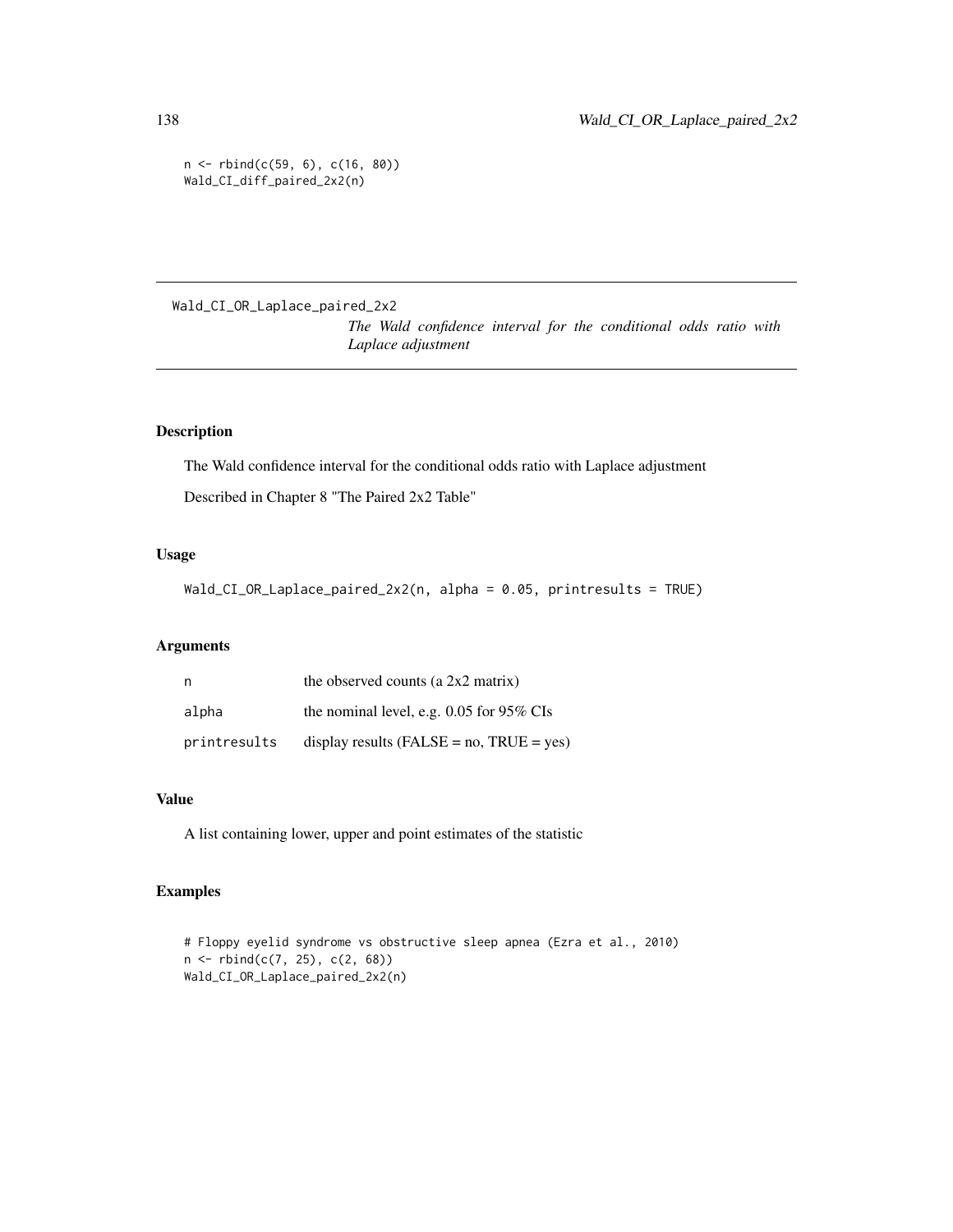Wald\_CI\_OR\_paired\_2x2 *The Wald confidence interval for the conditional odds ratio*

# Description

The Wald confidence interval for the conditional odds ratio Described in Chapter 8 "The Paired 2x2 Table"

# Usage

```
Wald_CI_OR_paired_2x2(n, alpha = 0.05, printresults = TRUE)
```
## Arguments

| n            | the observed counts (a $2x2$ matrix)           |
|--------------|------------------------------------------------|
| alpha        | the nominal level, e.g. 0.05 for 95% CIs       |
| printresults | display results (FALSE = $no$ , TRUE = $yes$ ) |

## Value

A list containing lower, upper and point estimates of the statistic

# Examples

```
# Floppy eyelid syndrome vs obstructive sleep apnea (Ezra et al., 2010)
n <- rbind(c(7, 25), c(2, 68))
Wald_CI_OR_paired_2x2(n)
```
Wald\_CI\_ratio\_paired\_2x2

*The Wald confidence interval for the ratio of paired probabilities*

# Description

The Wald confidence interval for the ratio of paired probabilities Described in Chapter 8 "The Paired 2x2 Table"

## Usage

```
Wald_CI_ratio_paired_2x2(n, alpha = 0.05, printresults = TRUE)
```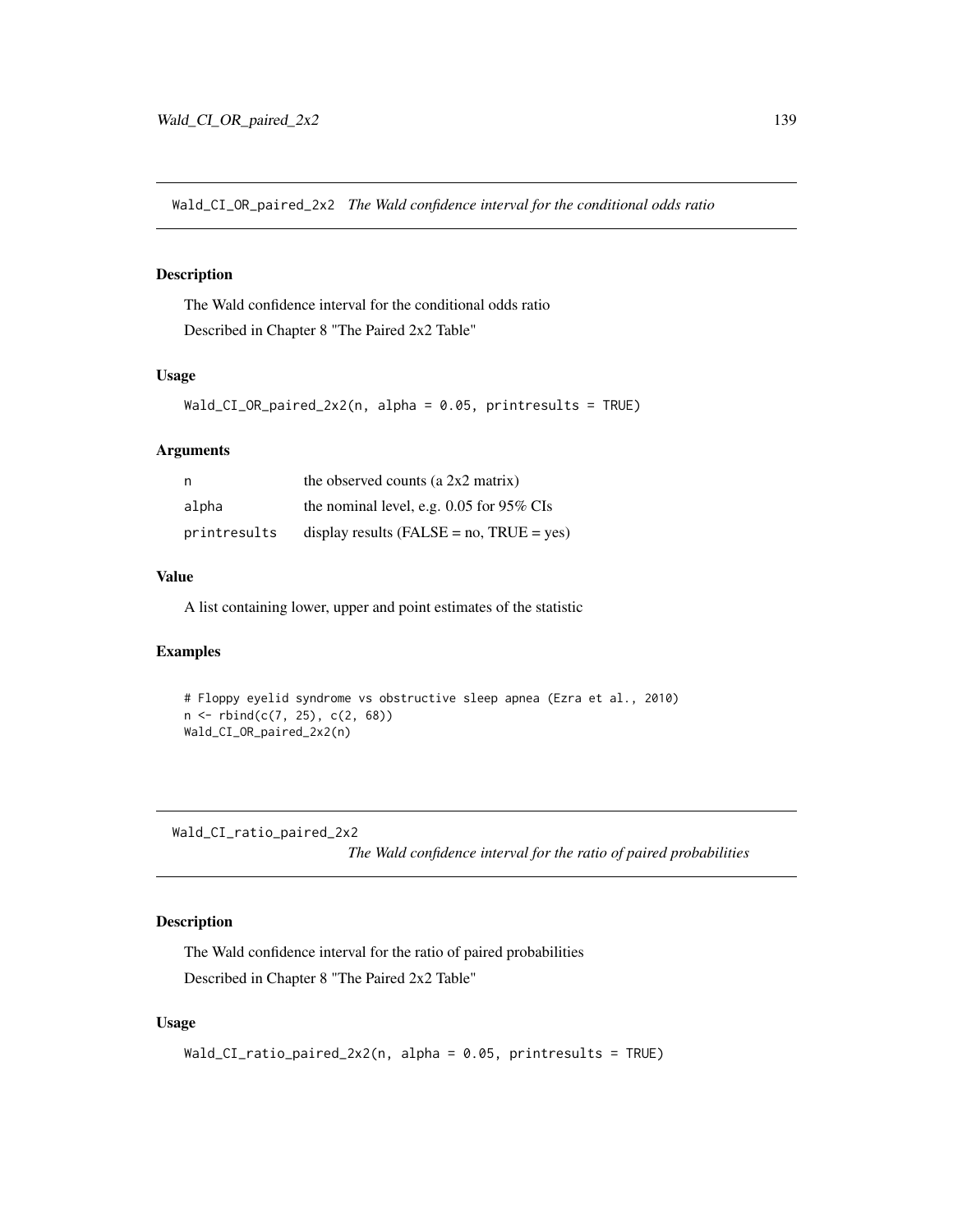## Arguments

| n            | the observed counts (a $2x2$ matrix)            |
|--------------|-------------------------------------------------|
| alpha        | the nominal level, e.g. $0.05$ for 95% CIs      |
| printresults | display results ( $FALSE = no$ , $TRUE = yes$ ) |

## Value

A list containing lower, upper and point estimates of the statistic

## Examples

```
# Airway hyper-responsiveness before and after stem cell transplantation
# (Bentur et al., 2009)
n <- rbind(c(1, 1), c(7, 12))
Wald_CI_ratio_paired_2x2(n)
# Complete response before and after consolidation therapy
# (Cavo et al., 2012)
n <- rbind(c(59, 6), c(16, 80))
Wald_CI_ratio_paired_2x2(n)
```

| Wald_test_1x2 | The Wald test for the binomial probability (pi) |  |
|---------------|-------------------------------------------------|--|
|               |                                                 |  |

## Description

The Wald test for the binomial probability (pi)  $H_0$ : pi = pi0 vs  $H_A$ : pi  $\sim$ = pi0 (two-sided)

## Usage

```
Wald_test_1x2(X, n, pi0, printresults = TRUE)
```
# Arguments

|              | the number of successes             |
|--------------|-------------------------------------|
|              | the total number of observations    |
| pi0          | a given probability                 |
| printresults | display results $(0 = no, 1 = yes)$ |

#### Value

A vector containing the two-sided p-value and the Wald test statistic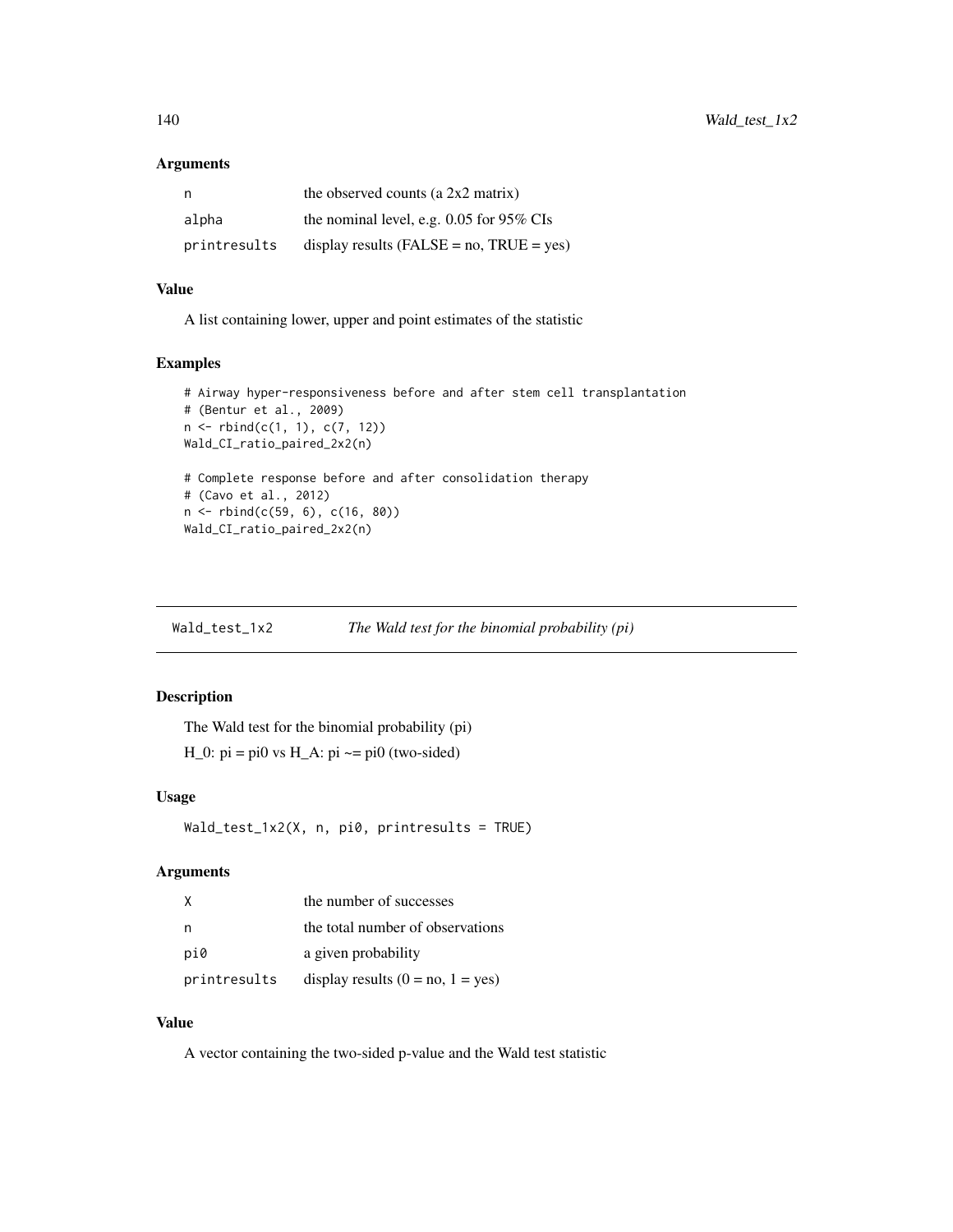```
# The number of 1st order male births (adapted from Singh et al. 2010)
Wald_test_1x2(X = 250, n = 533, pi0 = 0.1)# The number of 2nd order male births (adapted from Singh et al. 2010)
Wald_test_1x2(X = 204, n = 412, pi0 = 0.1)
# The number of 3rd order male births (adapted from Singh et al. 2010)
Wald_test_1x2(X = 103, n = 167, pi0 = 0.1)
# The number of 4th order male births (adapted from Singh et al. 2010)
Wald_test_1x2(X = 33, n = 45, pi0 = 0.1)# Ligarden et al. (2010)
Wald_test_1x2(X = 13, n = 16, pi0 = 0.1)
```
Wald\_test\_and\_CI\_common\_diff\_stratified\_2x2 *The Wald test and CI for a common difference between probabilities*

# Description

The Wald test and CI for a common difference between probabilities based on either the Mantel-Haenszel or inverse variance estimate Described in Chapter 10 "Stratified 2x2 Tables and Meta-Analysis"

## Usage

```
Wald_test_and_CI_common_diff_stratified_2x2(
  n,
  estimatetype = "MH",
  alpha = 0.05,
  printresults = TRUE
\mathcal{L}
```
#### Arguments

| n.           | the observed table (a $2x2xk$ matrix, where k is the number of strata) |
|--------------|------------------------------------------------------------------------|
| estimatetype | Mantel-Haenszel or inverse variance estimate ('MH' or 'IV')            |
| alpha        | the nominal level, e.g. $0.05$ for 95% CIs                             |
| printresults | display results ( $FALSE = no$ , $TRUE = yes$ )                        |

## Value

A list containing the two-sided p-value, the Wald test statistic, and the lower, upper and point estimates for delta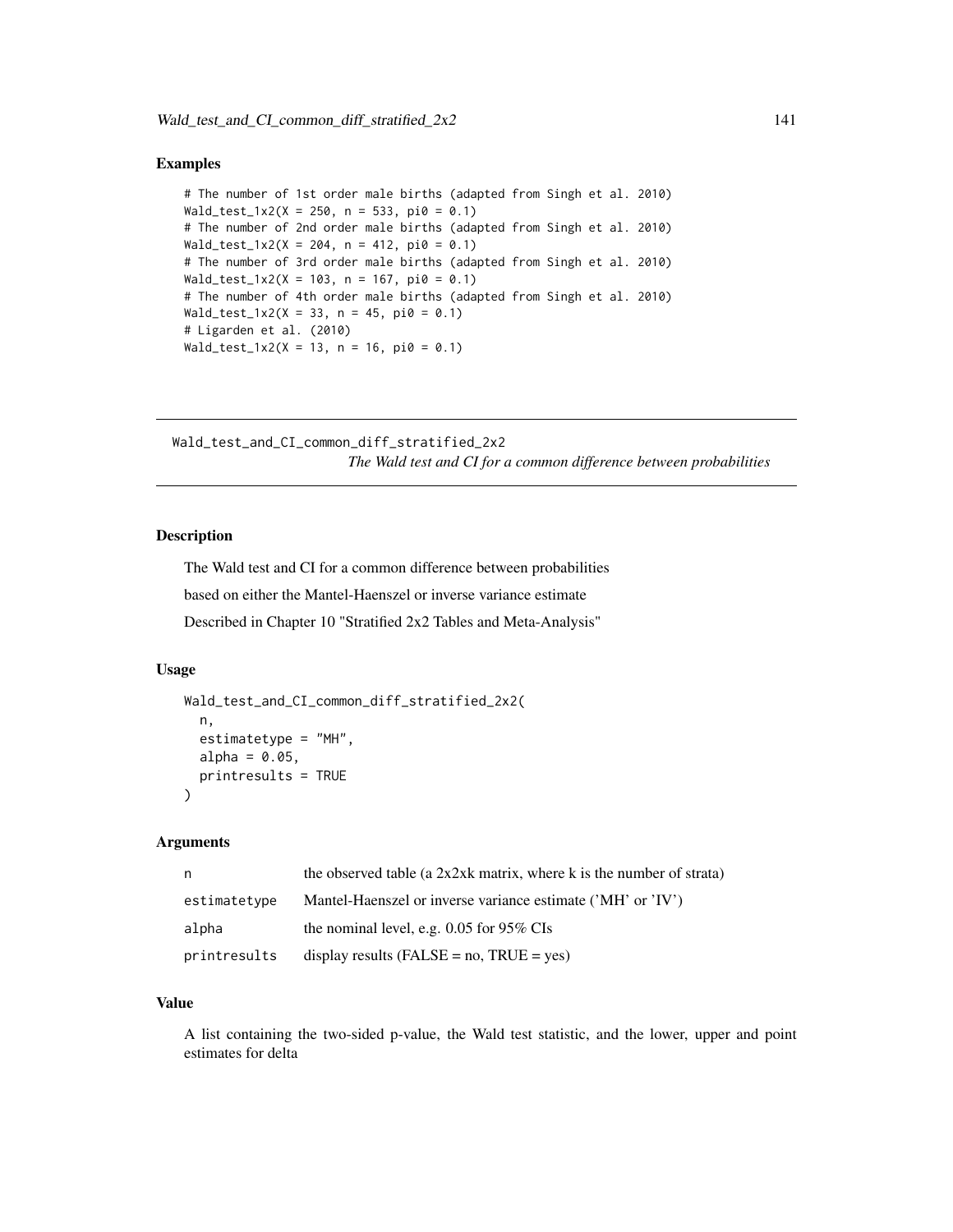```
# Smoking and lung cancer (Doll and Hill, 1950)
n \leq -\arctan(\dim = c(2, 2, 2))n[,, 1] <- matrix(c(647, 622, 2, 27), 2, byrow = TRUE)
n[,, 2] <- matrix(c(41, 28, 19, 32), 2, byrow = TRUE)
Wald_test_and_CI_common_diff_stratified_2x2(n)
# Prophylactice use of Lidocaine in myocardial infarction (Hine et al., 1989)
n \leq -\arctan(\theta, \, \dim = c(2, 2, 6))n[,, 1] <- rbind(c(2, 37), c(1, 42))n[,, 2] <- rbind(c(4, 40), c(4, 40))
n[, , 3] <- rbind(c(6, 101), c(4, 106))
n[, , 4] <- rbind(c(7, 96), c(5, 95))
n[, , 5] <- rbind(c(7, 103), c(3, 103))
n[,, 6] <- rbind(c(11, 143), c(4, 142))
Wald_test_and_CI_common_diff_stratified_2x2(n)
```
Wald\_test\_and\_CI\_common\_ratio\_stratified\_2x2 *The Wald test and CI for a common ratio of probabilities*

## Description

The Wald test and CI for a common ratio of probabilities based on either the Mantel-Haenszel or inverse variance estimate Described in Chapter 10 "Stratified 2x2 Tables and Meta-Analysis"

#### Usage

```
Wald_test_and_CI_common_ratio_stratified_2x2(
  n,
  estimatetype = "MH",
 alpha = 0.05,
 printresults = TRUE
\lambda
```
#### Arguments

| n.           | the observed table (a $2x2xk$ matrix, where k is the number of strata) |
|--------------|------------------------------------------------------------------------|
| estimatetype | Mantel-Haenszel or inverse variance estimate ('MH' or 'IV')            |
| alpha        | the nominal level, e.g. $0.05$ for 95% CIs                             |
| printresults | display results ( $FALSE = no$ , $TRUE = yes$ )                        |

#### Value

A list containing the two-sided p-value, the Wald test statistic, and the lower, upper and point estimates for phi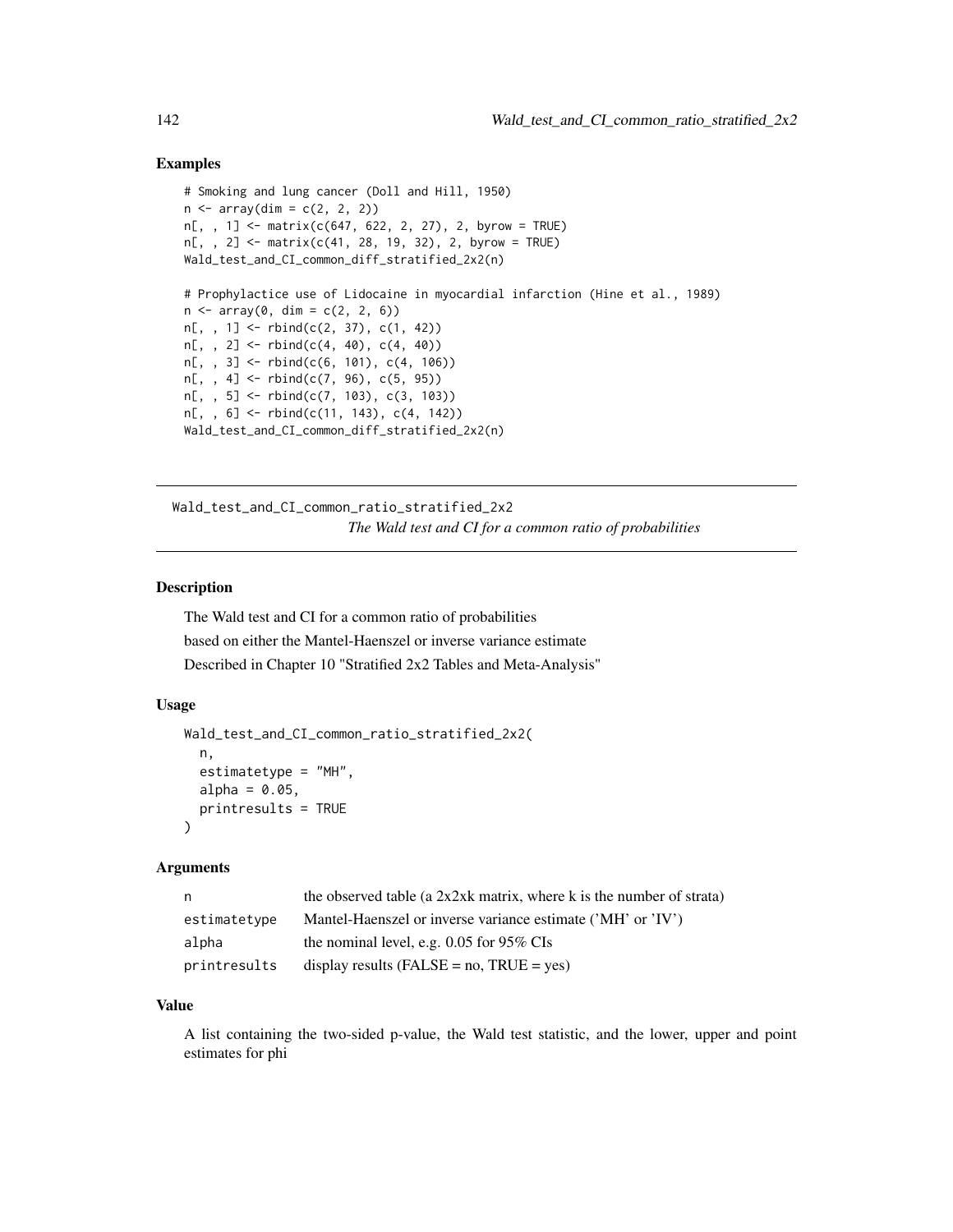```
# Smoking and lung cancer (Doll and Hill, 1950)
n \leq -\arctan(\dim = c(2, 2, 2))n[, , 1] <- matrix(c(647, 622, 2, 27), 2, byrow = TRUE)
n[,, 2] <- matrix(c(41, 28, 19, 32), 2, byrow = TRUE)
Wald_test_and_CI_common_ratio_stratified_2x2(n)
# Prophylactice use of Lidocaine in myocardial infarction (Hine et al., 1989)
n \leq -\arctan(0, \, \dim = c(2, 2, 6))n[,, 1] <- rbind(c(2, 37), c(1, 42))n[,, 2] <- rbind(c(4, 40), c(4, 40))n[,, 3] <- rbind(c(6, 101), c(4, 106))
n[,, 4] <- rbind(c(7, 96), c(5, 95))n[,, 5] <- rbind(c(7, 103), c(3, 103))
n[, , 6] <- rbind(c(11, 143), c(4, 142))
Wald_test_and_CI_common_ratio_stratified_2x2(n)
```
Wald\_test\_and\_CI\_marginal\_mean\_ranks\_paired\_cxc *The Wald test and confidence interval for the difference between marginal mean ranks / ridits*

## Description

The Wald test and confidence interval for the difference between marginal mean ranks / ridits Described in Chapter 9 "The Paired cxc Table"

#### Usage

```
Wald_test_and_CI_marginal_mean_ranks_paired_cxc(
  n,
  alpha = 0.05,
  printresults = TRUE
)
```
#### Arguments

| n            | the observed table (a cxc matrix)               |
|--------------|-------------------------------------------------|
| alpha        | the nominal level, e.g. $0.05$ for 95% CIs      |
| printresults | display results ( $FALSE = no$ , $TRUE = yes$ ) |

#### Value

A list containing the test statistic estimates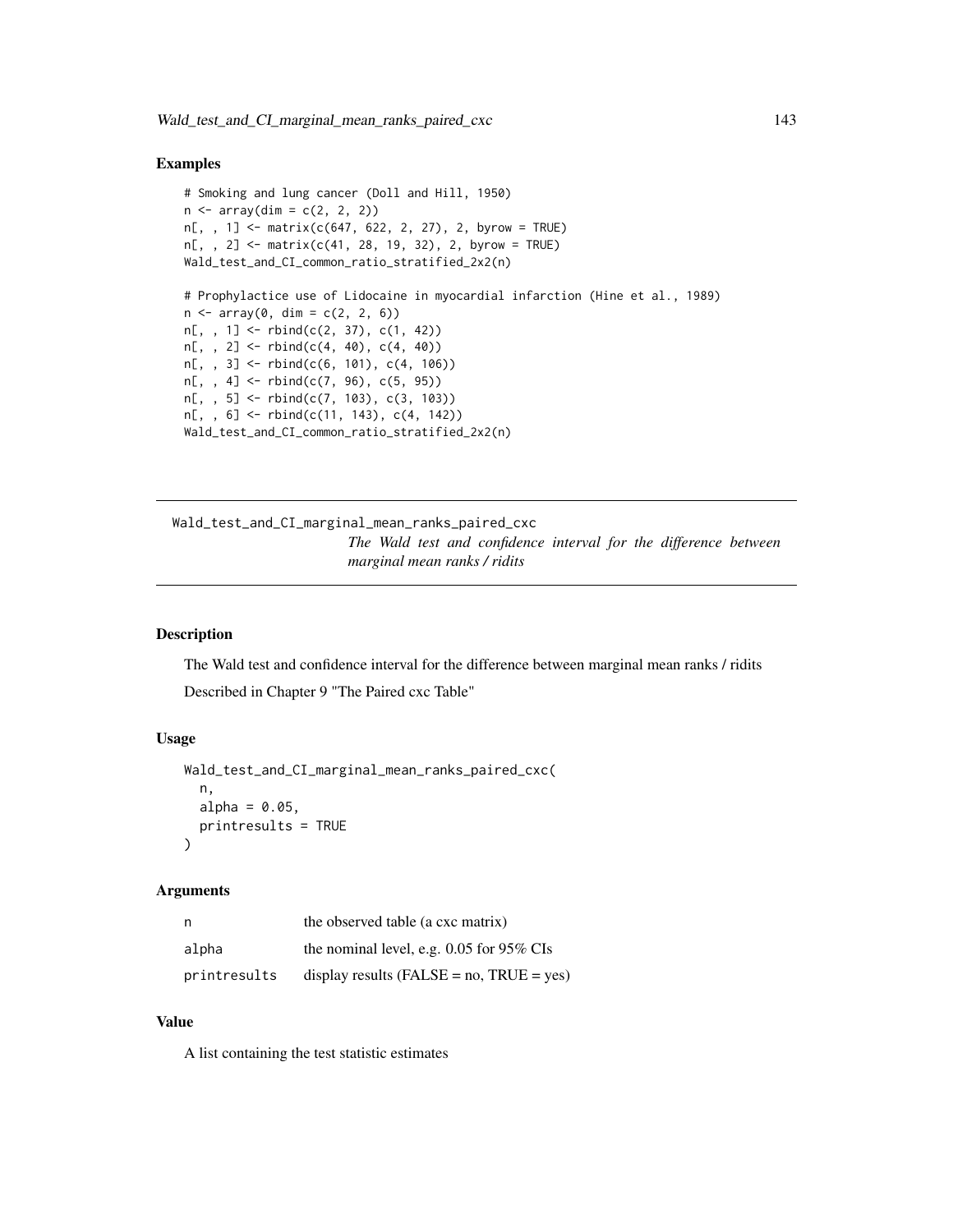```
# A comparison between serial and retrospective measurements
# (Fischer et al., 1999)
n \leftarrow \text{rbind}(c(1, 0, 1, 0, 0),
  c(0, 2, 8, 4, 4),c(1, 1, 31, 14, 11),
  c(1, 0, 15, 9, 12),
  c(0, 0, 2, 1, 3)
)
Wald_test_and_CI_marginal_mean_ranks_paired_cxc(n)
```
Wald\_test\_and\_CI\_marginal\_mean\_scores\_paired\_cxc *The Wald test and confidence interval for the difference between marginal mean scores*

# Description

The Wald test and confidence interval for the difference between marginal mean scores

Described in Chapter 9 "The Paired cxc Table"

#### Usage

```
Wald_test_and_CI_marginal_mean_scores_paired_cxc(
 n,
 a,
 alpha = 0.05,
 printresults = TRUE
)
```
## Arguments

| n            | the observed table (a cxc matrix)               |
|--------------|-------------------------------------------------|
| a            | scores assigned to the outcome categories       |
| alpha        | the nominal level, e.g. $0.05$ for 95% CIs      |
| printresults | display results ( $FALSE = no$ , $TRUE = yes$ ) |

## Value

A list containing the Wald test and the Wald CI statistics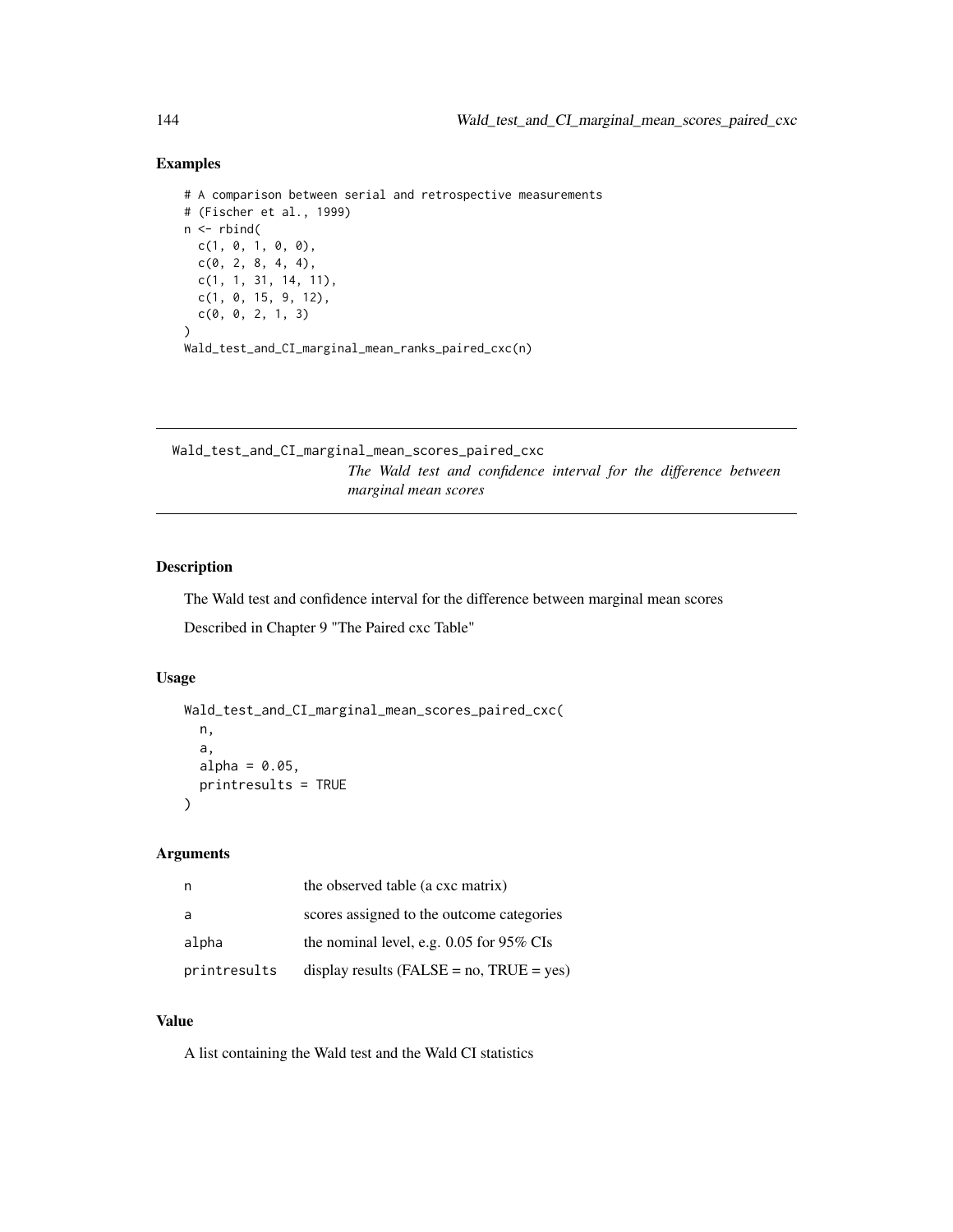# <span id="page-144-0"></span>Wald\_test\_CC\_1x2 145

#### Examples

```
# A comparison between serial and retrospective measurements
# (Fischer et al., 1999)
n \leq -rbind(c(1, 0, 1, 0, 0),
 c(0, 2, 8, 4, 4),c(1, 1, 31, 14, 11),
 c(1, 0, 15, 9, 12),
 c(0, 0, 2, 1, 3))
a \leftarrow c(8, 3.5, 0, -3.5, -8)Wald_test_and_CI_marginal_mean_scores_paired_cxc(n, a)
```
Wald\_test\_CC\_1x2 *The Wald test with continuity correction for the binomial probability (pi)*

#### Description

The Wald test with continuity correction for the binomial probability (pi) H\_0:  $pi = pi0$  vs H\_A:  $pi \sim = pi0$  (two-sided)

#### Usage

Wald\_test\_CC\_1x2(X, n, pi0, printresults = TRUE)

#### Arguments

| X            | the number of successes             |
|--------------|-------------------------------------|
| n            | the total number of observations    |
| pi0          | a given probability                 |
| printresults | display results $(0 = no, 1 = yes)$ |

#### Value

A vector containing the two-sided p-value and the Wald test statistic

#### Examples

# The number of 1st order male births (adapted from Singh et al. 2010)  $Wald\_test\_CC\_1x2(X = 250, n = 533, pi0 = 0.1)$ # The number of 2nd order male births (adapted from Singh et al. 2010)  $Wald_test_CCC_1x2(X = 204, n = 412, pi0 = 0.1)$ # The number of 3rd order male births (adapted from Singh et al. 2010) Wald\_test\_CC\_1x2(X = 103, n = 167, pi0 = 0.1) # The number of 4th order male births (adapted from Singh et al. 2010) Wald\_test\_CC\_1x2(X = 33, n = 45, pi0 = 0.1) # Ligarden et al. (2010) Wald\_test\_CC\_1x2(X = 13, n = 16, pi0 = 0.1)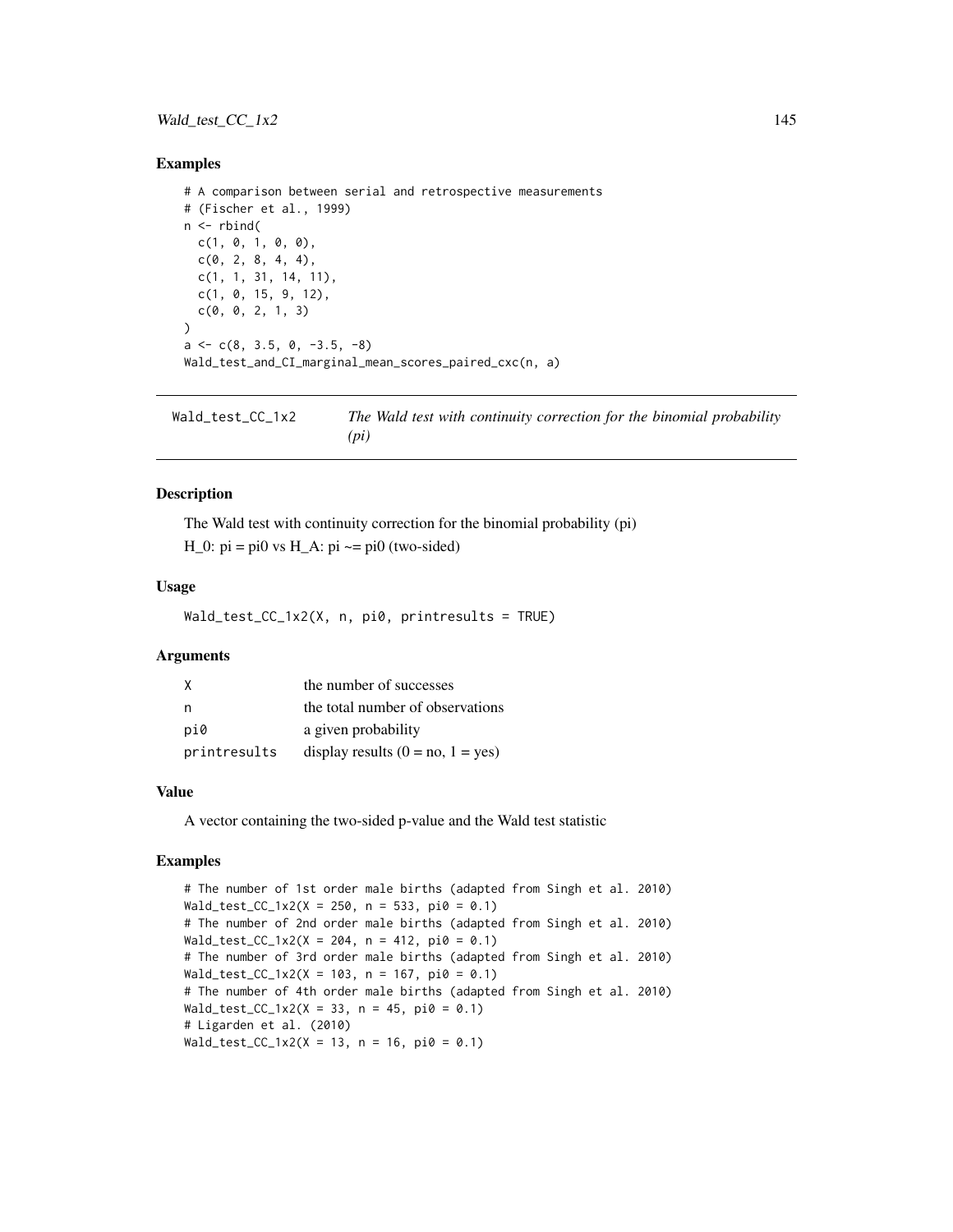# <span id="page-145-0"></span>Description

The Wilson score confidence interval

#### Usage

```
Wilson_score_CI_1x2(X, n, alpha = 0.05, printresults = TRUE)
```
#### Arguments

| X            | the number of successes                  |
|--------------|------------------------------------------|
| n            | the total number of observations         |
| alpha        | the nominal level, e.g. 0.05 for 95% CIs |
| printresults | display results $(F = no, T = yes)$      |

#### Value

A vector containing lower, upper and point estimates of the statistic

### References

Reference Wilson EB (1927) Probable inference, the law of succession, and statistical inference. Journal of the American Statistical Association 22209-212

# Examples

```
# birth order 1, Singh et al. (2010)
Wilson_score_CI_1x2(X = 250, n = 533)
# birth order 2, Singh et al. (2010)
Wilson_score_CI_1x2(X = 204, n = 412)
# birth order 3, Singh et al. (2010)
Wilson_score_CI_1x2(X = 103, n = 167)
# birth order 4, Singh et al. (2010)
Wilson_score_CI_1x2(X = 33, n = 45)
# Ligarden (2010)
Wilson_score_CI_1x2(X = 13, n = 16)
```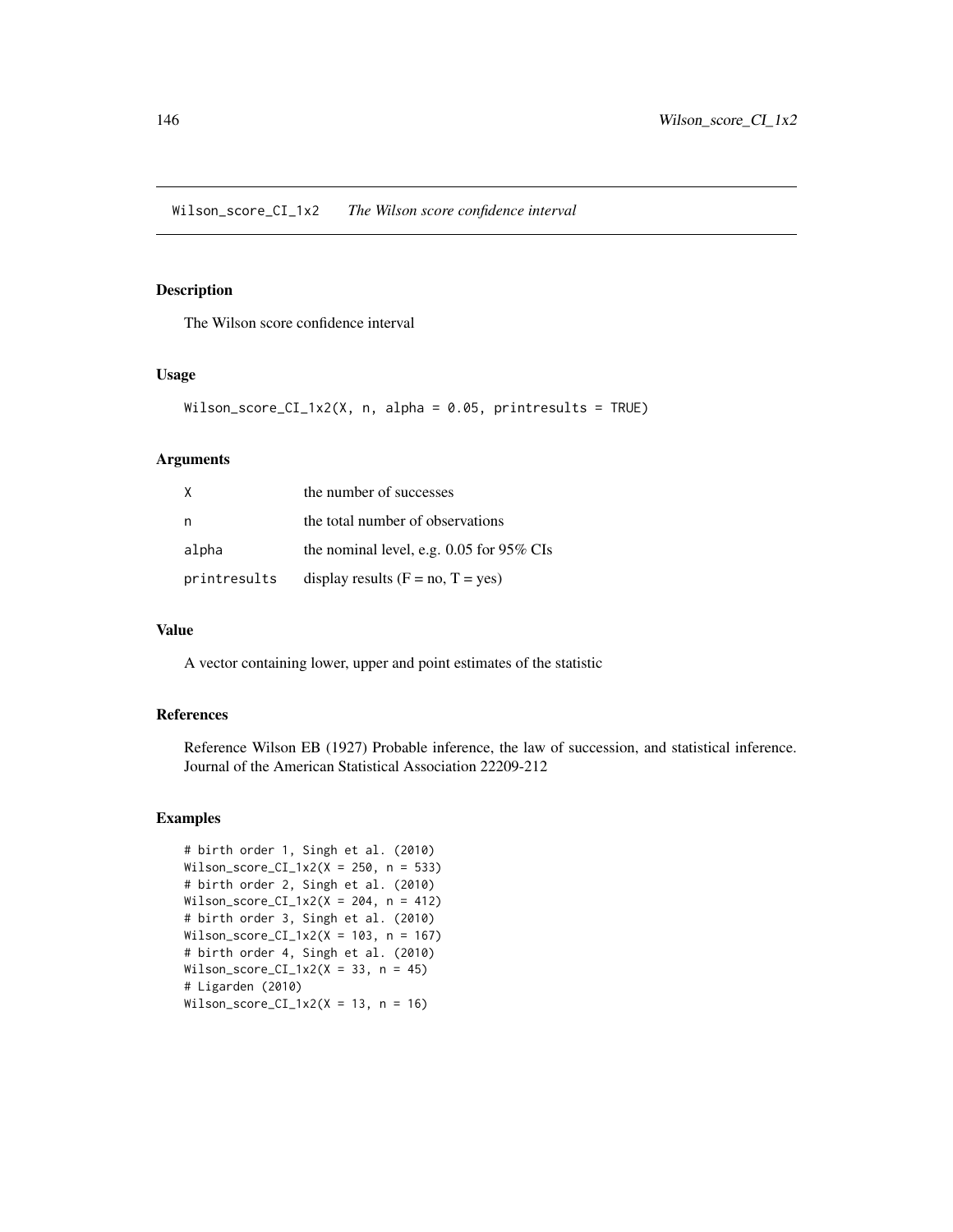<span id="page-146-0"></span>Wilson\_score\_CI\_CC\_1x2

*The Wilson score confidence interval with continuity correction for the binomial probability*

# Description

Described in Chapter 2 "The 1x2 Table and the Binomial Distribution"

# Usage

```
Wilson_score_CI_CC_1x2(X, n, alpha = 0.05, printresults = TRUE)
```
#### Arguments

| X            | the number of successes                  |
|--------------|------------------------------------------|
| n            | the total number of observations         |
| alpha        | the nominal level, e.g. 0.05 for 95% CIs |
| printresults | display results $(0 = no, 1 = yes)$      |

#### Value

A vector containing lower, upper and point estimates of the statistic

# References

Reference Wilson EB (1927) Probable inference, the law of succession, and statistical inference. Journal of the American Statistical Association; 22209-212

# Examples

```
# The number of 1st order male births (Singh et al. 2010)
Wilson_score_CI_CC_1x2(X = 250, n = 533)
# The number of 2nd order male births (Singh et al. 2010)
Wilson_score_CI_CC_1x2(X = 204, n = 412)
# The number of 3rd order male births (Singh et al. 2010)
Wilson_score_CI_CC_1x2(X = 103, n = 167)
# The number of 4th order male births (Singh et al. 2010)
Wilson_score_CI_CC_1x2(X = 33, n = 45)
# Ligarden et al. (2010)
Wilson_score_CI_CC_1x2(X = 13, n = 16)
```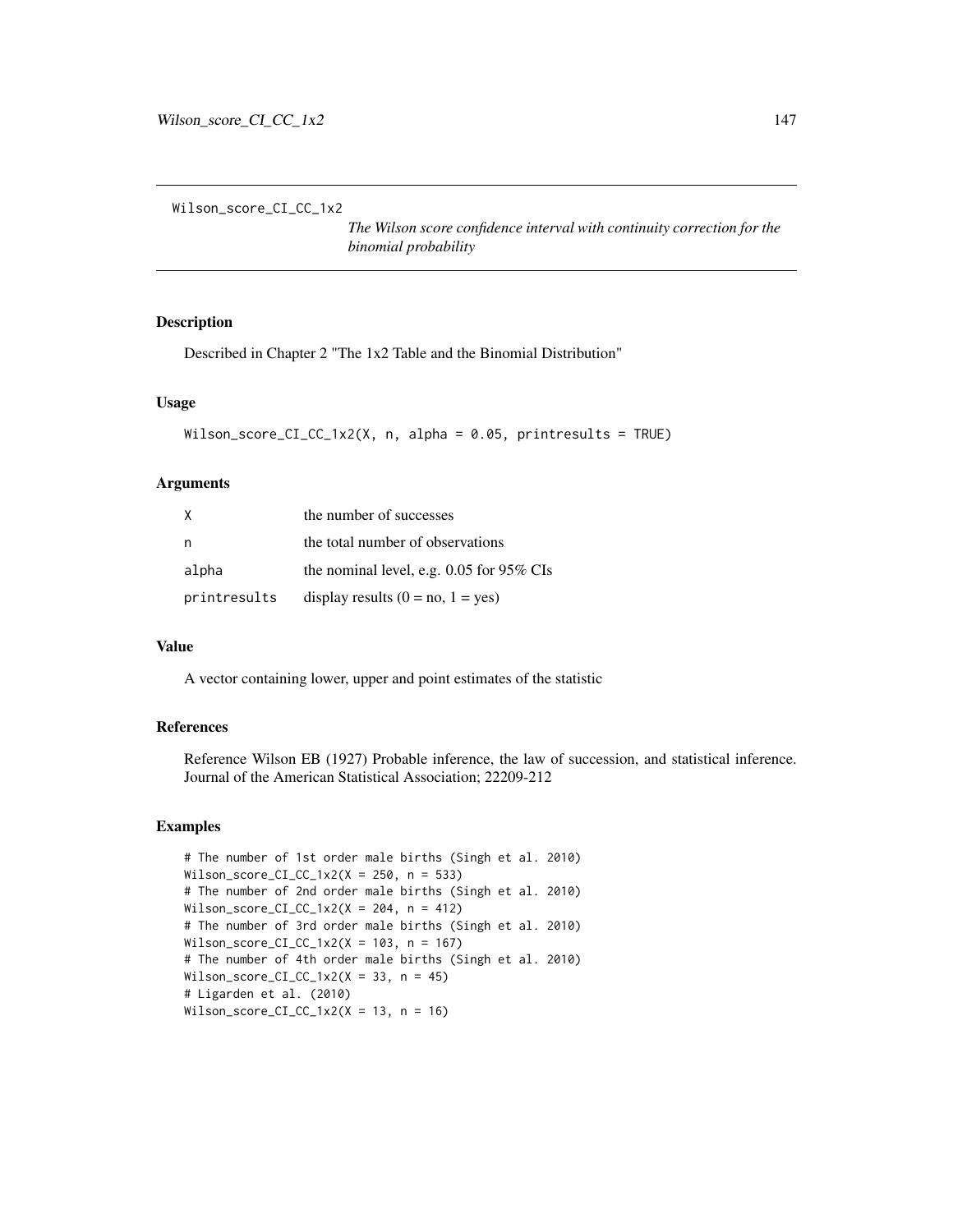<span id="page-147-0"></span>Woolf\_logit\_CI\_2x2 *The Woolf logit confidence interval for the odds ratio*

# **Description**

The Woolf logit confidence interval for the odds ratio Described in Chapter 4 "The 2x2 Table"

#### Usage

Woolf\_logit\_CI\_2x2(n, alpha = 0.05, printresults = TRUE)

#### **Arguments**

| n            | the observed table (a $2x2$ matrix)             |
|--------------|-------------------------------------------------|
| alpha        | the nominal level, e.g. $0.05$ for 95% CIs      |
| printresults | display results ( $FALSE = no$ , $TRUE = yes$ ) |

## Value

A vector containing lower, upper and point estimates of the statistic

# Examples

```
# A case-control study of GADA exposure on IPEX syndrome (Lampasona et al., 2013):
n \le matrix(c(9, 4, 4, 10), nrow = 2, byrow = TRUE)
Woolf_logit_CI_2x2(n)
```

```
# The association between CHRNA4 genotype and XFS (Ritland et al., 2007):
n \le matrix(c(0, 16, 15, 57), nrow = 2, byrow = TRUE)
Woolf_logit_CI_2x2(n)
```
Woolf\_test\_and\_CI\_stratified\_2x2 *The Woolf test and CI for a common odds ratio*

# Description

The Woolf test and CI for a common odds ratio

(A Wald-type test and CI based on the inverse variance estimate)

Described in Chapter 10 "Stratified 2x2 Tables and Meta-Analysis"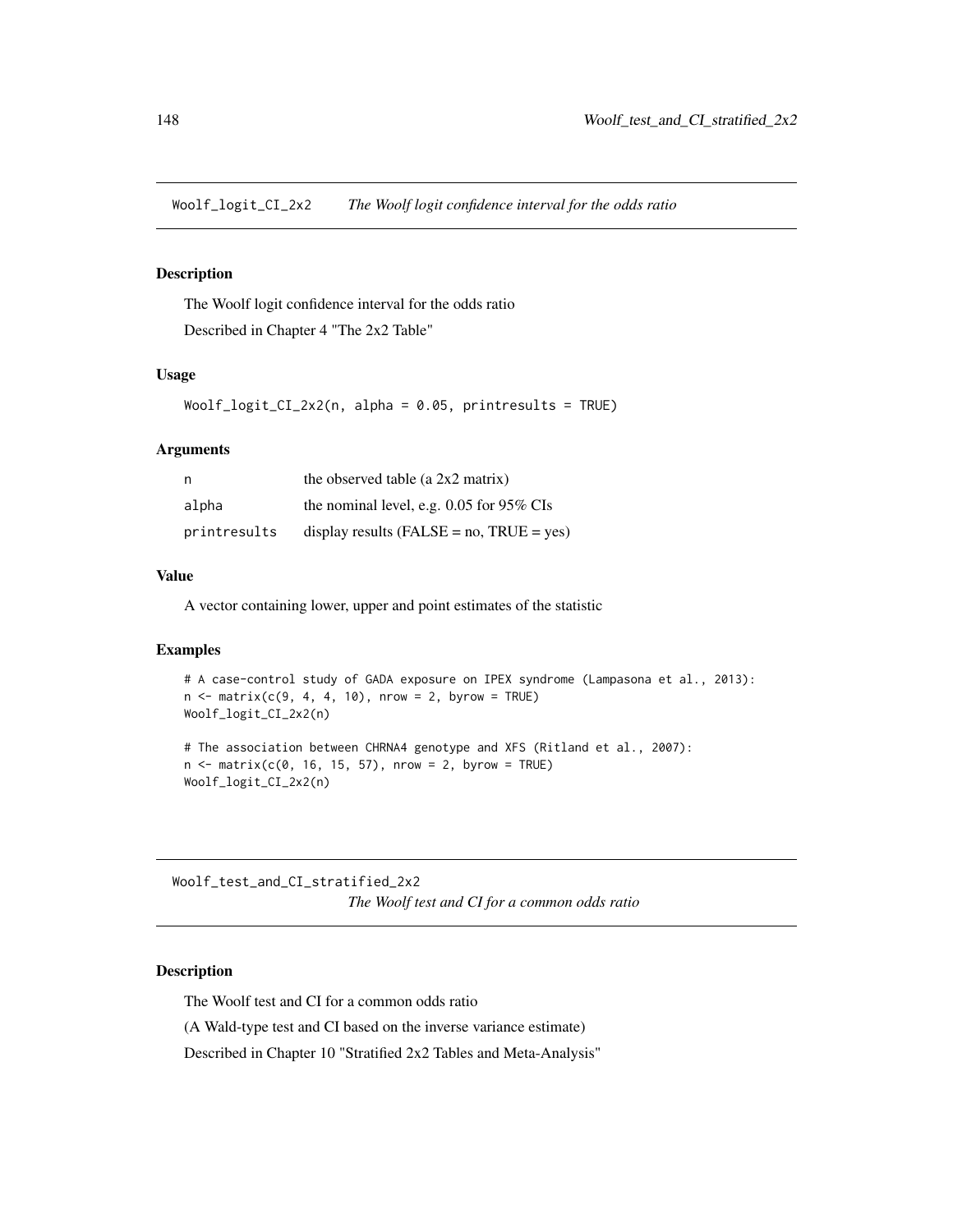#### <span id="page-148-0"></span>Usage

```
Woolf_test_and_CI_stratified_2x2(n, alpha = 0.05, printresults = TRUE)
```
#### Arguments

| n            | the observed table (a $2x2xk$ matrix, where k is the number of strata) |
|--------------|------------------------------------------------------------------------|
| alpha        | the nominal level, e.g. $0.05$ for 95% CIs                             |
| printresults | display results (FALSE = $no$ , TRUE = $ves$ )                         |

# Value

A list containing the two-sided p-value, the Wald test statistic, and the lower, upper and point estimate thetahatIV

# Examples

```
# Smoking and lung cancer (Doll and Hill, 1950)
n \leq -\arctan(\dim = c(2, 2, 2))n[, , 1] <- matrix(c(647, 622, 2, 27), 2, byrow = TRUE)
n[,, 2] <- matrix(c(41, 28, 19, 32), 2, byrow = TRUE)
Woolf_test_and_CI_stratified_2x2(n)
# Prophylactice use of Lidocaine in myocardial infarction (Hine et al., 1989)
n \leq -\arctan(0, \, \dim = c(2, 2, 6))n[,, 1] <- rbind(c(2, 37), c(1, 42))n[, , 2] < - \text{rbind}(c(4, 40), c(4, 40))n[,, 3] <- rbind(c(6, 101), c(4, 106))
n[,, 4] <- rbind(c(7, 96), c(5, 95))n[, , 5] <- rbind(c(7, 103), c(3, 103))
n[, , 6] <- rbind(c(11, 143), c(4, 142))
Woolf_test_and_CI_stratified_2x2(n)
```
Z\_unpooled\_test\_2x2 *The Z-unpooled test for association in 2x2 tables*

# Description

The Z-unpooled test for association in 2x2 tables Described in Chapter 4 "The 2x2 Table"

# Usage

Z\_unpooled\_test\_2x2(n, printresults = TRUE)

#### Arguments

| n            | the observed counts (a $2x2$ matrix)           |
|--------------|------------------------------------------------|
| printresults | display results (FALSE = $no$ , TRUE = $yes$ ) |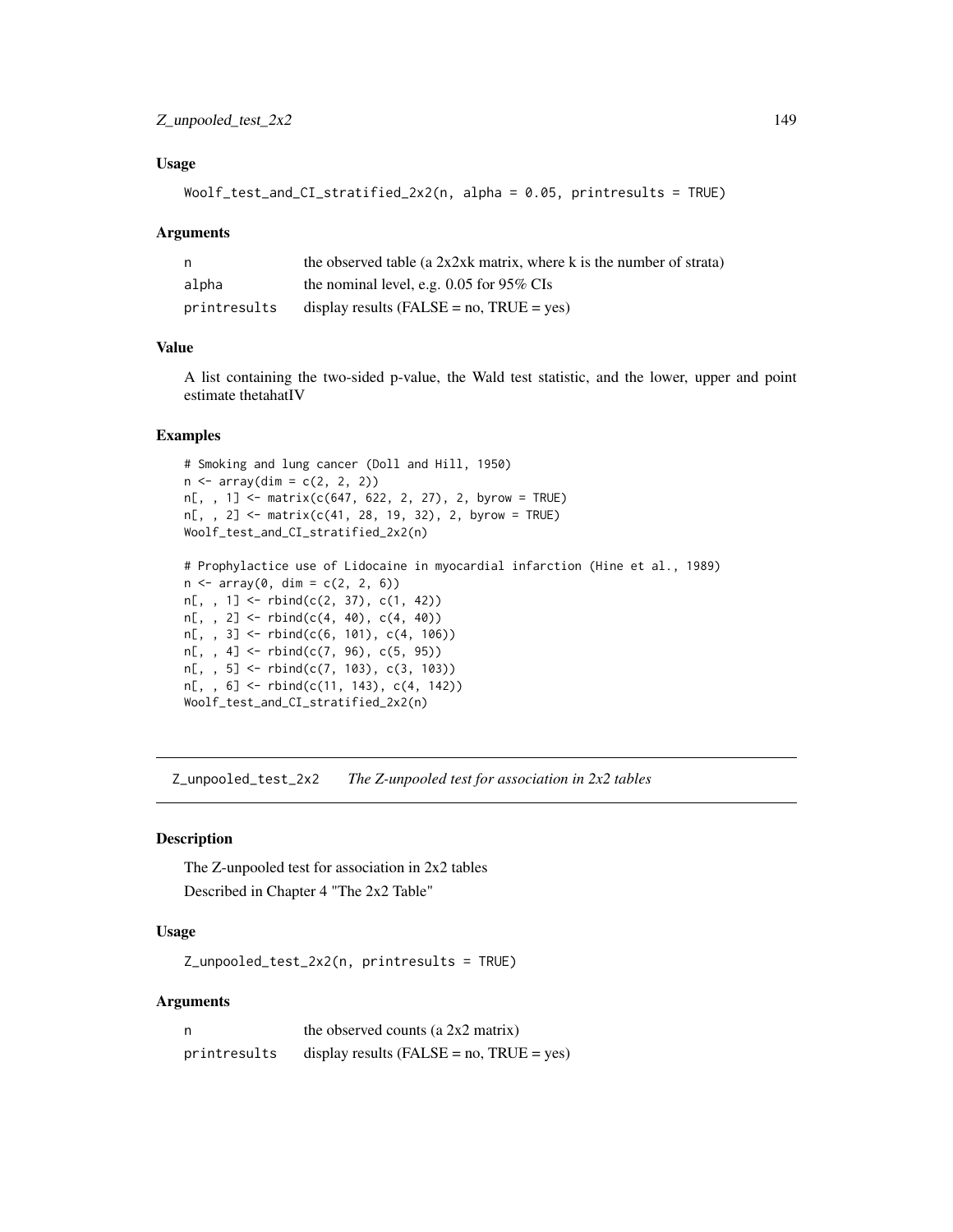# Value

A vector containing the two-sided p-value and the unpooled Z statistic

# Examples

```
# Example: A lady tasting a cup of tea
n \leq -rbind(c(3, 1), c(1, 3))Z_unpooled_test_2x2(n)
# Example: Perondi et al. (2004)
n <- rbind(c(7, 27), c(1, 33))
Z_unpooled_test_2x2(n)
# Example: Lampasona et al. (2013)
n \leq -rbind(c(9, 4), c(4, 10))Z_unpooled_test_2x2(n)
# Example: Ritland et al. (2007)
n <- rbind(c(0, 16), c(15, 57))
Z_unpooled_test_2x2(n)
```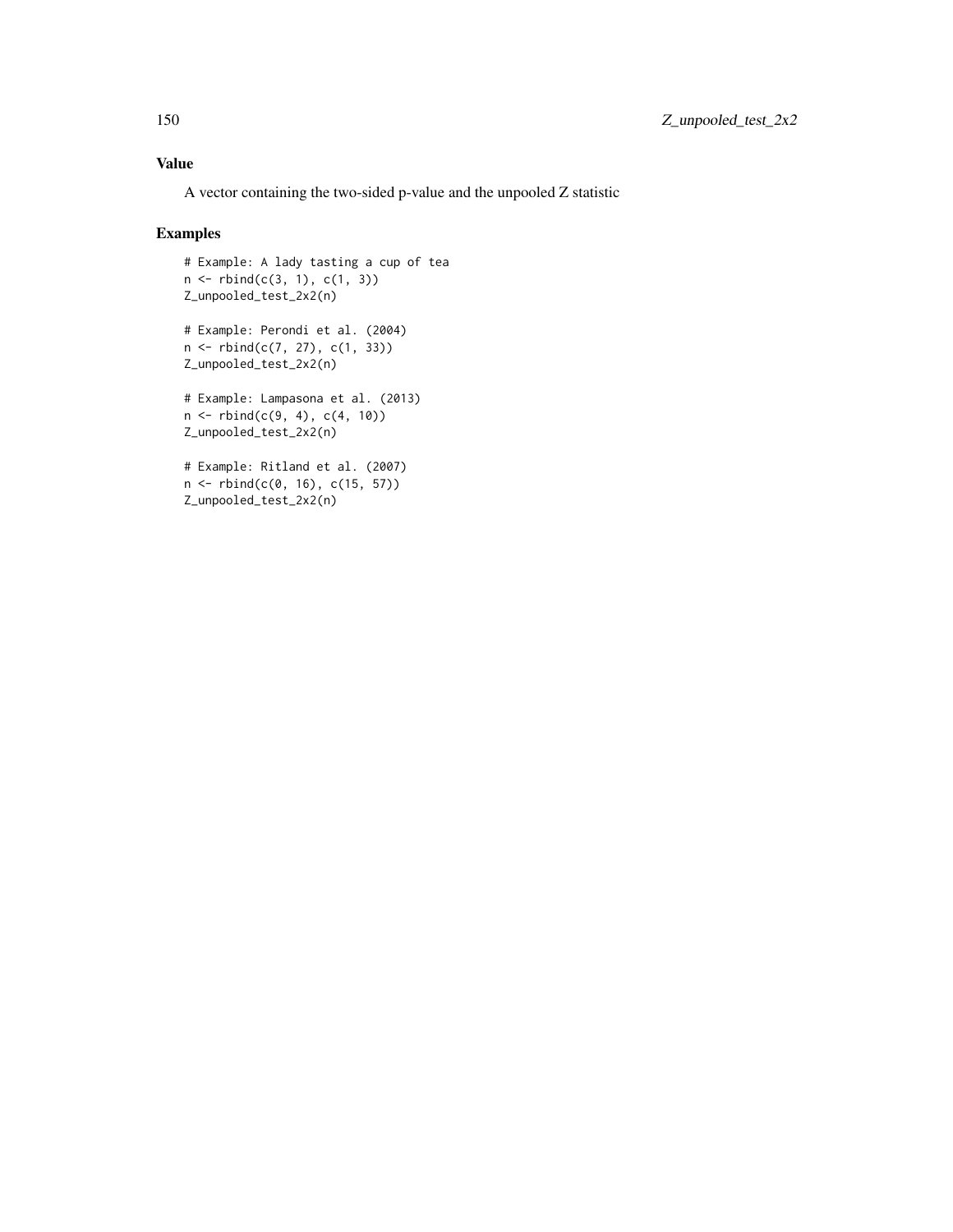# **Index**

```
.onAttach, 5
Adjusted_inv_sinh_CI_OR_2x2, 6
Adjusted_inv_sinh_CI_ratio_2x2, 7
Adjusted_log_CI_2x2, 8
AgrestiCaffo_CI_2x2, 8
AgrestiCoull_CI_1x2, 9
Arcsine_CI_1x2, 10
BaptistaPike_exact_conditional_CI_2x2,
        11
BaptistaPike_midP_CI_2x2, 12
Bhapkar_test_paired_cxc, 12
Blaker_exact_CI_1x2, 13
Blaker_exact_test_1x2, 14
Blaker_midP_CI_1x2, 15
Blaker_midP_test_1x2, 16
BonettPrice_hybrid_Wilson_score_CI_CC_paired_2x2,
        17
BonettPrice_hybrid_Wilson_score_CI_paired_2x2,
Exact_cond_midP_unspecific_ordering_rx2,
        18
Bonferroni_type_CIs_paired_cxc, 19
Bonferroni_type_CIs_rxc, 19
Brant_test_2xc, 20
BreslowDay_homogeneity_test_stratified_2x2,
        21
Chacko_test_1xc, 22
chap1, 22
chap10, 23
chap2, 24
chap3, 25
chap4, 26
chap5, 27
chap6, 28
chap7, 28
chap8, 29
chap9, 30
ClopperPearson_exact_CI_1x2, 31
                                               ClopperPearson_exact_CI_1x2_beta_version,
                                                       32
                                               ClopperPearson_midP_CI_1x2, 33
                                               Cochran_Q_test_stratified_2x2, 37
                                               CochranArmitage_CI_rx2, 34
                                               CochranArmitage_exact_cond_midP_tests_rx2,
                                                       35
                                               CochranArmitage_MH_tests_rx2, 36
                                               CochranMantelHaenszel_test_stratified_2x2,
                                                       36
                                               contingencytables, 38
                                               Cornfield_exact_conditional_CI_2x2, 39
                                               Cornfield_midP_CI_2x2, 39
                                               Cumulative_models_for_2xc, 40
                                               Cumulative_models_for_rxc, 41
                                               Exact_binomial_test_1x2, 42
                                               Exact_cond_midP_linear_rank_tests_2xc,
                                                       43
                                               Exact_cond_midP_tests_rxc, 44
                                                       45
                                               Exact_multinomial_test_1xc, 46
                                               Exact_unconditional_test_2x2, 46
                                               Fisher_exact_test_2x2, 48
                                               Fisher_midP_test_2x2, 49
                                               FisherFreemanHalton_asymptotic_test_rxc,
                                                       47
                                               FleissEveritt_test_paired_cxc, 50
                                               FleissLevinPaik_test_paired_cxc, 50
                                               gamma_coefficient_rxc, 51
                                               gamma_coefficient_rxc_bca, 52
                                               Gart_adjusted_logit_CI_2x2, 53
                                               Gold_Wald_CIs_1xc, 54
                                               Goodman_Wald_CIs_1xc, 54
                                               Goodman_Wald_CIs_for_diffs_1xc, 55
                                               Goodman_Wilson_score_CIs_1xc, 56
                                               Independence_smoothed_logit_CI_2x2, 57
```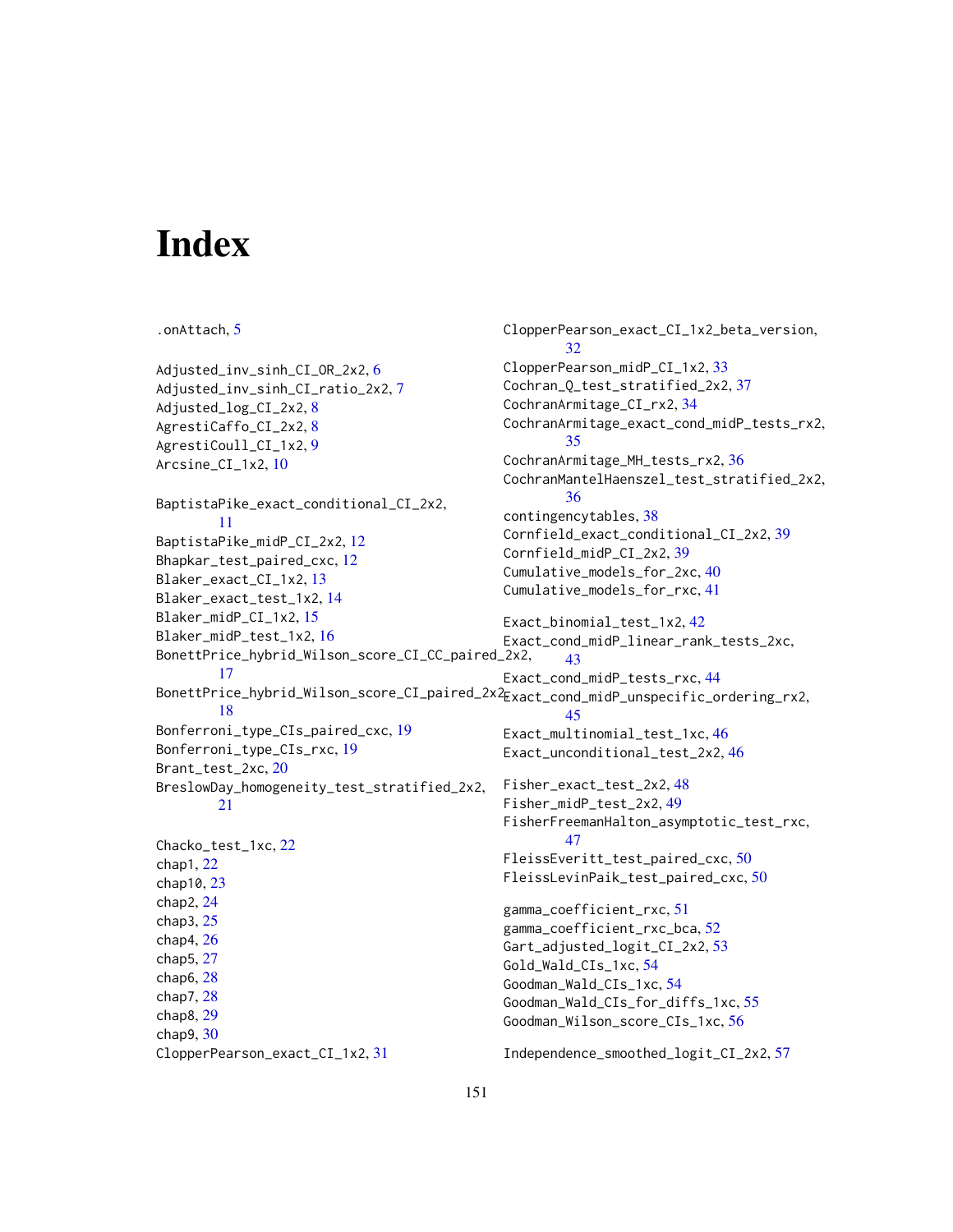#### 152 INDEX

Inv\_sinh\_CI\_OR\_2x2, [58](#page-57-0) Inv\_sinh\_CI\_ratio\_2x2, [59](#page-58-0) InverseVariance\_estimate\_stratified\_2x2, [57](#page-56-0) Jeffreys\_CI\_1x2, [60](#page-59-0) JonckheereTerpstra\_test\_rxc, [61](#page-60-0) Katz\_log\_CI\_2x2, [62](#page-61-0) Kendalls\_tau\_b\_rxc, [62](#page-61-0) Kendalls\_tau\_b\_rxc\_bca, [63](#page-62-0) Koopman\_asymptotic\_score\_CI\_2x2, [64](#page-63-0) KruskalWallis\_asymptotic\_test\_rxc, [65](#page-64-0) linear\_by\_linear\_test\_rxc, [66](#page-65-0) list\_functions, [67](#page-66-0) LR\_CI\_1x2, [68](#page-67-0) LR\_test\_1x2, [68](#page-67-0) LR\_test\_1xc, [69](#page-68-0) LR\_test\_2x2, [70](#page-69-0) MantelHaenszel\_estimate\_stratified\_2x2, [71](#page-70-0) MantelHaenszel\_test\_2xc, [72](#page-71-0) McNemar\_asymptotic\_test\_CC\_paired\_2x2, [73](#page-72-0) McNemar\_asymptotic\_test\_paired\_2x2, [74](#page-73-0) McNemar\_exact\_cond\_test\_paired\_2x2, [75](#page-74-0) McNemar\_exact\_unconditional\_test\_paired\_2x2, [76](#page-75-0) McNemar\_midP\_test\_paired\_2x2, [77](#page-76-0) McNemarBowker\_test\_paired\_cxc, [72](#page-71-0) Mee\_asymptotic\_score\_CI\_2x2, [78](#page-77-0) MidP\_binomial\_test\_1x2, [78](#page-77-0) MidP\_multinomial\_test\_1xc, [79](#page-78-0) <code>MiettinenNurminen\_asymptotic\_score\_CI\_difference\_2x2, $^{107}\,$  $^{107}\,$  $^{107}\,$ </code> [80](#page-79-0) MiettinenNurminen\_asymptotic\_score\_CI\_OR\_2x2, [81](#page-80-0) MiettinenNurminen\_asymptotic\_score\_CI\_ratio\_2x2, [82](#page-81-0) ML\_estimates\_and\_CIs\_stratified\_2x2, [83](#page-82-0) MOVER\_R\_Wilson\_CI\_OR\_2x2, [84](#page-83-0) MOVER\_R\_Wilson\_CI\_ratio\_2x2, [84](#page-83-0) MOVER\_Wilson\_score\_CI\_paired\_2x2, [85](#page-84-0) Newcombe\_hybrid\_score\_CI\_2x2, [86](#page-85-0) Newcombe\_square\_and\_add\_CI\_paired\_2x2, [87](#page-86-0)

Pearson\_chi\_squared\_test\_1xc, [87](#page-86-0) Pearson\_chi\_squared\_test\_2x2, [88](#page-87-0) Pearson\_chi\_squared\_test\_CC\_2x2, [89](#page-88-0) Pearson\_correlation\_coefficient\_rxc, [90](#page-89-0) Pearson\_correlation\_coefficient\_rxc\_bca, [91](#page-90-0) Pearson\_LR\_homogeneity\_test\_stratified\_2x2, [92](#page-91-0) Pearson\_LR\_test\_common\_effect\_stratified\_2x2, **[97](#page-96-0)** Pearson\_LR\_tests\_cum\_OR\_2xc, [93](#page-92-0) Pearson\_LR\_tests\_rxc, [94](#page-93-0) Pearson\_LR\_tests\_unspecific\_ordering\_rx2, [96](#page-95-0) Pearson\_residuals\_rxc, [98](#page-97-0) Peto\_homogeneity\_test\_stratified\_2x2, [99](#page-98-0) Peto\_OR\_estimate\_stratified\_2x2, [100](#page-99-0) PriceBonett\_approximate\_Bayes\_CI\_2x2, [101](#page-100-0) QuesenberryHurst\_Wilson\_score\_CIs\_1xc, [102](#page-101-0) RBG\_test\_and\_CI\_stratified\_2x2, [102](#page-101-0) Scheffe\_type\_CIs\_paired\_cxc, [103](#page-102-0) Scheffe\_type\_CIs\_rxc, [104](#page-103-0) Score\_test\_1x2, [105](#page-104-0) Score\_test\_and\_CI\_marginal\_mean\_scores\_paired\_cxc, [105](#page-104-0) Score\_test\_CC\_1x2, [106](#page-105-0) Score\_test\_for\_effect\_in\_the\_probit\_model\_2xc, Spearman\_correlation\_coefficient\_rxc, [108](#page-107-0) Spearman\_correlation\_coefficient\_rxc\_bca, [109](#page-108-0) stratified\_2x2\_tables, [110](#page-109-0) Stuart\_test\_paired\_cxc, [111](#page-110-0) Tang\_asymptotic\_score\_CI\_paired\_2x2, [112](#page-111-0) Tango\_asymptotic\_score\_CI\_paired\_2x2, [112](#page-111-0) the\_1x2\_table\_CIs, [113](#page-112-0) the\_1x2\_table\_tests, [114](#page-113-0) the\_1xc\_table\_CIs, [115](#page-114-0)